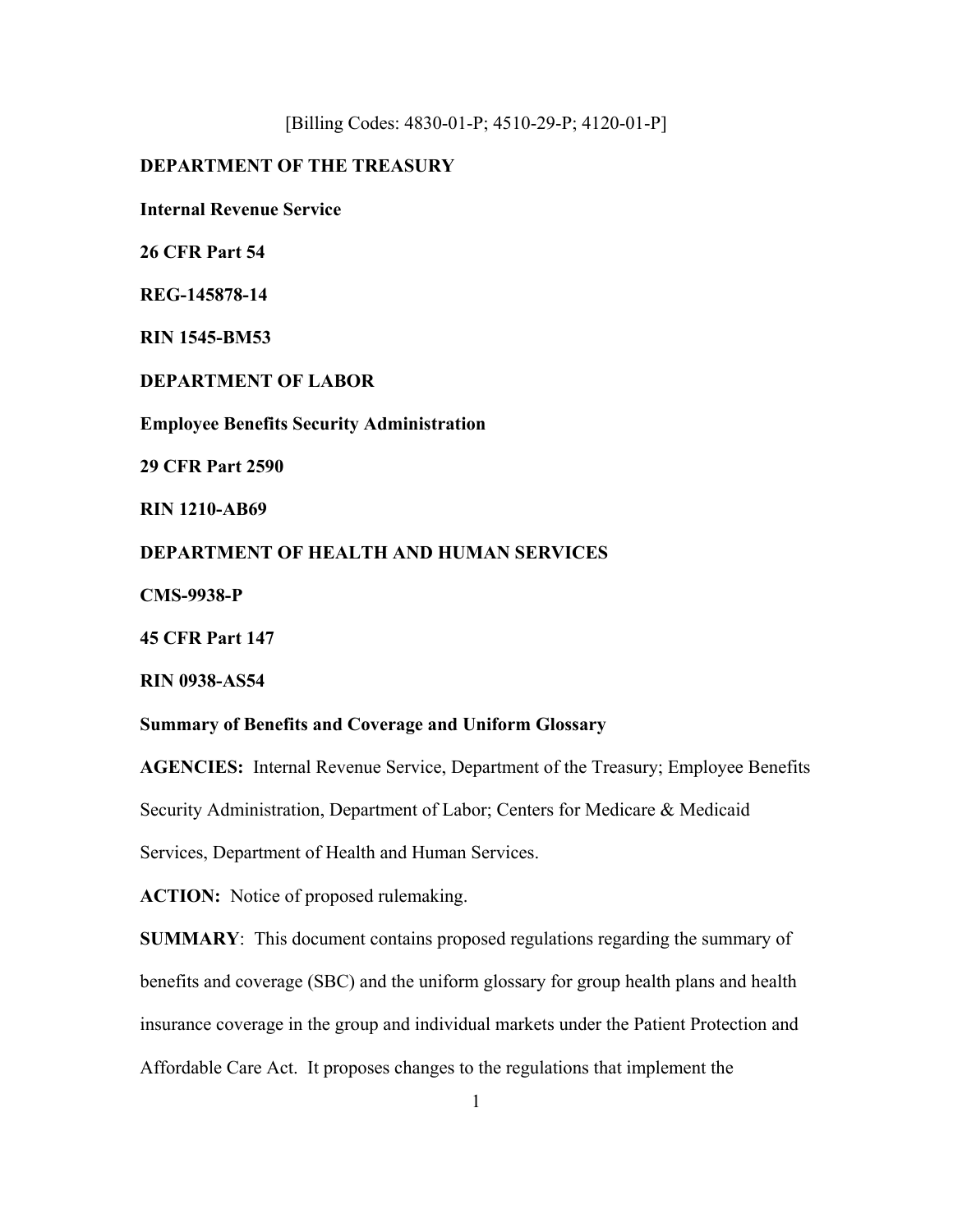disclosure requirements under section 2715 of the Public Health Service Act to help plans and individuals better understand their health coverage, as well as to gain a better understanding of other coverage options for comparison. It proposes changes to documents required for compliance with section 2715 of the Public Health Service Act, including a template for the SBC, instructions, sample language, a guide for coverage example calculations, and the uniform glossary.

# **DATES**: Comment date. Comments are due on or before [**INSERT DATE 60 DAYS AFTER PUBLICATION IN FEDERAL REGISTER**].

**ADDRESSES:** Written comments on these proposed regulations and documents required for compliance (including the template, instructions, sample language, guide for coverage example calculations, and the uniform glossary) may be submitted to the Department of Labor as specified below. Any comment that is submitted will be shared with the Department of Health and Human Services and the Department of the Treasury, and will also be made available to the public. **WARNING**: Do not include any personally identifiable information (such as name, address, or other contact information) or confidential business information that you do not want publicly disclosed. All comments are posted on the Internet exactly as received, and can be retrieved by most Internet search engines. No deletions, modifications, or redactions will be made to the comments received, as they are public records. Comments may be submitted anonymously.

Comments, identified by "Summary of Benefits and Coverage," may be submitted by one of the following methods:

• Federal eRulemaking Portal: http://www.regulations.gov. Follow the instructions for submitting comments.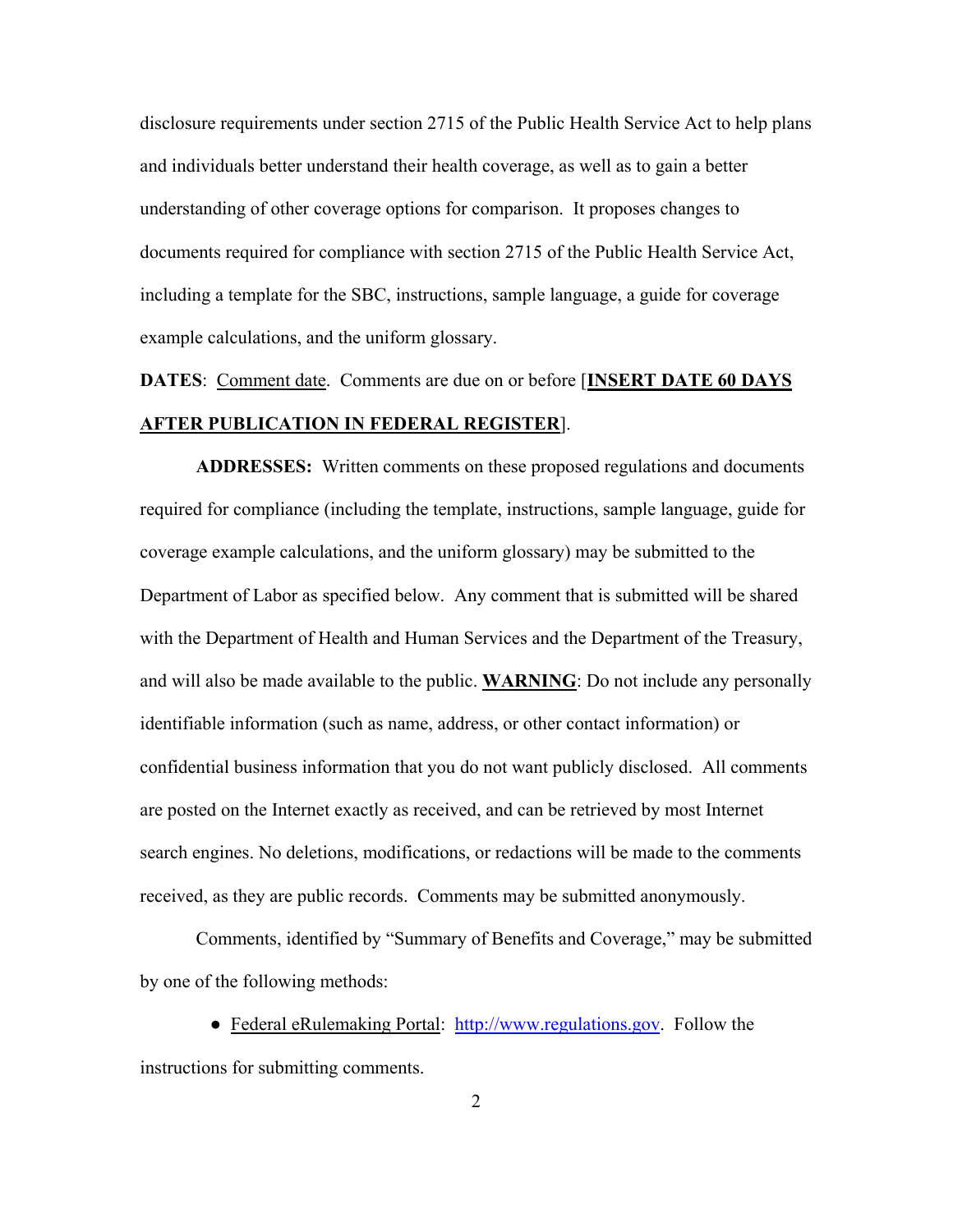• Mail or Hand Delivery: Office of Health Plan Standards and Compliance Assistance, Employee Benefits Security Administration, Room N-5653, U.S. Department of Labor, 200 Constitution Avenue NW, Washington, DC 20210, Attention: Summary of Benefits and Coverage.

Comments received will be posted without change to http://www.regulations.gov, and available for public inspection at the Public Disclosure Room, N-1513, Employee Benefits Security Administration, 200 Constitution Avenue, NW, Washington, DC 20210, including any personal information provided.

**FOR FURTHER INFORMATION CONTACT:** Amy Turner or Beth Baum,

Employee Benefits Security Administration, Department of Labor, at (202) 693-8335; Karen Levin, Internal Revenue Service, Department of the Treasury, at (202) 622-6080; Heather Raeburn or Tricia Beckmann, Centers for Medicare & Medicaid Services, Department of Health and Human Services, at (301) 492-4224 or (301) 492-4328. Customer service information: Individuals interested in obtaining information from the Department of Labor concerning employment-based health coverage laws may call the EBSA Toll-Free Hotline at 1-866-444-EBSA (3272) or visit the Department of Labor's website (http://www.dol.gov/ebsa). In addition, information from HHS on private health insurance for consumers can be found on CMS's website (www.cms.gov/cciio) and information on health reform can be found at http://www.healthcare.gov.

## **SUPPLEMENTARY INFORMATION:**

#### **I. Background**

 The Patient Protection and Affordable Care Act, Pub. L. 111-148, was enacted on March 23, 2010; the Health Care and Education Reconciliation Act, Pub. L. 111-152, was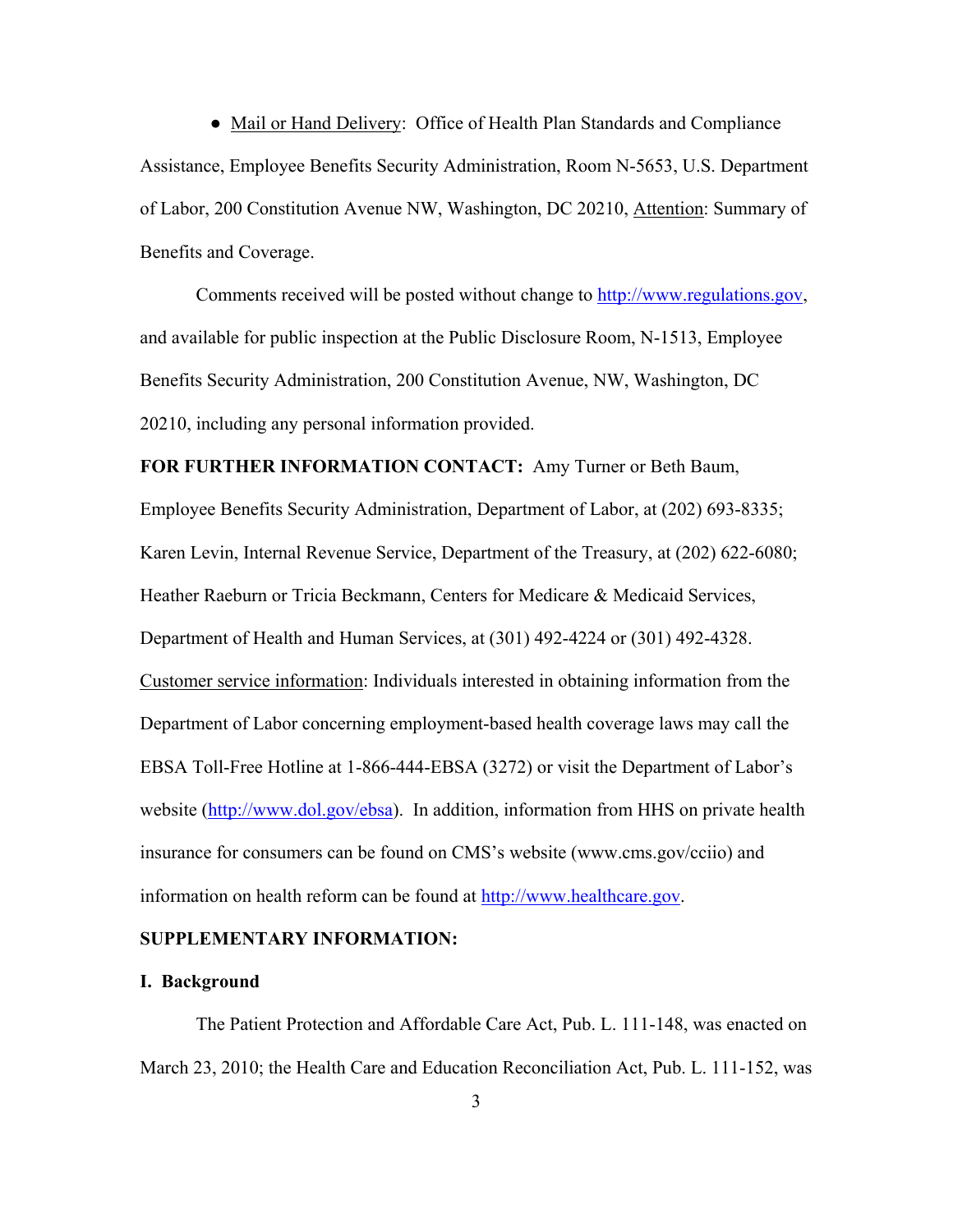enacted on March 30, 2010 (these are collectively known as the "Affordable Care Act"). The Affordable Care Act reorganizes, amends, and adds to the provisions of part A of title XXVII of the Public Health Service Act (PHS Act) relating to group health plans and health insurance issuers in the group and individual markets. The term "group health plan" includes both insured and self-insured group health plans.<sup>1</sup> The Affordable Care Act adds section 715(a)(1) to the Employee Retirement Income Security Act (ERISA) and section  $9815(a)(1)$  to the Internal Revenue Code (the Code) to incorporate the provisions of part A of title XXVII of the PHS Act into ERISA and the Code, and make them applicable to group health plans, and health insurance issuers providing health insurance coverage in connection with group health plans. The PHS Act sections incorporated by this reference are sections 2701 through 2728.

Section 2715 of the PHS Act, added by the Affordable Care Act, directs the Departments of Labor, Health and Human Services (HHS), and the Treasury (the Departments) to develop standards for use by a group health plan and a health insurance issuer offering group or individual health insurance coverage in compiling and providing a summary of benefits and coverage (SBC) that "accurately describes the benefits and coverage under the applicable plan or coverage." PHS Act section 2715 also calls for the "development of standards for the definitions of terms used in health insurance coverage."

 In accordance with the statute, the Departments, in developing such standards, consulted with the National Association of Insurance Commissioners (referred to in this

<sup>&</sup>lt;sup>1</sup> The term "group health plan" is used in title XXVII of the PHS Act, part 7 of ERISA, and chapter 100 of the Code, and is distinct from the term "health plan," as used in other provisions of title I of the Affordable Care Act. The term "health plan" does not include self-insured group health plans.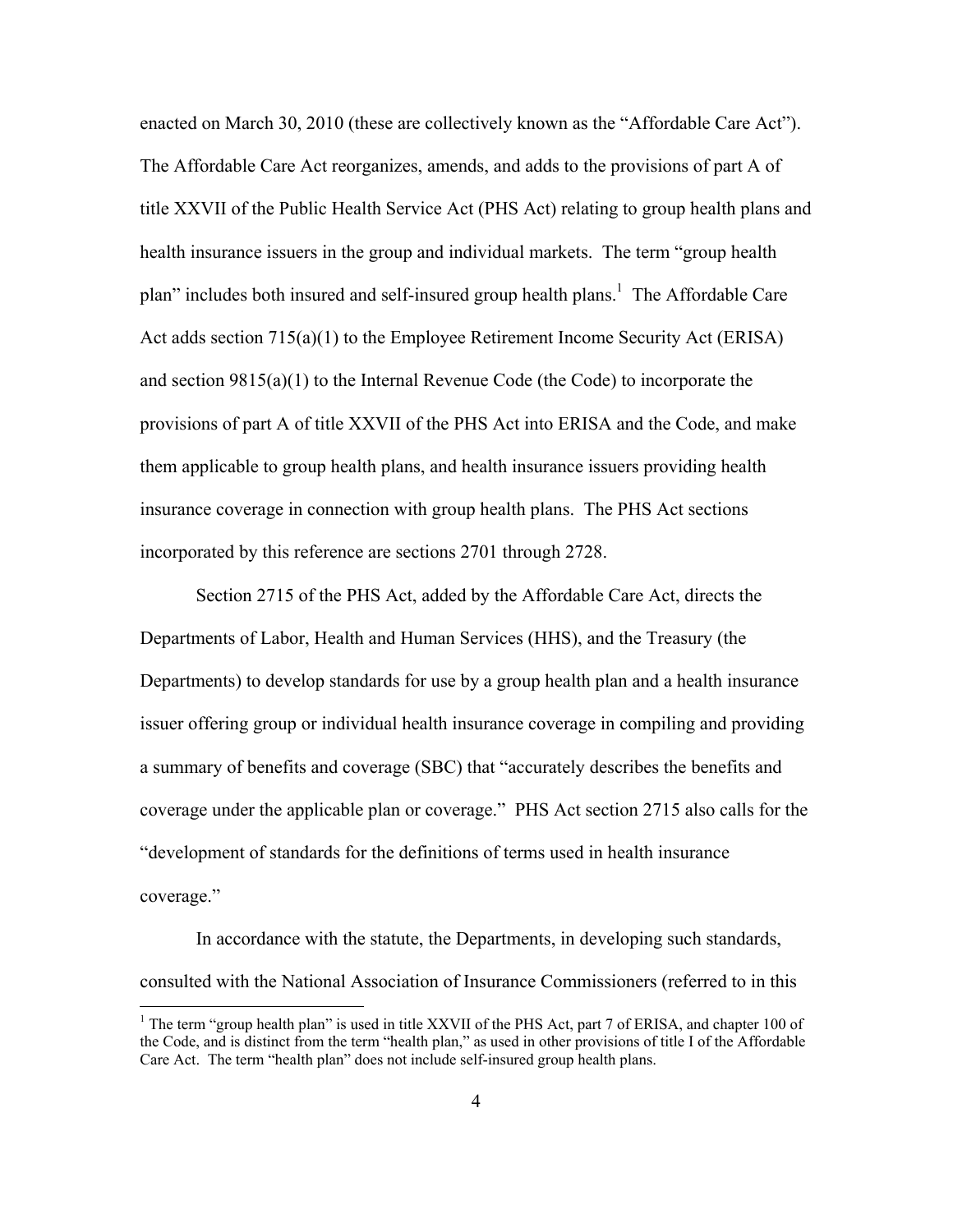document as the "NAIC") through "a working group composed of representatives of health insurance-related consumer advocacy organizations, health insurance issuers, health care professionals, patient advocates including those representing individuals with limited English proficiency, and other qualified individuals.<sup>22</sup> On July 29, 2011, the NAIC provided its final recommendations to the Departments regarding the SBC. On August 22, 2011, the Departments published in the **Federal Register** proposed regulations (2011 proposed regulations) and an accompanying document with templates, instructions, and related materials for implementing the disclosure provisions under PHS Act section  $2715$ <sup>3</sup> After consideration of all the comments received on the 2011 proposed regulations and accompanying documents, the Departments published joint final regulations to implement the disclosure requirements under PHS Act section 2715 on February 14, 2012 (2012 final regulations) and an accompanying document soliciting comments on templates, instructions, and related materials.<sup>4</sup> The 2012 final regulations implemented standards for use by a group health plan and a health insurance issuer offering group or individual health insurance coverage in compiling and providing an

www.naic.org/committees\_b\_consumer\_information.htm.

 $2^2$  The NAIC convened a working group (NAIC working group) comprised of a diverse group of stakeholders. This working group met frequently for over one year while developing its recommendations. In developing its recommendations, the NAIC considered the results of various consumer testing sponsored by both insurance industry and consumer associations. Throughout the process, NAIC working group draft documents and meeting notes were displayed on the NAIC's website for public review, and several interested parties filed formal comments. In addition to participation from the NAIC working group members, conference calls and in-person meetings were open to other interested parties and individuals and provided an opportunity for non-member feedback. See

 $\frac{3}{3}$  See proposed regulations, published at 76 FR 52442 (August 22, 2011) and guidance document published at 76 FR 52475 (August 22, 2011).

<sup>&</sup>lt;sup>4</sup> See final regulations, published at 77 FR 8668 (February 14, 2012) and guidance document published at 77 FR 8706 (February 14, 2012).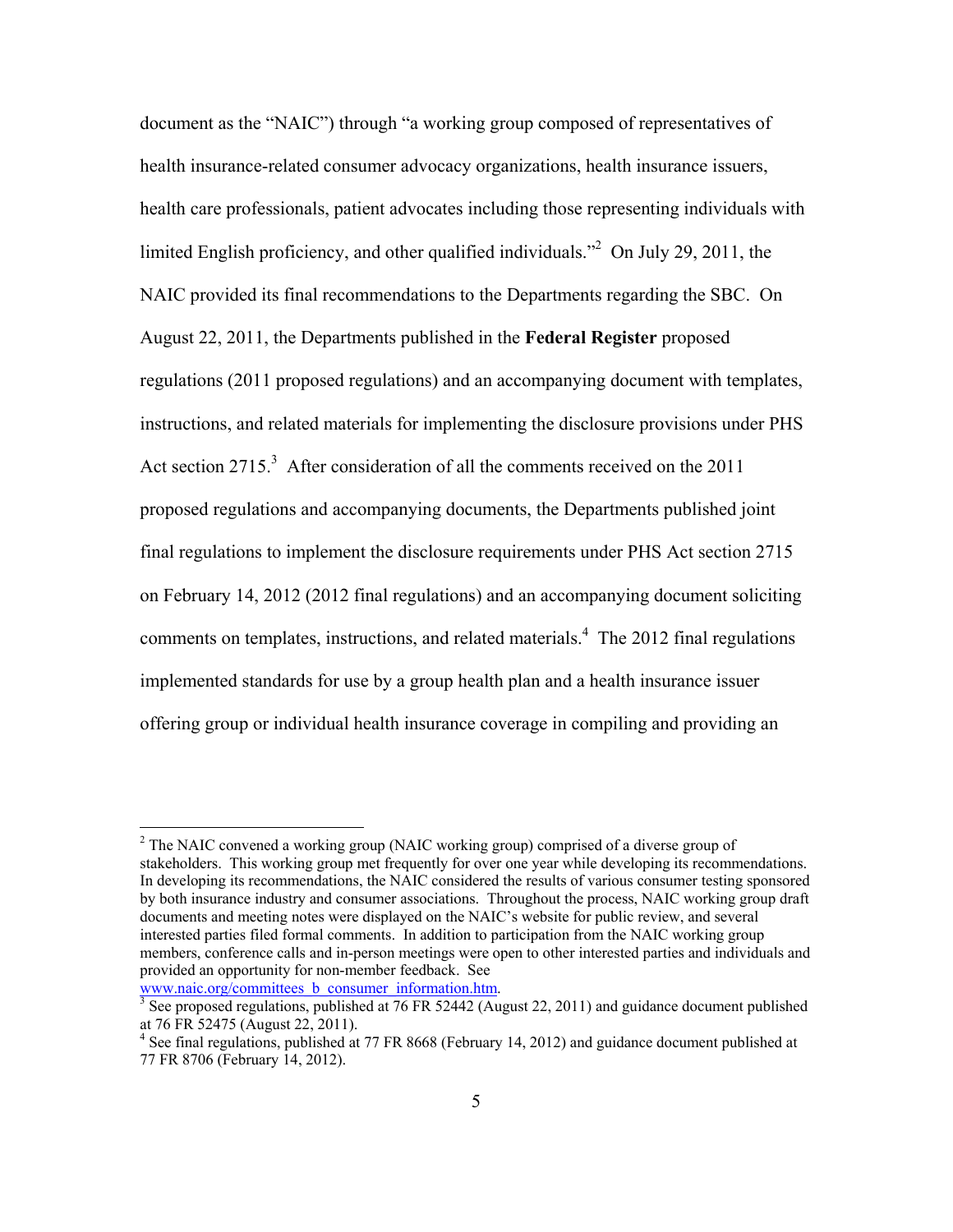SBC that "accurately describes the benefits and coverage under the applicable plan or coverage" pursuant to PHS Act section 2715.

 After the 2012 final regulations were published, the Departments released Frequently Asked Question (FAQs) regarding implementation of the SBC provisions as part of six issuances. The Departments released Affordable Care Act Implementation FAQs Parts VII, VIII, IX, X, XIV, and XIX to answer outstanding questions, including questions related to the SBC.<sup>5</sup> These FAQs addressed questions related to compliance with the requirements of the 2012 final regulations, implemented additional safe harbors,<sup>6</sup> and released updated SBC materials.

 The Departments are issuing these proposed regulations, as well as a new set of proposed SBC templates, instructions, an updated uniform glossary, and other materials to incorporate some of the feedback the Departments have received and to make some improvements to the template. This will provide guidance necessary to plans and issuers as they continue to issue SBCs, and will improve the SBC for employers, participants and beneficiaries, and individuals and dependents for use as a tool in making important decisions regarding their health coverage. These modifications clarify when and how a

<sup>&</sup>lt;sup>5</sup> See Affordable Care Act Implementation FAQs Part VII (available at www.dol.gov/ebsa/faqs/faqaca7.html and http://www.cms.gov/CCIIO/Resources/Fact-Sheets-and-

FAQs/aca\_implementation\_faqs7.html); Part VIII (available at www.dol.gov/ebsa/faqs/faq-aca8.html and http://www.cms.gov/CCIIO/Resources/Fact-Sheets-and-FAQs/aca\_implementation\_faqs8.html); Part IX (available at www.dol.gov/ebsa/faqs/faq-aca9.html and http://www.cms.gov/CCIIO/Resources/Fact-Sheetsand-FAQs/aca\_implementation\_faqs9.html); Part X (available at www.dol.gov/ebsa/faqs/faq-aca10.html and http://www.cms.gov/CCIIO/Resources/Fact-Sheets-and-FAQs/aca\_implementation\_faqs10.html); Part XIV (available at www.dol.gov/ebsa/faqs/faq-aca14.html and http://www.cms.gov/CCIIO/Resources/Fact-Sheets-and-FAQs/aca\_implementation\_faqs14.html); and Part XIX (available at www.dol.gov/ebsa/faqs/faq-aca19.html and http://www.cms.gov/CCIIO/Resources/Fact-Sheets-and-FAQs/aca\_implementation\_faqs19.html).

 $\overline{6}$  Some of the enforcement safe harbors and transitions are proposed to be made permanent (several with modifications) by these proposed regulations. The Departments intend to use this rulemaking to develop a permanent approach to those issues and, thereby, discontinue all temporary enforcement policies that were used as a bridge to a permanent rule.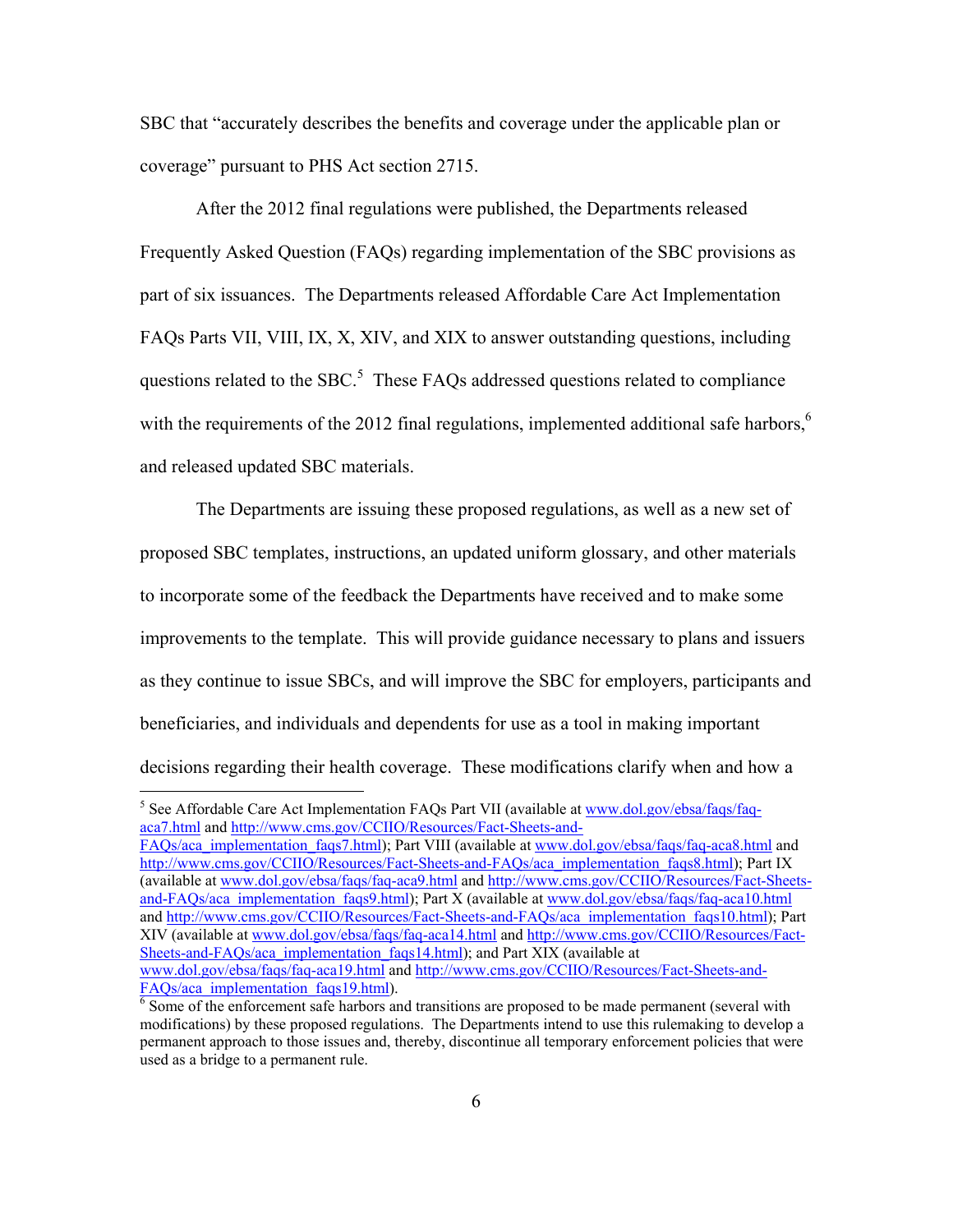plan or issuer must provide an SBC, and streamline and shorten the SBC template while also adding certain additional elements that the Departments believe will be useful to consumers. The draft updated template, instructions, and supplementary materials are available at http://cciio.cms.gov and

http://www.dol.gov/ebsa/healthreform/regulations/summaryofbenefits.html. The Departments invite comments on all of the documents. Comments should be submitted as described above.

## **II. Overview of the Proposed Regulations**

## A. Requirement to Provide a Summary of Benefits and Coverage

## 1. Providing the SBC

 $\overline{a}$ 

Paragraph (a) of the 2012 final regulations implements the general disclosure requirement and sets forth the standards for who is required to provide an SBC, to whom, and when. PHS Act section 2715 generally requires that an SBC be provided to applicants, enrollees, and policyholders or certificate holders, at specified times. PHS Act section 2715(d)(3) places the responsibility to provide an SBC on "(A) a health insurance issuer (including a group health plan that is not a self-insured plan) offering health insurance coverage within the United States; or (B) in the case of a self-insured group health plan, the plan sponsor or designated administrator of the plan (as such terms are defined in section 3(16) of ERISA).<sup>"7</sup> Accordingly, the 2012 final regulations interpret PHS Act section 2715 to apply to both group health plans and health insurance

<sup>&</sup>lt;sup>7</sup> ERISA section 3(16) defines an administrator as: (i) the person specifically designated by the terms of the instrument under which the plan is operated; (ii) if an administrator is not so designated, the plan sponsor; or (iii) in the case of a plan for which an administrator is not designated and plan sponsor cannot be identified, such other person as the Secretary of Labor may by regulation prescribe.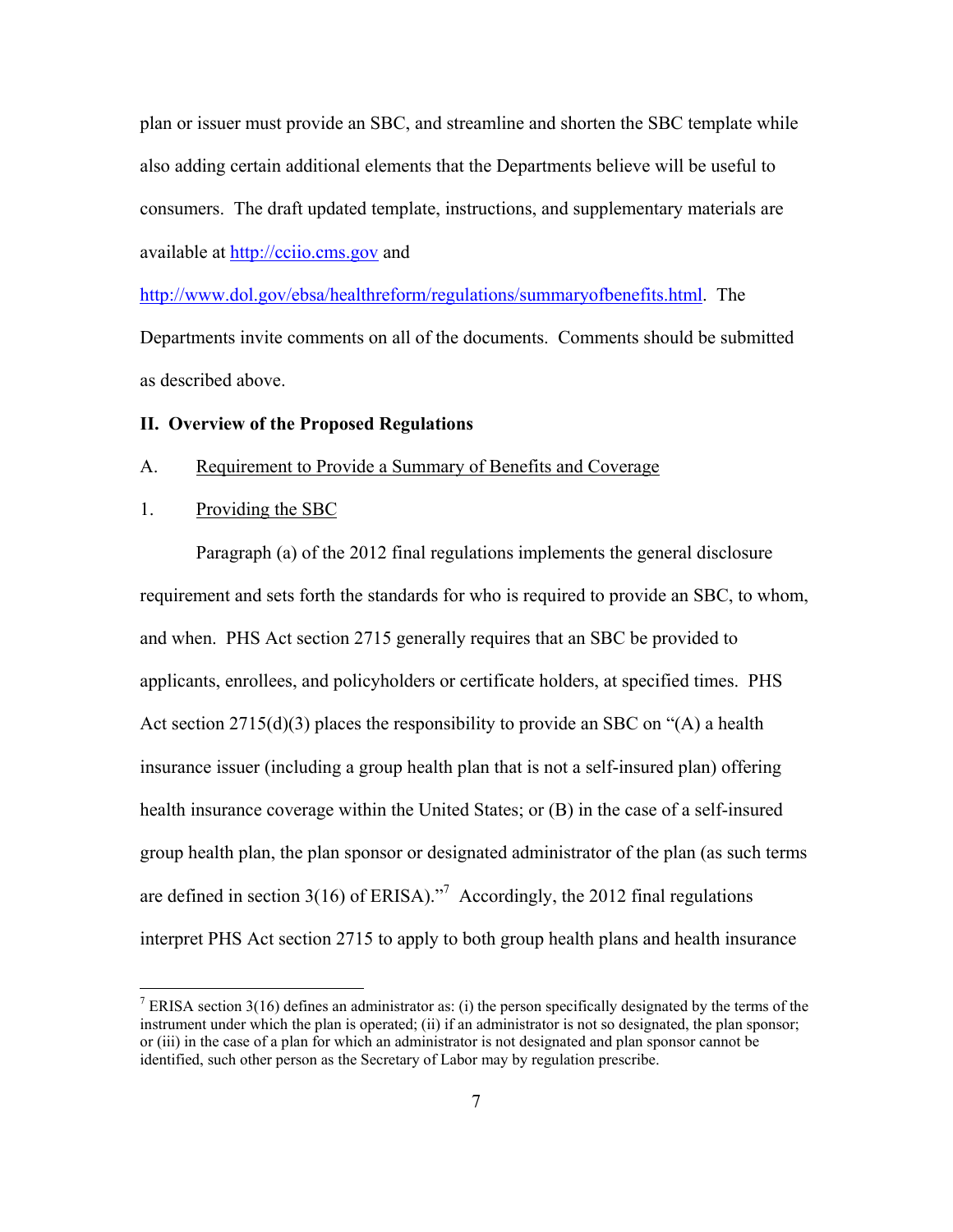issuers offering group or individual health insurance coverage. In addition, consistent with the statute, the 2012 final regulations hold the plan administrator of a group health plan responsible for providing an SBC. Under the 2012 final regulations, the SBC must be provided in writing and free of charge.

There are three general scenarios under which an SBC will be provided. An SBC will be provided: (1) by a group health insurance issuer to a group health plan; (2) by a group health insurance issuer or a group health plan to participants and beneficiaries; and (3) by a health insurance issuer to individuals and dependents in the individual market.

The 2012 final regulations specify timeframes according to which the SBC must be provided. After the 2012 regulations were published, the Departments were asked to clarify the meaning of the term "provided." As the Departments stated in Affordable Care Act Implementation FAQs Part VIII, question 7, for purposes of providing an SBC in the context of these regulations, the term "provided" means sent. Accordingly, the SBC is timely if it is sent within seven business days, even if is not received until after that period. $8<sup>8</sup>$ 

## a. Provision of the SBC by an Issuer to a Plan

 $\overline{a}$ 

Paragraph  $(a)(1)(i)$  of the 2012 final regulations requires a health insurance issuer offering group health insurance coverage to provide an SBC to a group health plan (or its sponsor) upon an application by the plan for health coverage. The issuer must provide the SBC as soon as practicable following receipt of the application, but in no event later than seven business days following receipt of the application. These proposed

<sup>8</sup> See Affordable Care Act Implementation FAQs Part VIII, question 7, available at www.dol.gov/ebsa/faqs/faq-aca8.html and http://www.cms.gov/CCIIO/Resources/Fact-Sheets-and-FAOs/aca\_implementation\_faqs8.html.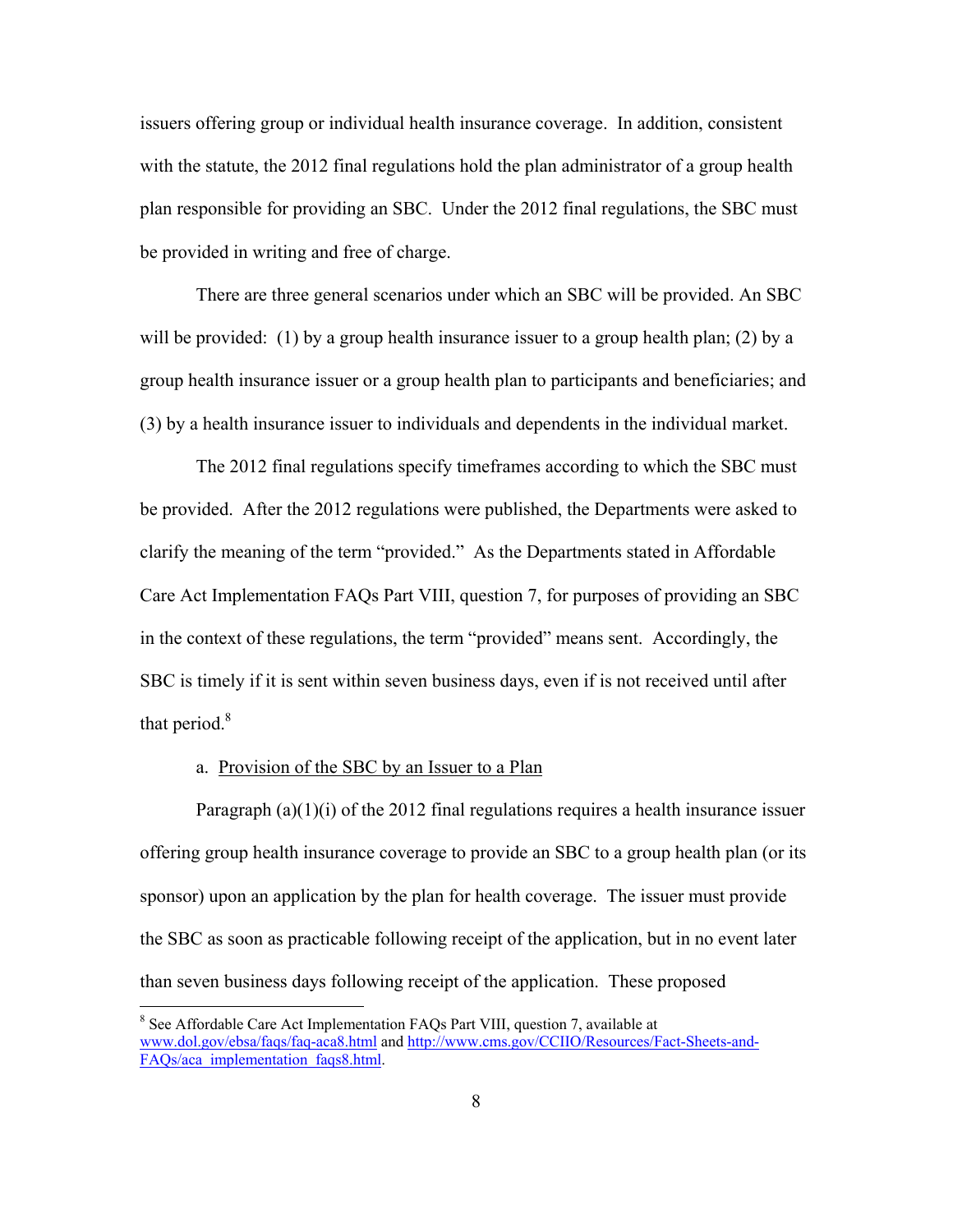regulations would clarify when the health insurance issuer offering group health insurance coverage (or plan, if applicable, under paragraph  $(a)(1)(ii)$ ) must provide the SBC again if the issuer already provided the SBC before application to any entity or individual. If the issuer provides the SBC before application for coverage pursuant to paragraph  $(a)(1)(i)(D)$  of the regulations (relating to SBCs upon request), the requirement to provide an SBC upon application is deemed satisfied and such issuer is not required to automatically provide another SBC upon application to the same entity or individual, provided there is no change to the information required to be in the SBC. However, if there has been a change in the information required, a new SBC that includes the correct information must be provided upon application (that is, as soon as practicable following receipt of the application, but in no event later than seven business days following receipt of the application).

 Under the 2012 final regulations and these proposed regulations, if there is any change in the information required to be in the SBC that was provided upon application and before the first day of coverage, the issuer must update and provide a current SBC to the plan (or its sponsor) no later than the first day of coverage. If the information is unchanged, the issuer does not need to provide the SBC again in connection with coverage for that plan year, except upon request. These proposed rules would provide clarification with respect to how to satisfy the requirement to provide an SBC when the terms of coverage are not finalized. If the plan sponsor is negotiating coverage terms after an application has been filed and the information required to be in the SBC changes, an updated SBC is not required to be provided to the plan (or its sponsor) (unless an updated SBC is requested) until the first day of coverage. The updated SBC should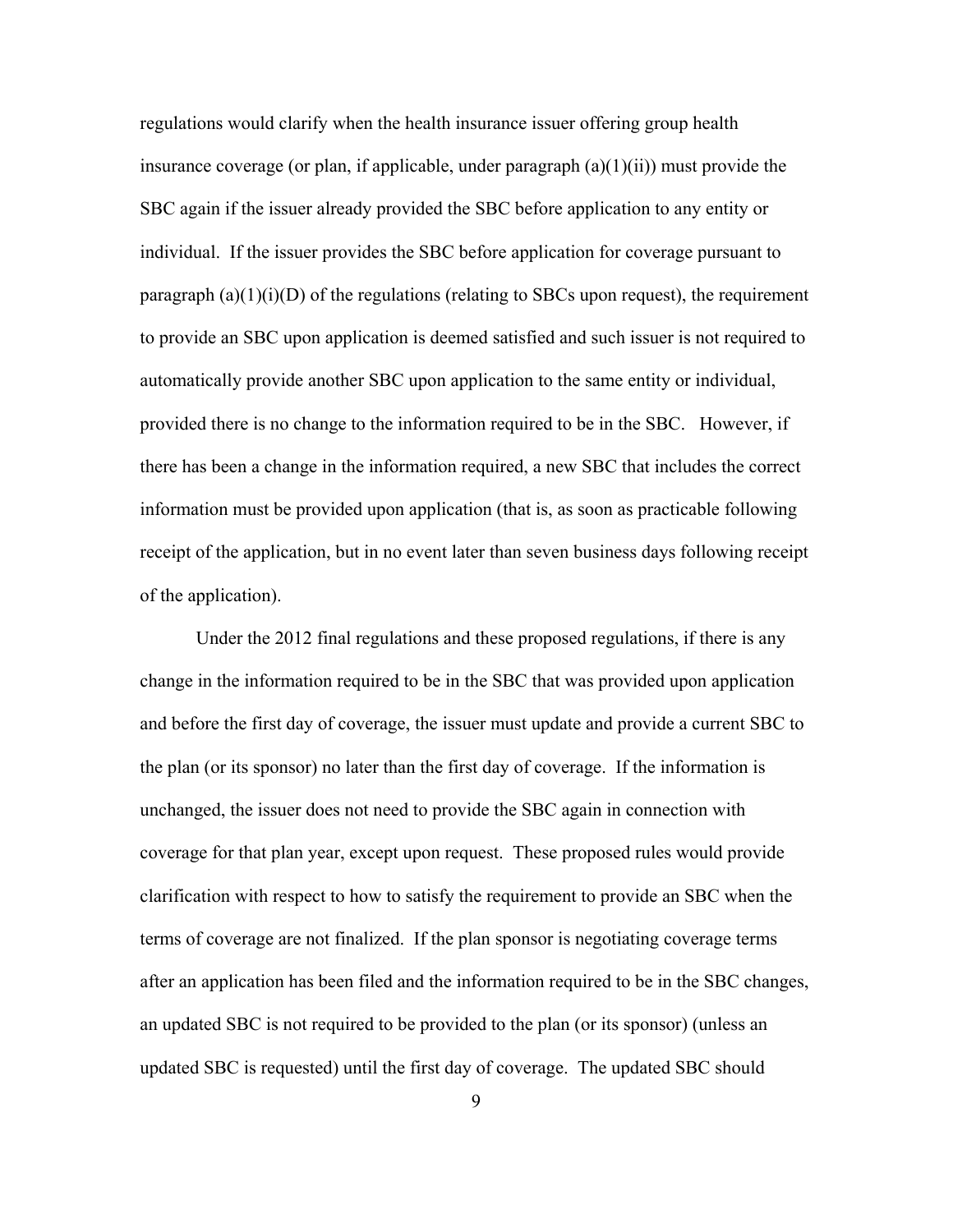reflect the final coverage terms under the contract, certificate, or policy of insurance that was purchased.

# b. Provision of the SBC by a Plan or Issuer to Participants and Beneficiaries

Under paragraph  $(a)(1)(ii)$  of the 2012 final regulations, a group health plan (including the plan administrator), and a health insurance issuer offering group health insurance coverage, must provide an SBC to a participant or beneficiary $\delta$  with respect to each benefit package offered by the plan or issuer for which the participant or beneficiary is eligible.<sup>10</sup> This includes individuals who are qualified beneficiaries under the Consolidated Omnibus Reconciliation Act of 1985 (COBRA).<sup>11</sup> In Affordable Care Act Implementation FAQs Part VIII, question 8, the Departments clarified that while a qualifying event does not, itself, trigger a requirement to provide an SBC, during an open enrollment period, any COBRA qualified beneficiary who is receiving COBRA coverage must be given the same rights to elect different coverage as are provided to similarly situated non-COBRA beneficiaries.<sup>12</sup> In this situation, a COBRA qualified beneficiary

1

 $9$  ERISA section 3(7) defines a participant as: any employee or former employee of an employer, or any member or former member of an employee organization, who is or may become eligible to receive a benefit of any type from an employee benefit plan which covers employees of such employers or members of such organization, or whose beneficiaries may be eligible to receive any such benefit. ERISA section 3(8) defines a beneficiary as: a person designated by a participant, or by the terms of an employee benefit plan, who is or may become entitled to a benefit thereunder.

<sup>&</sup>lt;sup>10</sup> With respect to insured group health plan coverage, PHS Act section 2715 generally places the obligation to provide an SBC on both a plan and issuer. As discussed below, under section III.A.1.d., "Special Rules to Prevent Unnecessary Duplication with Respect to Group Health Coverage", if either the issuer or the plan provides the SBC, both will have satisfied their obligations. As they do with other notices required of both plans and issuers under Part 7 of ERISA, Title XXVII of the PHS Act, and Chapter 100 of the Code, the Departments expect plans and issuers to make contractual arrangements for sending SBCs.

Accordingly, the remainder of this preamble generally refers to requirements for plans or issuers.<br><sup>11</sup> See Affordable Care Act Implementation FAQs Part VIII, question 7, available at www.dol.gov/ebsa/faqs/faq-aca8.html and http://www.cms.gov/CCIIO/Resources/Fact-Sheets-and-

FAQs/aca\_implementation\_faqs8.html.<br><sup>12</sup> See 26 CFR 54.4980B-5, Q&A-4(c) (requirement to provide election) and 54.4980B-3, Q&A-3 (definition of similarly situated non-COBRA beneficiary).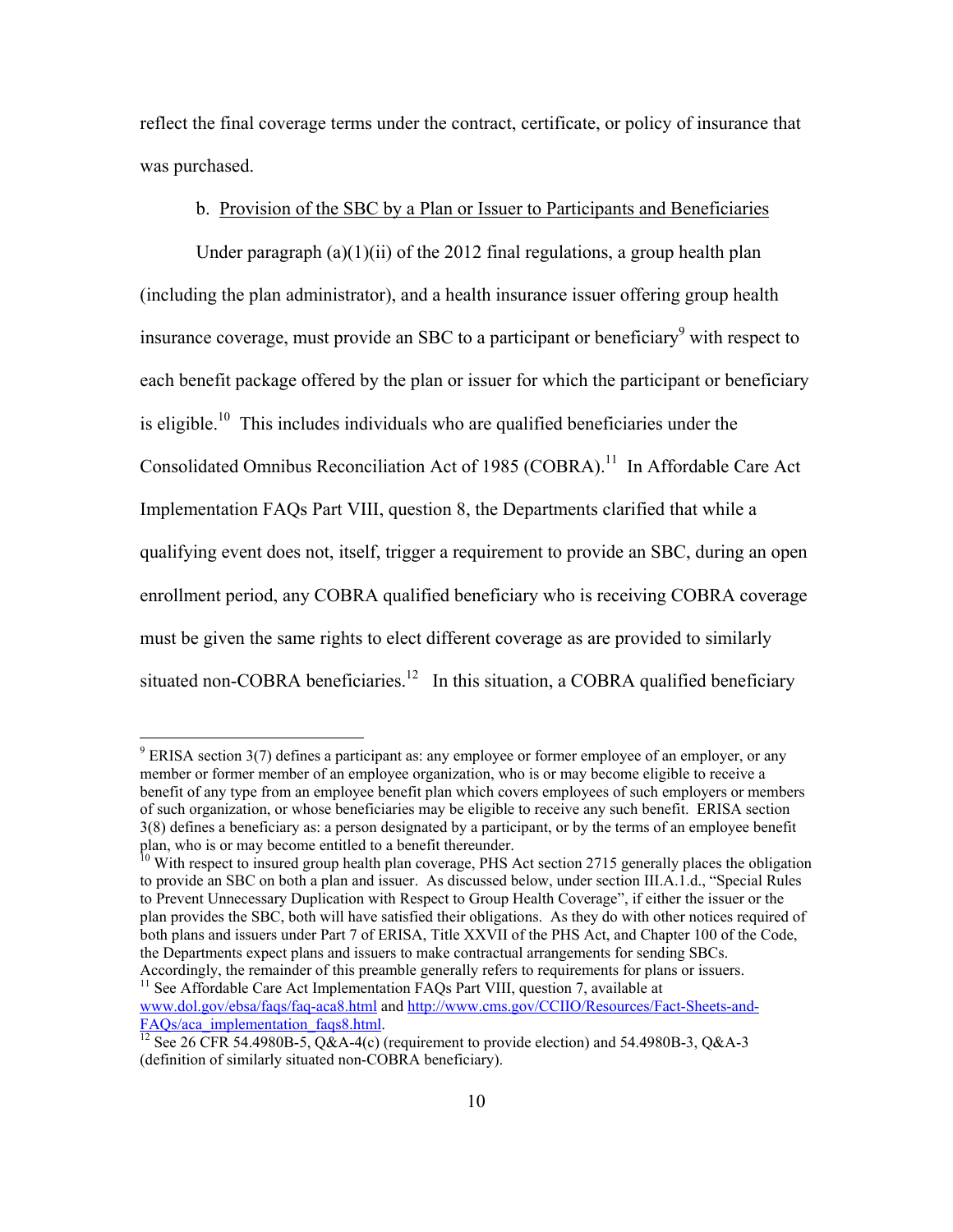who has elected coverage must be provided an SBC just as a similarly situated non-COBRA beneficiary must be provided with one. There are also limited situations in which a COBRA qualified beneficiary may need to be offered different coverage at the time of the qualifying event than the coverage he or she was receiving before the qualifying event and this may trigger a requirement to provide an SBC.<sup>13</sup>

If a plan or issuer distributes any written application materials for enrollment, including any forms or requests for information (in paper form or through a website or email) that must be completed for enrollment, the plan or issuer must provide the SBC as part of those materials. If the plan or issuer does not distribute written application materials for enrollment (in either paper or electronic form), the SBC must be provided no later than the first date on which the participant is eligible to enroll in coverage for the participant or any beneficiaries. If there is any change to the information required to be in the SBC that was provided upon application for coverage and before the first day of coverage, the plan or issuer must update and provide a current SBC to a participant or beneficiary no later than the first day of coverage.

These proposed rules would clarify when a plan or issuer must provide the SBC again if the plan or issuer already provided the SBC prior to application. If the plan or issuer provides the SBC prior to application for coverage, the plan or issuer is not required to automatically provide another SBC upon application, if there is no change to the information required to be in the SBC. If there is any change to the information required to be in the SBC by the time the application is filed, the plan or issuer must

 $^{13}$  See 26 CFR 54.4980B-5, Q&A-4(b).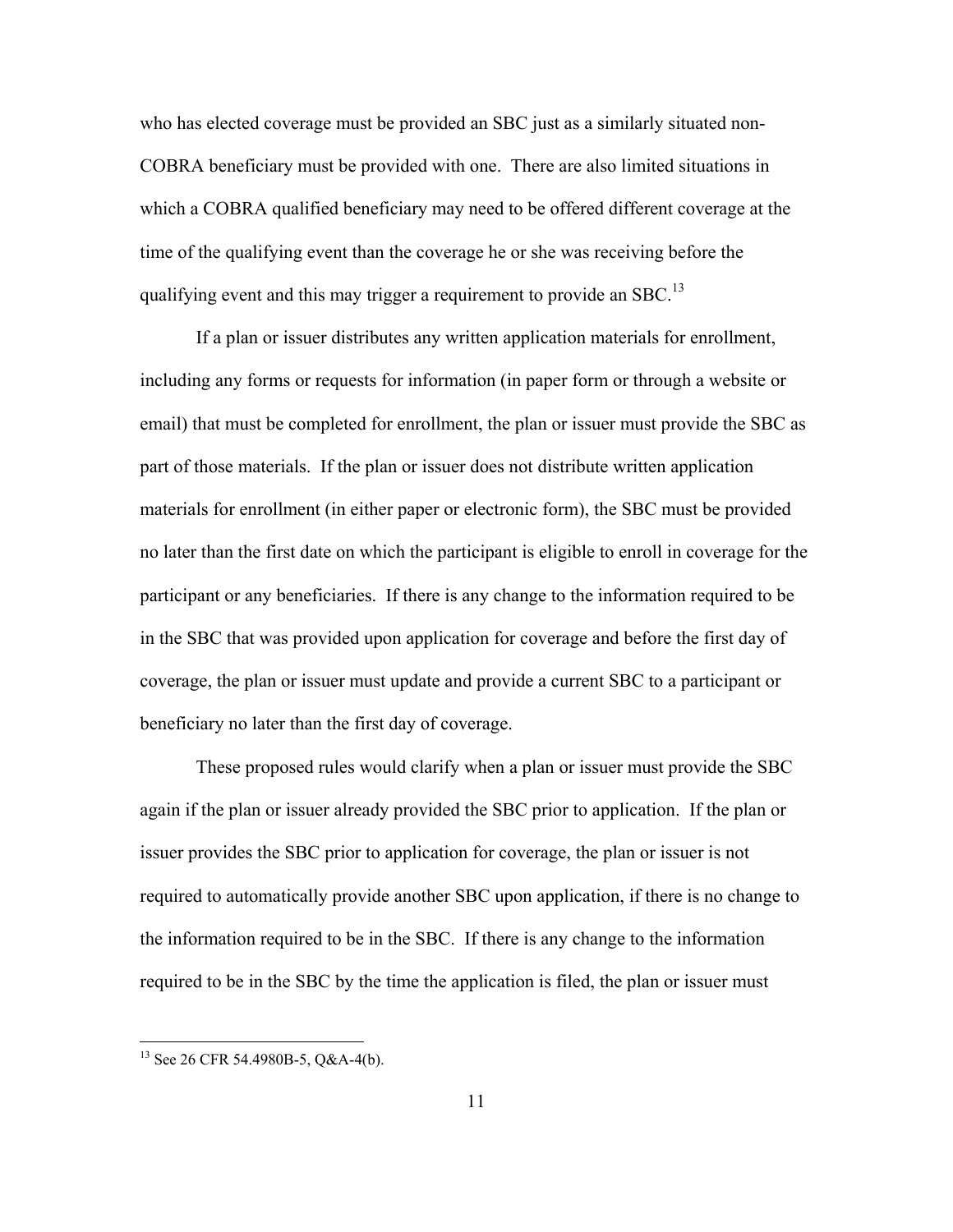update and provide a current SBC as soon as practicable following receipt of the application, but in no event later than seven business days following receipt of the application.

 These proposed rules also would provide clarification with respect to how to satisfy the requirement to provide an SBC when the terms of coverage are not finalized. If the plan sponsor is negotiating coverage terms after an application has been filed and the information required to be in the SBC changes, the plan or issuer is not required to provide an updated SBC (unless an updated SBC is requested) until the first day of coverage. The updated SBC should reflect the final coverage terms under the contract, certificate, or policy of insurance that was purchased.

 Under the 2012 final regulations, the plan or issuer must also provide the SBC to individuals enrolling through a special enrollment period, also called special enrollees.<sup>14</sup> Special enrollees must be provided the SBC no later than when a summary plan description is required to be provided under the timeframe set forth in ERISA section  $104(b)(1)(A)$  and its implementing regulations, which is 90 days from enrollment. To the extent individuals who are eligible for special enrollment and are contemplating their coverage options would like to receive SBCs earlier, they may always request an SBC with respect to any particular plan, policy, or benefit package and the SBC is required to be provided as soon as practicable, but in no event later than seven business days following receipt of the request (as discussed more fully below).

# c. Provision of the SBC Upon Request in Group Health Coverage

<sup>&</sup>lt;sup>14</sup> Regulations regarding special enrollment are available at 26 CFR 54.9801-6, 29 CFR 2590.701-6, and 45 CFR 146.117.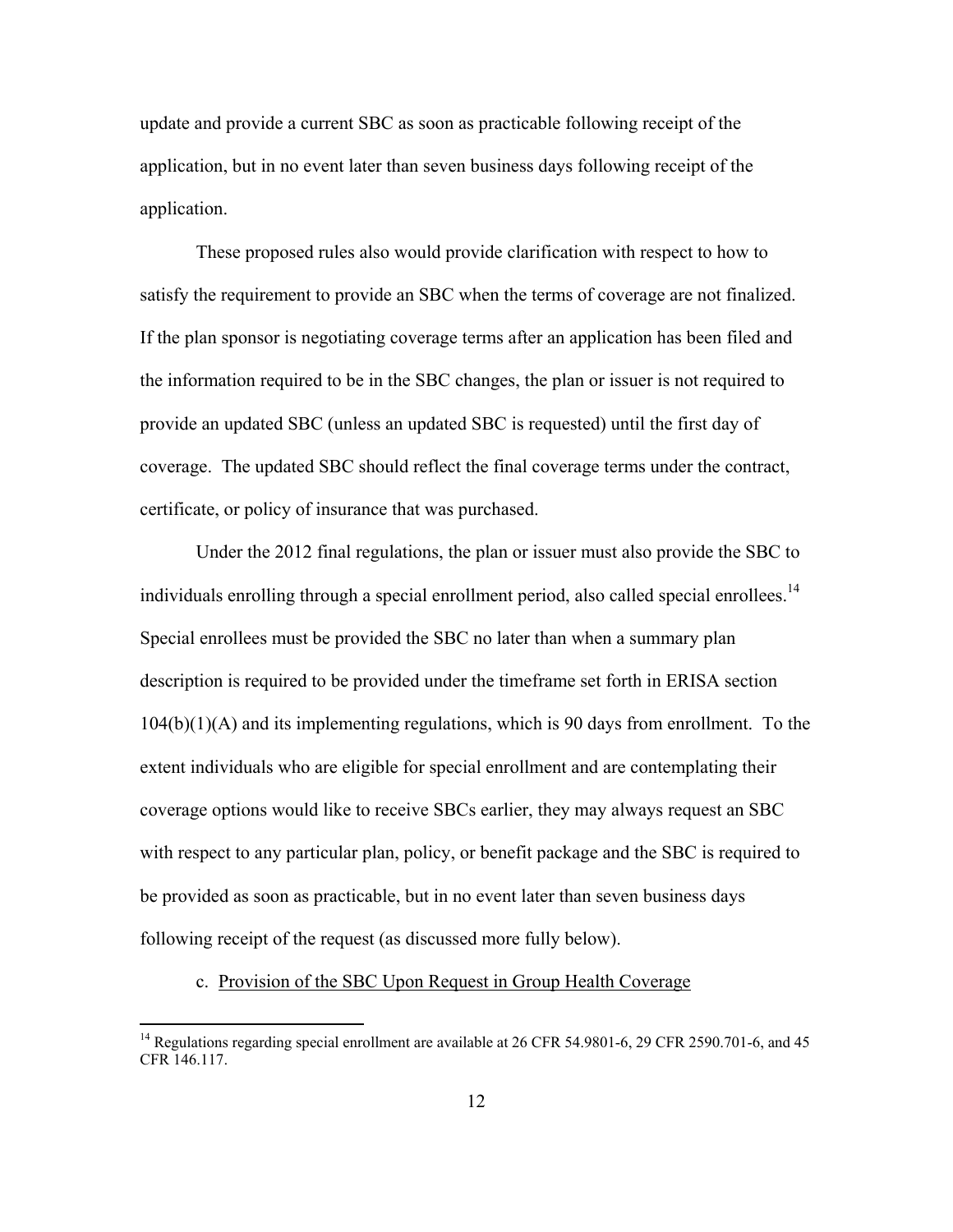A health insurance issuer offering group health insurance coverage must provide the SBC to a group health plan or its sponsor (and a plan or issuer must provide the SBC to a participant or beneficiary) upon request for an SBC or summary information about the health coverage, as soon as practicable, but in no event later than seven business days following receipt of the request. The SBC must be provided upon request to participants, beneficiaries, and plans (or plan sponsors), including prior to submitting an application for coverage, because the SBC provides information that not only helps consumers and employers understand their coverage, but also helps consumers and employers compare coverage options prior to selecting coverage. Health insurance issuers offering individual market coverage must also provide the SBC to individuals upon request, according to the same timeframe, to allow consumers the same ability to compare coverage options in the individual market as the group market.

Since the issuance of the 2012 final regulations, the Departments have continued to receive questions about providing SBCs upon request, including whether issuers are required to provide SBCs to plans or their sponsors who are "shopping" for coverage from different issuers but have not yet submitted an application for coverage. In Affordable Care Act Implementation FAQs Part IX, question 4, the Departments reiterated that an SBC must be provided upon request for an SBC or "summary information about a health insurance product." The latter phrase is intended to ensure that persons who do not ask exactly for a "summary of benefits and coverage" still receive one when they explicitly ask for a summary document with respect to a specific health

13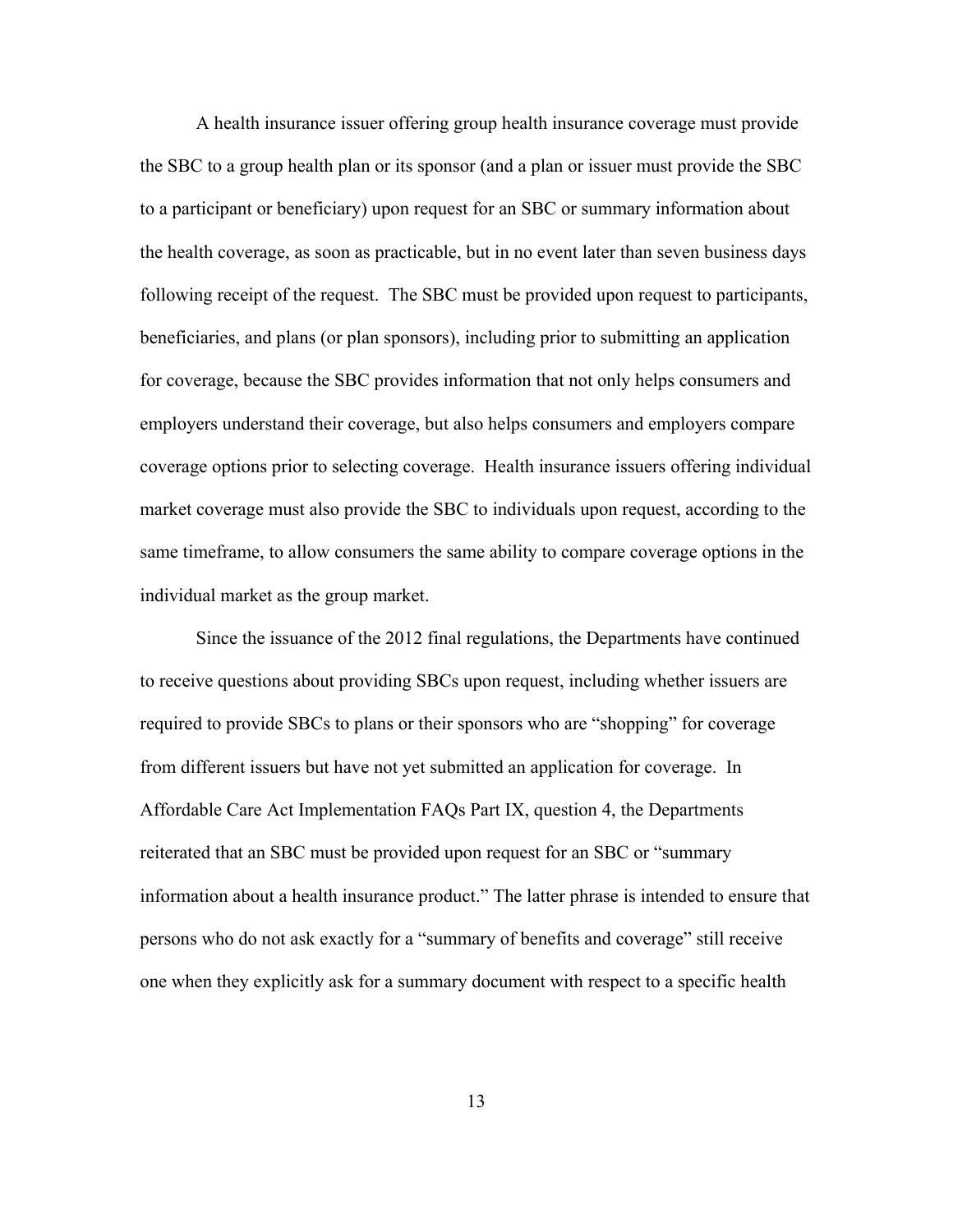coverage product.<sup>15</sup> The FAQ also referred to other guidance outlining the circumstances in which an SBC may be provided electronically, to assist in reducing the burden of providing multiple SBCs in paper form when requested. Additional information on electronic disclosure of SBCs is discussed later in this preamble.

 d. Special Rules to Prevent Unnecessary Duplication with Respect to Group Health Coverage

Paragraph (a)(1)(iii) of the 2012 final regulations includes three special rules to streamline provision of the SBC and avoid unnecessary duplication with respect to group health coverage. The first provides that the requirement to provide an SBC generally will be considered satisfied for all applicable entities if it is provided by any entity, so long as all timing and content requirements are satisfied. The second provides that a single SBC may be provided to a participant and any beneficiaries at the participant's last known address. However, if a beneficiary's last known address is different than the participant's last known address, a separate SBC is required to be provided to the beneficiary at the beneficiary's last known address. Third, the 2012 final regulations provide that SBCs are not required to be provided automatically upon renewal for each benefit package option in group health plans that offer multiple benefit packages. Rather, a plan or issuer is required to provide an SBC automatically upon renewal or reissuance only with respect to the benefit package in which a participant or beneficiary is enrolled. In cases in which an issuer will automatically re-enroll participants and beneficiaries, these proposed rules propose to add that a new SBC is required to be provided with respect to the plan or

<sup>&</sup>lt;sup>15</sup> The FAQ stated that other general questions about coverage options or discussions about health products do not trigger the requirement to provide an SBC.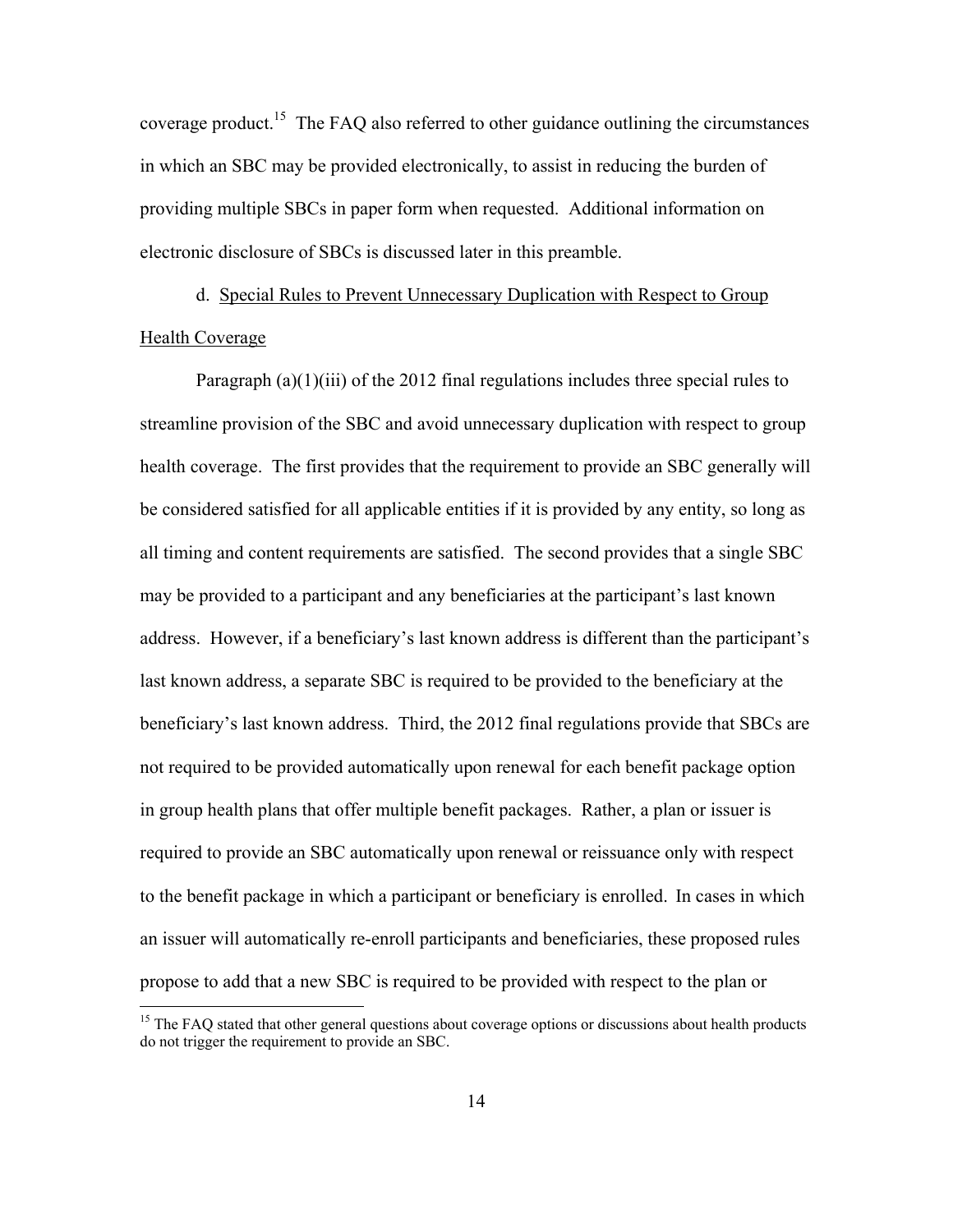product in which a participant or beneficiary will be automatically enrolled in accordance with the same timing requirements that apply to a renewal or reissuance. Consistent with the 2012 final regulations, if a participant or beneficiary requests an SBC with respect to one or more other benefit packages for which he or she is eligible, that requested SBC or SBCs must be provided as soon as practicable, but in no event later than seven business days following the receipt of the request.

In addition to retaining these three existing special rules, these proposed regulations would add an additional provision to ensure participants receive information while preventing unnecessary duplication. This would address circumstances where an entity required to provide an SBC with respect to an individual has entered into a binding contract with another party to provide the SBC to the individual. In such a case, the proposed regulations state that the entity would be considered to satisfy the requirement to provide the SBC with respect to the individual if specified conditions are met:

(1) The entity monitors performance under the contract;  $^{16}$ 

(2) If the entity has knowledge that the SBC is not being provided in a manner that satisfies the requirements of this section and the entity has all information necessary to correct the noncompliance, the entity corrects the noncompliance as soon as

practicable; and

 $16$  The selection and monitoring of service providers for a group health plan, including parties assuming responsibility to complete, provide information for, or deliver SBCs, is a fiduciary act subject to prudence and loyalty duties and prohibited transaction provisions of ERISA. No single fiduciary procedure will be appropriate in all cases; the procedure for selecting and monitoring service providers may vary in accordance with the nature of the plan and other facts and circumstances relevant to the choice of the service provider. More general information on hiring and monitoring service providers is contained in the Department of Labor publication "Understanding Your Fiduciary Responsibilities Under a Group Health Plan," which is available on the Department's website at: www.dol.gov/ebsa/publications/ghpfiduciaryresponsibilities.html.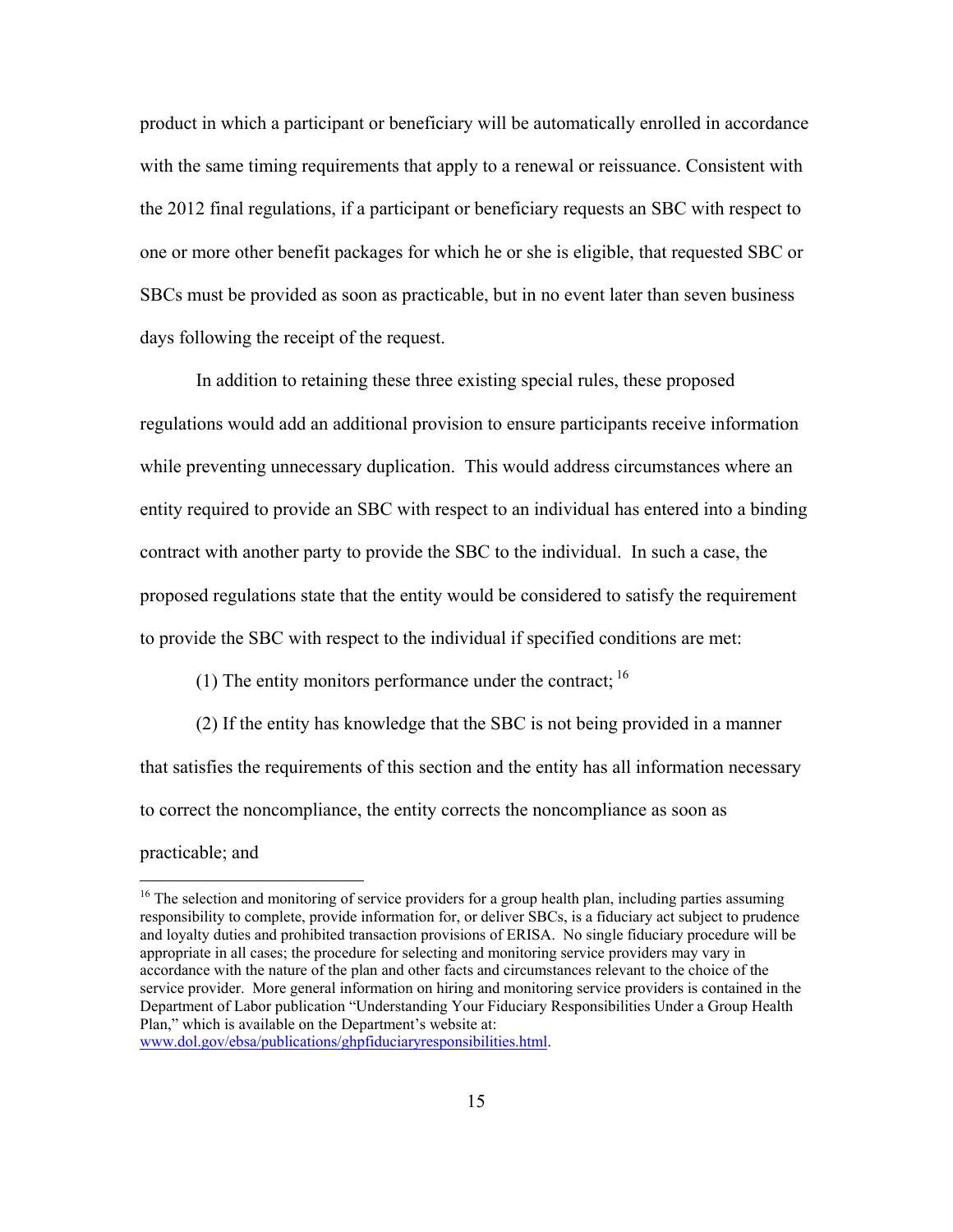(3) If the entity has knowledge the SBC is not being provided in a manner that satisfies the requirements of this section and the entity does not have all information necessary to correct the noncompliance, the entity communicates with participants and beneficiaries who are affected by the noncompliance regarding the noncompliance, and begins taking significant steps as soon as practicable to avoid future violations.

The proposed regulations would also add a provision to prevent unnecessary duplication with respect to a group health plan that uses two or more insurance products provided by separate issuers to insure benefits under the plan. The proposed regulations would place responsibility for providing complete SBCs with respect to the plan in such a case on the group health plan administrator. This provision of the proposed regulations states that the group health plan administrator may contract with one of its issuers (or other service providers) to provide the SBC; however, absent a contract to perform the function, an issuer has no obligation to provide an SBC containing information for benefits that it does not insure.

The Departments recognize that a plan sponsor may purchase an insurance product for certain coverage from a particular issuer and purchase a separate insurance product or self-insure with respect to other coverage (such as outpatient prescription drug coverage). In these circumstances, the first issuer may or may not know of the existence of other coverage, or whether the plan sponsor has arranged the two benefit packages as a single plan or two separate plans.To address these arrangements, these proposed rules propose that, with respect to a group health plan that uses two or more insurance products provided by separate issuers, the group health plan administrator is responsible for providing complete SBCs with respect to the plan. The group health plan administrator

16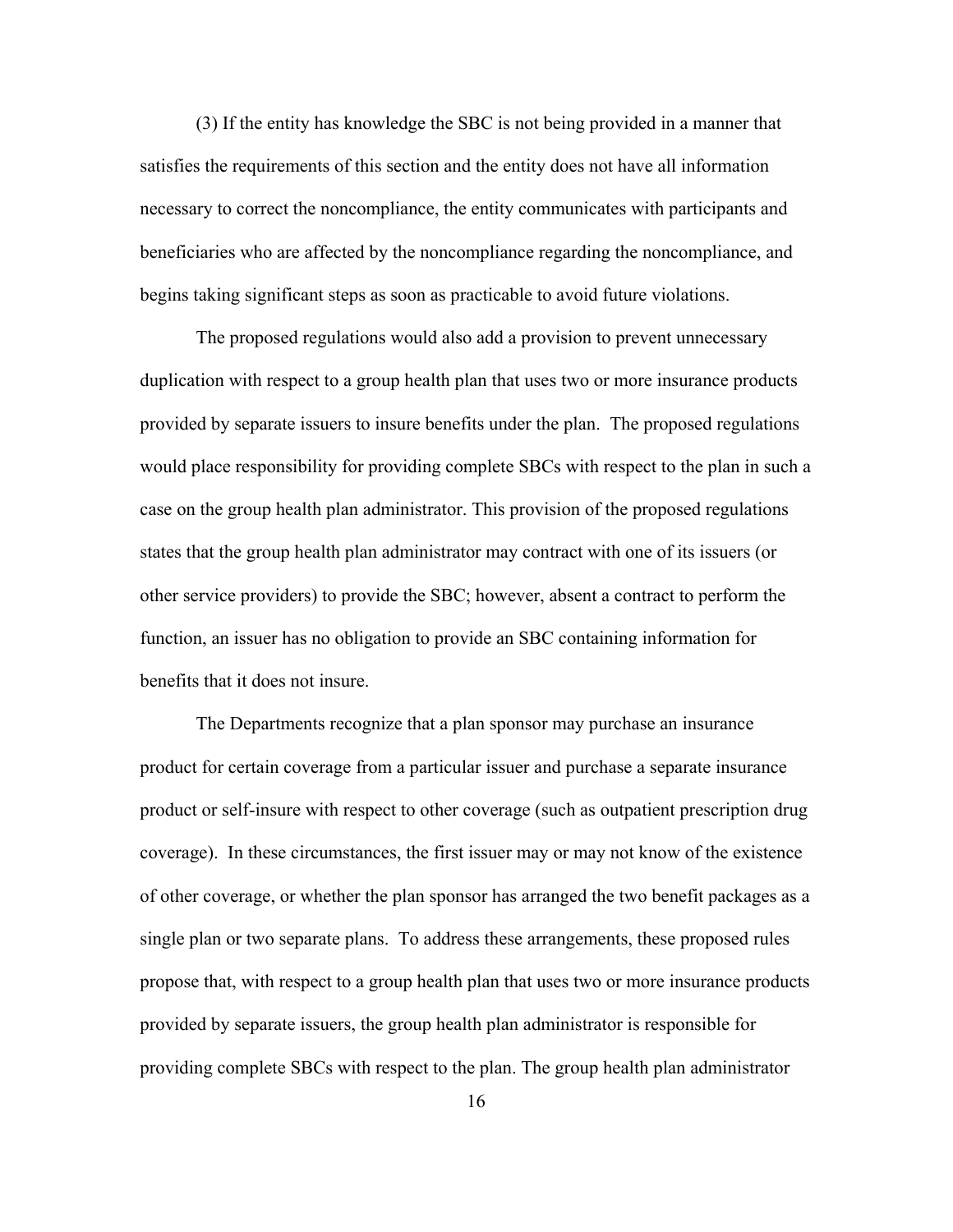may contract with one of its issuers (or other service providers) to perform that function. Absent a contract to perform the function, an issuer has no obligation to provide coverage information for benefits that it does not insure.

The Departments published an FAQ on May  $11$ ,  $2012^{17}$  regarding the responsibility to provide an SBC in situations where plans may have benefits provided by more than one issuer. This FAQ provides an enforcement safe harbor for a group health plan that uses two or more insurance products provided by separate issuers with respect to a single group health plan. Under this enforcement safe harbor, the group health plan administrator may synthesize the information into a single SBC or provide multiple partial SBCs that, together, provide all the relevant information to meet the SBC content requirements. In such circumstances, the plan administrator should take steps (such as a cover letter or a notation on the SBCs themselves) to indicate that the plan provides coverage using multiple insurance products and that individuals may contact the plan administrator for more information (and provide the contact information). The Departments extended this enforcement safe harbor for one year on April 23, 2013,<sup>18</sup> and indefinitely on May 2,  $2014<sup>19</sup>$  and reiterate that the safe harbor continues to apply. The Departments seek comment on whether to codify this policy in the regulation.

# e. Provision of the SBC by an Issuer Offering Individual Market Coverage

<sup>&</sup>lt;sup>17</sup> See Affordable Care Act Implementation FAQs Part IX, question 10, available at http://www.dol.gov/ebsa/faqs/faq-aca9.html and http://www.cms.gov/CCIIO/Resources/Fact-Sheets-and-<br>FAQs/aca\_implementation\_faqs9.html

 $\frac{18}{18}$  Affordable Care Act Implementation FAQs Set XIV, question 5, available at www.dol.gov/ebsa/faqs/faqaca14.html and http://www.cms.gov/CCIIO/Resources/Fact-Sheets-and-

FAQs/aca\_implementation\_faqs14.html.<br><sup>19</sup> Affordable Care Act FAQ Set XIX, question 8, available at www.dol.gov/ebsa/faqs/faq-aca19.html and http://www.cms.gov/CCIIO/Resources/Fact-Sheets-and-FAQs/aca\_implementation\_faqs19.html.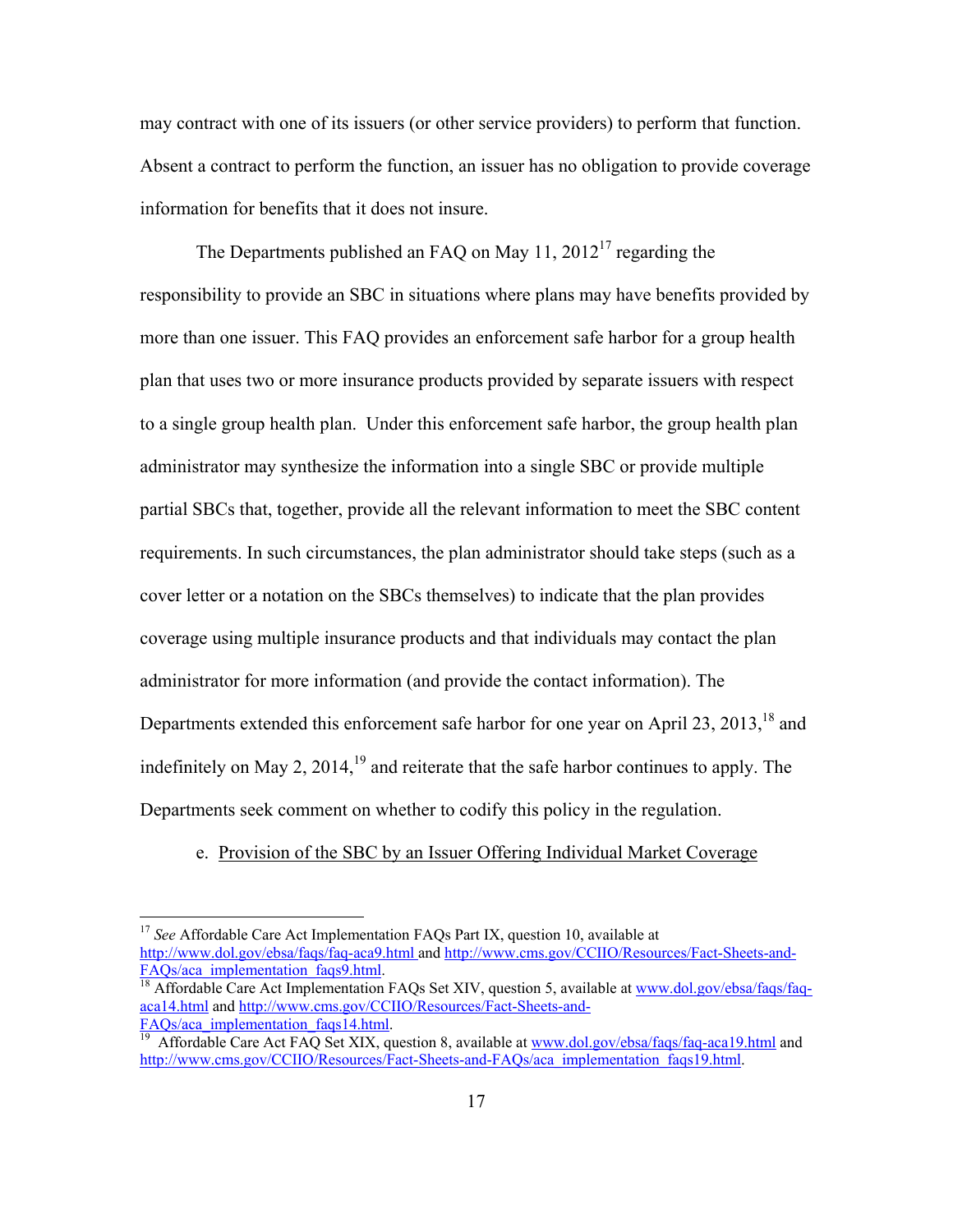Paragraph  $(a)(1)(iv)$  of the HHS 2012 final regulations sets forth standards applicable to individual health insurance coverage, under which the provision of the SBC by an issuer offering individual market coverage largely parallels the group market requirements described above, with only those changes necessary to reflect the differences between the two markets. The SBC must be provided upon application. That is, a health insurance issuer offering individual health insurance coverage must provide an SBC to an individual or dependent upon receiving an application for any health insurance policy, as soon as practicable following receipt of the application, but in no event later than seven business days following receipt of the application. If there is any change in the information required to be in the SBC that was provided upon application and before the first day of coverage, the issuer must update and provide a current SBC to an individual or dependent no later than the first day of coverage. These proposed rules would clarify when the issuer must provide the SBC again if the issuer already provided the SBC prior to application. If the issuer provides the SBC prior to application for coverage, the issuer is not required to automatically provide another SBC upon application, if there is no change to the information required to be in the SBC. If there is any change to the information required to be in the SBC that was provided prior to application for coverage by the time the application is filed, the issuer must update and provide a current SBC to the same individual or dependent as soon as practicable following receipt of the application, but in no event later than seven business days following receipt of the application. Under the 2012 final regulations, a health insurance issuer offering individual health insurance coverage must provide the SBC to an individual or dependent upon request for the SBC or summary information about the

18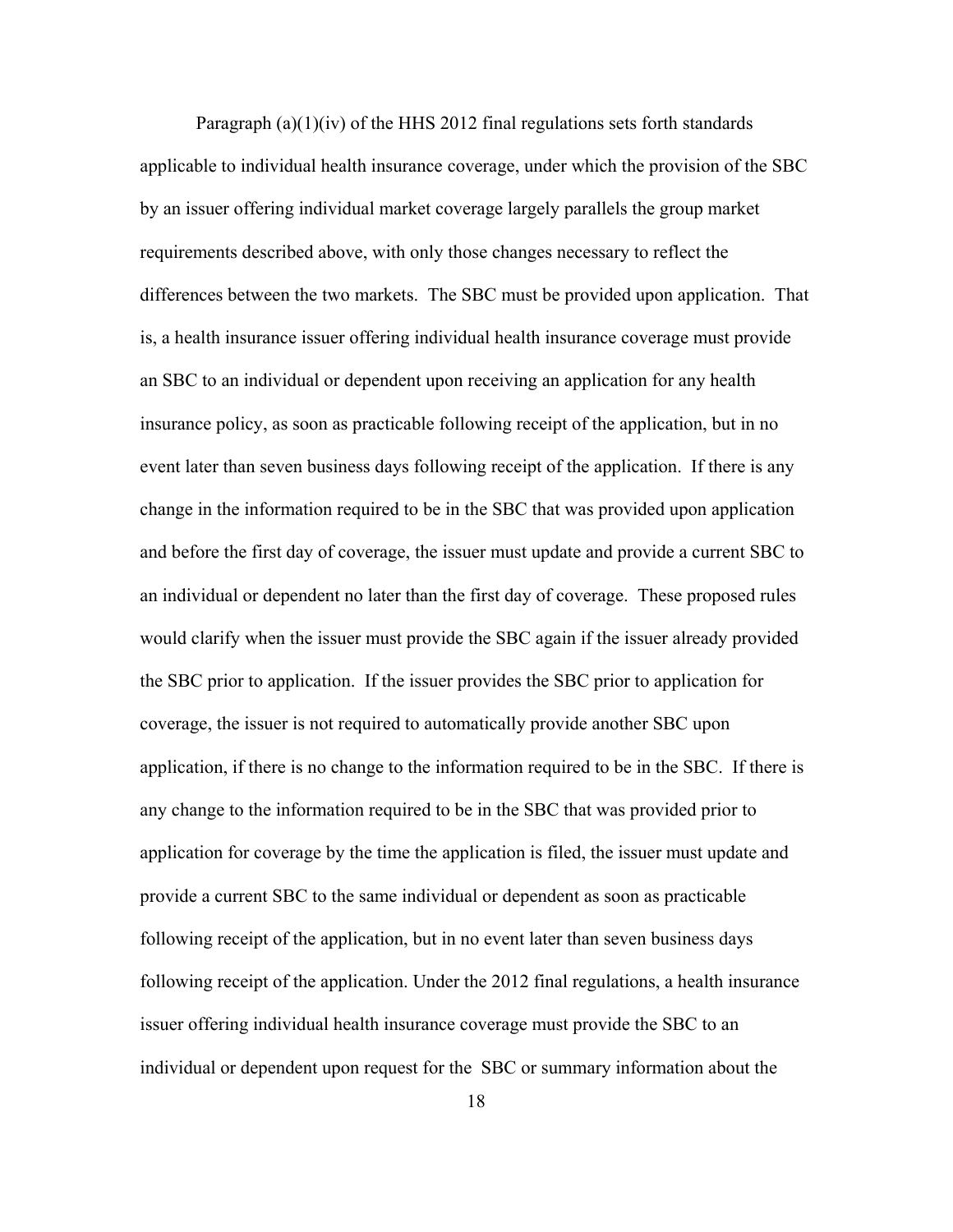health insurance product, as soon as practicable, but in no event later than seven business days following receipt of the request.

 These proposed rules would also address situations where an issuer offering individual market insurance coverage, consistent with applicable Federal and State law, automatically re-enrolls an individual and any dependents into a different plan or product than the plan in which these individuals were previously enrolled. If the issuer automatically re-enrolls an individual covered under a policy, certificate, or contract of insurance (including every dependent) into a policy, certificate, or contract of insurance under a different plan or product, HHS proposes that the issuer would be required to provide an SBC with respect to the coverage in which the individual (including every dependent) will be enrolled, consistent with the timing requirements that apply when the policy is renewed or reissued.

f. Special Rules to Prevent Unnecessary Duplication With Respect to Individual Health Insurance Coverage

In paragraph  $(a)(1)(v)$  of the 2012 final regulations, the Secretary of HHS states that, if a single SBC is provided to an individual and any dependents at the individual's last known address, then the requirement to provide the SBC to the individual and any dependents is generally satisfied. However, if a dependent's last known address is different than the individual's last known address, a separate SBC is required to be provided to the dependent at the dependent's last known address.

 Student health insurance coverage is a type of individual health insurance coverage provided pursuant to a written agreement between an institution of higher education and a health insurance issuer to students enrolled in that institution of higher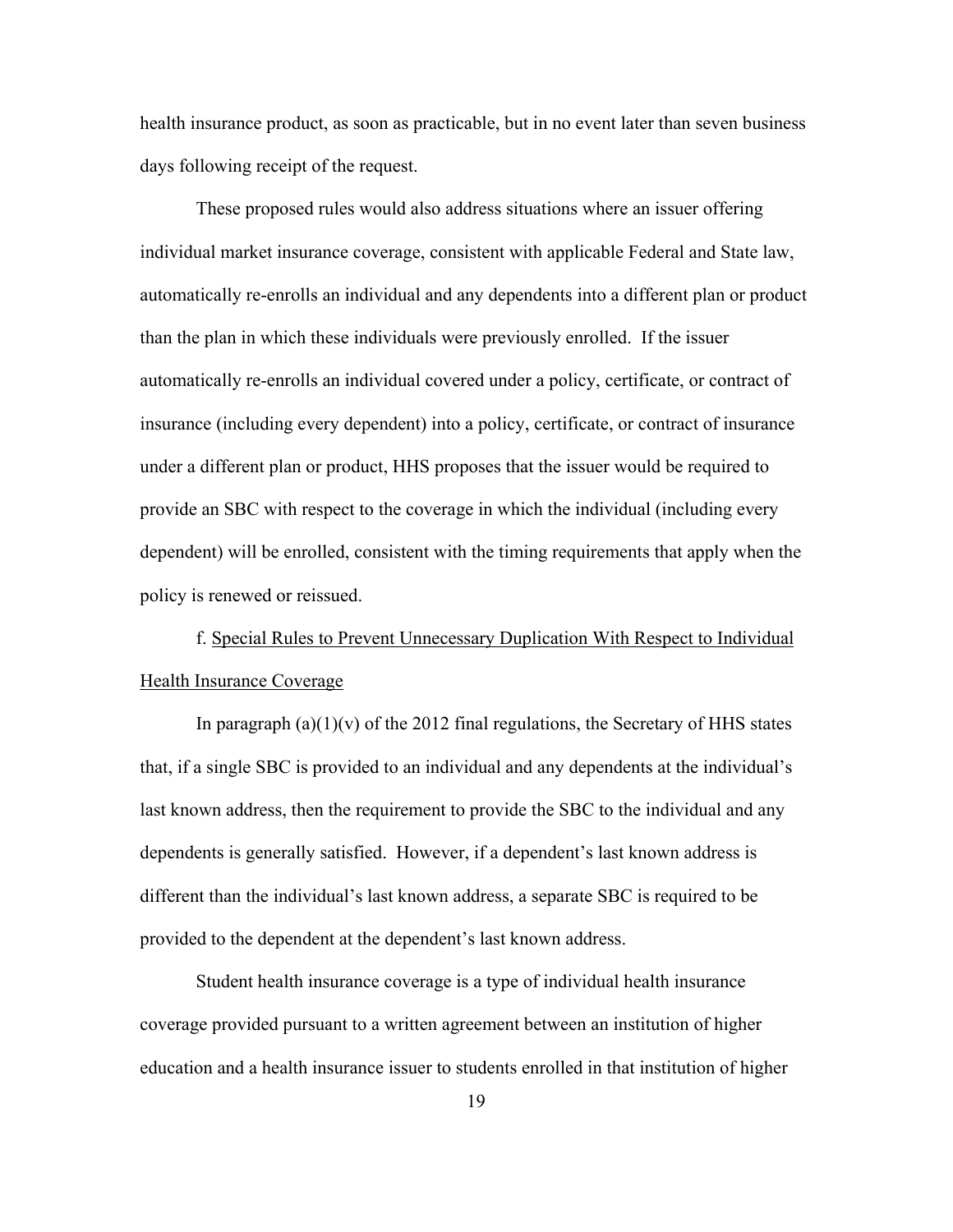education, and their dependents, that meet certain specified conditions.<sup>20</sup> These proposed rules propose to extend an anti-duplication rule similar to that provided with respect to group health coverage to student health insurance coverage, as defined in in 45 CFR 147.145(a). Specifically, HHS proposes that the requirement to provide an SBC with respect to an individual will be considered satisfied for an entity (such as an institution of higher education) if another party (such as a health insurance issuer) provides a timely and complete SBC to the individual. The Departments are also soliciting comments on whether or not a requirement to monitor the provisioning of the SBC in this circumstance should be added.

2. Content

<u>.</u>

PHS Act section 2715(b)(3) generally provides that the SBC must include:

- a. Uniform definitions of standard insurance terms and medical terms so that consumers may compare health coverage and understand the terms of (or exceptions to) their coverage;
- b. A description of the coverage, including cost sharing, for each category of essential health benefits, and other benefits as identified by the Departments;
- c. The exceptions, reductions, and limitations on coverage;
- d. The cost-sharing provisions of the coverage, including deductible, coinsurance, and copayment obligations;
- e. The renewability and continuation of coverage provisions;

<sup>&</sup>lt;sup>20</sup> See 45 CFR 147.145, published at 77 FR 16453 (March 21, 2012).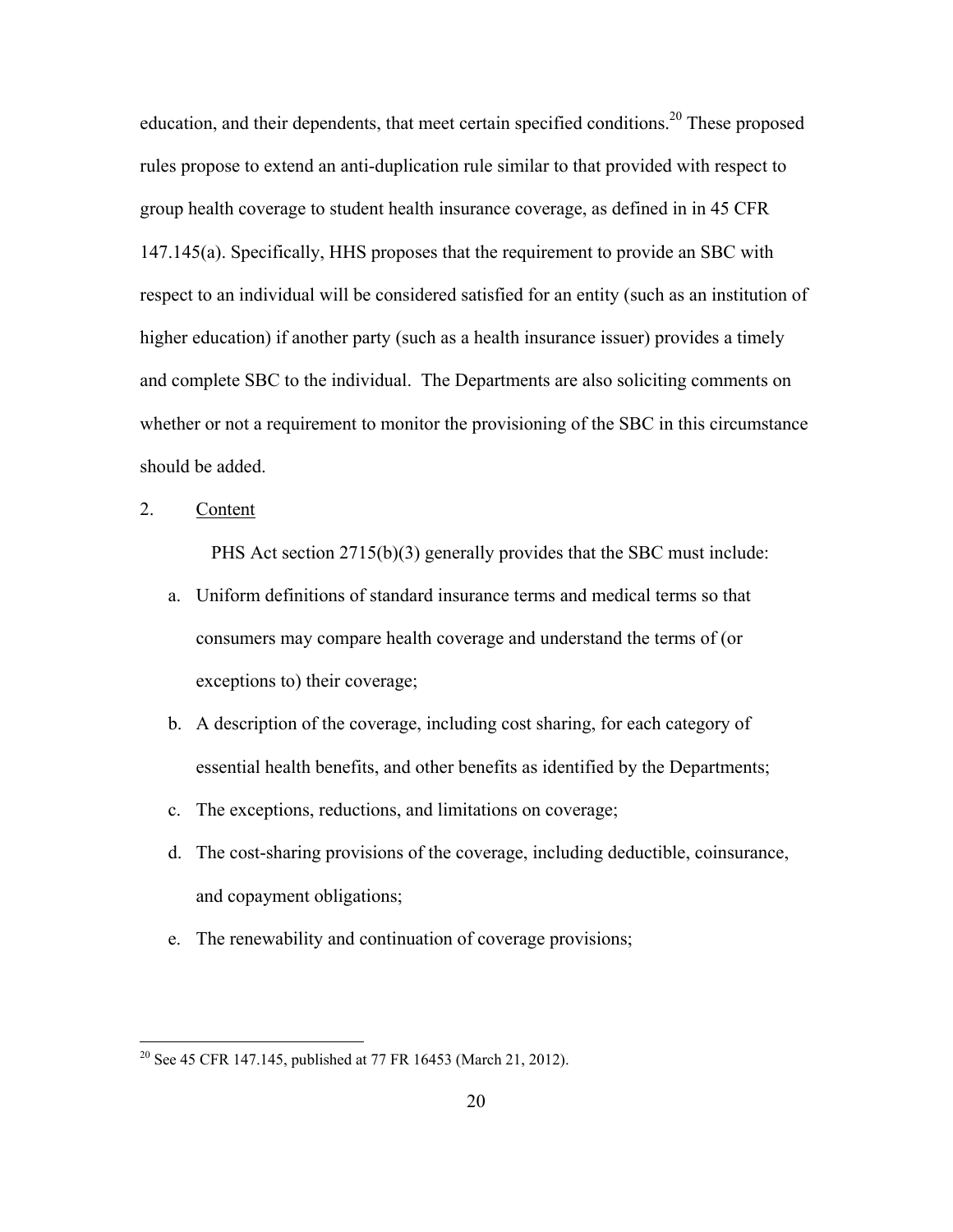- f. A coverage facts label that includes examples to illustrate common benefits scenarios (including pregnancy and serious or chronic medical conditions) and related cost sharing based on recognized clinical practice guidelines;
- g. A statement of whether the plan or coverage provides minimum essential coverage (MEC) as defined under section 5000A(f) of the Code, and whether the plan's or coverage's share of the total allowed costs of benefits provided under the plan or coverage is not less than 60% of such costs;
- h. A statement that the SBC is only a summary and that the plan document, policy, or certificate of insurance should be consulted to determine the governing contractual provisions of the coverage; and
- i. A contact number to call with questions and an Internet web address where a copy of the actual individual coverage policy or group certificate of coverage can be reviewed and obtained.

 Consistent with the Departments' authority to develop standards with respect to the SBC and with the statutory requirement to consult with the NAIC and other stakeholders, after considering recommendations by the NAIC and comments received on the 2011 proposed regulations, the 2012 final regulations added three content elements: (1) for plans and issuers that maintain one or more networks of providers, an Internet address (or similar contact information) for obtaining a list of the network providers; (2) for plans and issuers that use a formulary in providing prescription drug coverage, an Internet address (or similar contact information) for obtaining information on prescription drug coverage under the plan or coverage; and (3) an Internet address for obtaining the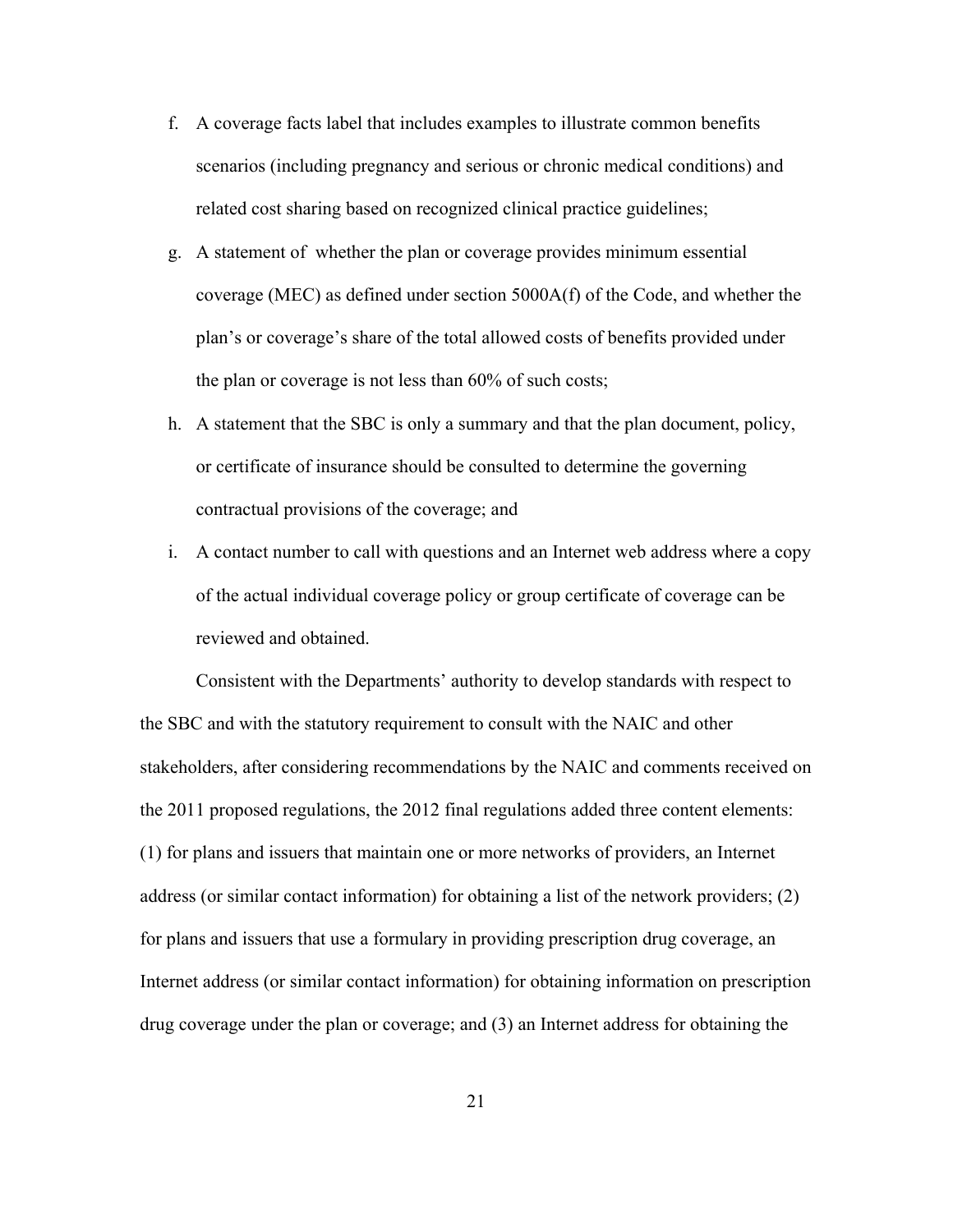uniform glossary, as well as a contact phone number to obtain a paper copy of the uniform glossary, and a disclosure that paper copies of the uniform glossary are available.

 The Departments have received several questions related to content requirements under the 2012 final regulations. One such question relates to the statements about whether a plan or coverage provides MEC, as defined under section 5000A(f) of the Code, and whether the plan's or coverage's share of the total allowed costs of benefits provided under the plan or coverage meets applicable minimum value (MV) requirements. The preamble to the 2012 final regulations stated that future guidance would address these statements. In April 2013, the Departments issued an updated SBC template (and sample completed SBC) with the addition of statements of whether the plan or coverage provides MEC (as defined under section 5000A(f) of the Code) and whether the plan or coverage meets the MV requirements.<sup>21</sup> In Affordable Care Act Implementation FAQs Part XIV, issued contemporaneously with the updated SBC template, the Departments stated this language is required to be included in SBCs provided with respect to coverage beginning on or after January 1, 2014.<sup>22</sup>

 An FAQ issued at that time stated that if a plan or issuer was unable to modify the SBC template for these disclosures, the Departments will not take any enforcement action

1

 $\frac{1}{22}$  The guidance with respect to statements regarding MEC and MV was originally issued for SBCs provided with respect to coverage beginning on or after January 1, 2014, and before January 1, 2015 (referred to as the "second year of applicability"). See Affordable Care Act Implementation FAQs Part XIV, question 1, available at at www.dol.gov/ebsa/faqs/faq-aca14.html and http://www.cms.gov/CCIIO/Resources/Fact-Sheets-and-FAQs/aca\_implementation\_faqs14.html. This guidance was extended to be applicable until further guidance was issued. See Affordable Care Act Implementation FAQs Part XIX, question 7, available at www.dol.gov/ebsa/faqs/faq-aca19.html and http://www.cms.gov/CCIIO/Resources/Fact-Sheets-and-FAQs/aca\_implementation\_faqs19.html

<sup>&</sup>lt;sup>21</sup> See Affordable Care Act Implementation FAQs Part XIV, question 1, available at www.dol.gov/ebsa/faqs/faq-aca14.html and http://www.cms.gov/CCIIO/Resources/Fact-Sheets-and-FAQs/aca implementation faqs14.html.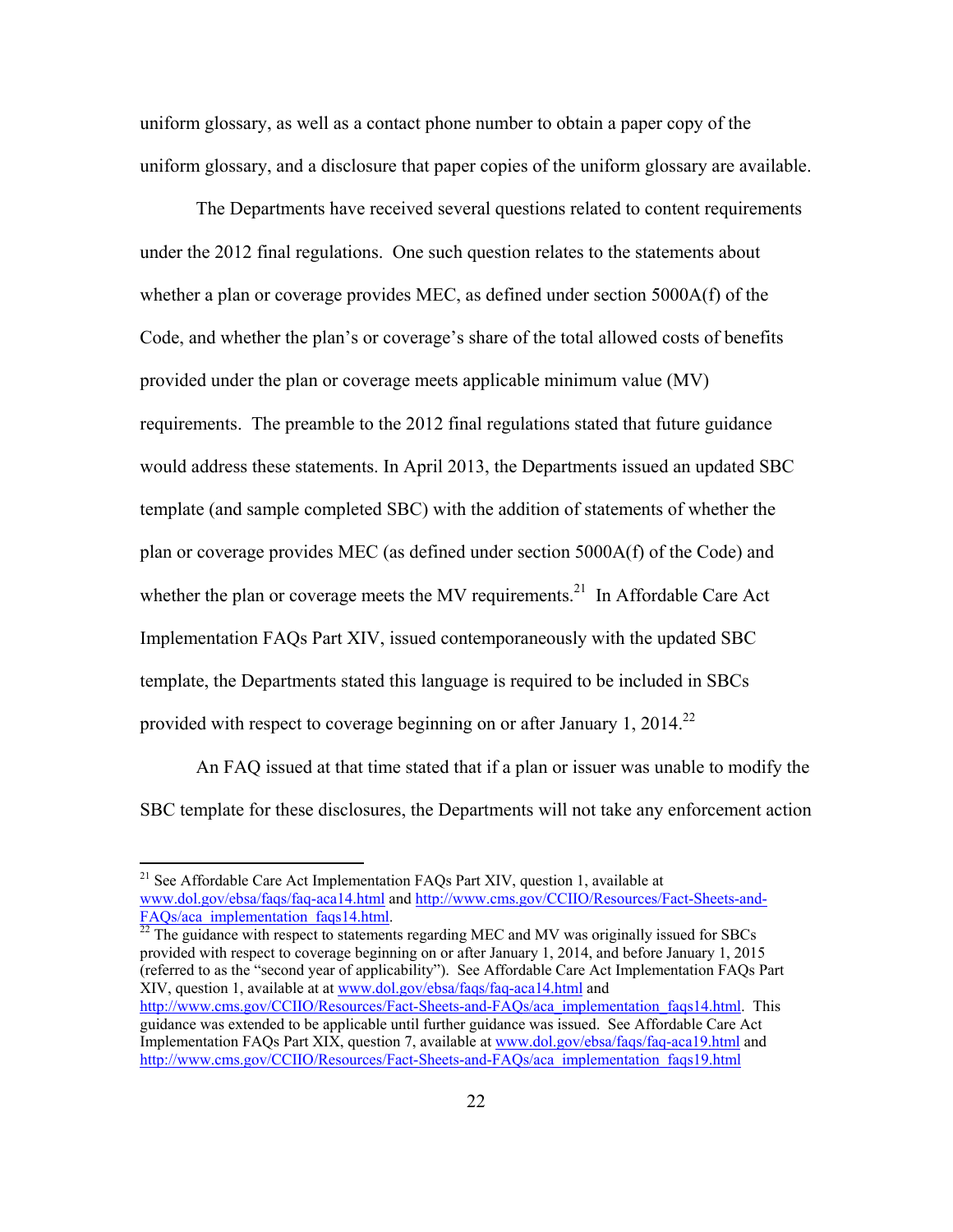against a plan or issuer for using the original template authorized at the time the 2012 final regulations were issued, provided that the SBC was furnished with a cover letter or similar disclosure stating whether the plan or coverage does or does not provide MEC and whether the plan's or coverage's share of the total allowed costs of benefits provided under the plan or coverage does or does not meet the MV standard under the Affordable Care Act.<sup>23</sup> The Departments decline to extend this temporary enforcement safe harbor. Accordingly, effective for SBCs provided in accordance with the applicability date described below for these proposed rules, the statements regarding MEC and MV are required to be included in the SBC. These statements have been modified for added clarity and relevance for consumers, including consumers in the individual market. As of the applicability date described below, the option previously available to include this information in a cover letter or similar disclosure furnished with the SBC is no longer available.

 Under section 1303(b)(3)(A) of the Affordable Care Act and implementing regulations at 45 CFR 156.280(f), a QHP issuer that elects to offer a QHP that provides coverage of abortion services for which public funding is prohibited (non-excepted abortion services) must provide a notice to enrollees, as part of the SBC provided at the time of enrollment, of coverage of such services.

 In the interest of increasing transparency for consumers shopping for coverage, and to assist issuers with meeting applicable disclosure requirements under section 1303(b)(3)(A) of the Affordable Care Act and its implementing regulations, we are

<sup>&</sup>lt;sup>23</sup> See Affordable Care Act Implementation FAQs Part XIV, question 2, available at at www.dol.gov/ebsa/faqs/faq-aca14.html and http://www.cms.gov/CCIIO/Resources/Fact-Sheets-and-FAOs/aca\_implementation\_faqs14.html.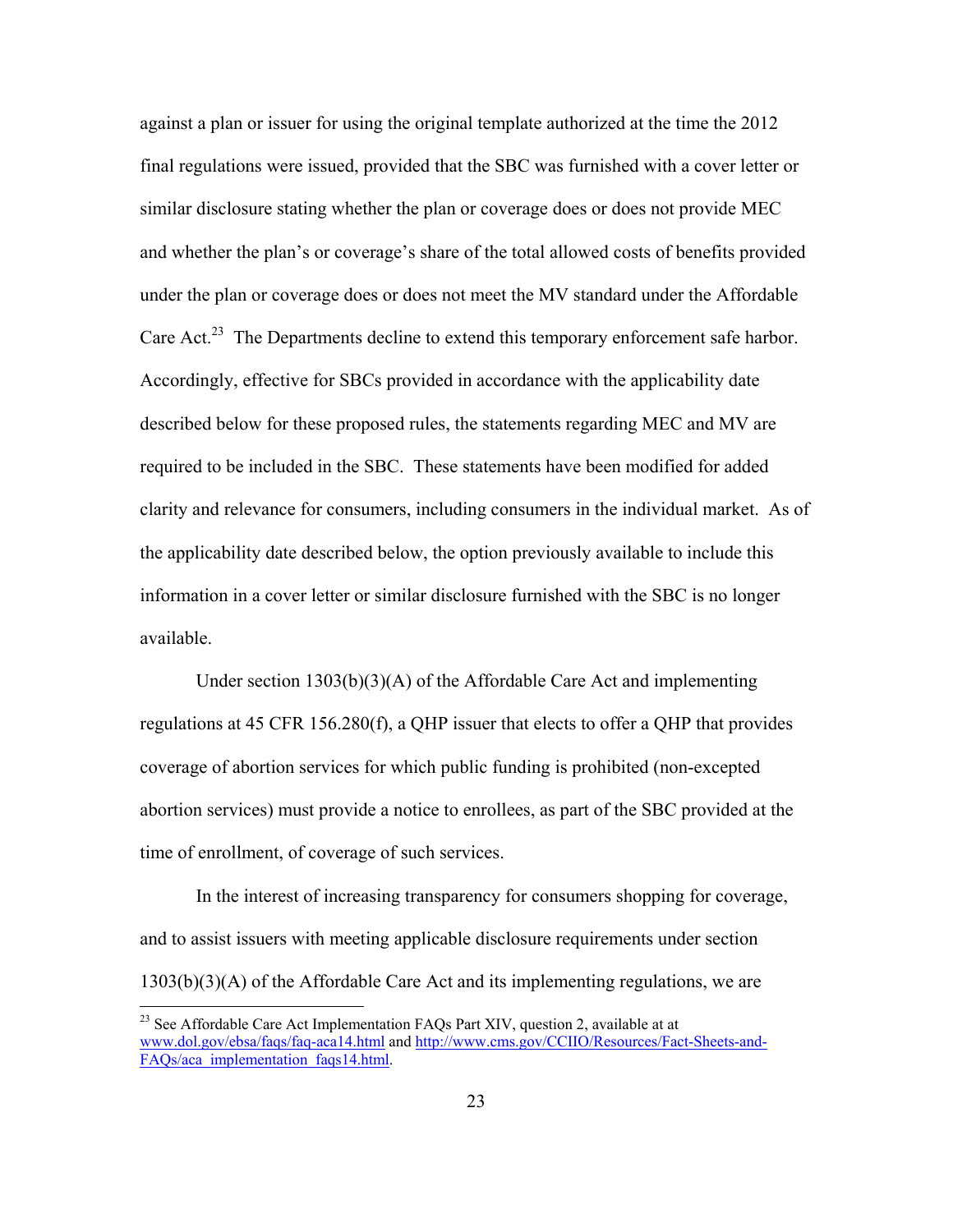updating the SBC template published contemporaneously with these proposed rules. These proposed rules would require a QHP issuer to disclose on the SBC whether abortion services are covered or excluded and whether coverage is limited to services for which federal funding is allowed (excepted abortion services). The draft instruction guide for individual health insurance, released concurrently with these proposed rules, indicates that coverage of abortion services must be described in the "services your plan does not cover" or "other covered services" section. We seek comments on this guidance, including whether coverage of abortion services should be included in another section of the template, such as the table occurring immediately prior.

 Neither the 2012 final regulations nor these proposed regulations require the SBC to include premium information. The Departments previously stated their understanding that it is administratively and logistically complex to convey premium information in an SBC due to a number of variables, including, for example, when premiums differ based on family size; when, in the group market, employer contributions impact cost of coverage paid by participants and beneficiaries; and when, for coverage sold through an individual market Exchange, advance payments of the premium tax credit impact the cost of coverage paid by individuals and dependents. In Affordable Care Act Implementation FAQs Part VIII, question 16, the Departments clarified that a plan or issuer may choose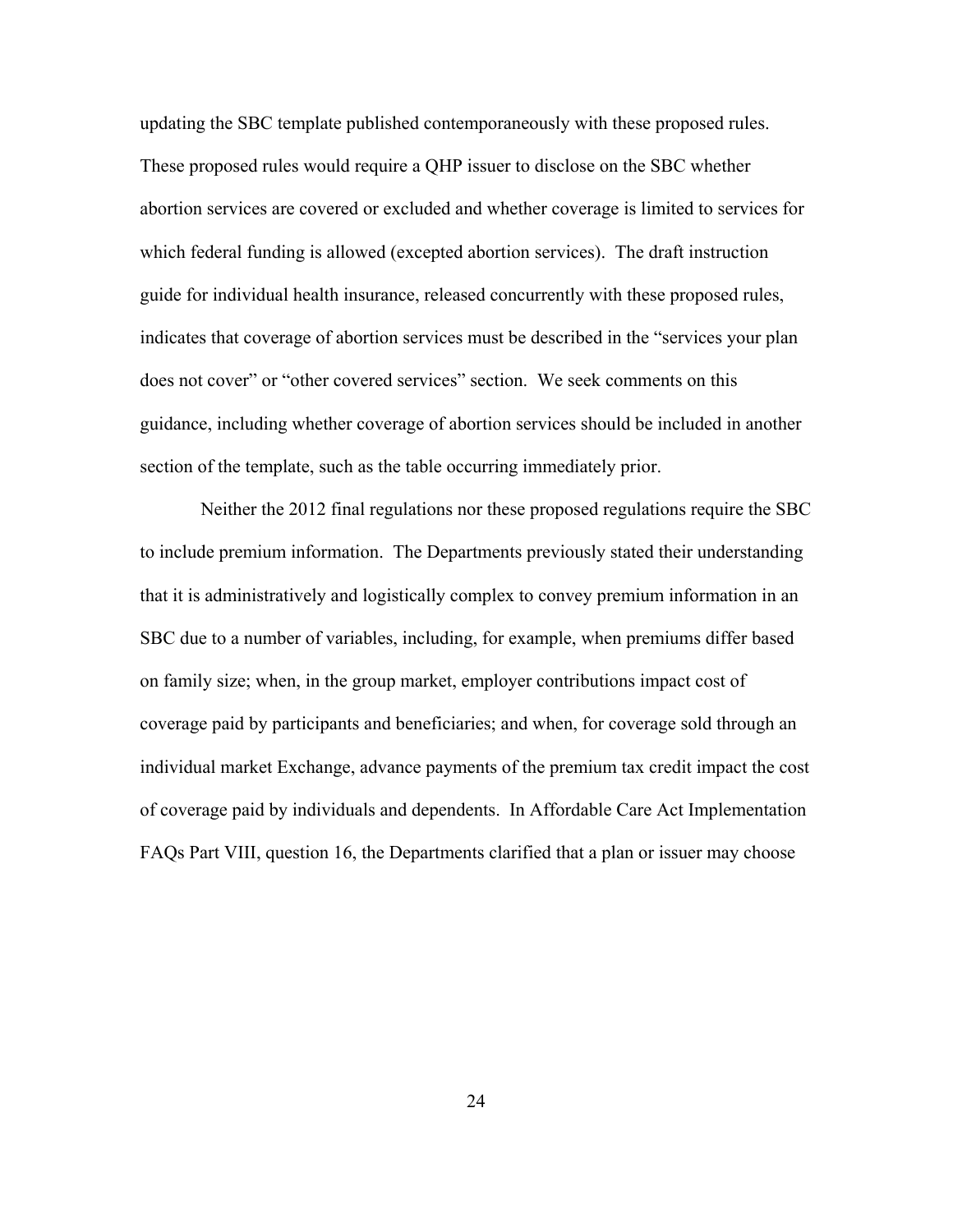to add premium information to the SBC.<sup>24</sup> If a plan or issuer wishes to include this information, it should be added at the end of the SBC template.<sup>25</sup>

 As mentioned above, the statute provides that the SBC must include "a contact number for the consumer to call with additional questions and an Internet web address where a copy of the actual individual coverage policy or group certificate of coverage can be reviewed and obtained." The 2012 final regulations state the SBC must include "contact information for questions and obtaining a copy of the plan document or the insurance policy, certificate, or contract of insurance (such as a telephone number for customer service and an Internet address for obtaining a copy of the plan document or the insurance policy, certificate, or contact of insurance)." Questions have arisen as to whether this provision of the statute and regulations requires that all plans and issuers must post underlying plan documents automatically on an Internet website.

 These proposed rules would clarify that all plans and issuers must include on the SBC contact information for questions. However, because the statutory language regarding Internet posting uses the terms "individual coverage policy" and "group certificate of coverage," which we interpret to refer only to insurance, these proposed regulations propose that only issuers must also include an Internet web address where a copy of the actual individual coverage policy or group certificate of coverage can be reviewed and obtained. The Departments note that this proposal would require these

 $24$  See Affordable Care Act Implementation FAQs Part VIII, question 16, available at www.dol.gov/ebsa/faqs/faq-aca8.html and http://www.cms.gov/CCIIO/Resources/Fact-Sheets-and- $F_{25}$  In accordance with section 1303 (b)(3)(B) of the Affordable Care Act and 45 CFR 156.280(f)(2), if the

SBC provided at the time of enrollment notice includes the QHP premium amount, it must display only the total premium for the plan, inclusive of all covered benefits and services.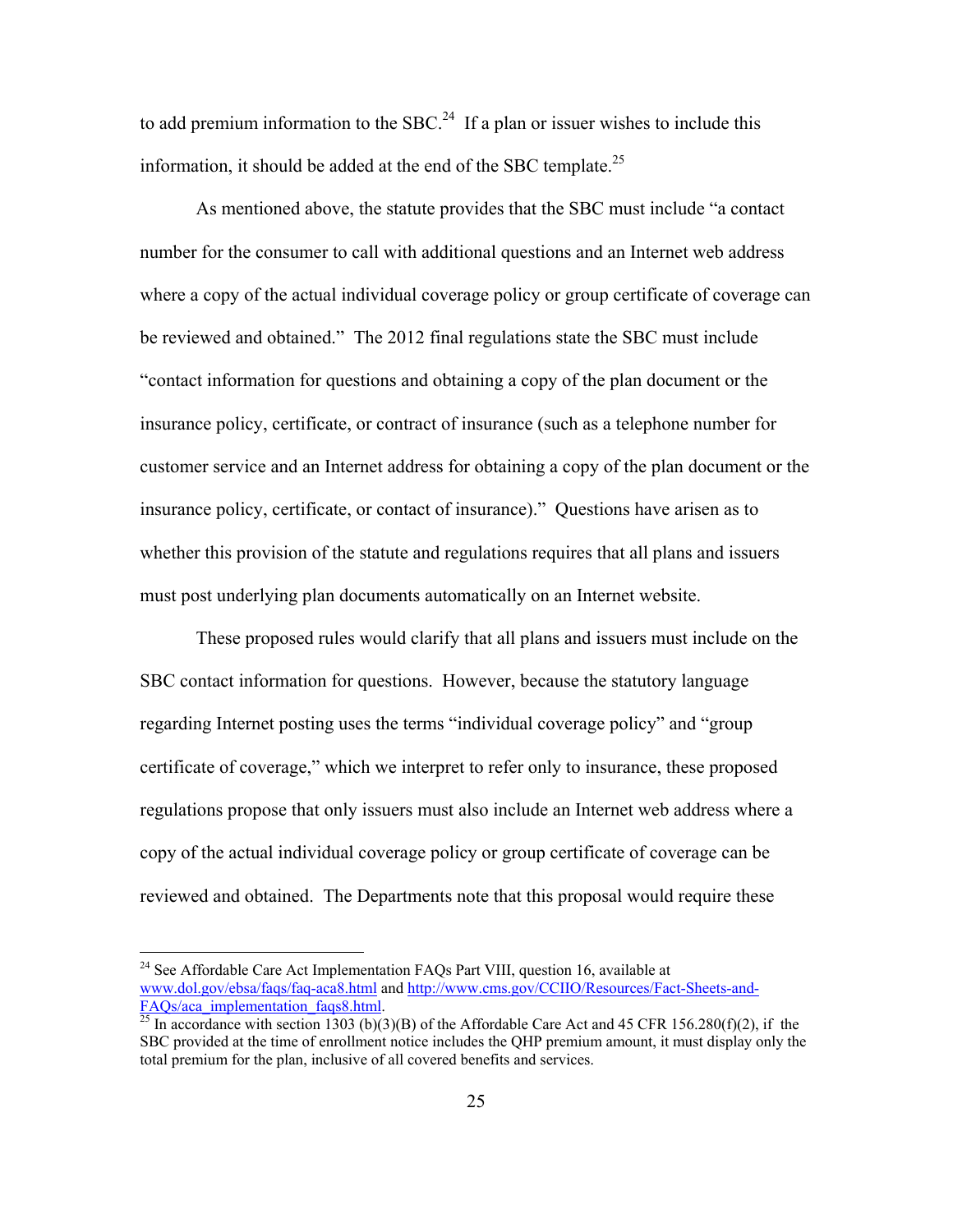documents to be easily available to individuals, plan sponsors, and participants and beneficiaries shopping for coverage prior to submitting an application for coverage. For the group market only, because the actual "certificate of coverage" is not available until after the plan sponsor has negotiated the terms of coverage with the issuer, an issuer is permitted to satisfy this requirement with respect to plan sponsors that are shopping for coverage by posting a sample group certificate of coverage for each applicable product. After the actual certificate of coverage is executed, it must be easily available to plan sponsors and participants and beneficiaries via an Internet web address. The Departments invite comments on this approach, including the costs and benefits of also requiring self-insured plans to post underlying plan documents on the Internet.

 The Departments also note that, separate from the SBC requirement, provisions of other applicable law require disclosure of plan documents and other instruments governing the plan. For example, ERISA section 104 and the Department of Labor's implementing regulations<sup>26</sup> provide that, for plans subject to ERISA, the plan documents and other instruments under which the plan is established or operated must generally be furnished by the plan administrator to plan participants<sup>27</sup> upon request. In addition, the Department of Labor's claims procedure regulations (applicable to ERISA plans), as well as the Departments' claims and appeals regulations under the Affordable Care Act (applicable to all non-grandfathered group health plans and health insurance issuers in the

<sup>&</sup>lt;sup>26</sup> 29 CFR 2520.104b-1.

 $27$  ERISA section 3(7) defines a "participant" to include any employee or former employee who is or may become eligible to receive a benefit of any type from an employee benefit plan or whose beneficiaries may be eligible to receive any such benefit. Accordingly, employees who are not enrolled but are, for example, in a waiting period for coverage, or who are otherwise shopping amongst benefit package options at open season, generally are considered plan participants for this purpose.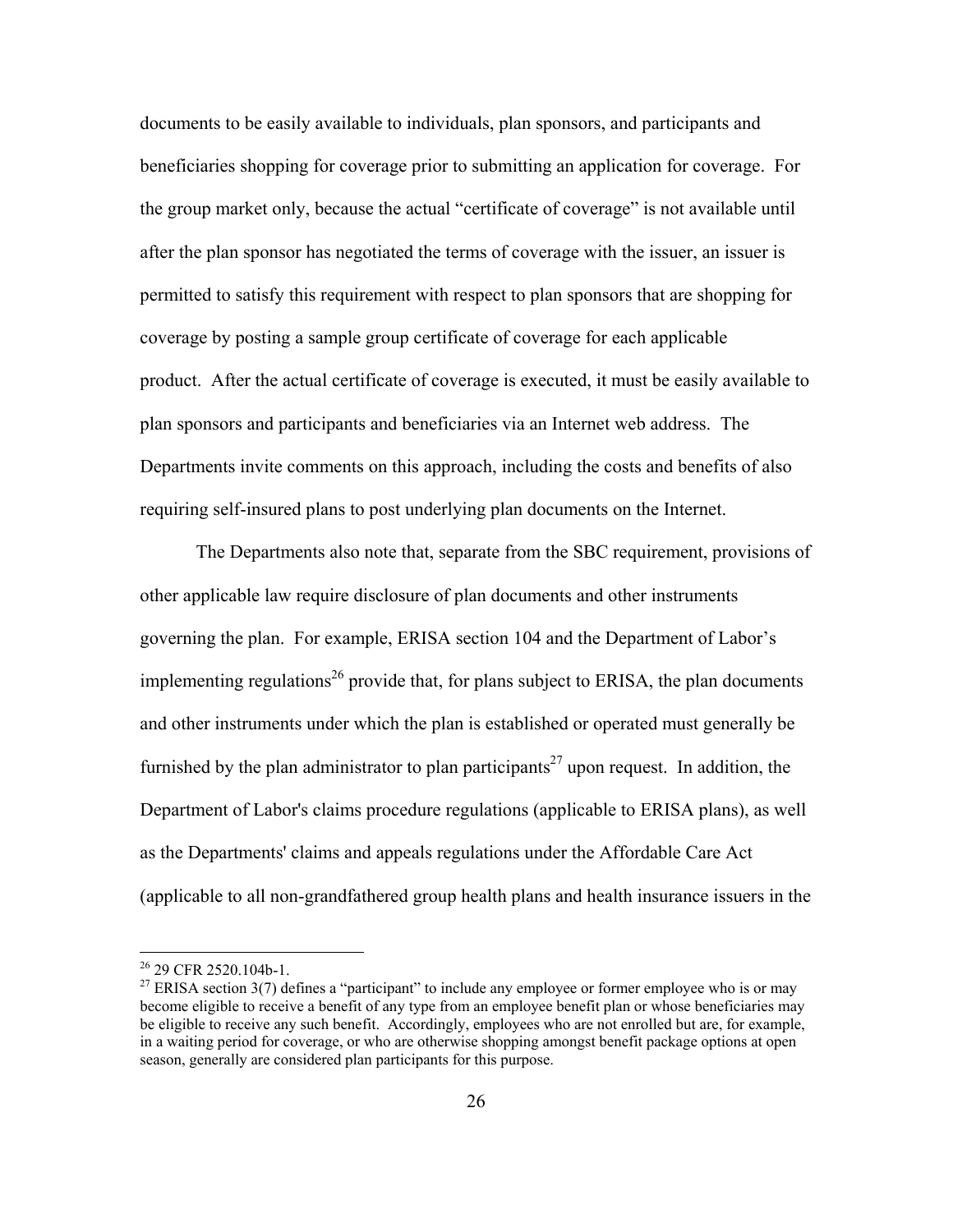group and individual markets), $28$  set forth rules regarding claims and appeals, including the right of claimants (or their authorized representatives) upon appeal of an adverse benefit determination (or a final internal adverse benefit determination) to be provided by the plan or issuer, upon request and free of charge, reasonable access to and copies of all documents, records, and other information relevant to the claimant's claim for benefits. Plans and issuers must continue to comply with these provisions and any other applicable laws.

Section 2715(b)(3)(F) of the PHS Act also requires that an SBC contain a "coverage facts label." For ease of reference, the 2012 final regulations used the term "coverage examples" in place of the statutory term. Consumer testing performed on behalf of the NAIC<sup>29</sup> demonstrated that the coverage examples facilitated individuals' understanding of the benefits and limitations of a plan or policy and helped them make more informed choices about their options. That testing also showed that individuals were able to comprehend that the examples were only illustrative. Additionally, while some plans provide useful coverage calculators to their enrollees to help them make health coverage decisions, they are not uniform across all plans and most are not available to individuals prior to enrollment, making it difficult for individuals and employers to make coverage comparisons.

1

<sup>28 29</sup> CFR 2560.503–1. *See also* 29 CFR 2590.715–2719(b)(2)(i) and 45 CFR 147.136(b)(2)(i), requiring nongrandfathered plans and issuers to incorporate the internal claims and appeals processes set forth in 29 CFR 2560.503–1.

 $^{29}$  A summary of the focus group testing done by America's Health Insurance Plans is available at: http://www.naic.org/documents/committees b\_consumer\_information\_101012\_ahip\_focus\_group\_summar y.pdf, a summary of the focus group testing done by Consumers Union on the coverage examples is available at: http://prescriptionforchange.org/wordpress/wpcontent/uploads/2011/08/A\_New\_Way\_of\_Comparing\_Health\_Insurance.pdf.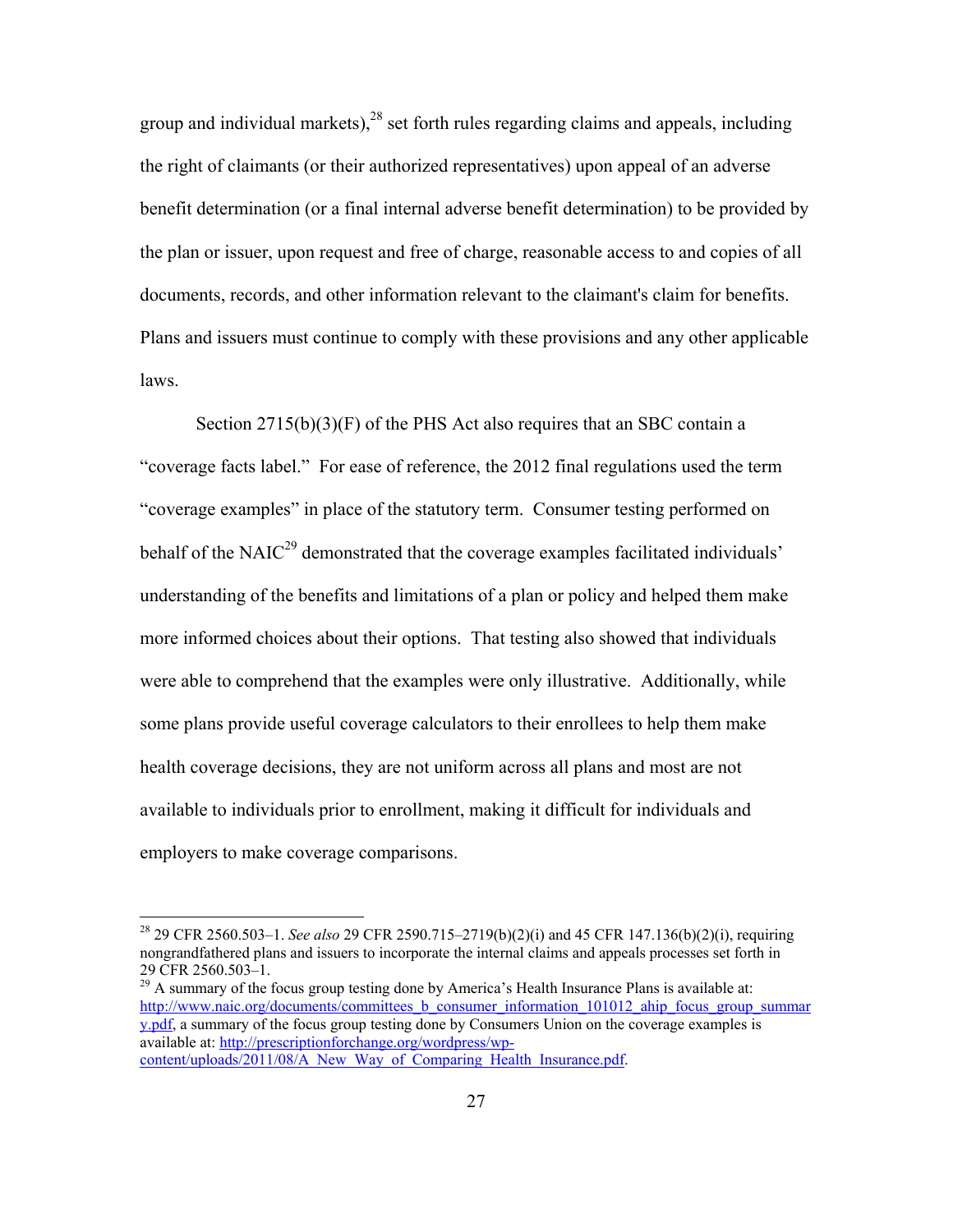The Departments have taken a phased approach to implementing the coverage examples. The 2012 final regulations require the SBC to include two coverage examples: having a baby (normal delivery) and routine maintenance of well-controlled type 2 diabetes. Each benefit scenario represents a hypothetical situation consisting of a sample treatment plan and medical costs, based on national average allowed charges, for each of the conditions stated above. Each example describes the sample care costs and how much the hypothetical patient will be responsible for paying, including deductibles, copayments and coinsurance.

 In addition to the two existing coverage examples, these proposed regulations would require a third coverage example – a simple foot fracture (with emergency room visit). This example is proposed as a health problem that most individuals could experience (whereas having a baby and type 2 diabetes affect a subset of the population). Comments are welcome on the choice of this coverage example.

 In documents published contemporaneously with these proposed rules, the Departments are publishing draft updated claims and pricing data underlying the two existing coverage examples as well as a narrative description and claims and pricing data associated with the third proposed coverage example.<sup>30</sup> These materials would provide plans and issuers with the specific information necessary to simulate benefits covered under the plan or policy for the coverage example portion of the SBC (including relevant medical items and services, dates of service, billing codes, and allowed charges). The Departments invite comment on all aspects of the benefits scenario proposed as a third

 $30$  For further discussion of changes to the claims and pricing data underlying the two existing coverage examples, as well as the claims and pricing data with respect to the new coverage example, see section III later in this preamble.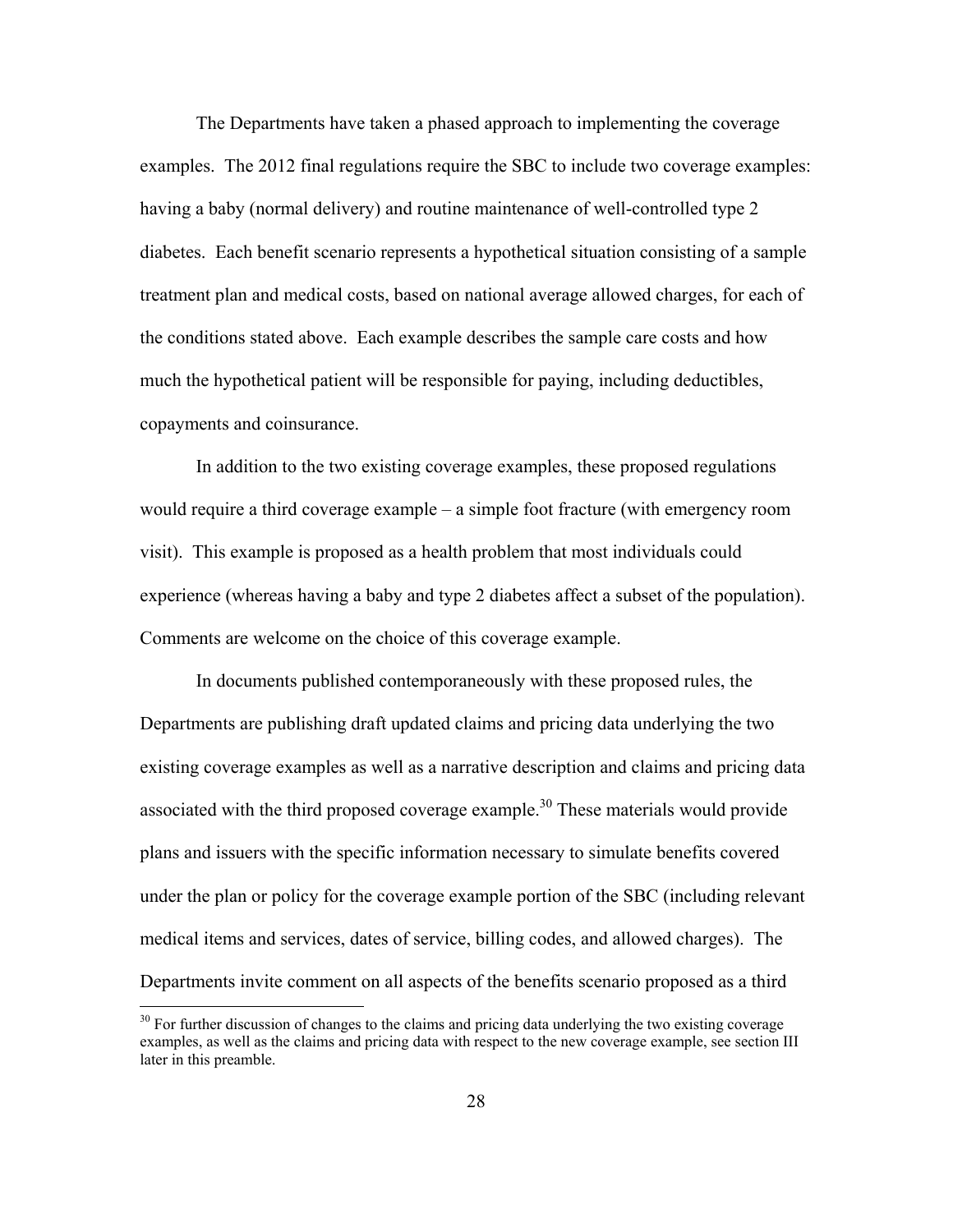coverage example and on all aspects of the coverage example materials made available on the HHS website contemporaneously with the publication of these proposed regulations.

 In May 2012, the Departments announced the development of a calculator that plans and issuers could use as a safe harbor for the first year of applicability to complete the coverage examples in a streamlined fashion.<sup>31</sup> The calculator allows plans and issuers to input a discrete number of informational elements about the benefit package, taken from data fields used to populate the "Important Questions" and "Common Medical Events" chart sections of the SBC template." The output of the calculator is a coverage example that can be added to the SBC. On its website, HHS provided the coverage examples calculator, instructions for using the calculator, the algorithm that was used to create the calculator, and a checklist providing information on the inputs needed to use the coverage calculator.

 The original FAQ regarding the coverage example calculator stated that because using a limited number of inputs in the calculator will be less accurate than the results that a plan or issuer could obtain by processing the full list of claims associated with each coverage example through the plan's or issuer's system, the calculator would be allowed as a transitional tool for the first year of applicability of the SBC requirements. Use of the coverage example calculator was subsequently extended for the second year of applicability, and later extended until superseded by further guidance.<sup>32</sup> Given the

<sup>&</sup>lt;sup>31</sup> See ACA Implementation FAQ Set IX, question 9, available at www.dol.gov/ebsa/faqs/faq-aca9.html and http://www.cms.gov/CCIIO/Resources/Fact-Sheets-and-FAQs/aca\_implementation\_faqs9.html.

 $32$  The FAQ with respect to the coverage example calculator was originally issued for SBCs provided for coverage beginning before January 1, 2014 (referred to as the "first year of applicability). See Affordable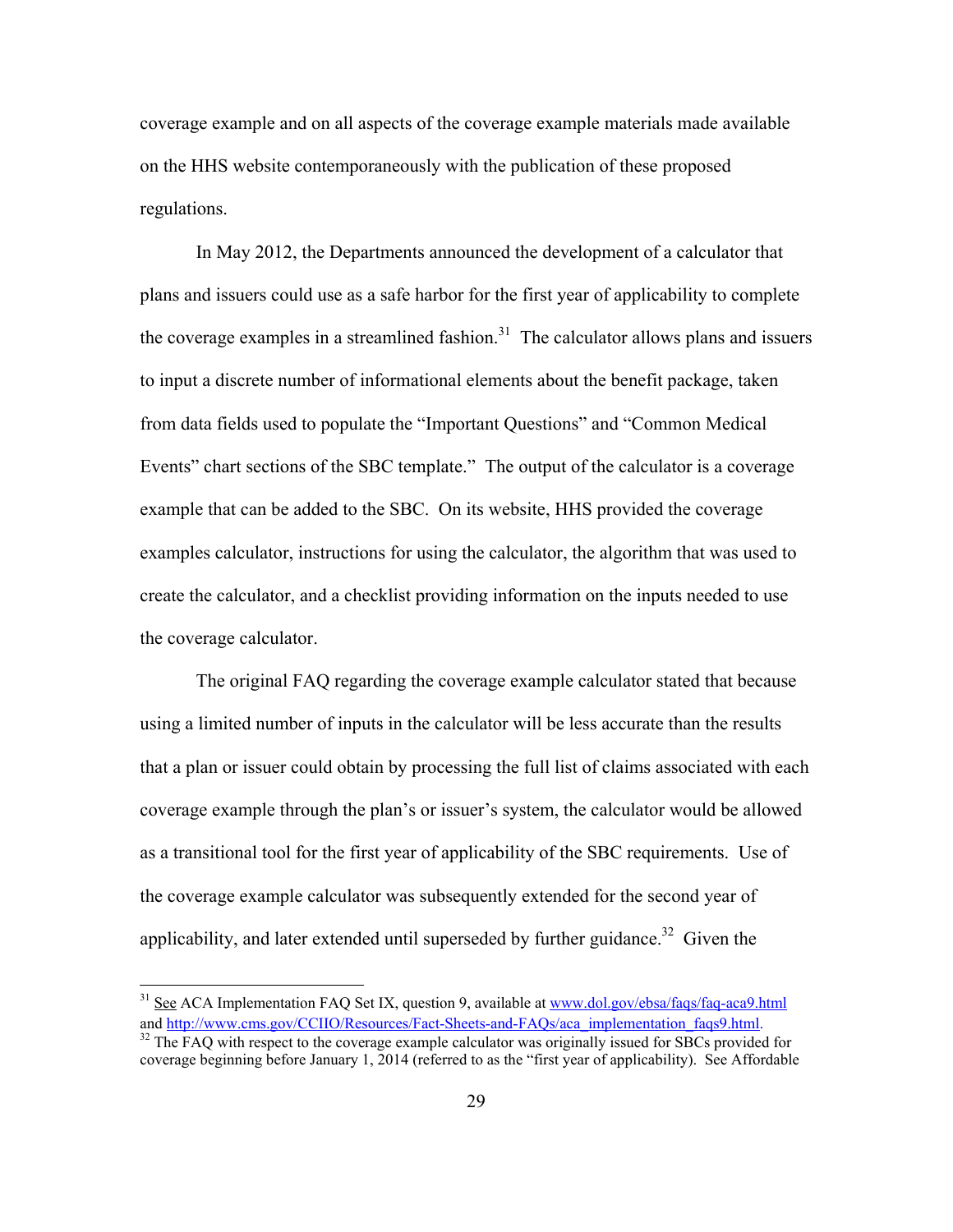complexity of the existing coverage examples, the addition of a proposed new, third coverage example to the SBC requirements, and the fact that all coverage examples are merely illustrative and will not be an accurate predictor of a specific individual's actual costs, the Departments are proposing that the coverage example calculator be authorized for continued use. The Departments invite comments on this proposal.

# 3. Appearance

 PHS Act section 2715 sets forth standards related to the appearance and language of the SBC. Specifically, the statute provides that the SBC is to be presented in a uniform format, in a culturally and linguistically appropriate manner utilizing terminology understandable by the average plan enrollee, that does not exceed four double-sided pages in length, and does not include print smaller than 12-point font. Since the issuance of the 2011 proposed regulations, plans and issuers have informed the Departments that they are concerned about including all of the required information in the SBC while also satisfying the limitation on the length of the document of four doublesided pages.

 The instruction guides for completing the SBC template (issued contemporaneously with the 2012 final regulations) included a special rule stating that, to the extent a plan's terms that are required to be in the SBC template cannot reasonably be

Care Act Implementation FAQs Part IX, question 9, available at www.dol.gov/ebsa/faqs/faq-aca9.html and http://www.cms.gov/CCIIO/Resources/Fact-Sheets-and-FAOs/aca\_implementation\_faqs9.html. It was extended for SBCs provided for coverage beginning on or after January 1, 2014, and before January 1, 2015 (referred to as the "second year of applicability"), in Affordable Care Act Implementation FAQs Part XIV, question 5 (available at www.dol.gov/ebsa/faqs/faq-aca14.html and http://www.cms.gov/CCIIO/Resources/Fact-Sheets-and-FAQs/aca\_implementation\_faqs14.html) and later extended until superseded by further guidance is issued in Affordable Care Act Implementation FAQs Part XIX, question 7 (available at www.dol.gov/ebsa/faqs/faq-aca19.html and http://www.cms.gov/CCIIO/Resources/Fact-Sheets-and-FAQs/aca\_implementation\_faqs19.html).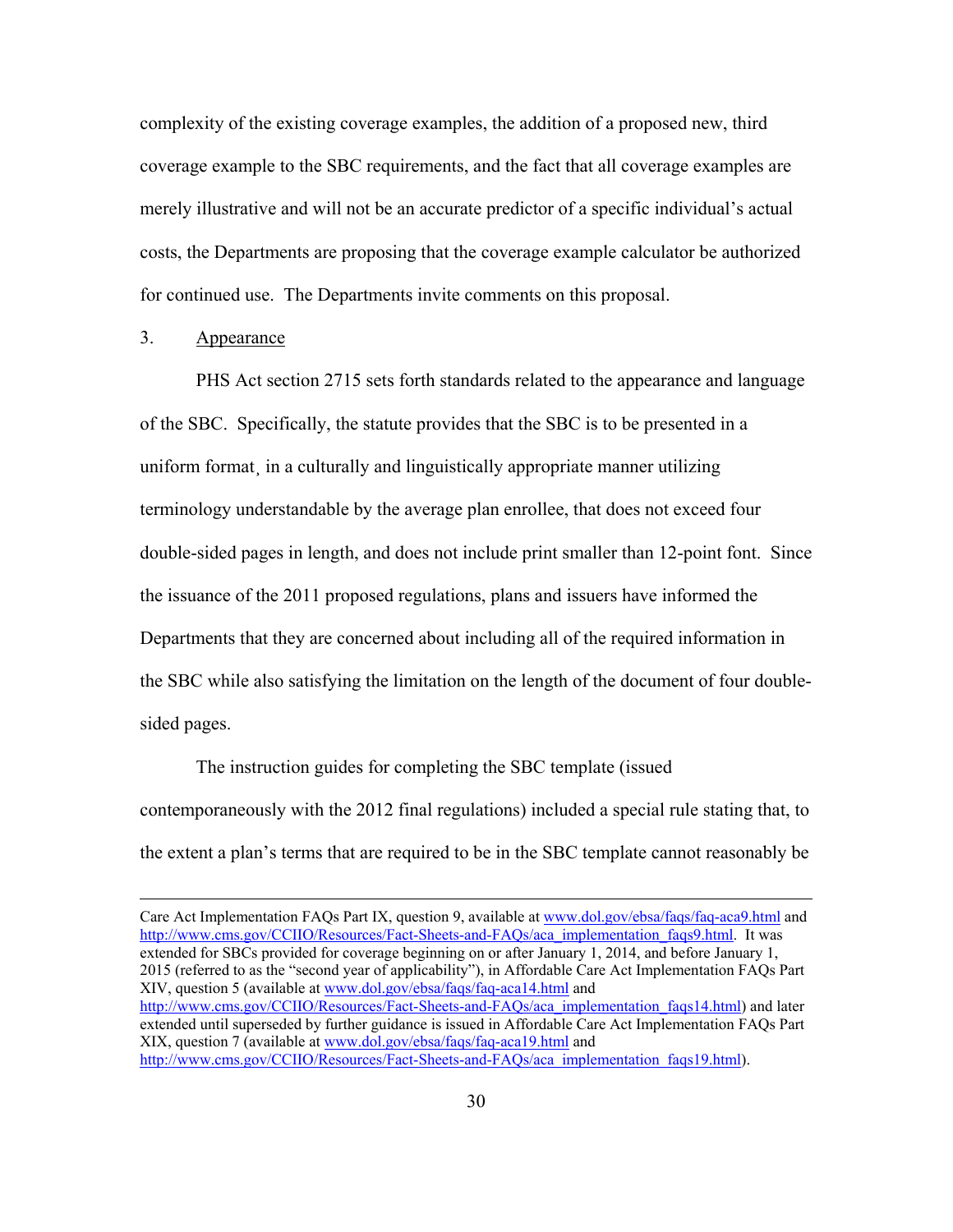described in a manner consistent with the template format and instructions, the plan or issuer must accurately describe the relevant plan terms while using its best efforts to do so in a manner that is still as consistent with the instructions and template format as reasonably possible. Such situations may occur, for example, if a plan provides a different structure for provider network tiers or drug tiers than is contemplated by the template and associated instructions, if a plan provides different benefits based on facility type (such as hospital inpatient versus non-hospital inpatient), in a case where the effects of a health flexible spending arrangement (health FSA) or a health reimbursement arrangement (HRA) are being described, or if a plan provides different cost sharing based on participation in a wellness program. The new SBC template that is being published contemporaneously with these proposed regulations eliminates some information from the SBC that is not required by statute based on comments from stakeholders, which is intended to make it easier for plans to include all of the required information in the SBC while also satisfying the statutory page limit. These reductions are significant; the sample completed template has been reduced from four double-sided pages to two and a half double-sided pages. The Departments invite comments on whether the modifications maintain critical information while shortening it enough to ensure that SBCs do not extend beyond the statutory page limit and, if not, what other changes should be made to ensure the minimum content, appearance, and language requirements are met while also providing consistency in formatting to allow comparisons for individuals. Comments are invited on potential ways to reconcile the statutory page limit with the statutory contents, appearance, and format requirements, particularly the need for the summary to present information in an understandable, accurate, and meaningful way that facilitates

31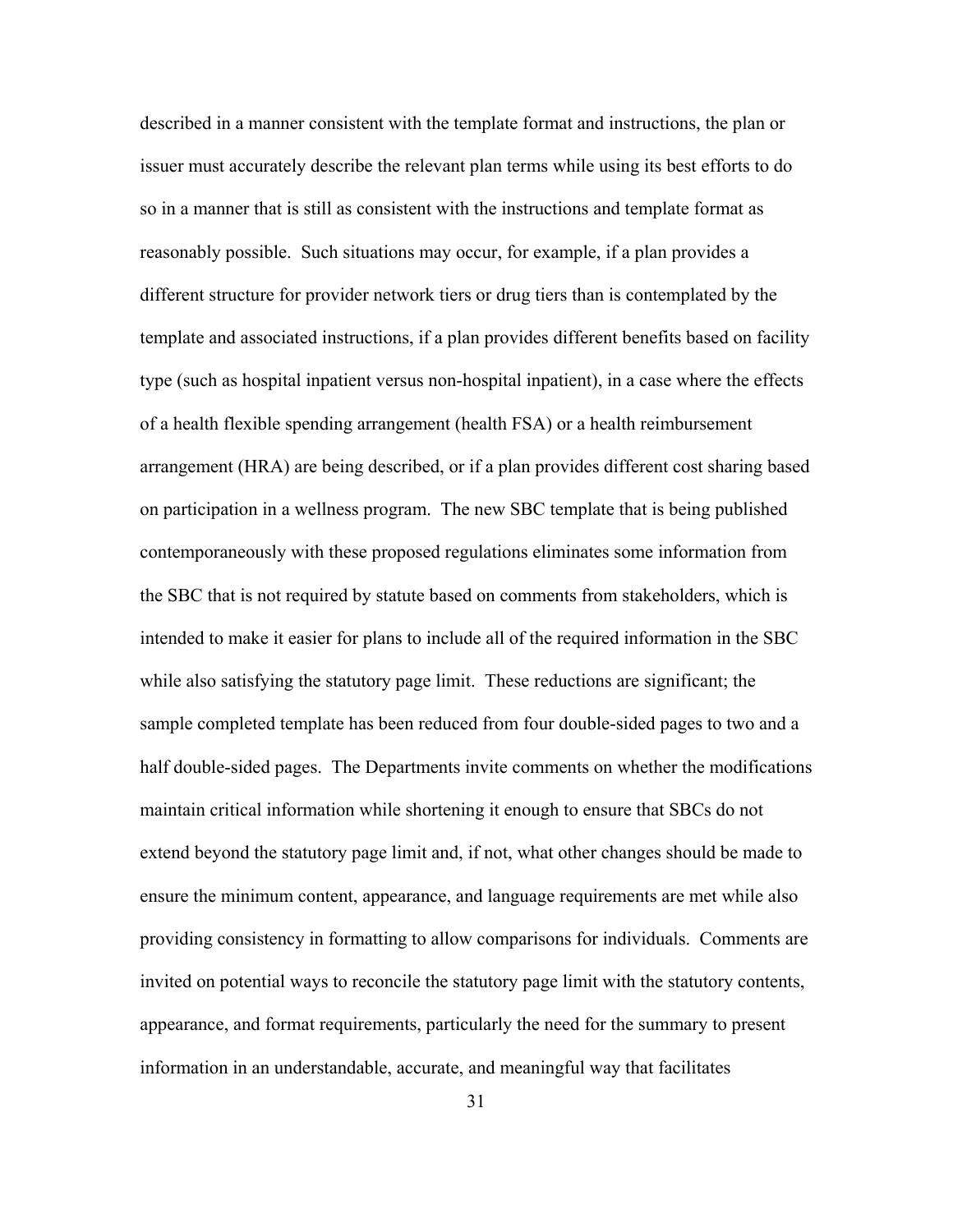comparisons of health options, including those that have disparate and comparatively complex features. Specifically, comments are invited on the sorts of plans that have difficulty meeting the statutory limit, and what other sorts of accommodations may be appropriate for those plans.

Paragraph (a)(3) of the 2012 final regulations requires plans and issuers to provide the SBC in the form, and in accordance with the instructions for completing the SBC, that are specified by the Secretaries in guidance. A guidance document published contemporaneously with the 2012 final regulations served as such guidance specified by the Secretaries, and stated that SBCs provided in connection with group health plan coverage may be provided either as a stand-alone document or in combination with other summary materials (for example, a summary plan description (SPD)), if the SBC information is intact and prominently displayed at the beginning of the materials (such as immediately after the Table of Contents in an SPD) and in accordance with the timing requirements for providing an SBC.<sup>33</sup> For health insurance coverage offered in the individual market, the SBC must be provided as a stand-alone document, but HHS notes that it can be included in the same mailing as other plan materials. These proposed rules do not make any changes to these requirements.

In Affordable Care Act Implementation FAQs Part VIII, question 8, the Departments stated that an SBC provided in connection with a group health plan may include a reference to the SPD (although not as a substitute for any required content

<sup>&</sup>lt;sup>33</sup> Summary of Benefits and Coverage and Uniform Glossary – Templates, Instructions, and Related Materials; and Guidance for Compliance, 77 FR 8706, 8707 (February 14, 2012).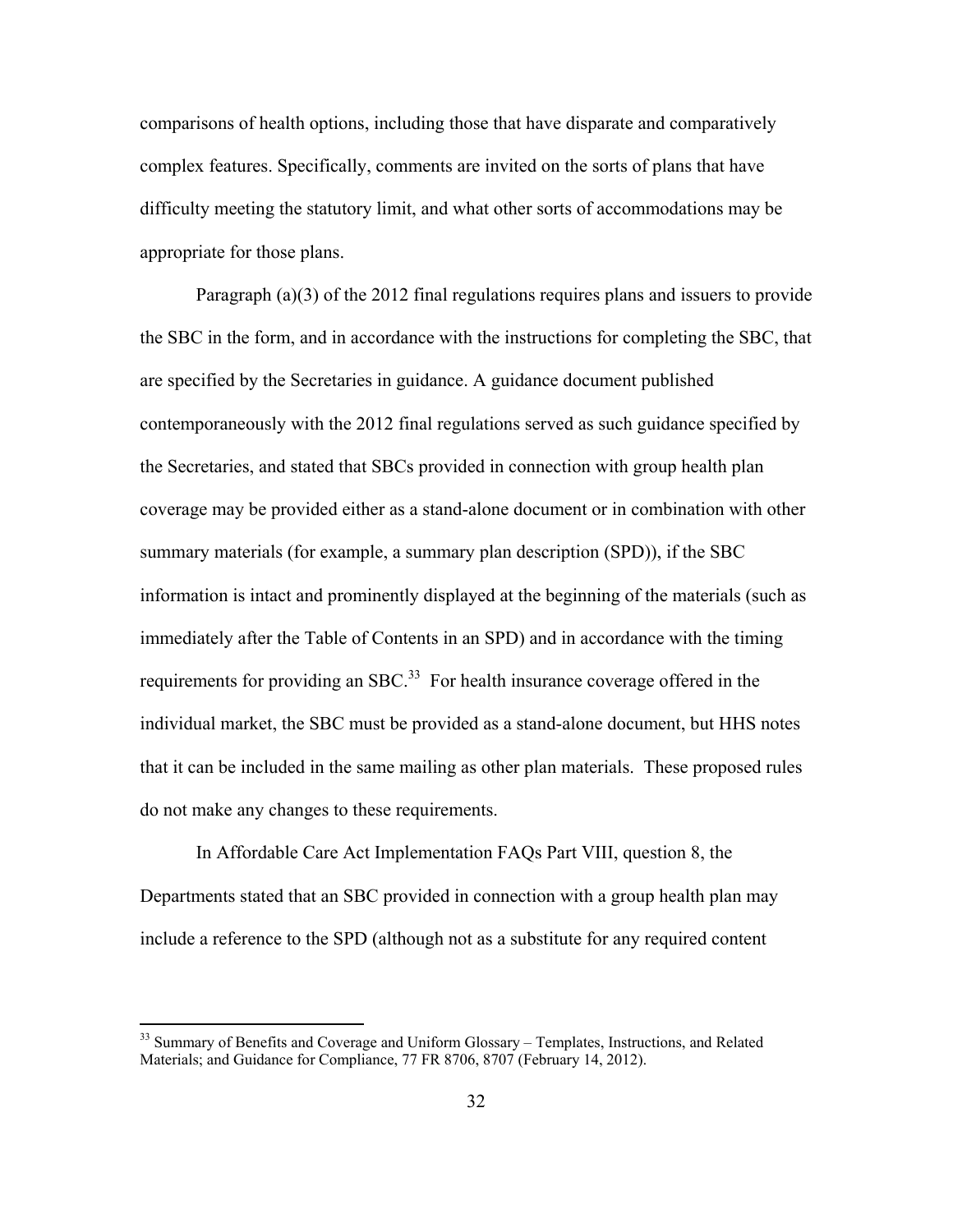element of the SBC).<sup>34</sup> Another FAQ provided that for SBCs provided in connection with coverage in the individual market, while it is not permitted to substitute a reference to any other document for any content element of the SBC, an SBC may include a reference to another document in the SBC footer.<sup>35</sup> In addition, wherever an SBC provides information that fully satisfies a particular content element of the SBC, it may add to that information a reference to specified pages or portions of other documents in order to supplement or elaborate on that information. As stated in the previous FAQs, SBCs provided in connection with a group health plan may include a reference to the SPD or other documents and SBCs provided in connection with individual market coverage may reference other documents to supplement or elaborate on information in the SBC.

Affordable Care Act Implementation FAQs Part IX, question 7, addressed combining SBCs or SBC elements to provide a side-by-side comparison.<sup>36</sup> Some plans or issuers provide web-based or print materials to illustrate the differences between benefit package options (including comparison charts and broker comparison websites). Issuers and plans (and agents and brokers working with such plans) may display SBCs, or parts of SBCs, in a way that facilitates comparisons of different benefit package options by individuals and employers shopping for coverage. For example, on a website, viewers could be allowed to select a comparison of only the deductibles, out-of-pocket limits, or

 $\overline{a}$ 

See Affordable Care Act Implementation FAQs Part IX, question 5, available at http://www.dol.gov/ebsa/faqs/faq-aca9.html and http://www.cms.gov/CCIIO/Resources/Fact-Sheets-and-FAQs/aca\_implementation\_faqs9.html. 36 *See* Affordable Care Act Implementation FAQs Part IX, question 7, available at

<sup>&</sup>lt;sup>34</sup> See Affordable Care Act Implementation FAQs Part VIII, question 8, available at www.dol.gov/ebsa/faqs/faq-aca8.html and http://www.cms.gov/CCIIO/Resources/Fact-Sheets-and-<br>FAQs/aca\_implementation\_faqs8.html.

http://www.dol.gov/ebsa/faqs/faq-aca9.html and http://www.cms.gov/CCIIO/Resources/Fact-Sheets-and-FAOs/aca\_implementation\_faqs9.html.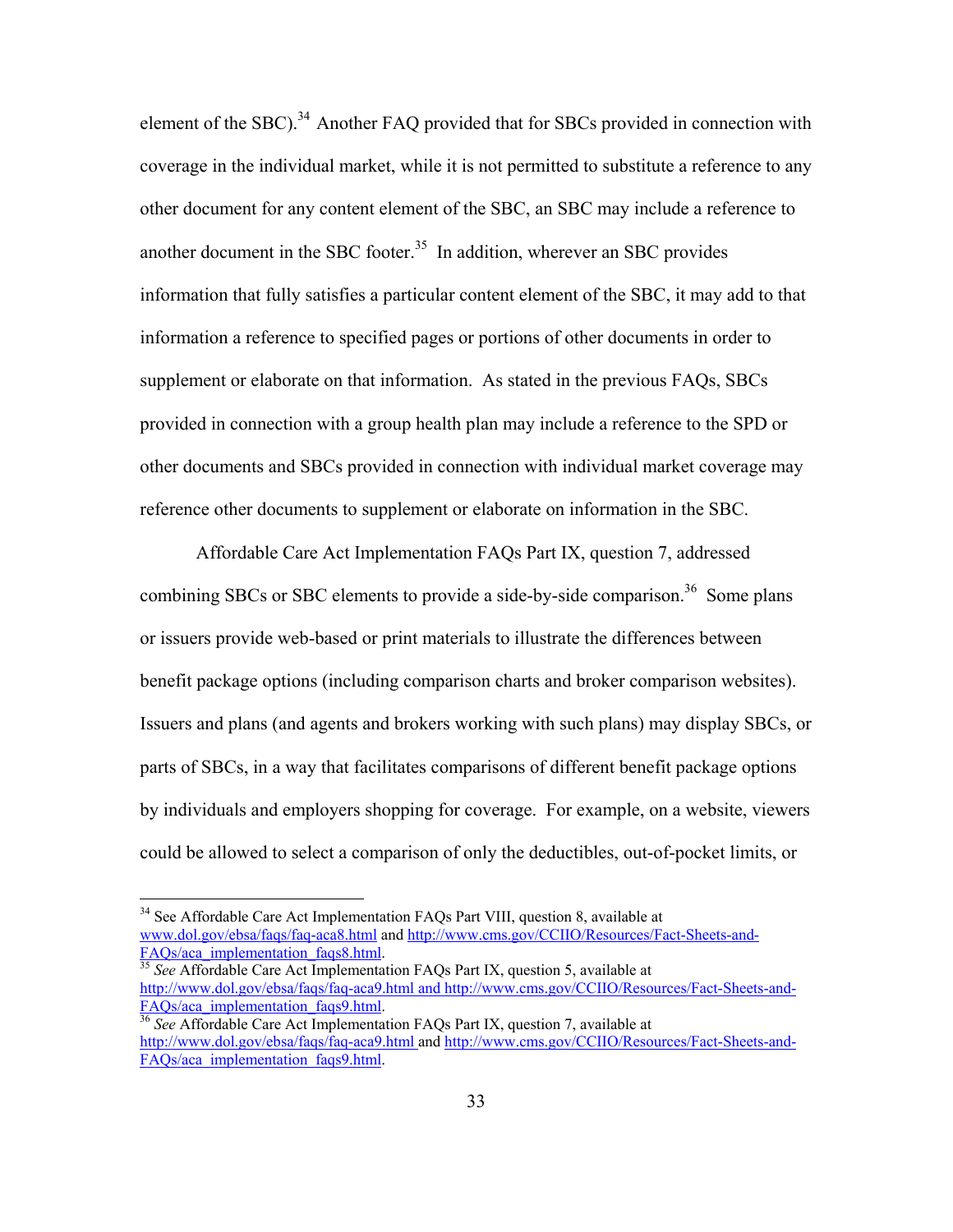other cost sharing information relating to several benefit package options. This could be achieved by providing the information from the Answers column in the "What is the overall deductible?" row of the SBC for several benefit packages, but without having to repeat the first "Important Questions" and "Why this Matters" columns, or the other content rows, of the SBC for each of the benefit packages. However, such a chart, website, or other comparison would not, itself, satisfy the requirements under PHS Act section 2715 and the 2012 final regulations to provide the SBC. The full SBC for each of the benefit packages included in the comparison view or tool must be made available in accordance with the statute and regulations.

4. Form

## a. Group health plan coverage

To facilitate faster and less burdensome disclosure of the SBC, and to be consistent with PHS Act section 2715(d)(2), which permits disclosure in either paper or electronic form, the 2012 final regulations set forth rules to permit greater use of electronic transmittal of the SBC. For SBCs provided electronically by a plan or issuer to participants and beneficiaries, the 2012 final regulations make a distinction between a participant or beneficiary who is already covered under the group health plan, and a participant or beneficiary who is eligible for coverage but not enrolled in a group health plan. This distinction should provide new flexibility in some circumstances, while also ensuring adequate consumer protections. For participants and beneficiaries who are already covered under the group health plan, the 2012 final regulations permit provision of the SBC electronically if the requirements of the Department of Labor's regulations at 29 CFR 2520.104b-1 are met. (Paragraph (c) of those regulations includes an electronic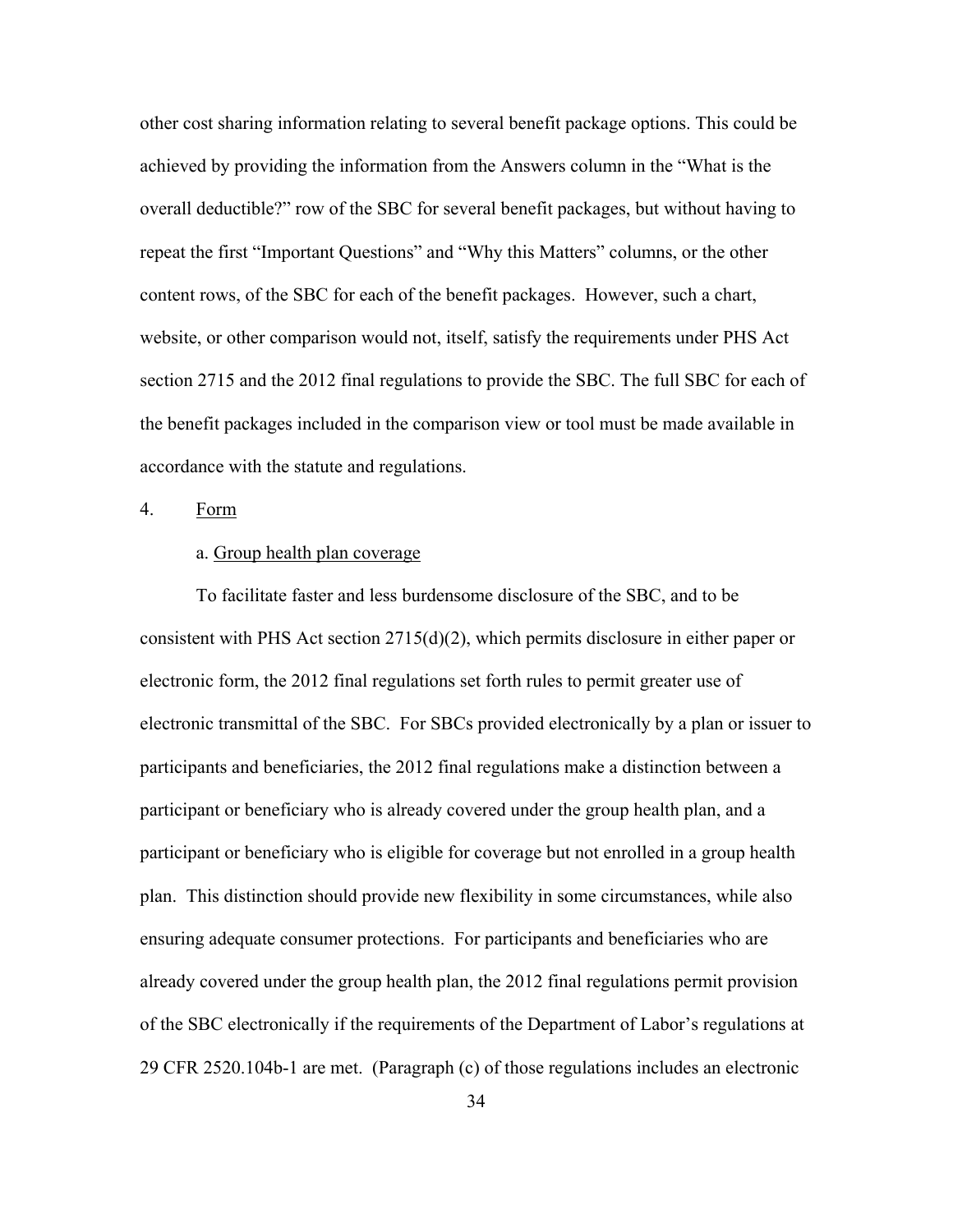disclosure safe harbor.<sup>37</sup>) For participants and beneficiaries who are eligible for but not enrolled in coverage, the 2012 final regulations permit the SBC to be provided electronically if the format is readily accessible and a paper copy is provided free of charge upon request. Additionally, to reduce paper copies that may be unnecessary, if the electronic form is an Internet posting, the plan or issuer must timely advise the individual in paper form (such as a postcard) or email that the documents are available on the Internet, provide the Internet address, and notify the individual that the documents are available in paper form upon request. The Departments note that the rules for participants and beneficiaries who are eligible for but not enrolled in coverage are substantially similar to the requirements for an issuer providing an electronic SBC to a group health plan (or its sponsor) under paragraph  $(a)(4)(i)$  of the regulations. Finally, plans, and participants and beneficiaries (both those covered and those eligible but not enrolled) have the right to receive an SBC in paper format, free of charge, upon request.

In Affordable Care Act Implementation FAQs Part IX, question 1, the Departments adopted an additional safe harbor related to electronic delivery of SBCs.<sup>38</sup> That FAQ stated that SBCs may be provided electronically to participants and beneficiaries in connection with their online enrollment or online renewal of coverage under the plan. The FAQ also stated SBCs also may be provided electronically to

1

 $37$  On April 7, 2011, the Department of Labor published a Request for Information regarding electronic disclosure at 76 FR 19285. In it, the Department of Labor stated that it is reviewing the use of electronic media by employee benefit plans to furnish information to participants and beneficiaries covered by employee benefit plans subject to ERISA. Because these proposed regulations propose to adopt the ERISA electronic disclosure rules by cross-reference, any changes that may be made to 29 CFR 2520.104b-1 in the future would also apply to the SBC.

<sup>38</sup> *See* Affordable Care Act Implementation FAQs Part IX, question 4, available at http://www.dol.gov/ebsa/faqs/faq-aca9.html and http://www.cms.gov/CCIIO/Resources/Fact-Sheets-and-FAOs/aca\_implementation\_faqs9.html.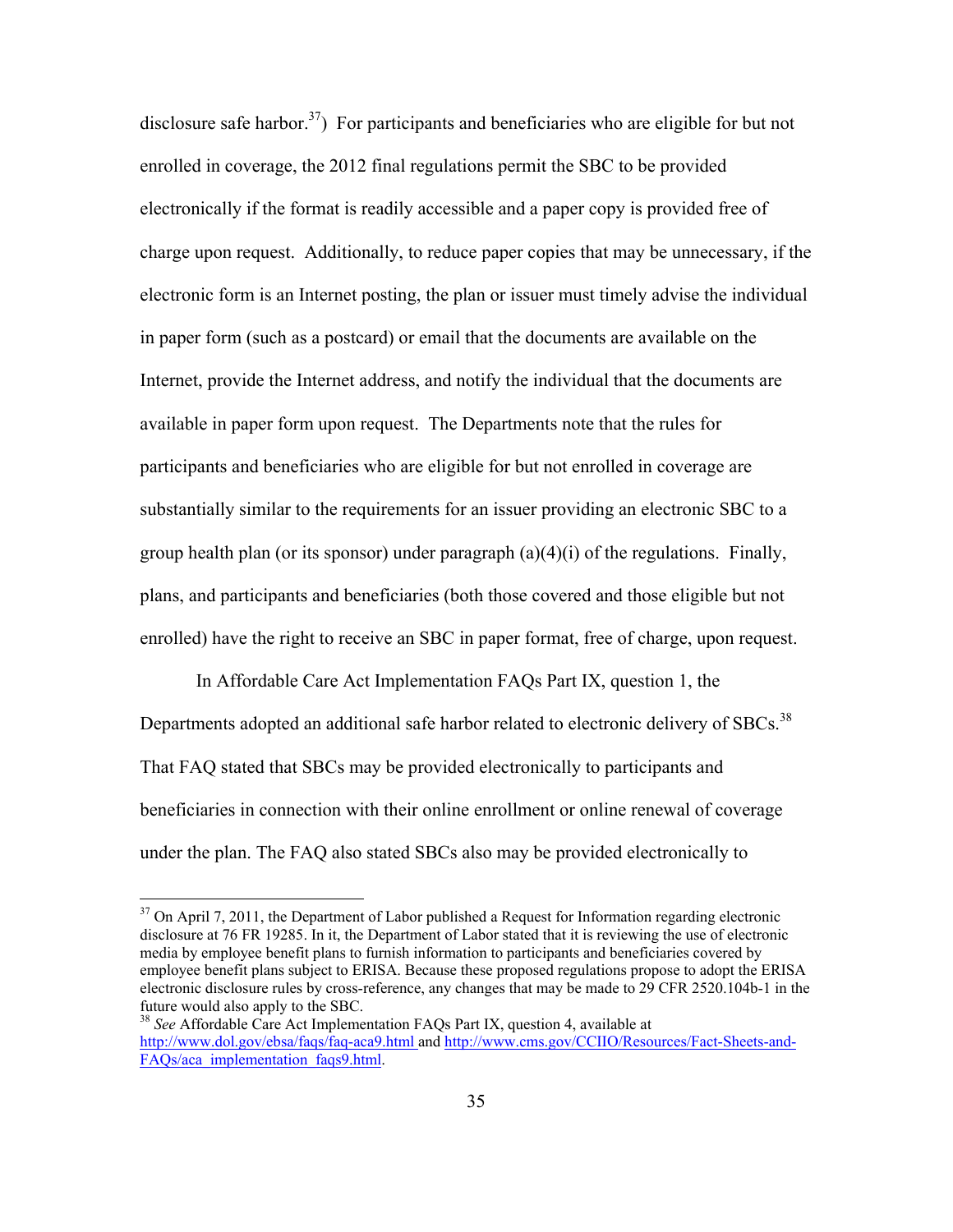participants and beneficiaries who request an SBC online. In either case, the individual must have the option to receive a paper copy upon request. These proposed regulations would include this additional safe harbor into the applicable regulations.

After the publication of the 2012 final regulations, the Departments were asked to

provide model language to meet the requirement to advise participants and beneficiaries

that the SBC is available on the Internet. In Affordable Care Act FAQs Part VIII,

question 12, the Departments provided the following model language:<sup>39</sup>

## **Availability of Summary Health Information**

As an employee, the health benefits available to you represent a significant component of your compensation package. They also provide important protection for you and your family in the case of illness or injury.

Your plan offers a series of health coverage options. Choosing a health coverage option is an important decision. To help you make an informed choice, your plan makes available a Summary of Benefits and Coverage (SBC), which summarizes important information about any health coverage option in a standard format, to help you compare across options.

The SBC is available on the web at: www.website.com/SBC. A paper copy is also available, free of charge, by calling 1-XXX-XXX-XXXX (a toll-free number).

The FAQ also stated that plans and issuers have flexibility with respect to the

postcard and may choose to tailor it in many ways.

# b. Individual health insurance coverage and self-insured non-Federal

#### governmental plans

1

The HHS 2012 final regulations established a provision under paragraph

 $(a)(4)(iii)(C)$  that deems health insurance issuers in the individual market to be in

<sup>39</sup> *See* Affordable Care Act Implementation FAQs Part VIII, question 12, available at http://www.dol.gov/ebsa/faqs/faq-aca8.html and http://www.cms.gov/CCIIO/Resources/Fact-Sheets-and-FAOs/aca\_implementation\_faqs8.html.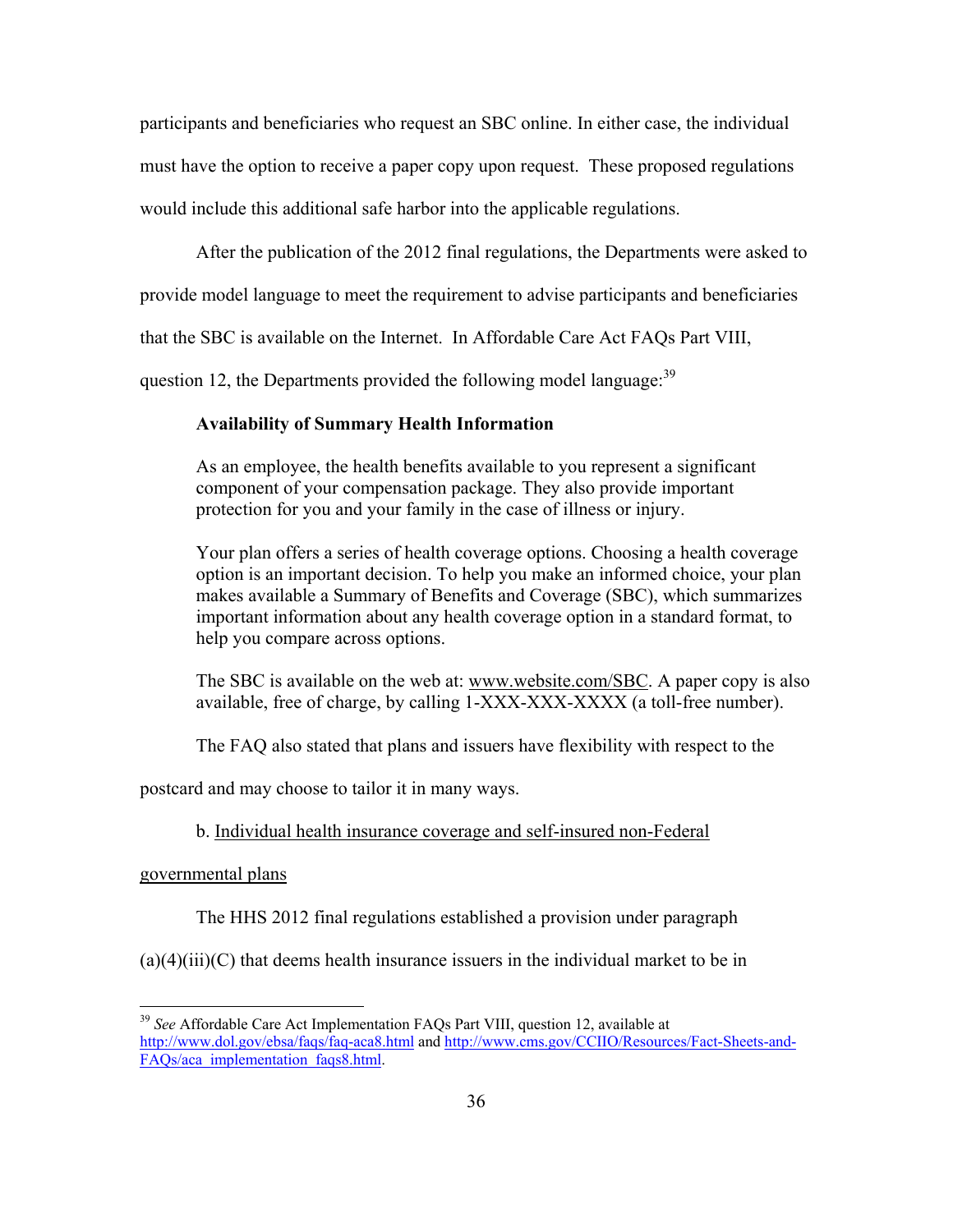compliance with the requirement to provide the SBC to an individual requesting summary information about a health insurance product prior to submitting an application for coverage if the issuer provides the content required under paragraph (a)(2) of the regulations to the federal health reform Web portal described in 45 CFR 159.120. Issuers must submit all of the content required under paragraph  $(a)(2)$ , as specified in guidance by the Secretary, to be deemed compliant with the requirement to provide an SBC to an individual requesting summary information prior to submitting an application for coverage. HHS intends to continue to facilitate the operation of this deemed compliance option for individual market issuers. An issuer must provide all SBCs other than the "shopper" SBC contemplated in the deemed compliance provision as required under the 2012 final regulations (and any future final regulations), including providing the SBC at the time of application and renewal.

The Departments note that consistent with the 2012 final regulations, an issuer in the individual market must provide the SBC in a manner that can reasonably be expected to provide actual notice regardless of the format. An issuer in the individual market satisfies the form requirements set forth in the 2012 final regulations if it does at least one of the following: (1) hand-delivers a printed copy of the SBC to the individual or dependent; (2) mails a printed copy of the SBC to the mailing address provided to the issuer by the individual or dependent; (3) provides the SBC by email after obtaining the individual's or dependent's agreement to receive the SBC or other electronic disclosures by email; (4) posts the SBC on the Internet and advises the individual or dependent in paper or electronic form, in a manner compliant with 45 CFR  $147.200(a)(4)(iii)(A)(1)$ through (3), that the SBC is available on the Internet and includes the applicable Internet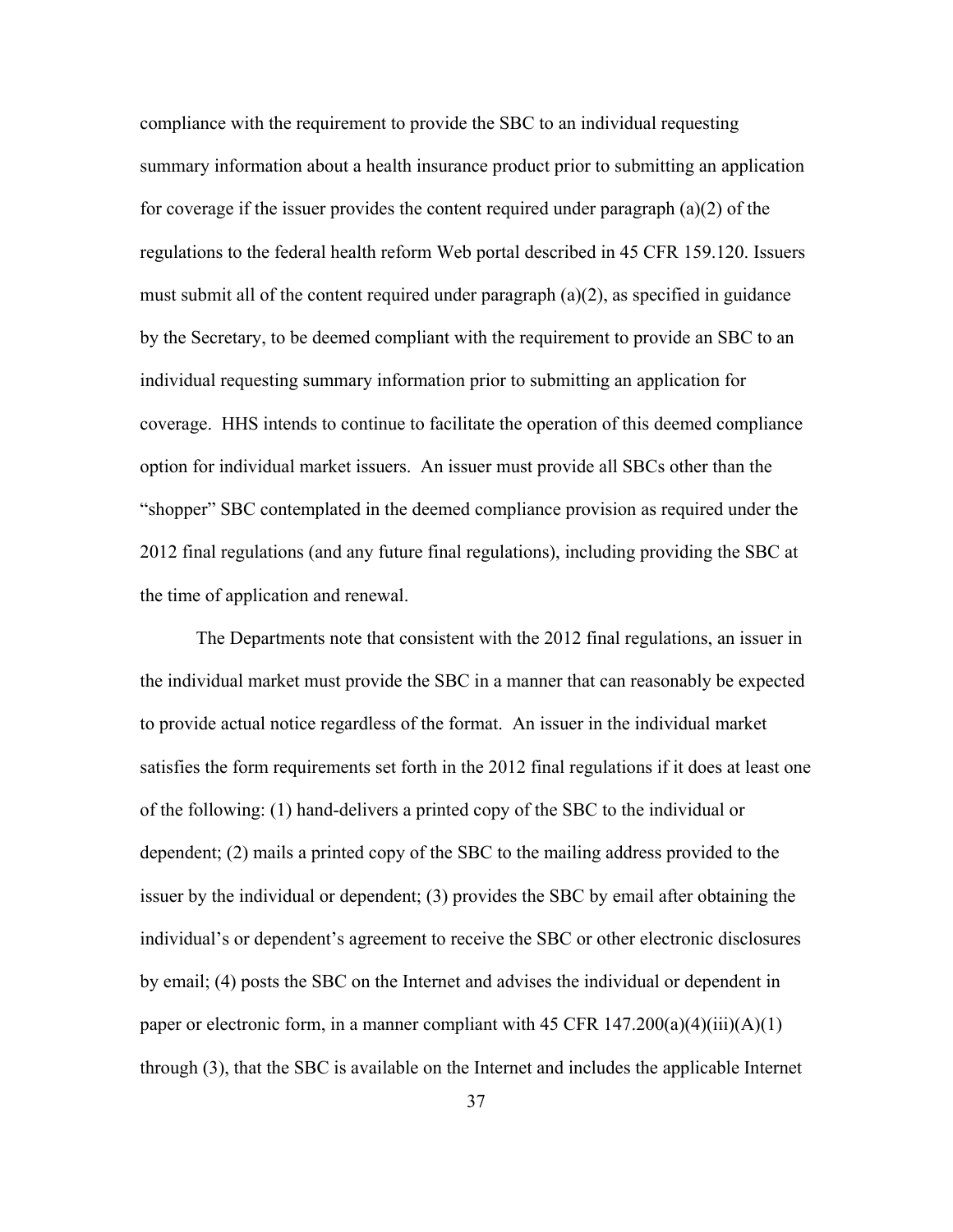address; or (5) provides the SBC by any other method that can reasonably be expected to provide actual notice.

 The 2012 final regulations also provide that the obligation to provide an SBC cannot be satisfied electronically in the individual market unless: the format is readily accessible; the SBC is displayed in a location that is prominent and readily accessible; the SBC is provided in an electronic form that can be electronically retained and printed; the SBC is consistent with the appearance, content and language requirements; and the issuer notifies the individual that a paper SBC is available upon request without charge.

 These proposed rules would clarify the form and manner for SBCs provided by a self-insured non-Federal governmental plan. Such SBCs may be provided in paper form. Alternatively, such SBCs may be provided electronically if the plan conforms to either the substance of the provisions applicable to ERISA plans (in paragraph  $(a)(4)(ii)$ ) of the regulations) or to individual health insurance coverage (in paragraph (a)(4)(iii) of the regulations).

## 5. Language

 $\overline{a}$ 

PHS Act section 2715(b)(2) provides that standards shall ensure that the SBC "is presented in a culturally and linguistically appropriate manner." The 2012 final regulations provide that a plan or issuer for this purpose is considered to provide the SBC in a culturally and linguistically appropriate manner if the thresholds and standards of 45 CFR 147.136(e), implementing standards for the form and manner of notices related to internal claims appeals and external review, are met as applied to the SBC.<sup>40</sup> At the time

 $^{40}$  See 75 FR 43330 (July 23, 2010), as amended by 76 FR 37208 (June 24, 2011).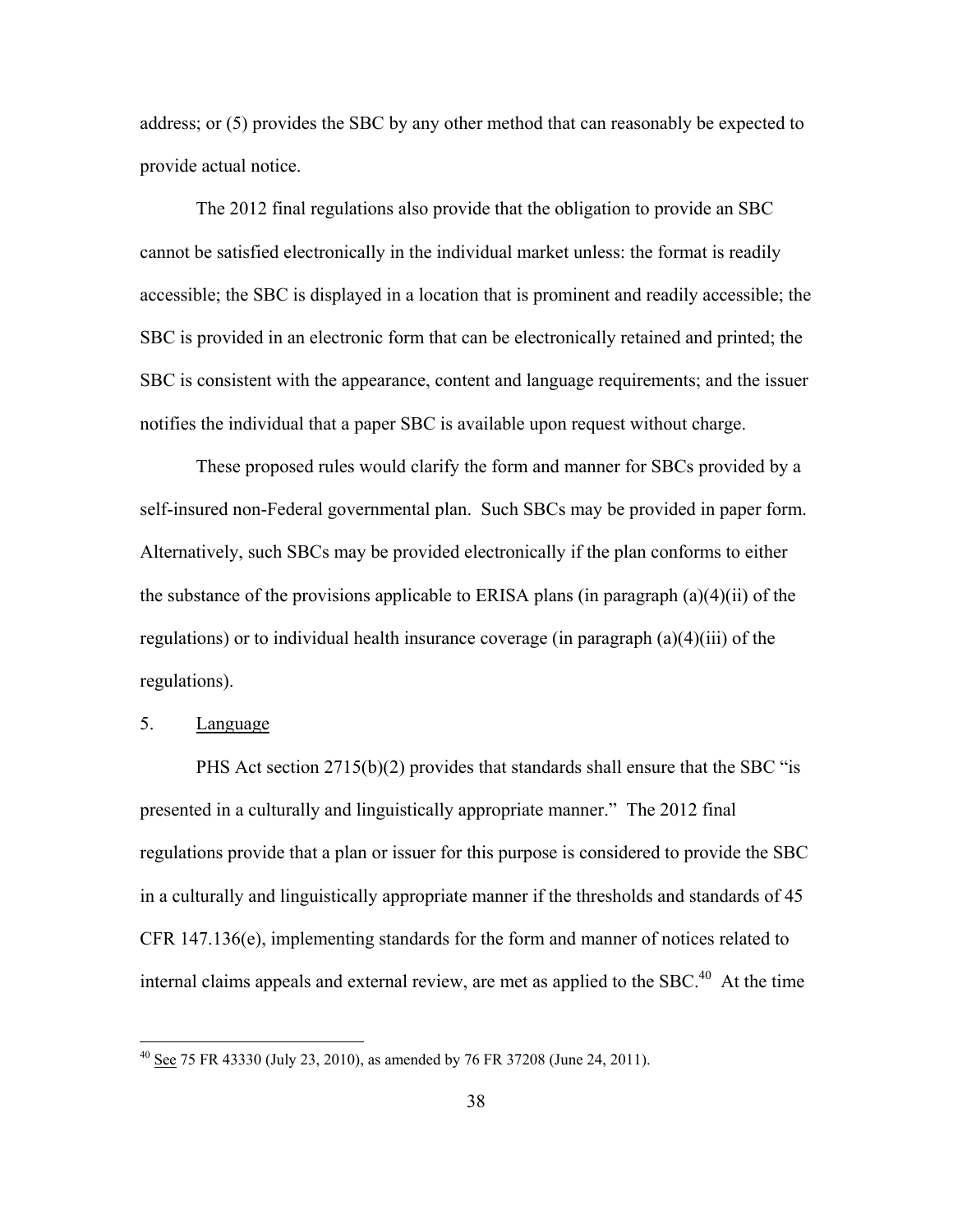of publication of these proposed regulations, 268 U.S. counties (78 of which are in Puerto Rico) meet this threshold. The overwhelming majority of these are Spanish; however, Chinese, Navajo, and Tagalog are present in a few counties, affecting five states (specifically, Alaska, Arizona, California, New Mexico, and Utah). 41

To help plans and issuers meet the language requirements of paragraph  $(a)(5)$  of the 2012 final regulations, as requested by commenters, HHS has provided written translations of the SBC template, sample language, and the uniform glossary in Chinese, Navajo, Spanish, and Tagalog.<sup>42</sup> HHS may also make these materials available in other languages to facilitate voluntary distribution of SBCs to other individuals with limited English proficiency. We seek comment on this standard, and on other potential standards that could facilitate consistency across the Departments' programs. The Departments anticipate that translations of the updated SBC template, sample language, and uniform glossary will be available when these proposed regulations are finalized.

Nothing in these proposed regulations should be construed as limiting an individual's rights under Federal or State civil rights statutes, such as Title VI of the Civil Rights Act of 1964 (Title VI) which prohibits recipients of Federal financial assistance, including issuers participating in Medicare Advantage, from discriminating on the basis of race, color, or national origin. To ensure non-discrimination on the basis of national origin, recipients are required to take reasonable steps to ensure meaningful access to their programs and activities by limited English proficient persons. For more information,

<sup>&</sup>lt;sup>41</sup> Guidance on the HHS website contains a list of the counties that meet this threshold. This information is available at http://www.cms.gov/CCIIO/Resources/Fact-Sheets-and-FAQs/Downloads/2009-13-CLAS-County-Data\_12-05-14\_clean\_508.pdf. 42 Translations are available at http://cciio.cms.gov/programs/consumer/summaryandglossary/index.html.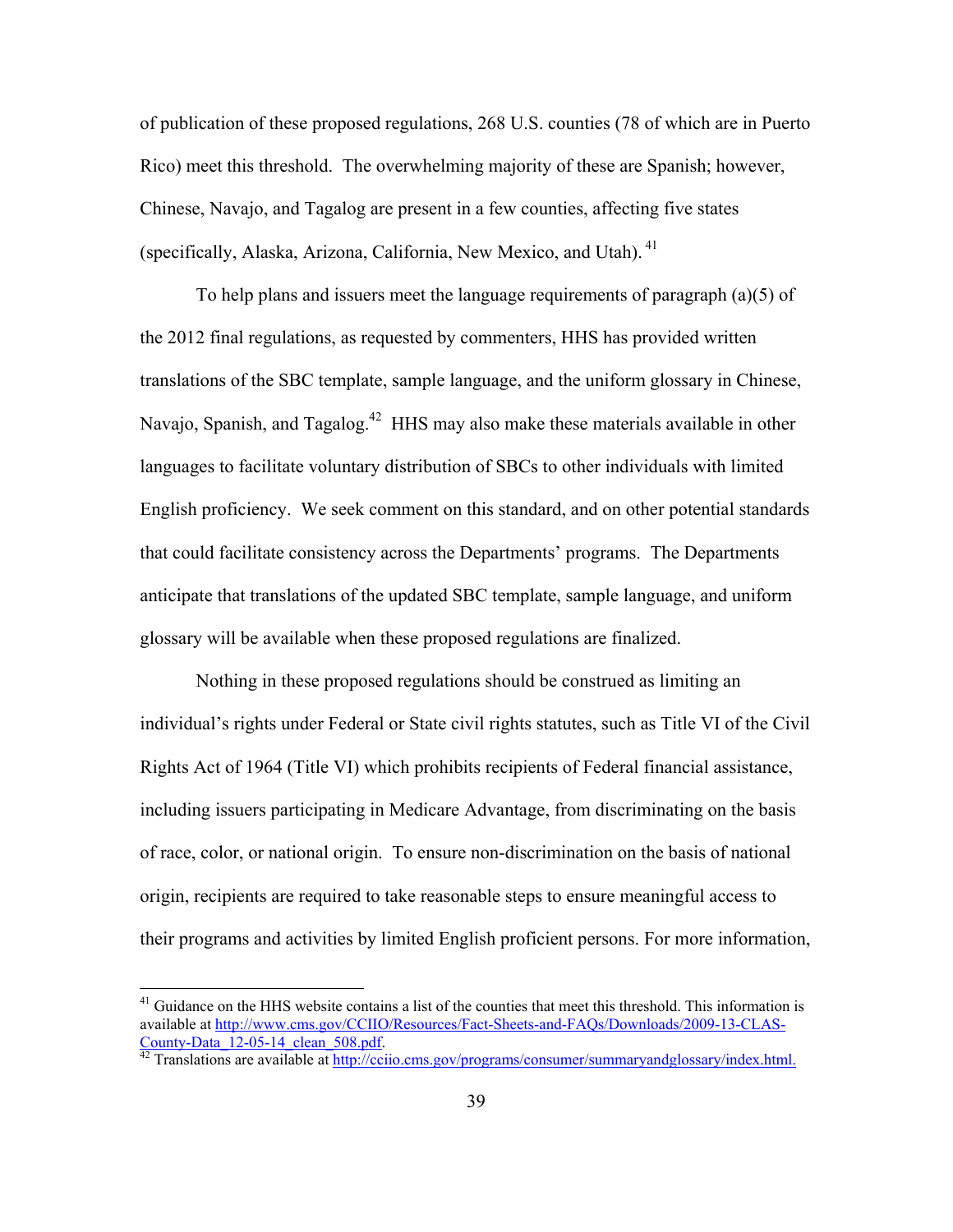see, "Guidance to Federal Financial Assistance Recipients Regarding Title VI Prohibition Against National Origin Discrimination Affecting Limited English Proficient Persons," available at

http://www.hhs.gov/ocr/civilrights/resources/specialtopics/lep/policyguidancedocument.h tml.

## B. Notice of Modification

PHS Act section  $2715(d)(4)$  directs that a group health plan or health insurance issuer offering group or individual health insurance coverage must provide notice of any material modification (as defined under ERISA section 102) in any of the terms of the plan or coverage involved that is not reflected in the most recently provided SBC. For purposes of PHS Act section 2715, the 2012 final regulations interpret the statutory reference to the SBC to mean that only a material modification in the terms of the plan or coverage that would affect the content of the SBC, that is not reflected in the most recently provided SBC, and that occurs other than in connection with a renewal or reissuance of coverage would trigger the notice. In these circumstances, the notice would be required to be provided to enrollees (or, in the individual market, covered individuals) no later than 60 days prior to the date on which such change will become effective. A material modification, within the meaning of section 102 of ERISA, includes any modification to the coverage offered under a plan or policy that, independently, or in conjunction with other contemporaneous modifications or changes, would be considered by an average plan participant (or in the case of individual market coverage, an average individual covered under a policy) to be an important change in covered benefits or other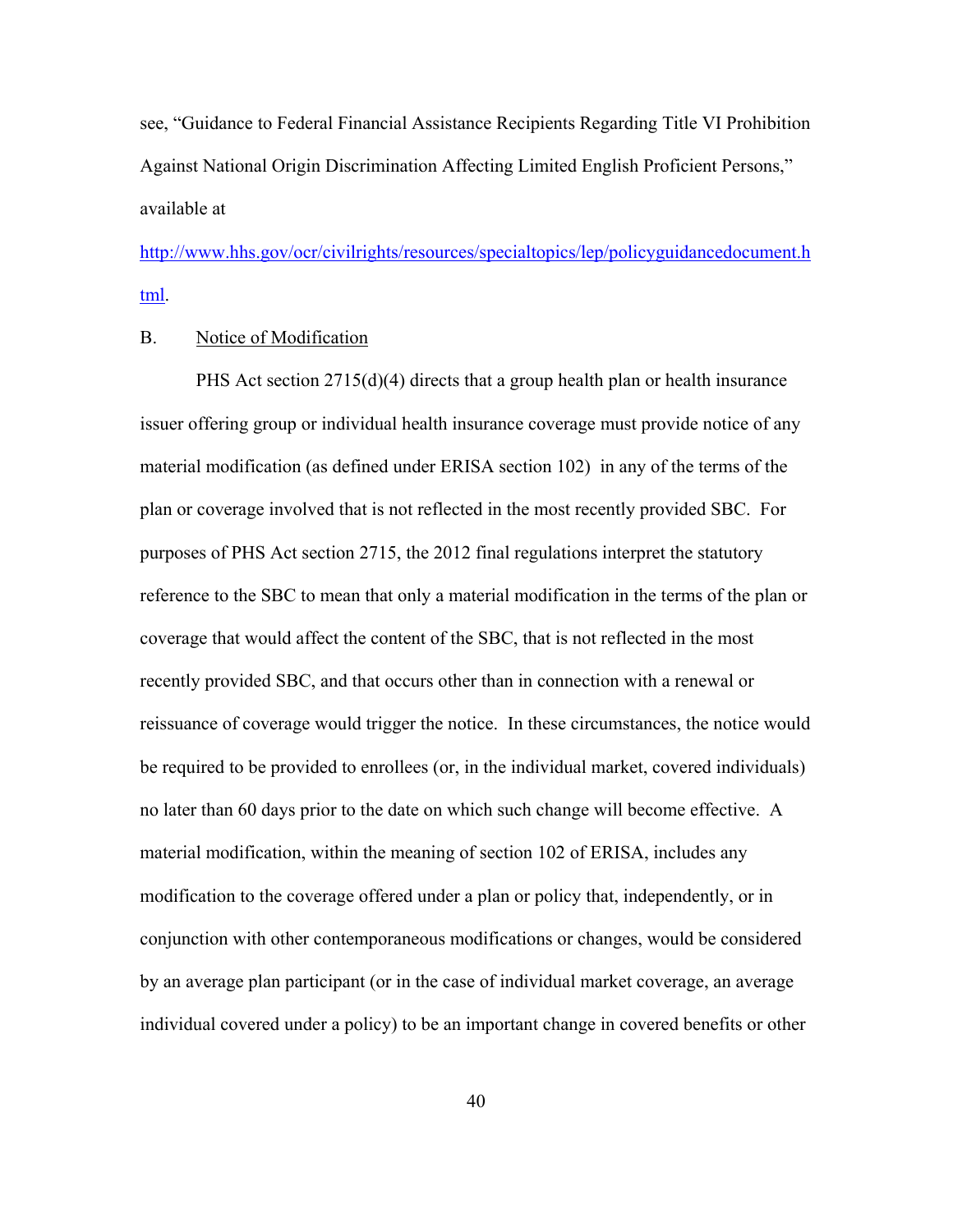terms of coverage under the plan or policy.<sup>43</sup> A material modification could be an enhancement of covered benefits or services or other more generous plan or policy terms. It includes, for example, coverage of previously excluded benefits or reduced costsharing. A material modification could also be a material reduction in covered services or benefits, as defined in 29 CFR 2520.104b-3(d)(3) of the Department of Labor's regulations, or more stringent requirements for receipt of benefits. As a result, it also includes changes or modifications that reduce or eliminate benefits, increase cost-sharing, or impose a new referral requirement.<sup>44</sup> (However, changes to the information in the SBC resulting from changes in the regulatory requirements for an SBC are not changes to the plan or policy requiring the mid-year provision of a notice of modification, unless specified in such new requirements.)

The 2012 final regulations require that this notice be provided only for changes other than in connection with a renewal or reissuance of coverage. At renewal, plans and issuers must provide an updated SBC in accordance with the requirements otherwise applicable to SBCs. PHS Act section 2715 and paragraph (b) of the 2012 final regulations specify the timing for providing a notice of modification in situations other than in connection with a renewal or reissuance of coverage. To the extent a plan or policy implements a mid-year change that is a material modification that affects the content of the SBC, and that occurs other than in connection with a renewal or reissuance of coverage, the 2012 final regulations require a notice of modification to be provided 60

<sup>&</sup>lt;sup>43</sup> See DOL Information Letter, Washington Star/Washington-Baltimore Newspaper Guild to Munford Page Hall, II, Baker & McKenzie (February 8, 1985).

<sup>44</sup> See, e.g., Ward v. Maloney, 386 F.Supp.2d 607, 612 (M.D.N.C. 2005), which discusses judicial interpretations of when an amendment is and is not a material modification.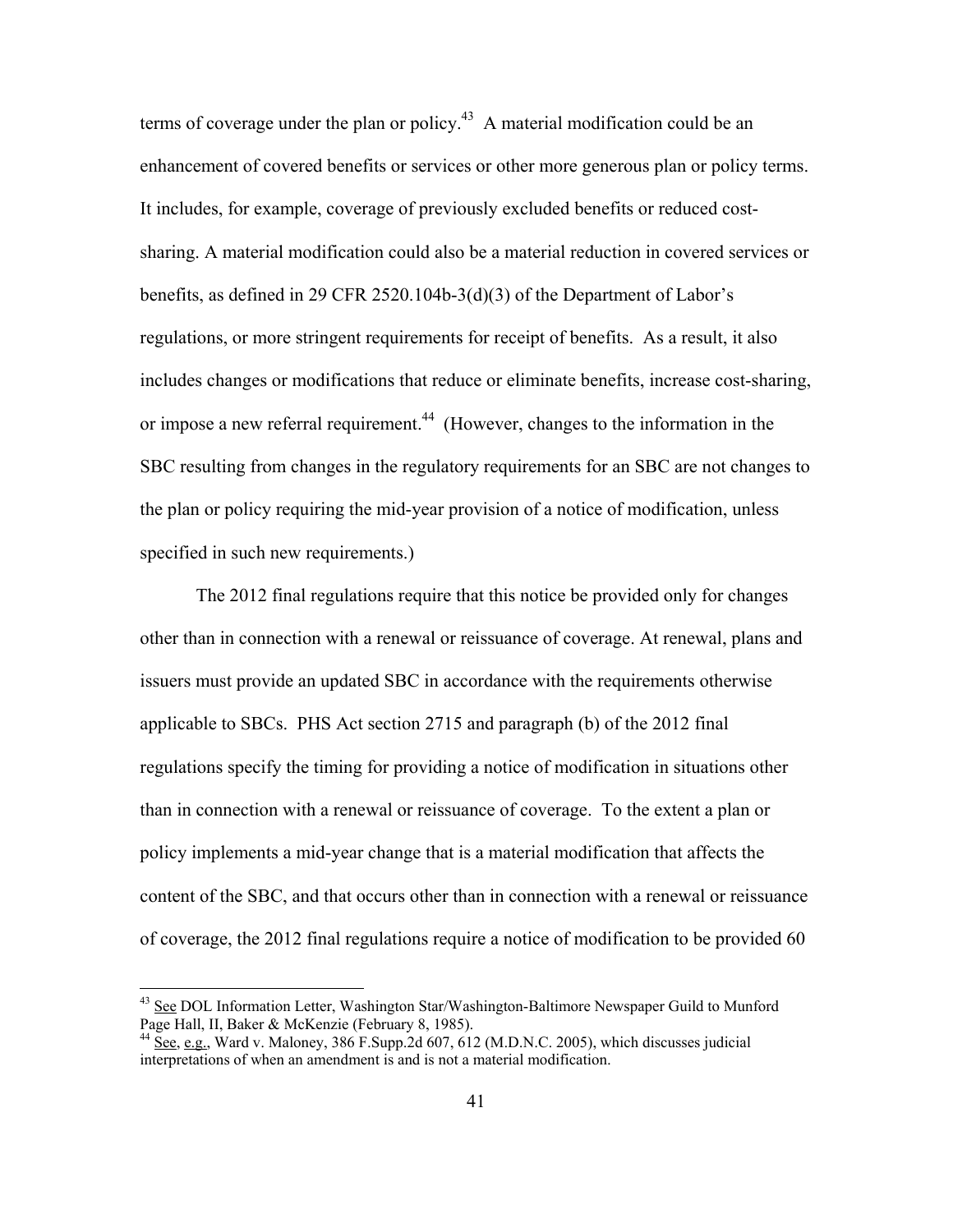days in advance of the effective date of the change.<sup>45</sup> Plans and issuers are permitted to either provide an updated SBC reflecting the modifications or provide a separate notice describing the material modifications. These proposed regulations do not make any changes to these requirements.

For ERISA-covered group health plans subject to PHS Act section 2715, this notice is required in advance of the timing requirements under the Department of Labor's regulations at 29 CFR 2520.104b-3 for providing a summary of material modification (SMM) (generally not later than 210 days after the close of the plan year in which the modification or change was adopted, or, in the case of a material reduction in covered services or benefits, not later than 60 days after the date of adoption of the modification or change). In situations where a complete notice is provided in a timely manner under PHS Act section  $2715(d)(4)$ , an ERISA-covered plan will also satisfy the requirement to provide an SMM under Part 1 of ERISA.

## C. Requirement to Provide the Uniform Glossary

 $\overline{a}$ 

Sections  $2715(g)(2)$  and  $(g)(3)$  of the PHS Act direct the Departments to develop standards for definitions, at a minimum, for certain insurance-related and medical terms (and also directs the Departments to develop standards for such other insurance-related and medical terms as will help consumers compare the terms of their coverage and the

 $45$  In Affordable Care Act Implementation FAOs Part XX, the Departments addressed notice requirements triggered by a closely-held for-profit corporation's health plan ceasing to provide coverage for some or all contraceptive services mid-plan year. The FAQ clarified that, for plans subject to ERISA that reduce or eliminate coverage of contraceptive services after having provided such coverage, expedited disclosure requirements for material reductions in covered services or benefits apply. See http://www.dol.gov/ebsa/pdf/faq-aca20.pdf and http://www.cms.gov/CCIIO/Resources/Fact-Sheets-and-FAQs/aca\_implementation\_faqs20.html.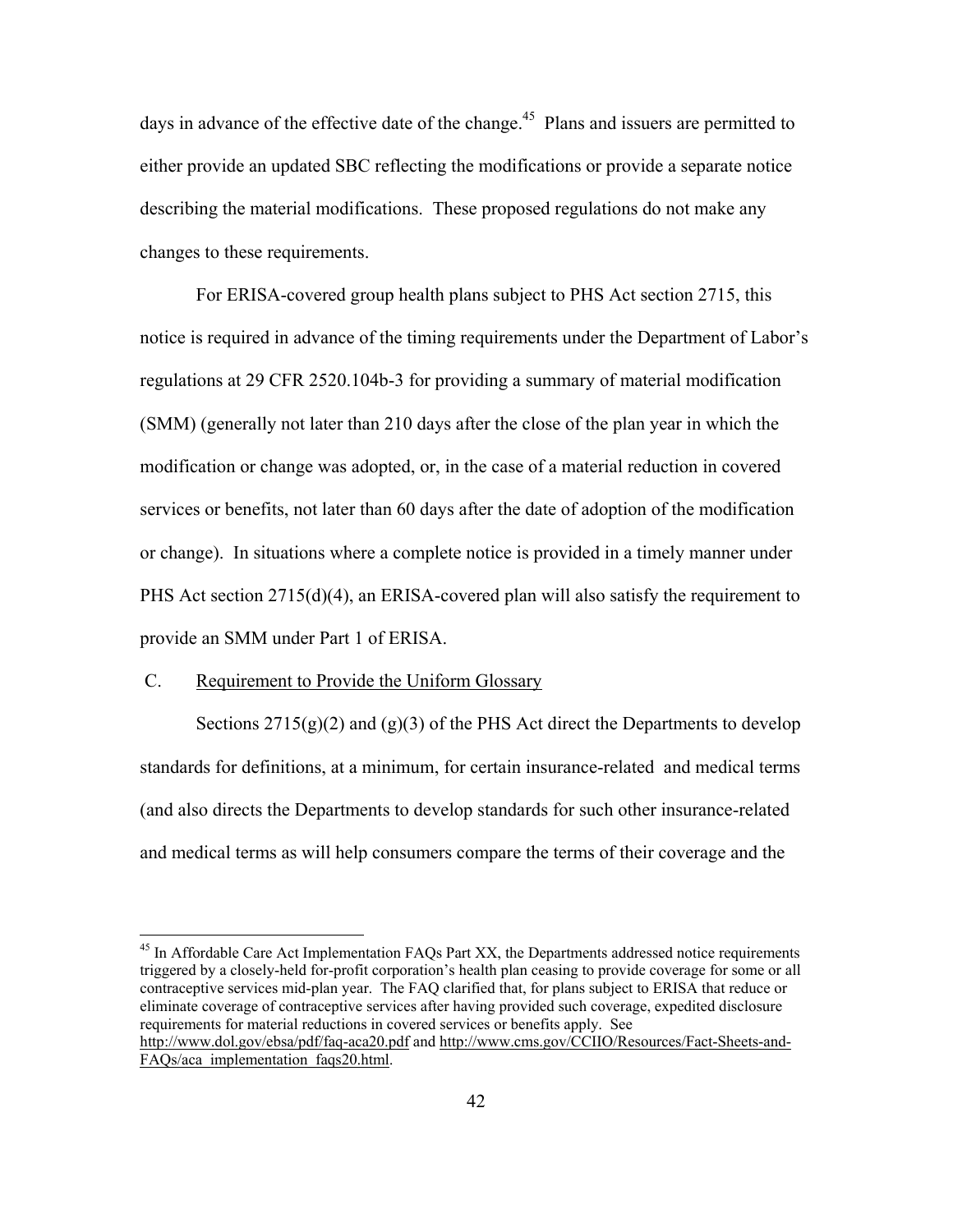extent of medical benefits (or exceptions to those benefits)).<sup>46</sup> The 2012 final regulations included several additional terms in the uniform glossary.<sup>47</sup> As discussed later in this preamble, the Departments propose to revise definitions for several of these terms and also add several new terms to the Glossary.48

 A plan or issuer must make the uniform glossary available upon request within seven business days. To satisfy this requirement, a plan or issuer must provide the content described in paragraph (a)(2)(i)(L) of the 2012 final regulations, discussed earlier in this preamble, which requires that the SBC include an Internet address for obtaining the uniform glossary, a contact phone number to obtain a paper copy of the uniform glossary, and a disclosure that paper copies are available upon request. The Internet address may be a place where the document can be found on the plan's or issuer's website, or the website of either the Department of Labor or HHS. However, a plan or issuer must make the glossary available upon request, in either paper or electronic form (as requested), within seven business days after receipt of the request. Group health plans and health insurance issuers must provide the uniform glossary in the appearance specified by the Departments and without modification, so that the glossary is presented

<sup>&</sup>lt;sup>46</sup> The insurance-related terms identified in the statute are: co-insurance, co-payment, deductible, excluded services, grievance and appeals, non-preferred provider, out-of-network co-payments, out-of-pocket limit, preferred provider, premium, and UCR (usual, customary and reasonable) fees. The medical terms identified in the statute are: durable medical equipment, emergency medical transportation, emergency room care, home health care, hospice services, hospital outpatient care, hospitalization, physician services,

 $47$  The additional terms in the uniform glossary issued with the 2012 final regulations are: allowed amount, balance billing, complications of pregnancy, emergency medical condition, emergency services, habilitation services, health insurance, in-network co-insurance, in-network co-payment, medically necessary, network, out-of-network co-insurance, plan, preauthorization, prescription drugs, primary care physician, primary care provider, provider, reconstructive surgery, specialist, and urgent care. 48 For further discussion of proposed changes to the Uniform Glossary, see section III later in this preamble.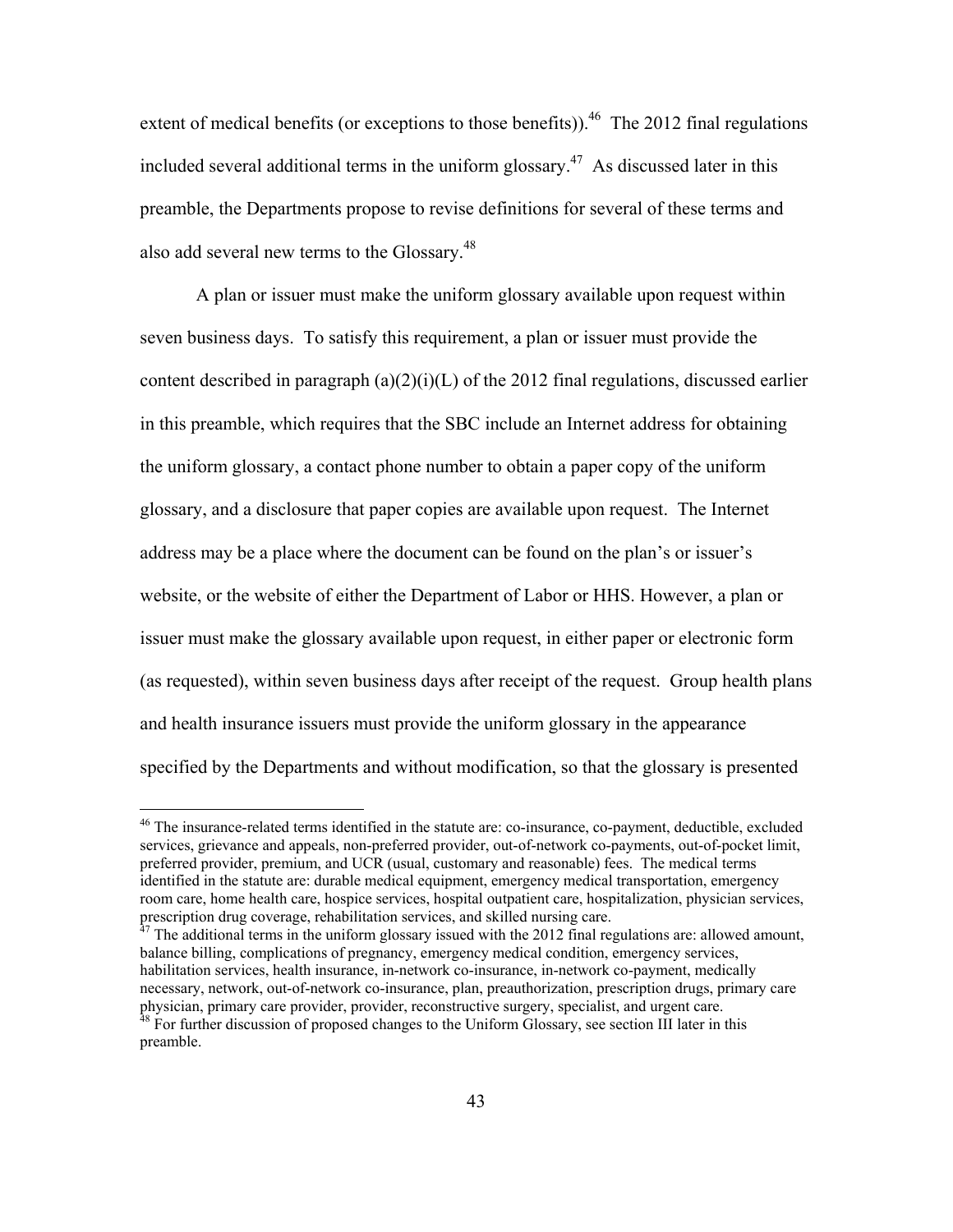in a uniform format and uses terminology understandable by the average plan enrollee or individual covered under an individual policy.

## D. Preemption

Section 2715 of the PHS Act is incorporated into ERISA section 715, and Code section 9815, and is subject to the preemption provisions of ERISA section 731 and PHS Act section 2724 (implemented in 29 CFR 2590.731(a) and 45 CFR 146.143(a)). Under these provisions, the requirements of part 7 of ERISA and part A of title XXVII of the PHS Act, as amended by the Affordable Care Act, are not to be "construed to supersede any provision of State law which establishes, implements, or continues in effect any standard or requirement solely relating to health insurance issuers in connection with group or individual health insurance coverage except to the extent that such standard or requirement prevents the application of a requirement" of part A of title XXVII of the PHS Act. Accordingly, State laws that impose requirements on health insurance issuers that are stricter than those imposed by the Affordable Care Act will not be superseded by the Affordable Care Act. In addition, PHS Act section 2715(e) provides that the standards developed under PHS Act section 2715(a), "shall preempt any related State standards that require [an SBC] that provides less information to consumers than that required to be provided under this section, as determined by the [Departments]." Reading these two preemption provisions together, the 2012 final regulations do not, and these proposed regulations would not, prevent States from imposing separate, additional disclosure requirements on health insurance issuers.

## E. Failure to Provide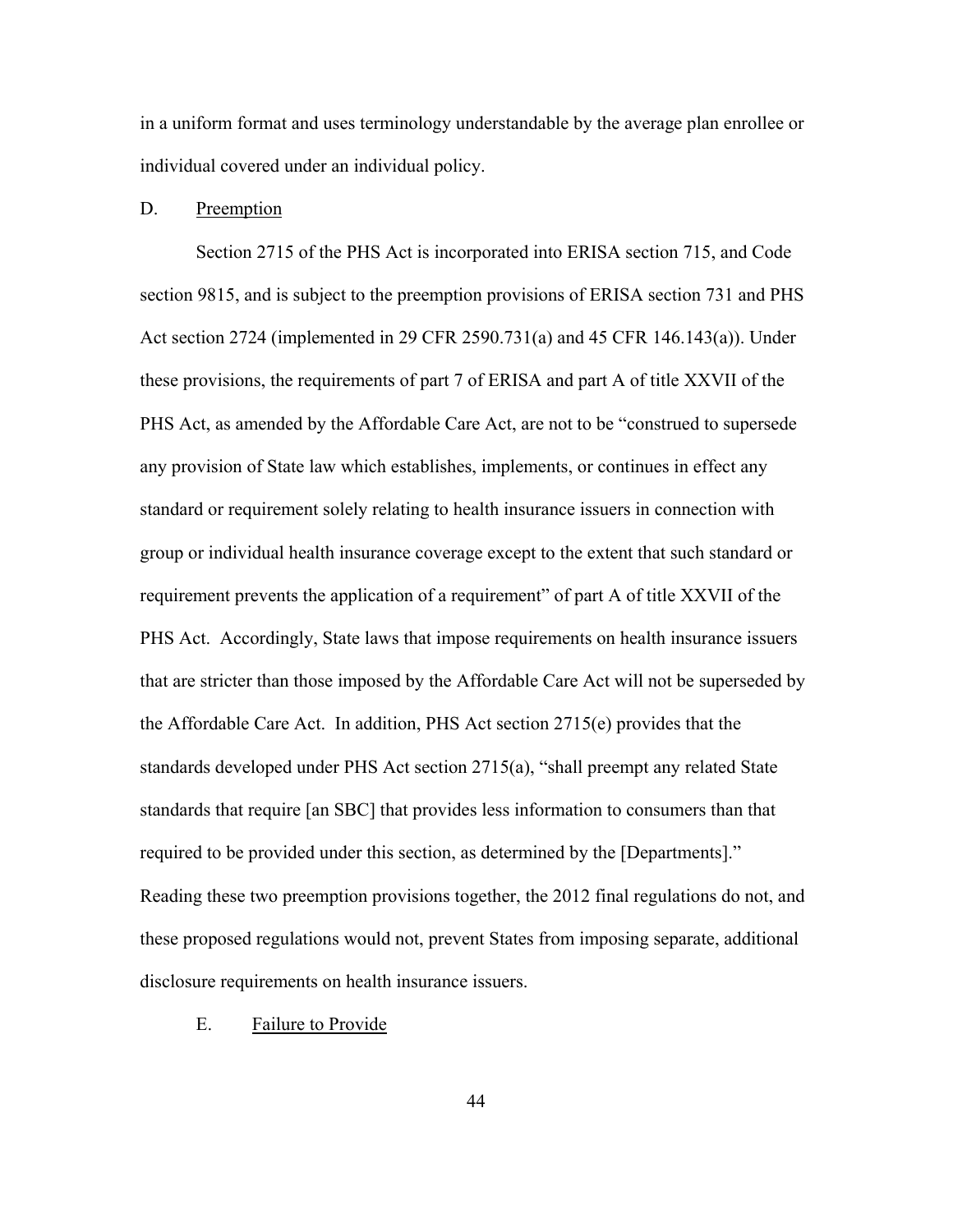PHS Act section 2715(f), incorporated into ERISA section 715 and Code section 9815, provides that a group health plan (including its administrator), and a health insurance issuer offering group or individual health insurance coverage, that "willfully fails to provide the information required under this section shall be subject to a fine of not more than \$1,000 for each such failure." In addition, under PHS Act section 2715(f), a separate fine may be imposed for each individual or entity for whom there is a failure to provide an SBC. The 2012 final regulations addressed the different underlying enforcement structures and penalty mechanisms for the Departments.

HHS clarified in the 2012 final regulations that HHS will enforce these provisions in a manner consistent with 45 CFR 150.101 through 150.465. In these proposed regulations, the Department of Labor proposes to clarify that it will use the same process and procedures for assessment of the civil fine as used for failure to file an annual report under 29 CFR 2560.502c-2 and 29 CFR Part 2570, Subpart C. In accordance with ERISA section 502(b)(3), 29 U.S.C. 1132(b)(3), the Secretary of Labor is not authorized to assess this fine against a health insurance issuer. Moreover, in these proposed regulations, the IRS proposes to clarify that the IRS will enforce this section using a process and procedure consistent with section 4980D of the Code.

## **III. Proposed Documents authorized for plan years beginning on or after September 1, 2015**

Contemporaneously with the issuance of these proposed regulations, the Departments are making available on their websites a proposed revised SBC template and attendant materials (including a proposed revised uniform glossary) to comply with the disclosure requirements of PHS Act section 2715. These materials are proposed to be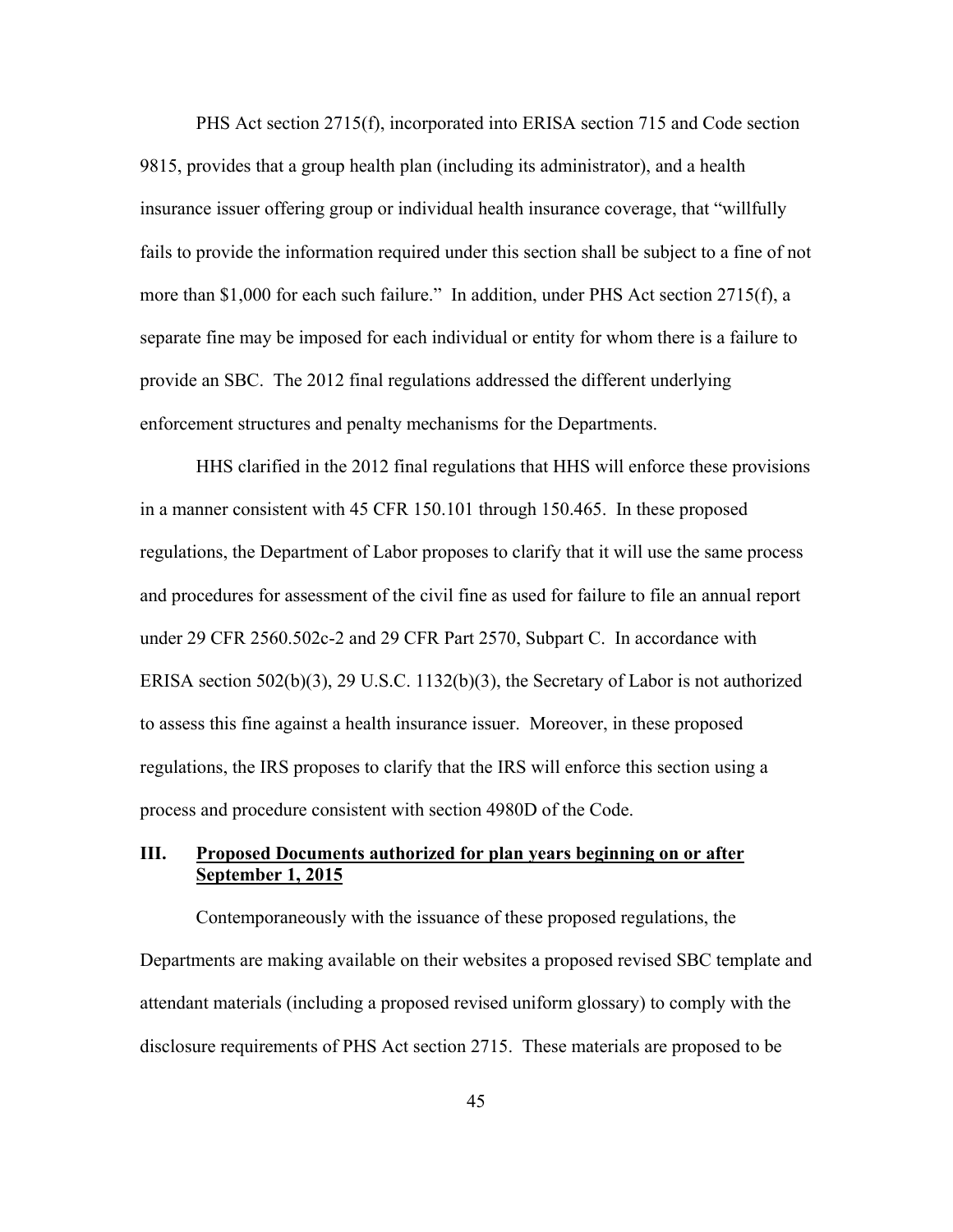authorized by the Departments for disclosure provided in accordance with the applicability date proposed later in this preamble.<sup> $49$ </sup> This section of the preamble describes the changes proposed to each document.

The following documents, available at http://cciio.cms.gov and www.dol.gov/ebsa/healthreform, are available for review and the Departments solicit comment on them:

- 1. SBC template. The document is available in accessible format (PDF) and modifiable format (MS Word).
- 2. Sample completed SBC. This document was completed using information for sample health coverage and provides a general illustration of a completed SBC for coverage under a group health plan.
- 3. Instructions. For assistance in completing the SBC template, separate instructions are available for group health coverage and for individual health insurance coverage. Additionally, with respect to the individual market instructions, the Office of Personnel Management (OPM) may provide additional instructions for Multi-State Plan issuers.
- 4. Why This Matters language. The SBC instructions include language that must be used when completing the "Why This Matters" column on the first page of the SBC template. Two language options are provided depending on whether the answer in the applicable row is "yes" or "no", according to the terms of the plan or coverage.

 $49$  See section IV of this preamble for a full discussion of the proposed applicability date.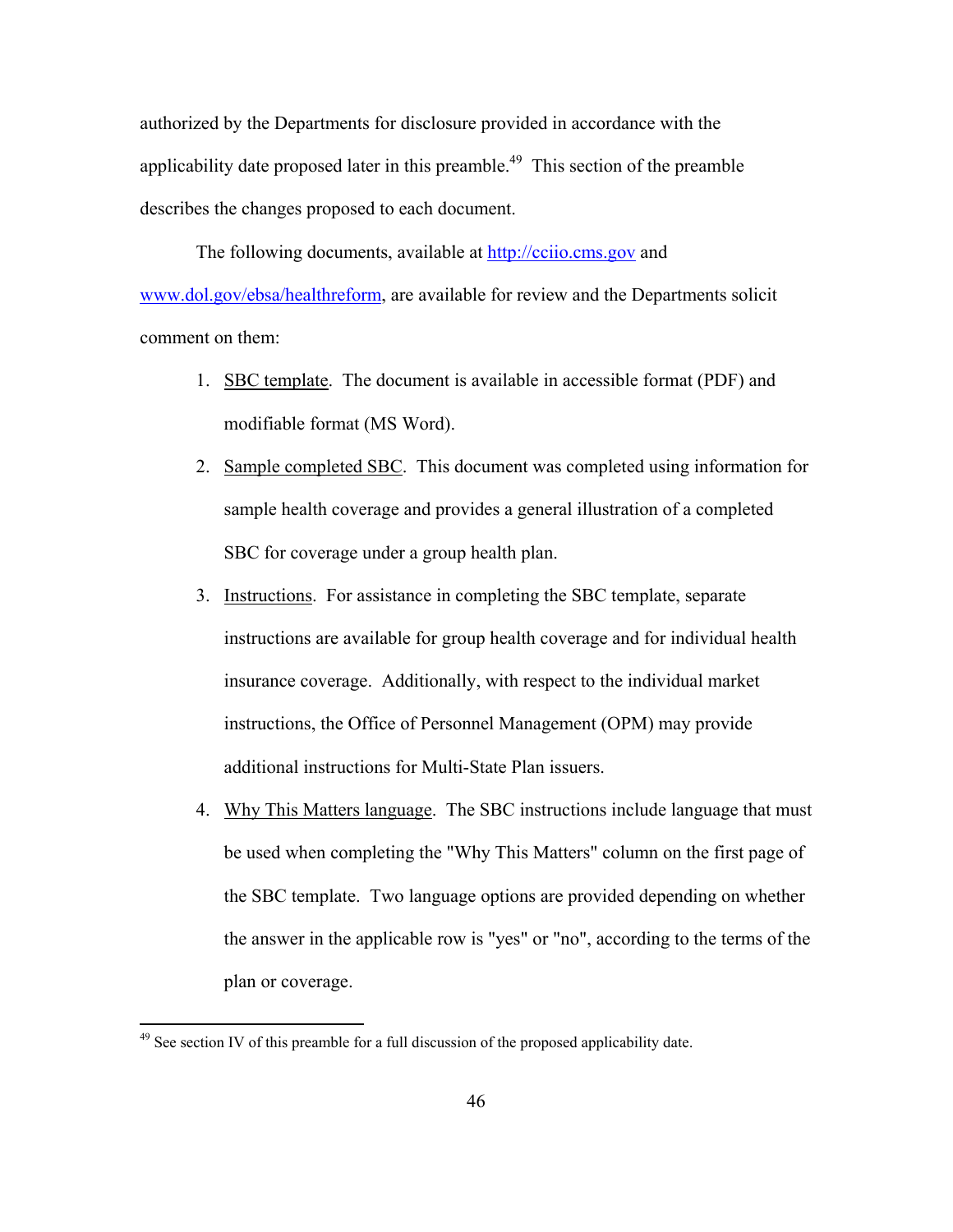- 5. Coverage examples. Information provided by HHS at http://cciio.cms.gov (and accessible via hyperlink from www.dol.gov/ebsa/healthreform) the information necessary to perform the coverage example calculations.
- 6. Uniform glossary. The uniform glossary of health coverage and medical terms may not be modified by plans or issuers.

 Many of the changes proposed in the updated versions of these documents streamline the SBC. As discussed earlier in this preamble, these changes were made after feedback the Departments received from stakeholders, and the revised proposed template and other documents are intended to make it easier for plans to satisfy the statutory page limit. The revised documents also incorporate information from several sets of FAQs that addressed implementation of the SBC provisions.

 Additionally, the revised documents include changes made to conform with new requirements that have become applicable since the issuance of the 2012 final regulations. These changes include the addition of information regarding minimum value and minimum essential coverage and changes to be consistent with the Affordable Care Act's requirement to eliminate all annual limits on essential health benefits.

 Finally, the revised documents reflect changes to the coverage examples. The coding and pricing data for the existing coverage examples (having a baby through normal delivery and managing well controlled type 2 diabetes) have been updated to account for changes in the data since the issuance of the final regulations in 2012. Additionally the Departments proposed to change the data source for the claims and pricing information from a data source that used multiple commercial payor databases, to one based on a single database, the Truven Health Analytics MarketScan® Commercial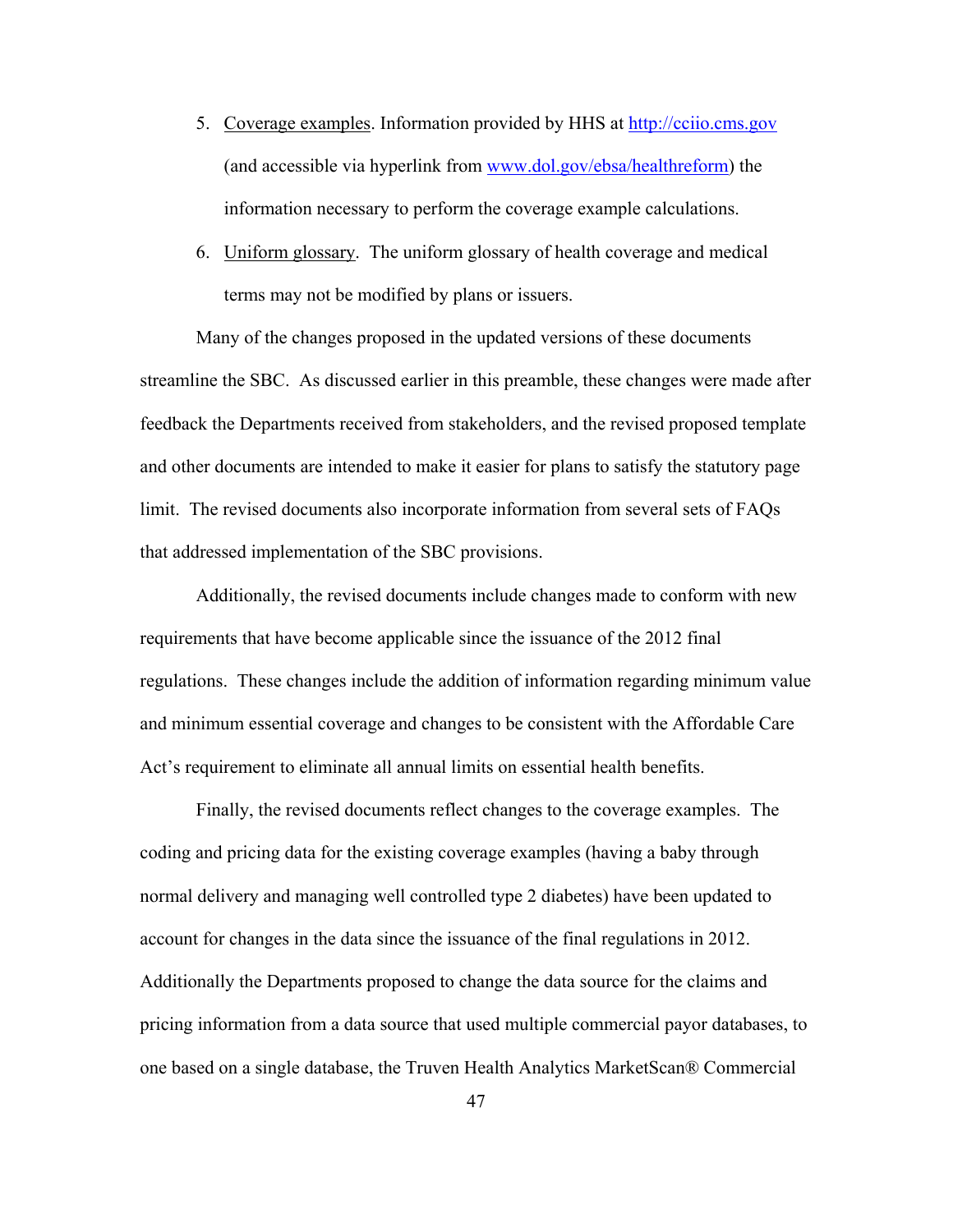Claims and Encounters database, adjusted to estimate 2014 pricing to account for health care inflation since 2010. The Departments seek comment on whether to update this data using more recent 2013 Marketscan® database claims data that will be available for the final rule, and on appropriate ways to inform consumers of the resulting increases in sample care costs when the pricing data is updated, for example, through a cover letter or other disclosure provided along with the SBC. The Departments also seek specific comment on two diagnosis codes in the having a baby (normal delivery) scenario. The pricing data associated with these two codes, DRG 775 and DRG 795 (inpatient hospital charges for the mother, and inpatient hospital charges for the baby, respectively), appears higher than expected. These diagnosis codes represent bundled services and may include charges that are duplicated by other codes currently included in the scenario. The Departments seek comment on the accuracy of this pricing data.

 Additionally, the SBC template, sample completed template, and coverage example documents have been updated to reflect that these proposed regulations would require a third coverage example – a simple foot fracture (with emergency room visit), as described earlier in this preamble. The same Marketscan® database has been used to produce the claim and pricing data for this scenario.

 The Departments invite comment on all aspects of the proposed changes to the SBC template and other materials, and the uniform glossary. The Departments also request specific comments regarding the Instruction Guides about whether plans and issuers should be permitted to add additional benefits that are either covered or excluded in the "other covered services" and "excluded services" section that are not already required to be disclosed by the instructions.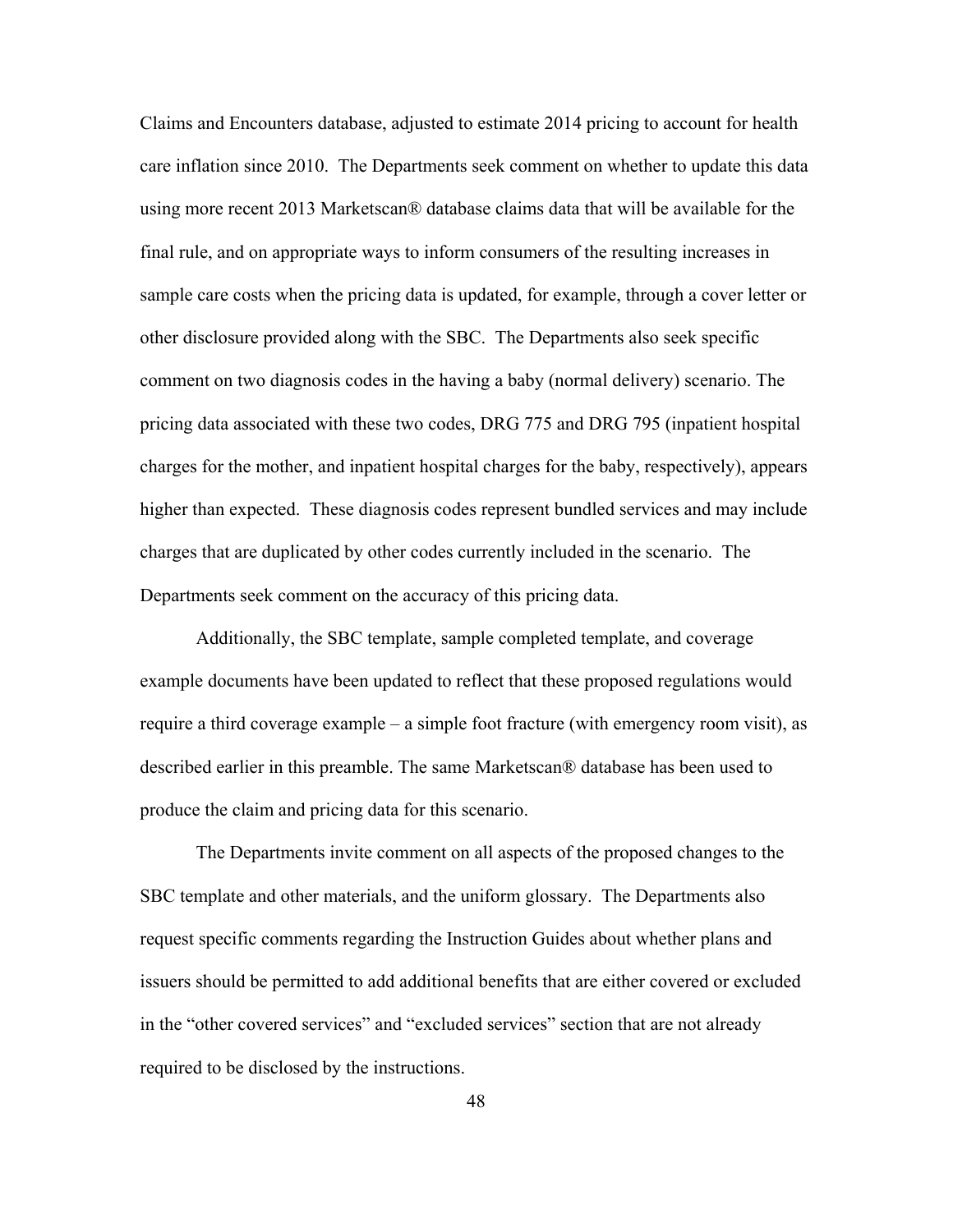## **IV. Applicability**

 After publication of the 2012 final regulations, the Departments received questions about the applicability of the SBC requirements to certain types of group health plans, including expatriate health plans, Medicare Advantage plans, and insurance products that are no longer being offered for purchase (closed blocks of business). The Departments addressed the applicability of the SBC requirements to each of these types of coverage in FAQs issued after publication of the 2012 final regulations. The Departments also received questions regarding the applicability of the SBC requirements to benefits provided under certain account-type arrangements such as health FSAs,<sup>50</sup>  $HRAs$ <sup>51</sup> and health savings accounts  $(HSAs)$ <sup>52</sup> as well as benefits provided through an employee assistance program (EAP) and other excepted benefits.

 In May 2012, the Departments issued FAQs that discussed the special circumstances and considerations faced by expatriate plans in complying with the SBC requirements.<sup>53</sup> The FAQs provided temporary relief from enforcement. Under recently enacted legislation,  $54$  expatriate health plans are not subject to the requirement to provide an SBC. The Departments intend to issue guidance implementing this legislation. The temporary relief from enforcement for expatriate plans will remain in place until such guidance is issued.

 $50$  See Code section 106(c)(2).

<sup>&</sup>lt;sup>51</sup> See IRS Notice 2002-45, 2002-2 C.B. 93.

<sup>52</sup> See Code section 223.

<sup>53</sup> *See* Affordable Care Act Implementation FAQs Part IX, question 13, available at http://www.dol.gov/ebsa/faqs/faq-aca9.html and http://www.cms.gov/CCIIO/Resources/Fact-Sheets-and-FAQs/aca\_implementation\_faqs9.html.<br><sup>54</sup> See Consolidated and Further Continuing Appropriations Act, 2015, Division M, Expatriate Health

Coverage Clarification Act of 2014, Section 3(d).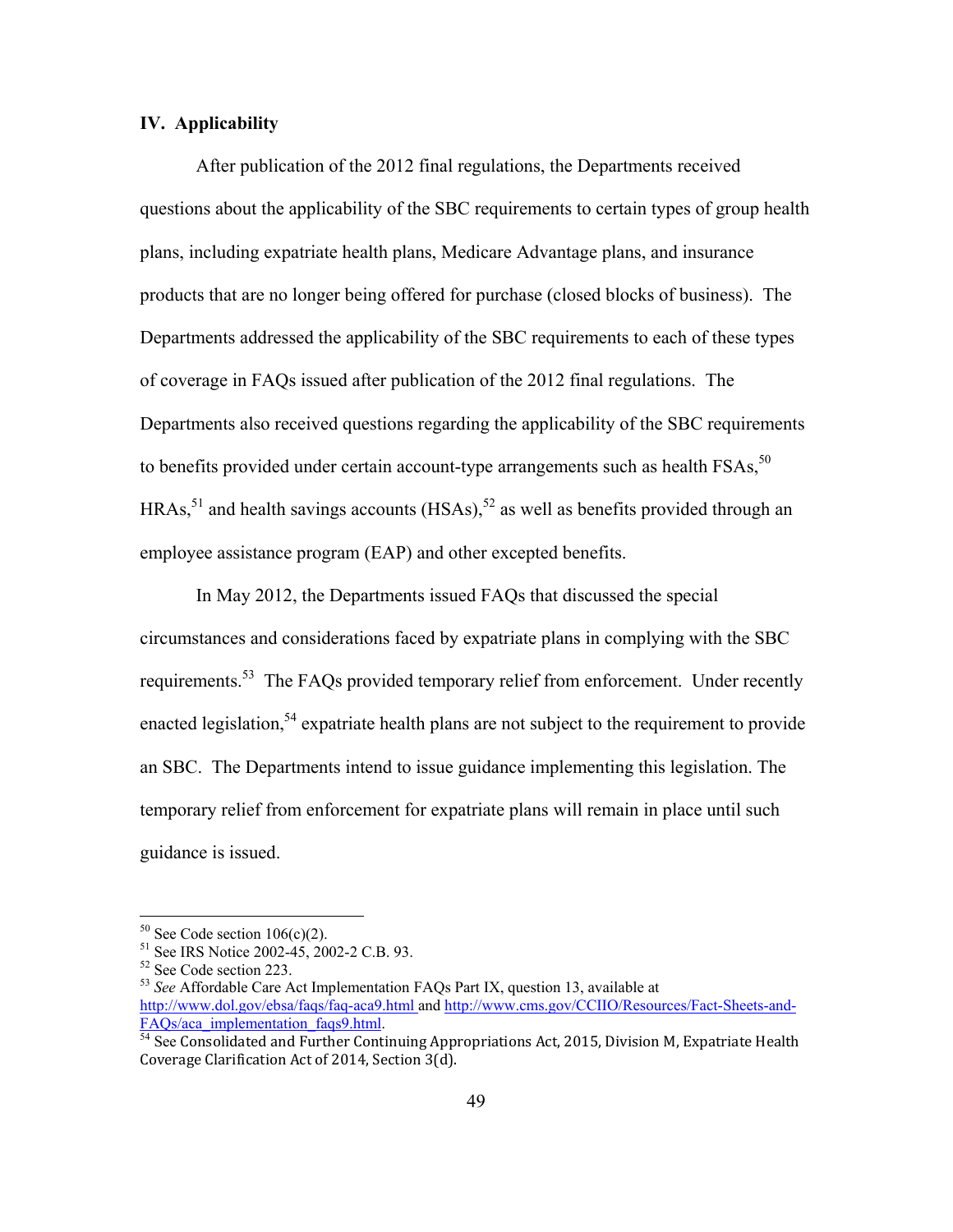Moreover, in August 2012, the Departments issued FAQs that discussed group health plans providing Medicare Advantage benefits, which are Medicare benefits financed by the Medicare Trust Funds, for which the benefits are set by Congress and regulated by the Centers for Medicare & Medicaid Services. Again, the FAQs provided a temporary nonenforcement policy, because Medicare Advantage benefits are not health insurance coverage and Medicare Advantage organizations are not required to provide an SBC with respect to such benefits. Additionally, there are separately required disclosures required to be provided by Medicare Advantage organizations, to ensure that enrollees in these plans receive the necessary information about their coverage and benefits. These rules propose to exempt from the SBC requirements a group health plan benefit package that provides Medicare Advantage benefits.

 The Departments also issued FAQs in May 2012 addressing insurance products that are no longer being offered for purchase ("closed blocks of business"). Some interested stakeholders had requested enforcement relief with respect to such products because the products are no longer offered for purchase and the SBC is intended to be a tool to help group health plans and individuals as they shop for coverage. The Departments had provided temporary relief through an FAQ provided that certain conditions were met: (1) the insurance product is no longer being actively marketed; (2) the health insurance issuer stopped actively marketing the product prior to September 23, 2012, when the requirement to provide an SBC was first applicable to health insurance issuers; and (3) the health insurance issuer has never provided an SBC with respect to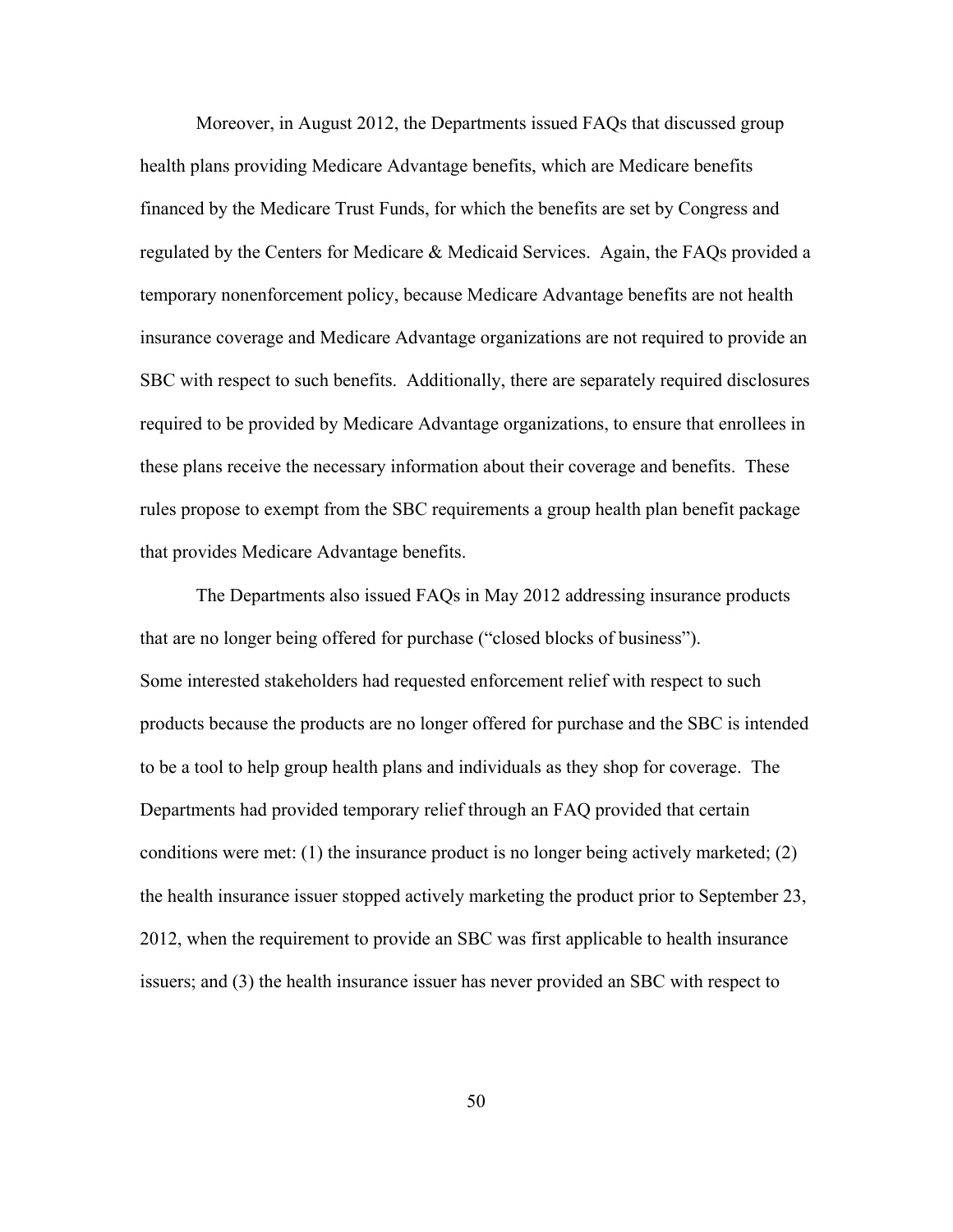such product.<sup>55</sup> The Departments reiterate that relief here, but note that if an insurance product was actively marketed for business on or after September 23, 2012, and is no longer being actively marketed for business, or if the plan or issuer ever provided an SBC in connection with the product, the plan and issuer must provide the SBC with respect to such coverage, as required by PHS Act section 2715 and the regulations.

As under the 2012 final regulations, an SBC need not be provided for plans, policies, or benefit packages that constitute excepted benefits. Thus, for example, an SBC need not be provided for stand-alone dental or vision plans or health FSAs if they constitute excepted benefits under the Departments' regulations.<sup>56</sup> If benefits under a health FSA do not constitute excepted benefits, the health FSA is a group health plan generally subject to the SBC requirements. For a health FSA that does not meet the criteria for excepted benefits and that is integrated with other major medical coverage, the SBC is prepared for the other major medical coverage, and the effects of the health FSA can be denoted in the appropriate spaces on the SBC, including those for deductibles, copayments, coinsurance, and benefits otherwise not covered by the major medical coverage. A stand-alone health FSA, which does not meet the criteria for excepted benefits, must satisfy the SBC requirements independently.

On October 1, 2014, the Departments published final rules on excepted benefits.<sup>57</sup> These regulations stated that an EAP constitutes excepted benefits if it satisfies certain

<sup>55</sup> *See* Affordable Care Act Implementation FAQs Part IX, question 12, available at http://www.dol.gov/ebsa/faqs/faq-aca9.html and http://www.cms.gov/CCIIO/Resources/Fact-Sheets-and-<br>FAQs/aca\_implementation\_faqs9.html

 $\frac{56}{56}$  See 26 CFR 54.9831-1(c), 29 CFR 2590.732(c), 45 CFR 146.145(c).

<sup>57 79</sup> FR 59130 (October 1, 2014).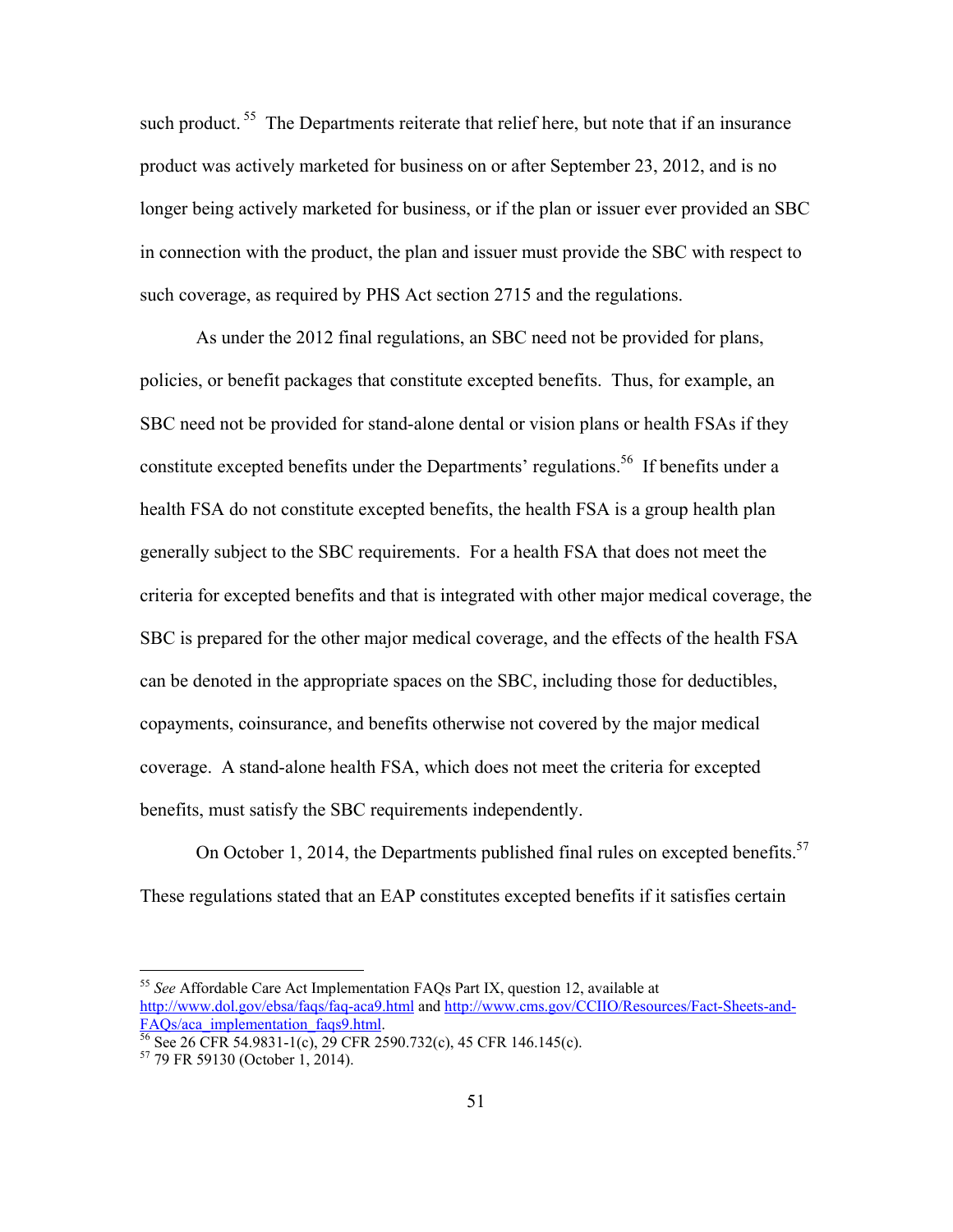requirements.58 If an EAP qualifies as excepted benefits, the EAP need not separately satisfy the SBC requirements.

The Departments have issued guidance regarding HRAs since the publication of the 2012 final regulations.<sup>59</sup> An HRA is a group health plan. The Departments' guidance on HRAs clarifies that such arrangements are subject to the group market reform provisions of the Affordable Care Act, including the prohibition on annual limits under PHS Act section 2711 and the requirement to provide certain preventive services without cost sharing under PHS Act section 2713. The Departments' guidance further clarifies that such arrangements will not violate the market reform provisions when integrated with a group health plan that complies with those provisions (and that such arrangements cannot be integrated with individual market policies to satisfy the market reforms).

<sup>&</sup>lt;sup>58</sup> The first requirement is that the EAP does not provide significant benefits in the nature of medical care. For this purpose, the amount, scope, and duration of covered services are taken into account. (See preamble discussion at 79 FR 59133 for examples). The second requirement is that the EAP's benefits cannot be coordinated with the benefits under another group health plan. For this purpose, participants in the group health plan must not be required to use and exhaust benefits under the EAP (making the EAP a "gatekeeper") before an individual is eligible for benefits under the other group health plan; and participant eligibility for benefits under the EAP must not be dependent on participation in another group health plan. The third requirement is that no employee premiums or contributions may be required as a condition of participation in the EAP. The fourth requirement is that an EAP that constitutes excepted benefits may not impose any cost-sharing requirements.

<sup>&</sup>lt;sup>59</sup> On September 13, 2013, DOL and the Treasury published guidance on the application of the market reforms and other provisions of the Affordable Care Act to health reimbursement arrangements (HRAs), certain health flexible spending arrangements (health FSAs) and certain other employer health care arrangements. See DOL Technical Release 2013-03, available at http://www.dol.gov/ebsa/newsroom/tr13- 03.html, and IRS Notice 2013-54, available at http://www.irs.gov/pub/irs-drop/n-13-54.pdf. HHS also issued guidance to reflect that HHS concurs in the application of the laws under its jurisdiction as set forth in the DOL and Treasury Department guidance. See Insurance Standards Bulletin, Application of Affordable Care Act Provisions to Certain Healthcare Arrangements, September 16, 2013, available at https://www.cms.gov/CCIIO/Resources/Regulations-and-Guidance/Downloads/cms-hra-notice-9-16- 2013.pdf. On May 13, 2013, two FAQs were made available on the IRS website addressing employer healthcare arrangements, available at: www.irs.gov/uac/Newsroom/Employer-Health-Care-Arrangements. On November 6, 2014, the Departments issued three FAQs on the compliance of premium reimbursement arrangements. See ACA Implementation FAQs Part XXII, available at http://www.dol.gov/ebsa/pdf/faqaca22.pdf and http://www.cms.gov/CCIIO/Resources/Fact-Sheets-and-FAOs/aca\_implementation\_faqs22.html.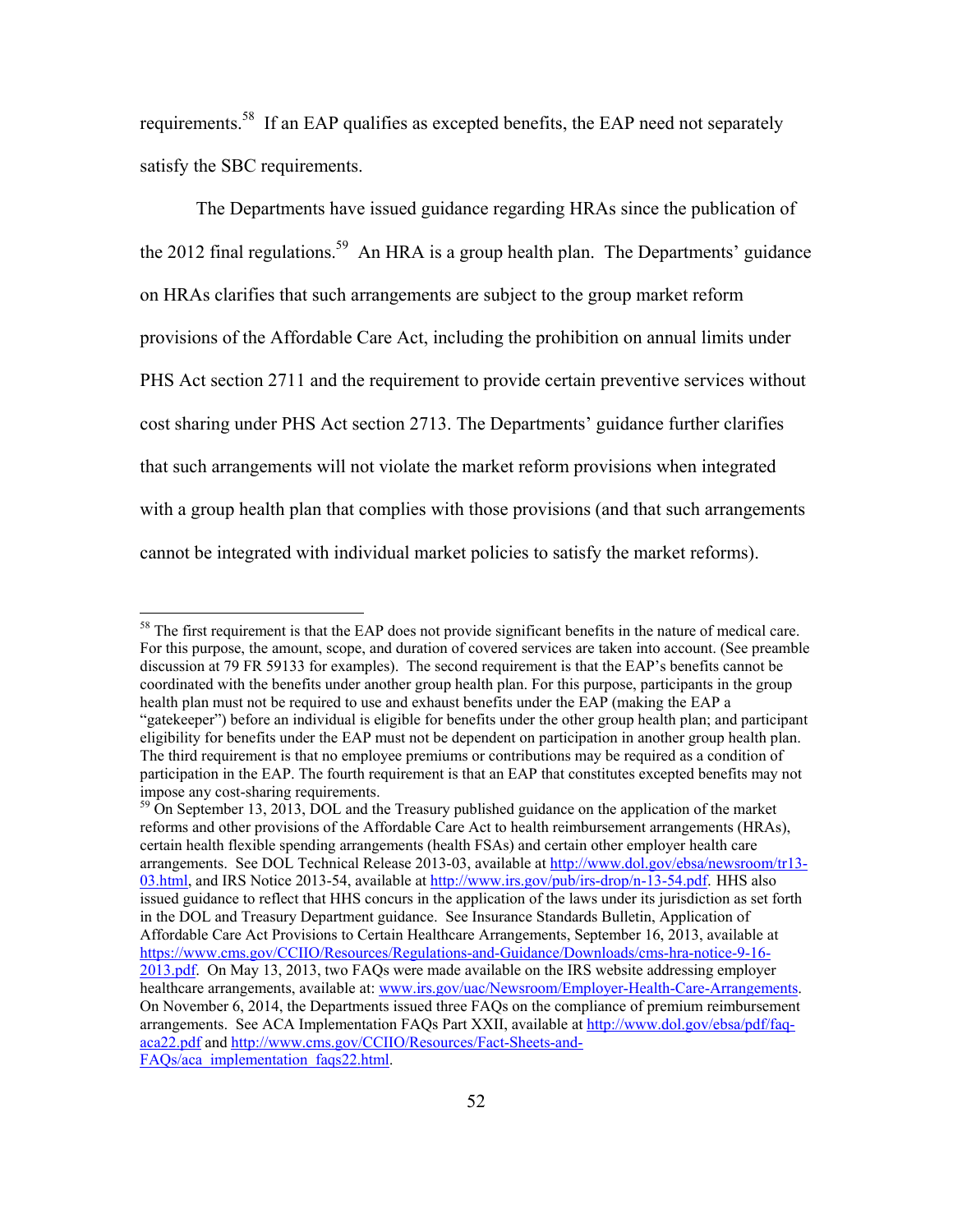Benefits under an HRA generally do not constitute excepted benefits, and thus HRAs are generally subject to the SBC requirements. An HRA integrated with other major medical coverage under a group health plan need not separately satisfy the SBC requirements; the SBC is prepared for the other major medical coverage, and the effects of employer allocations to an account under the HRA can be denoted in the appropriate spaces on the SBC, including those for deductibles, copayments, coinsurance, and benefits otherwise not covered by the other major medical coverage.

HSAs generally are not group health plans and thus generally are not subject to the SBC requirements. Nevertheless, an SBC prepared for a high deductible health plan associated with an HSA can (but is not required to) mention the effects of employer contributions to HSAs in the appropriate spaces on the SBC, including those for deductibles, copayments, coinsurance, and benefits otherwise not covered by the high deductible health plan.

#### **V. Applicability Date**

Changes to the current requirements to provide an SBC, notice of modification, and uniform glossary under PHS Act section 2715 and the 2012 final regulations are proposed to apply for disclosures with respect to participants and beneficiaries who enroll or re-enroll in group health coverage through an open enrollment period (including reenrollees and late enrollees) beginning on the first day of the first open enrollment period that begins on or after September 1, 2015. With respect to disclosures to participants and beneficiaries who enroll in group health coverage other than through an open enrollment period (including individuals who are newly eligible for coverage and special enrollees), the requirements of these proposed regulations are proposed to apply beginning on the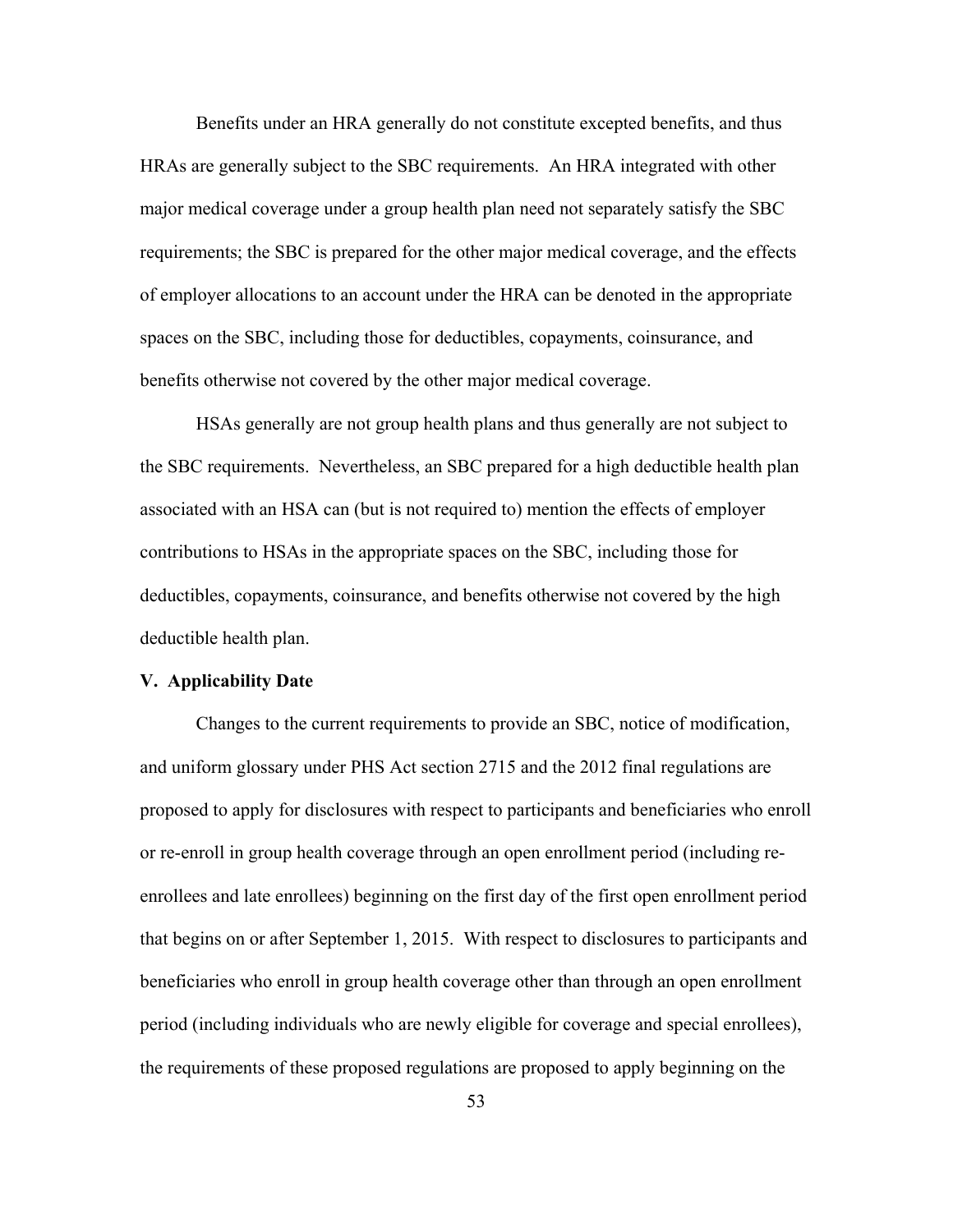first day of the first plan year that begins on or after September 1, 2015. For disclosures to plans, and to individuals and dependents in the individual market, these requirements are proposed to apply to health insurance issuers beginning on September 1, 2015. We solicit comments on these proposed applicability dates.

## **VI. Economic Impact and Paperwork Burden**

#### A. Executive Orders 12866 and 13563—Departments of Labor and HHS

Executive Orders 12866 and 13563 direct agencies to assess all costs and benefits of available regulatory alternatives and, if regulation is necessary, to select regulatory approaches that maximize net benefits (including potential economic, environmental, public health and safety effects; distributive impacts; and equity). Executive Order 13563 emphasizes the importance of quantifying both costs and benefits, of reducing costs, of harmonizing rules, and of promoting flexibility. This rule has been designated a "significant regulatory action" under section 3(f) of Executive Order 12866. Accordingly, the rule has been reviewed by the Office of Management and Budget.

A regulatory impact analysis (RIA) must be prepared for major rules with economically significant effects (\$100 million or more in any one year). As discussed below, the Departments have concluded that these proposed regulations would not have economic impacts of \$100 million or more in any one year or otherwise meet the definition of an "economically significant rule" under Executive Order 12866. Nonetheless, consistent with Executive Orders 12866 and 13563, the Departments have provided an assessment of the potential benefits and the costs associated with this proposed regulation.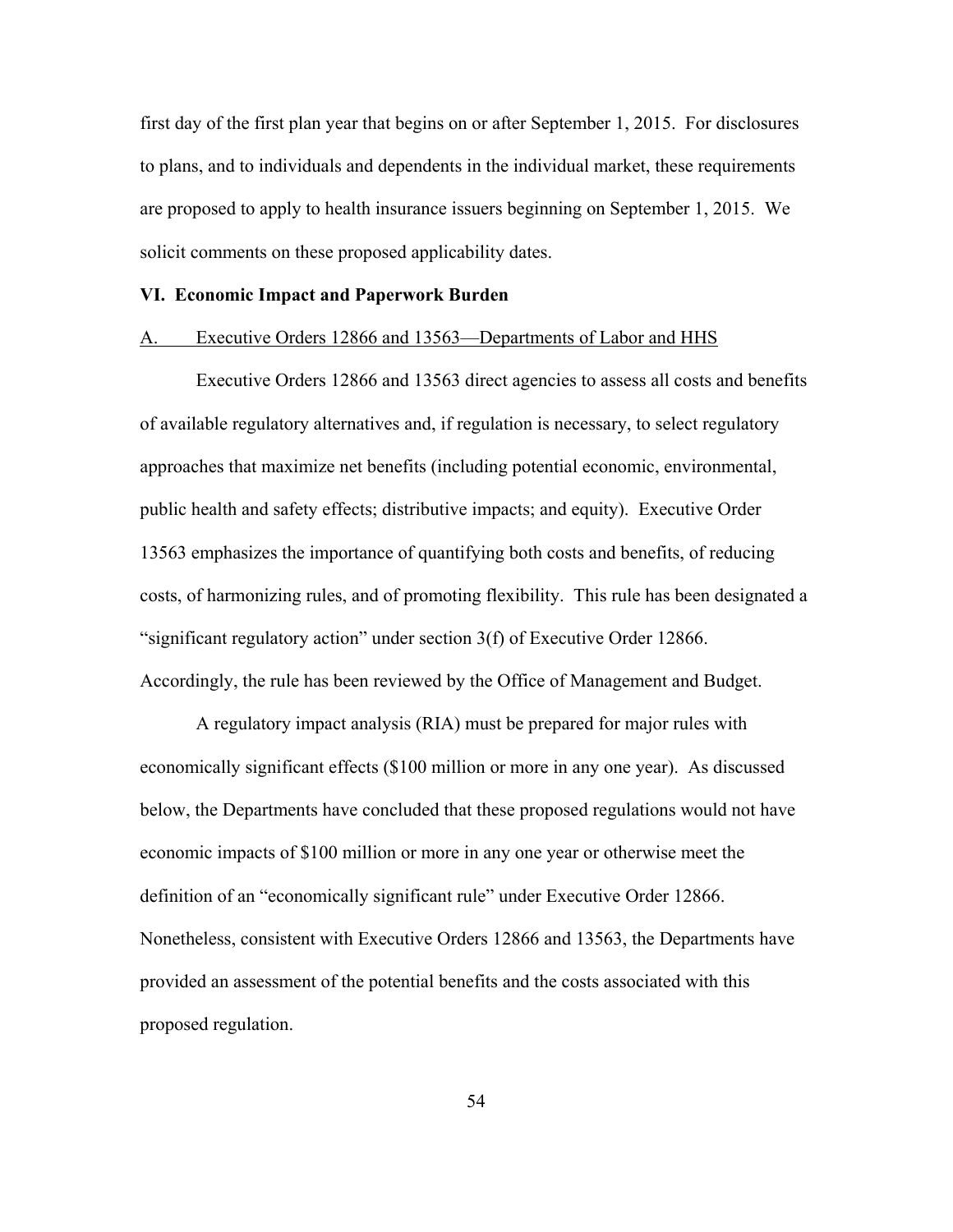The primary benefits of these proposed regulations come from improved information, which will enable consumers, both individuals and employers, to better understand the health insurance coverage they have and provide, and make better coverage decisions based on their preferences with respect to benefit design, level of financial protection, and cost. The Departments believe that such improvements will result in a more efficient, competitive market. These proposed regulations will also benefit consumers by reducing the time they spend searching for and compiling health plan and coverage information.

The Departments have continued using the cost methodology that was used to estimate the costs presented in the 2012 final regulations. Since publication of the 2012 final regulations, the Departments have refined assumptions and estimates to incorporate better data. The estimates presented in these proposed regulations are a result of those efforts and represent the Departments' best estimates.

The primary cost of the proposed regulations is requiring issuers and plans to create a third coverage example, a simple foot fracture (with emergency room visit). This third coverage example will fit on the same page as the two existing coverage examples in the SBC template, so no new material costs are required by these proposed regulations. The quantified costs of these proposed regulations are for the actual production of the new coverage example.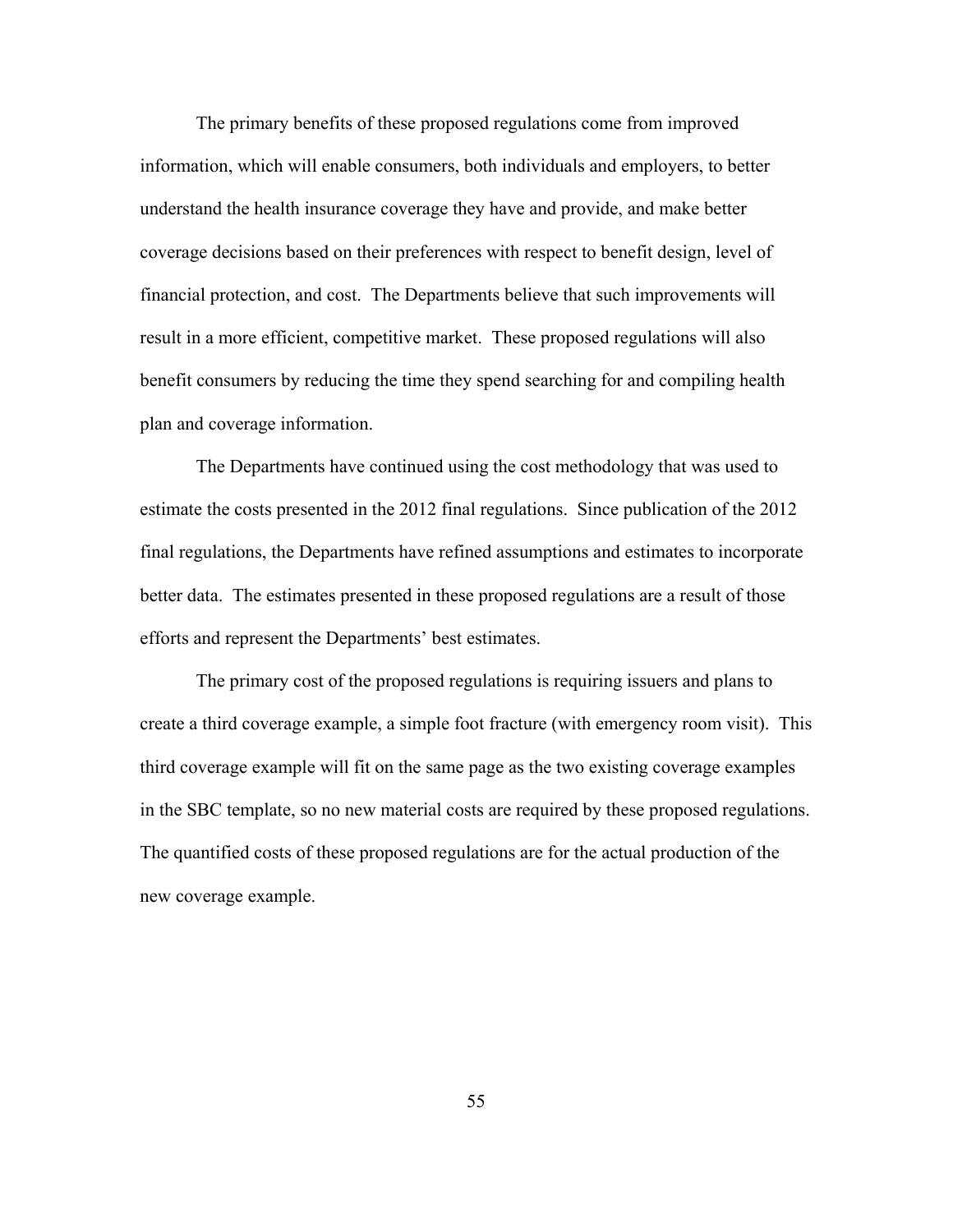These proposed regulations allow issuers and plans to continue to use the "Coverage Example Calculator."60 This calculator benefits issuers and plan sponsors by reducing the required time to produce the coverage examples. The calculator allows plans to either manually populate less than 20 data points on the plan's design for one plan at a time, or to enter the data points for multiple plans at once. Most of the data fields needed for the new, proposed coverage example are already required to create the other two, already required coverage examples. While plan sponsors and issuers are not required to use the Coverage Example Calculator, the Departments expect that many will. Those choosing to perform the calculations without the calculator will make their own determination that it is more efficient and economically advantageous, or otherwise more appropriate for them to do so.

Using assumptions similar to those used in the regulatory impact analysis of the 2012 final regulations, with respect to plans and issuers that do not use the Coverage Example Calculator, the Departments estimate that large issuers and third-party administrators (TPAs), for all their plans and products, would spend a total of approximately 40 additional hours creating the new coverage example (30 hours for medium firms, and 20 hours for small firms). Once the new coverage example is completed, the Departments estimate that large firms would spend an estimated 25 hours in later years updating , while medium firms would spend 19 hours and small firms would spend 13 hours.

<sup>&</sup>lt;sup>60</sup> http://www.cms.gov/cciio/Resources/forms-reports-and-other-resources/index.html#sbcug. For more information on the calculator , see section II.A.3 earlier in this preamble.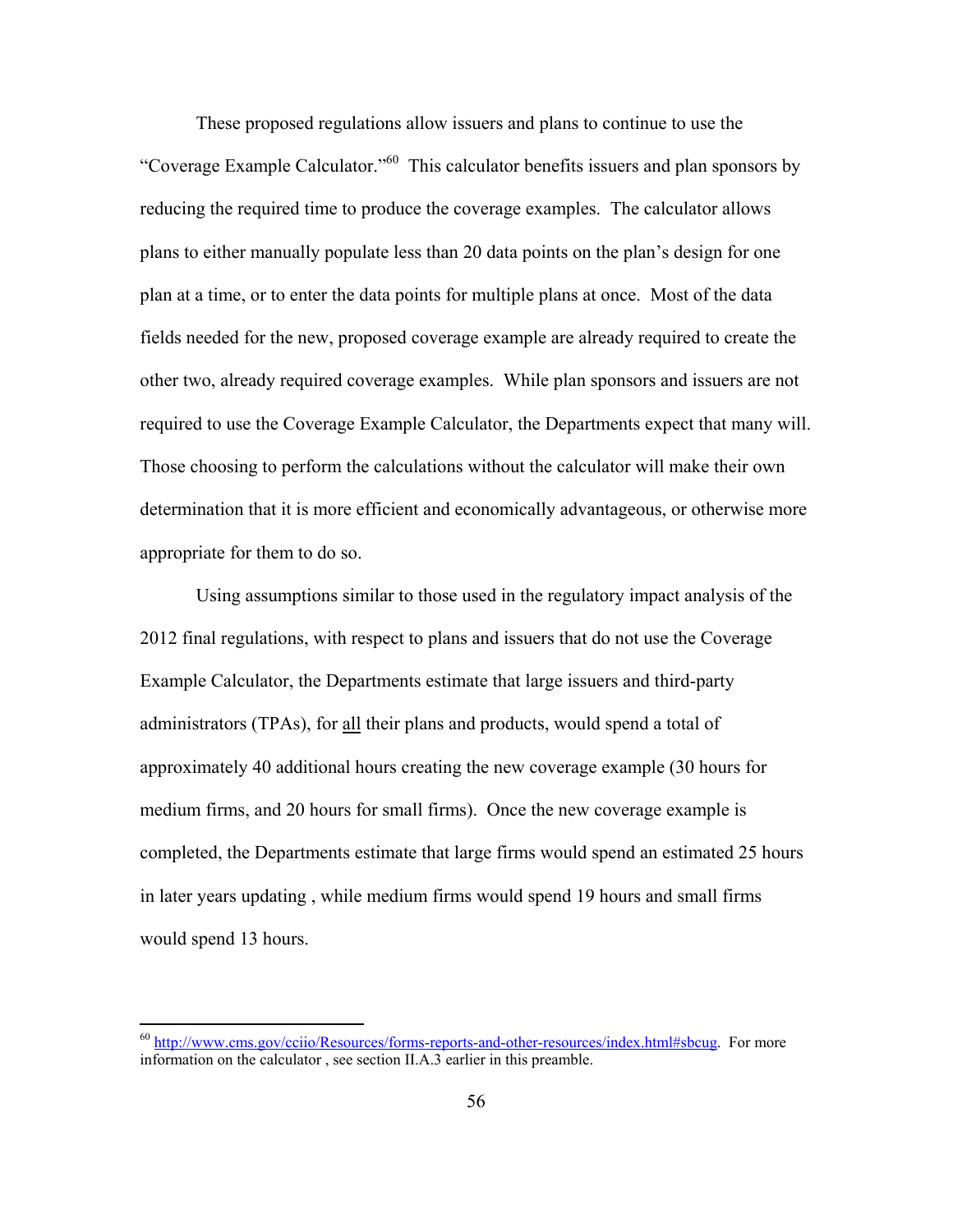This leads to an estimated cost in the first year of \$3.4 million and for each subsequent year of \$2.1 million to produce the coverage example. Actual cost could be lower as firms organize their data in a manner that will allow them to use the automated functions of the Coverage Example Calculator. Tables 1 and 2 detail the calculations used to obtain the cost estimate for creating the new, proposed coverage example. The Paperwork Reduction Act section below contains a discussion of additional assumptions and data used to develop this estimate.

|                        | Type of Labor | Number<br>of Firms | Hours<br>Per Firm | Cost per<br>Hour | Total<br>Hour<br><b>Burden</b> | Equivalent<br>Costs of<br>Hours |
|------------------------|---------------|--------------------|-------------------|------------------|--------------------------------|---------------------------------|
|                        |               |                    |                   |                  |                                |                                 |
| Large                  | IT            | 75                 | 22.0              | \$84             | 1,650                          | \$138,584                       |
|                        | Benefits      | 75                 | 16.0              | \$62             | 1,200                          | \$74,796                        |
|                        | Legal         | 75                 | 2.0               | \$130            | 150                            | \$19,491                        |
|                        | Sub-Total     |                    |                   |                  | 3,000                          | \$232,871                       |
| Medium                 | IT            | 250                | 16.5              | \$84             | 4,125                          | \$346,459                       |
|                        | Benefits      | 250                | 12.0              | \$62             | 3,000                          | \$186,990                       |
| Issuers<br>Small<br>IT | Legal         | 250                | 1.5               | \$130            | 375                            | \$48,728                        |
|                        | Sub-Total     |                    |                   |                  | 7,500                          | \$582,176                       |
|                        |               | 175                | 11.0              | \$84             | 1,925                          | \$161,681                       |
|                        | Benefits      | 175                | 8.0               | \$62             | 1,400                          | \$87,262                        |
|                        | Legal         | 175                | 1.0               | \$130            | 175                            | \$22,740                        |
|                        | Sub-Total     |                    |                   |                  | 3,500                          | \$271,682                       |

TABLE 1.-- *Year 1, Creating New Coverage Example*

TPAs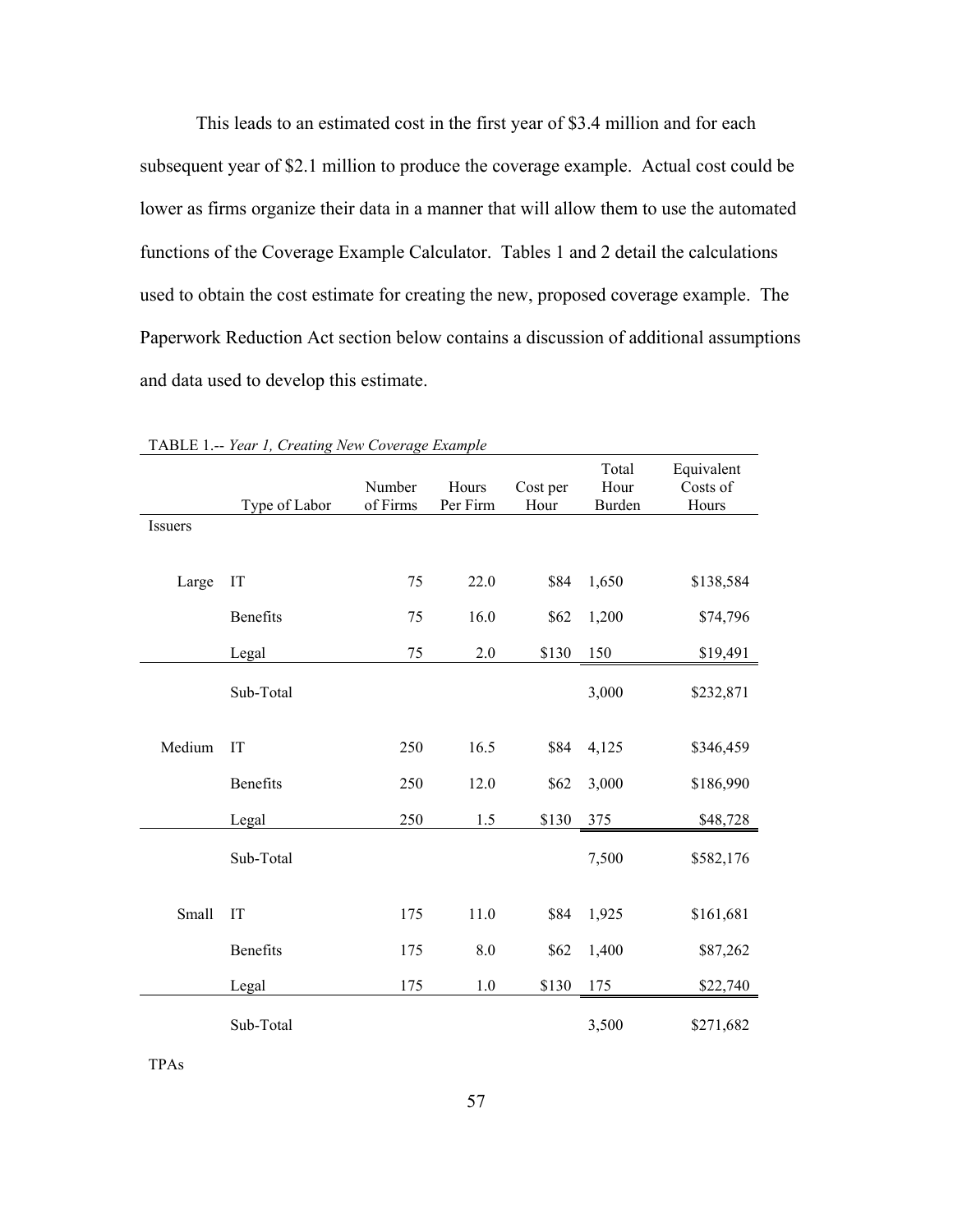| Large  | IT        | 158 | 22.0    | \$84  | 3,476  | \$291,949   |
|--------|-----------|-----|---------|-------|--------|-------------|
|        | Benefits  | 158 | 16.0    | \$62  | 2,528  | \$157,570   |
|        | Legal     | 158 | $2.0\,$ | \$130 | 316    | \$41,061    |
|        | Sub-Total |     |         |       | 6,320  | \$490,581   |
| Medium | IT        | 526 | 16.5    | \$84  | 8,679  | \$728,949   |
|        | Benefits  | 526 | 12.0    | \$62  | 6,312  | \$393,427   |
|        | Legal     | 526 | 1.5     | \$130 | 789    | \$102,523   |
|        | Sub-Total |     |         |       | 15,780 | \$1,224,899 |
| Small  | IT        | 368 | 11.0    | \$84  | 4,048  | \$339,992   |
|        | Benefits  | 368 | $8.0\,$ | \$62  | 2,944  | \$183,500   |
|        | Legal     | 368 | $1.0\,$ | \$130 | 368    | \$47,818    |
|        | Sub-Total |     |         |       | 7,360  | \$571,309   |
| Total  |           |     |         |       | 43,460 | \$3,373,517 |

| TABLE 2.-- Year 2, Creating New Coverage Example |  |  |  |  |  |
|--------------------------------------------------|--|--|--|--|--|
|--------------------------------------------------|--|--|--|--|--|

|         | Type of Labor   | Number<br>of Firms | Hours<br>Per Firm | Cost per<br>Hour | Total<br>Hour<br>Burden | Equivalent<br>Costs of<br>Hours |
|---------|-----------------|--------------------|-------------------|------------------|-------------------------|---------------------------------|
| Issuers |                 |                    |                   |                  |                         |                                 |
|         |                 |                    |                   |                  |                         |                                 |
| Large   | IT              | 75                 | 13.8              | \$84             | 1,031                   | \$86,615                        |
|         | <b>Benefits</b> | 75                 | 10.0              | \$62             | 750                     | \$46,748                        |
|         | Legal           | 75                 | 1.3               | \$130            | 94                      | \$12,182                        |
|         | Sub-Total       |                    |                   |                  | 1,875                   | \$145,544                       |
| Medium  | IT              | 250                | 10.3              | \$84             | 2,578                   | \$216,537                       |
|         | <b>Benefits</b> | 250                | 7.5               | \$62             | 1,875                   | \$116,869                       |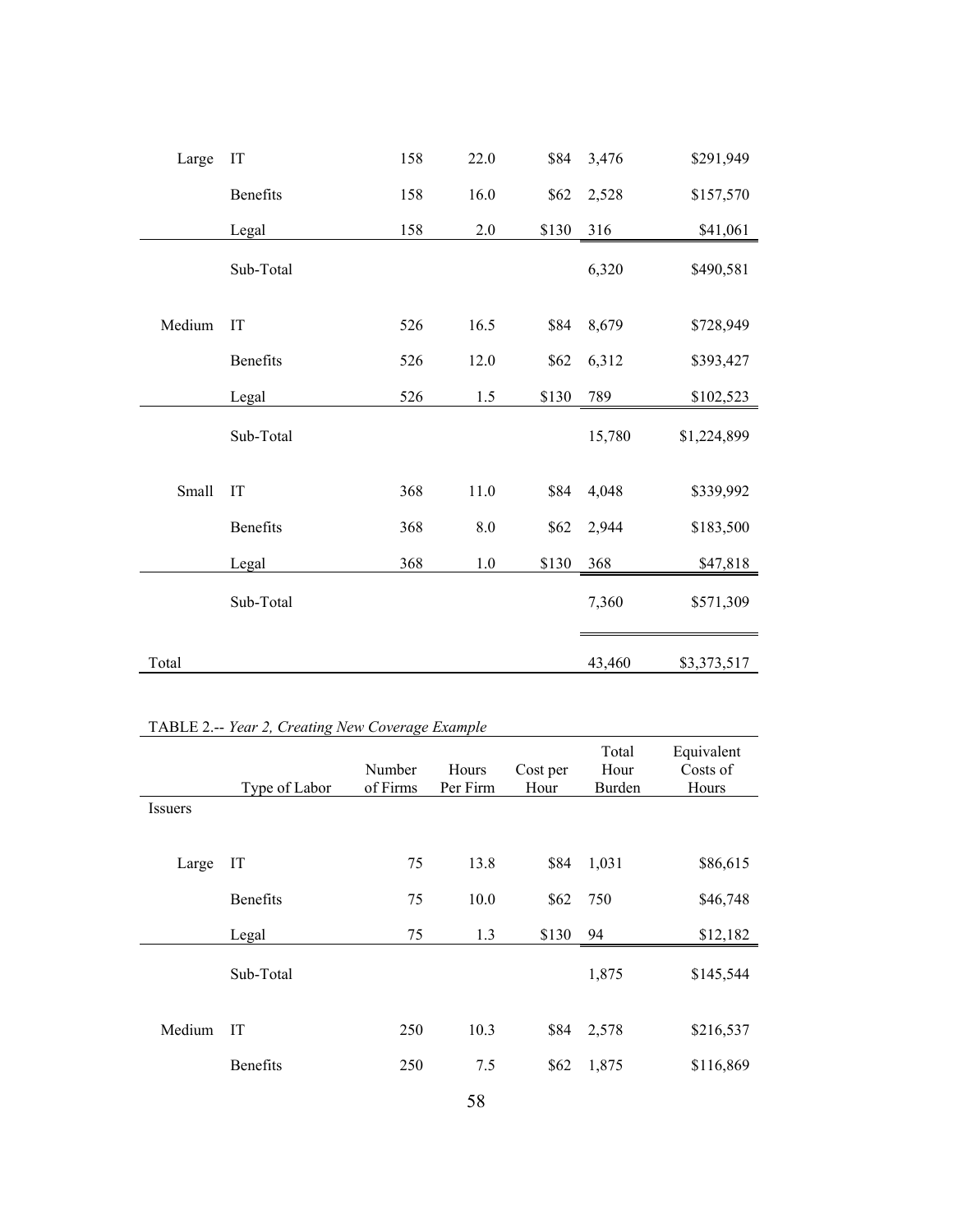|             | Legal     | 250 | $0.9\,$ | \$130 | 234    | \$30,455    |
|-------------|-----------|-----|---------|-------|--------|-------------|
|             | Sub-Total |     |         |       | 4,688  | \$363,860   |
| Small       | IT        | 175 | 6.9     | \$84  | 1,203  | \$101,050   |
|             | Benefits  | 175 | 5.0     | \$62  | 875    | \$54,539    |
|             | Legal     | 175 | 0.6     | \$130 | 109    | \$14,212    |
|             | Sub-Total |     |         |       | 2,188  | \$169,801   |
| <b>TPAs</b> |           |     |         |       |        |             |
| Large       | IT        | 158 | 13.8    | \$84  | 2,173  | \$182,468   |
|             | Benefits  | 158 | 10.0    | \$62  | 1,580  | \$98,481    |
|             | Legal     | 158 | $1.3$   | \$130 | 198    | \$25,663    |
|             | Sub-Total |     |         |       | 3,950  | \$306,613   |
| Medium      | IT        | 526 | 10.3    | \$84  | 5,424  | \$455,593   |
|             | Benefits  | 526 | 7.5     | \$62  | 3,945  | \$245,892   |
|             | Legal     | 526 | $0.9\,$ | \$130 | 493    | \$64,077    |
|             | Sub-Total |     |         |       | 9,863  | \$765,562   |
| Small       | IT        | 368 | 6.9     | \$84  | 2,530  | \$212,495   |
|             | Benefits  | 368 | 5.0     | \$62  | 1,840  | \$114,687   |
|             | Legal     | 368 | 0.6     | \$130 | 230    | \$29,886    |
|             | Sub-Total |     |         |       | 4,600  | \$357,068   |
| Total       |           |     |         |       | 27,163 | \$2,108,448 |

# B. Paperwork Reduction Act

1. Department of Labor and Department of the Treasury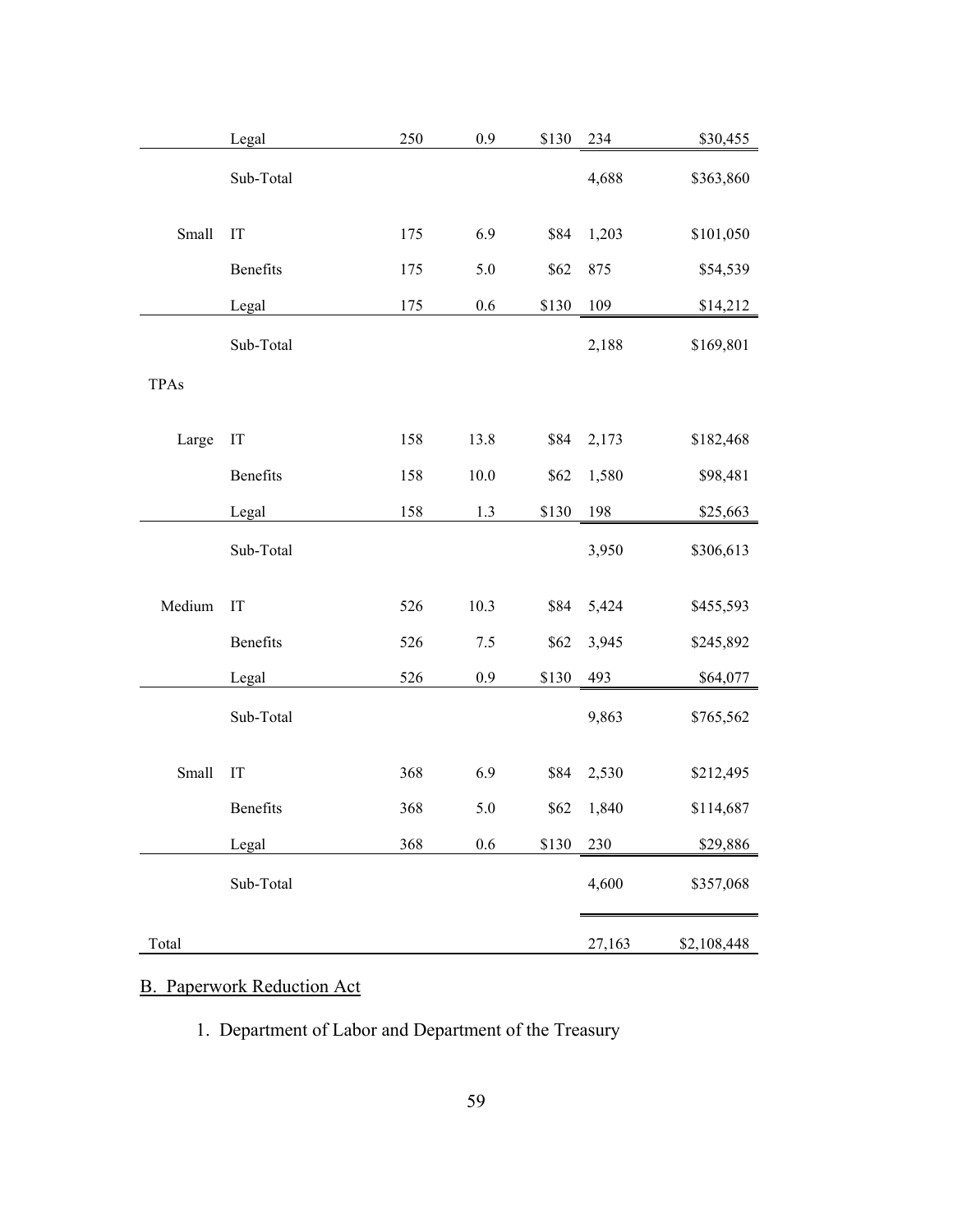To implement PHS Act section 2715 and these proposed regulations, collection of information requirements relate to the provision of the following:

- Summary of benefits and coverage.
- Coverage examples (as components of each SBC).
- A uniform glossary of health coverage and medical terms (uniform glossary).
- Notice of modifications.

A copy of the information collection request (ICR) may be obtained by contacting the PRA addressee: G. Christopher Cosby, Office of Policy and Research, U.S. Department of Labor, Employee Benefits Security Administration, 200 Constitution Avenue, NW, Room N–5718, Washington, DC 20210. Telephone: (202) 693–8410; Fax: (202) 219– 4745. These are not toll-free numbers. E-mail: *ebsa.opr@dol.gov*. ICRs submitted to OMB also are available at reginfo.gov (*http://www.reginfo.gov/public/do/PRAMain*).

This analysis includes the coverage examples that are part of the SBC disclosure, therefore, the Departments calculate a single burden estimate for purposes of this section, assuming the information collection request for the SBC (including coverage examples) totals eight (8) sides of a page in length.

The Departments assume fully-insured ERISA plans will rely on health insurance issuers and self-insured plans will rely on TPAs to perform these functions. While selfinsured plans may prepare SBCs internally, the Departments make this simplifying assumption because most plans appear to rely on issuers and TPAs for the purpose of administrative duties, such as enrollment and claims processing. Thus, the Departments use health insurance issuers and TPAs as the unit of analysis for the purposes of estimating administrative costs.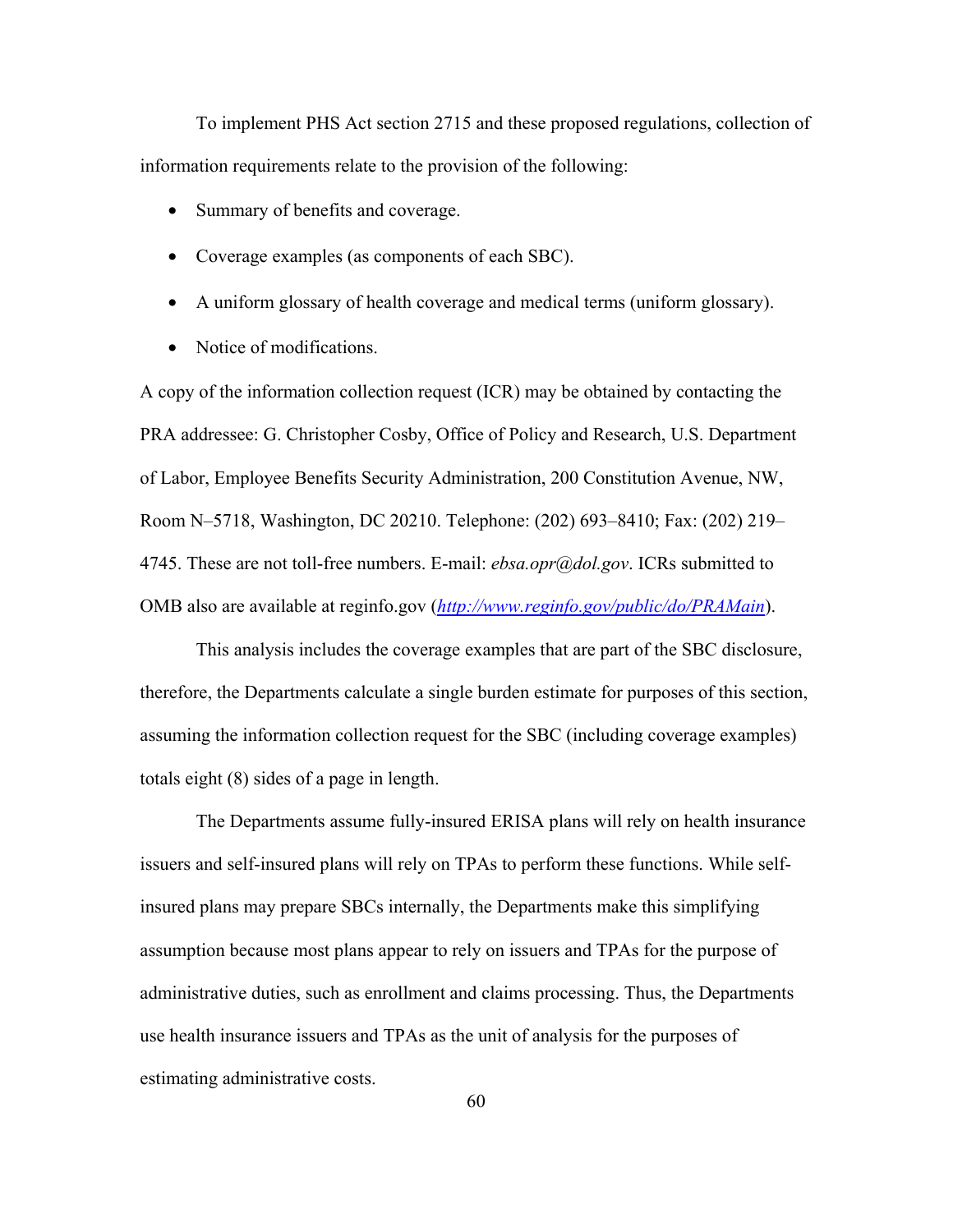The Departments estimate there are a total of 500 issuers and 1,050 TPAs affected by this information collection.<sup>61</sup> Because HHS shares the hour and cost burden for fullyinsured plans with the Departments of Labor and the Treasury, HHS assumes 50 percent of the hour and cost burden estimates to account for burden for issuers in the individual market and 15 percent of the burden for TPAs to account for those TPAs serving selfinsured non-Federal governmental plans. The Departments of Labor and the Treasury assume the other 50 percent of the burden related to issuers to account for burden servicing fully insured ERISA plans, and 85 percent of the burden related to TPAs to account for the burden related to ERISA self-insured plans.

To account for variation in costs due to firm size and the number of plans and individuals they service, the Departments divide issuers into small, medium, and large categories.<sup>62</sup> Accordingly, the Departments estimate that there are approximately 175 small, 250 medium, and 75 large issuers. The Departments lack information to create a similar split for TPAs, so they assume a similar distribution resulting in an estimate of approximately 368 small, 526 medium, and 158 large TPAs.

The estimated hour burden and equivalent cost for the collections of information are as follows: The Departments estimate an administrative burden on issuers and TPAs to make appropriate changes to IT systems and processes and make updates to the SBCs

 $<sup>61</sup>$  The estimate for the number of issuers is based on the number of issuers for the group and individual</sup> market filing with HHS for the Medical Loss Ratio regulations. See 45 CFR Part 158. The number of TPAs is based on the U.S. Census's 2011 Statistics of U.S. Businesses that reports there are 3,157 TPA's. Previous discussions with industry experts led to assuming about one-third of the TPA's (1,052) could be providing services to self-insured plans.

 $62$  The Departments define small issuers as those with total earned premiums less than \$50 million; medium issuers as those with total earned premiums between \$50 million and \$999 million; and large issuers as those with total earned premiums of \$1 billion or more. The premium revenue data come from the 2009 NAIC financial statements, also known as "Blanks," where insurers report information about their various lines of business.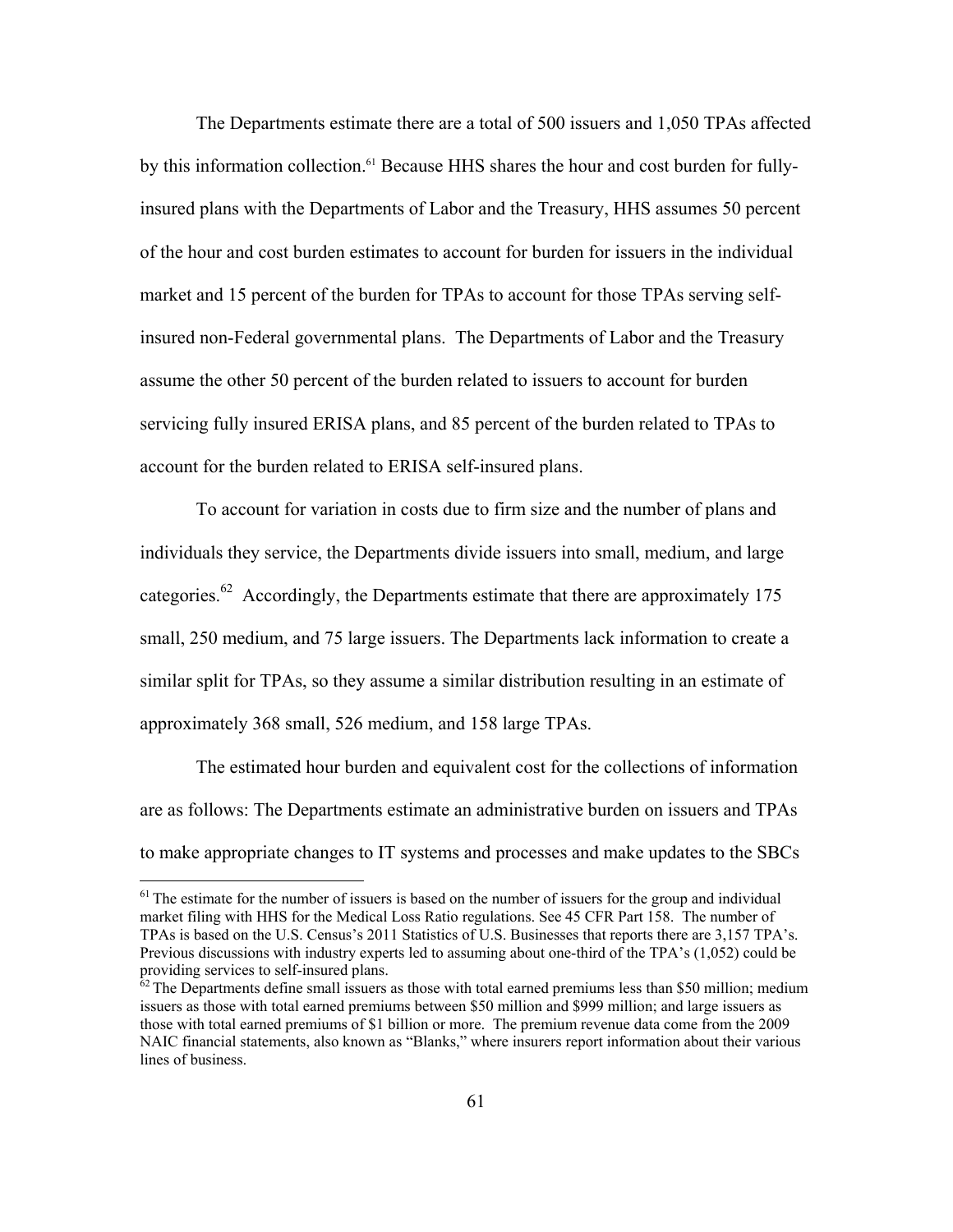and coverage examples. The Departments estimate that large firms would spend 190 hours (40 hours of which would be new due to the proposed regulation) in the first year, medium firms would spend 75 percent of large firm hour burden, and small firms would spend 50 percent of the large firm hour burden to perform these tasks. The total burden would be split among IT professionals (55 percent), benefits professionals (40 percent), and legal professionals (5 percent), with hourly labor rates of \$83.99, \$62.33, and \$129.94 respectively.<sup>63</sup> Clerical labor rates are \$30.42 per hour.

Tables 3 (first year) and 4 (subsequent years) show the calculations used to obtain the hours burden of 153,600 hours (first year) and 141,600 hours (subsequent years) and the equivalent cost burden of \$11.9 million (first year) and \$11.0 million (subsequent years) for issuers and TPAs to prepare the SBCs and coverage examples. In addition, clerical employees would spend 653,000 hours with an equivalent cost of \$19.8 million in each year preparing and distributing the SBCs.

Based on the foregoing , the total hours burden for this information collection would be 806,000 hours for the first year (794,000 hours for subsequent years) with an

 $63$  The Departments' estimated 2015 hourly labor rates include wages, other benefits, and overhead are calculated as follows: mean wage from the 2013 National Occupational Employment Survey (April 2014, Bureau of Labor Statistics http://www.bls.gov/news.release/pdf/ocwage.pdf); wages as a percent of total compensation from the Employer Cost for Employee Compensation (June 2014, Bureau of Labor Statistics http://www.bls.gov/news.release/ecec.t02.htm); overhead as a multiple of compensation is assumed to be 25 percent of total compensation for paraprofessionals, 20 percent of compensation for clerical, and 35 percent of compensation for professional; annual inflation assumed to be 2.3 percent annual growth of total labor cost since 2013 (Employment Costs Index data for private industry, September 2014 http://www.bls.gov/news.release/eci.nr0.htm). Computer Systems Analysts (15-1121): \$41.02(2013 BLS Wage rate) /0.69(ECEC ratio) \*1.35(Overhead Load Factor) \*1.023(Inflation rate)  $\frac{\gamma}{2}$ (Inflated 2 years from base year) = \$83.99; Compensation, benefits, and job analysis specialists (13-1141): \$30.44(2013 BLS Wage rate) /0.69(ECEC ratio) \*1.35(Overhead Load Factor) \*1.023(Inflation rate) ^2(Inflated 2 years from base year) = \$62.33; Legal Professional (23-1011): \$63.46(2013 BLS Wage rate) /0.69(ECEC ratio) \*1.35(Overhead Load Factor) \*1.023(Inflation rate) ^2(Inflated 2 years from base year) = \$129.94; Secretaries, Except Legal, Medical, and Executive (43-6014): \$16.35(2013 BLS Wage rate)/0.675(ECEC ratio) \*1.2(Overhead Load Factor) \*1.023(Inflation rate)  $\sqrt{2}$ (Inflated 2 years from base year) = \$30.42.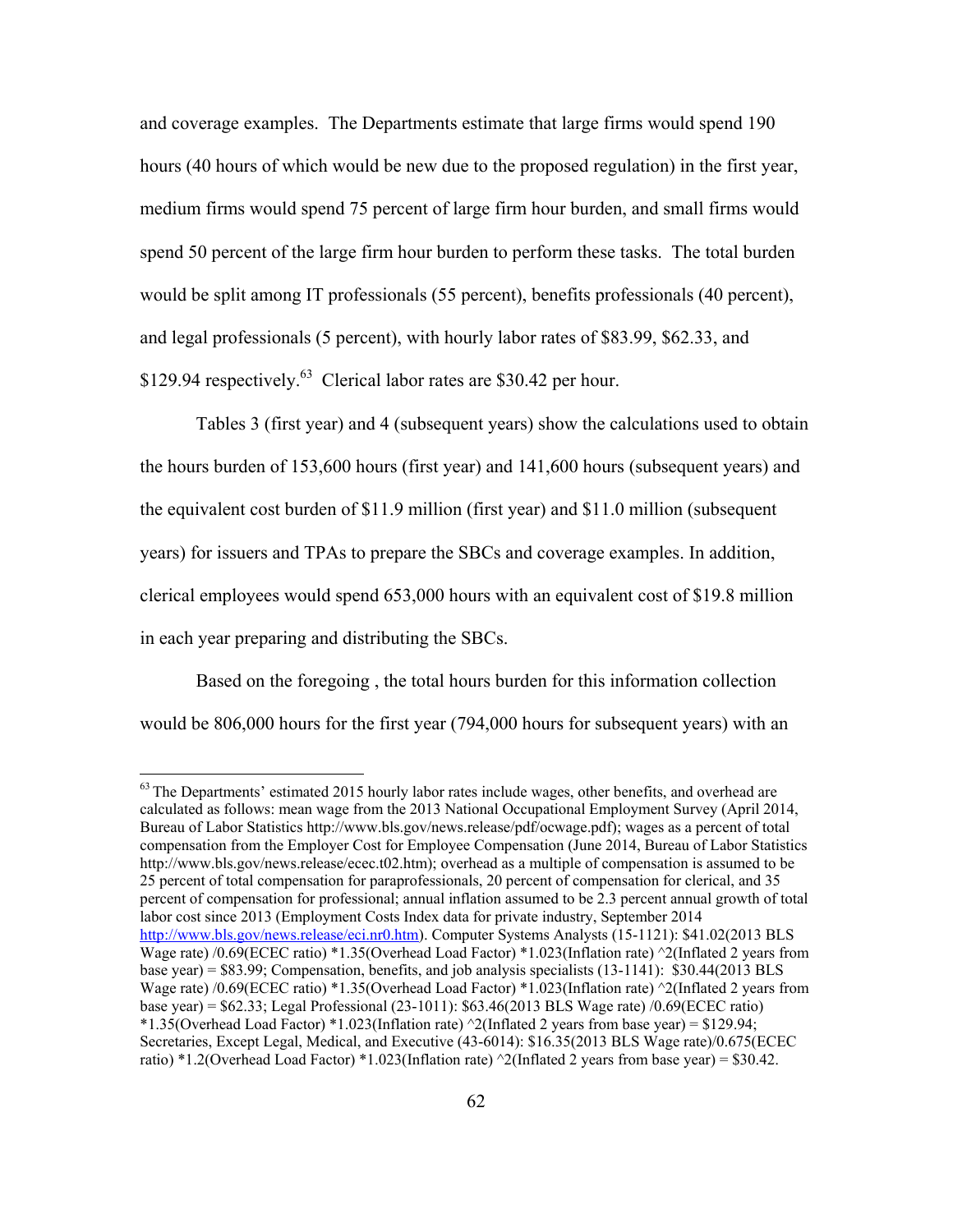equivalent cost of \$31.7 million for the first year (\$30.8 million for subsequent years). This burden is split evenly between the Departments of Labor and the Treasury.

|             | <b>TADLE 3.--Opage SDC including Coverage Examples, Tear T</b> |                    |                   |                  |                         |                             |
|-------------|----------------------------------------------------------------|--------------------|-------------------|------------------|-------------------------|-----------------------------|
|             | Type of Labor                                                  | Number<br>of Firms | Hours<br>Per Firm | Cost per<br>Hour | Total<br>Hour<br>Burden | <b>Total Cost</b><br>Burden |
| Issuers     |                                                                |                    |                   |                  |                         |                             |
|             |                                                                |                    |                   |                  |                         |                             |
| Large       | IT                                                             | 75                 | 52.3              | \$84             | 3,919                   | \$329,136                   |
|             | Benefits                                                       | 75                 | 38.0              | \$62             | 2,850                   | \$177,641                   |
|             | Legal                                                          | 75                 | 4.8               | \$130            | 356                     | \$46,291                    |
|             | Sub-Total                                                      |                    |                   |                  | 7,125                   | \$553,067                   |
| Medium      | IT                                                             | 250                | 39.9              | \$84             | 9,969                   | \$837,275                   |
|             | Benefits                                                       | 250                | 29.0              | \$62             | 7,250                   | \$451,893                   |
|             | Legal                                                          | 250                | 3.6               | \$130            | 906                     | \$117,758                   |
|             | Sub-Total                                                      |                    |                   |                  | 18,125                  | \$1,406,926                 |
| Small       | IT                                                             | 175                | 26.1              | \$84             | 4,572                   | \$383,992                   |
|             | Benefits                                                       | 175                | 19.0              | \$62             | 3,325                   | \$207,247                   |
|             | Legal                                                          | 175                | 2.4               | \$130            | 416                     | \$54,006                    |
|             | Sub-Total                                                      |                    |                   |                  | 8,313                   | \$645,245                   |
| <b>TPAs</b> |                                                                |                    |                   |                  |                         |                             |
|             |                                                                |                    |                   |                  |                         |                             |
| Large       | IT                                                             | 158                | 88.8              | \$84             | 14,034                  | \$1,178,745                 |
|             | Benefits                                                       | 158                | 64.6              | \$62             | 10,207                  | \$636,190                   |
|             | Legal                                                          | 158                | 8.1               | \$130            | 1,276                   | \$165,784                   |
|             | Sub-Total                                                      |                    |                   |                  | 25,517                  | \$1,980,719                 |
| Medium      | IT                                                             | 526                | 67.8              | \$84             | 35,656                  | \$2,994,766                 |

TABLE 3.--*Update SBC including Coverage Examples, Year 1*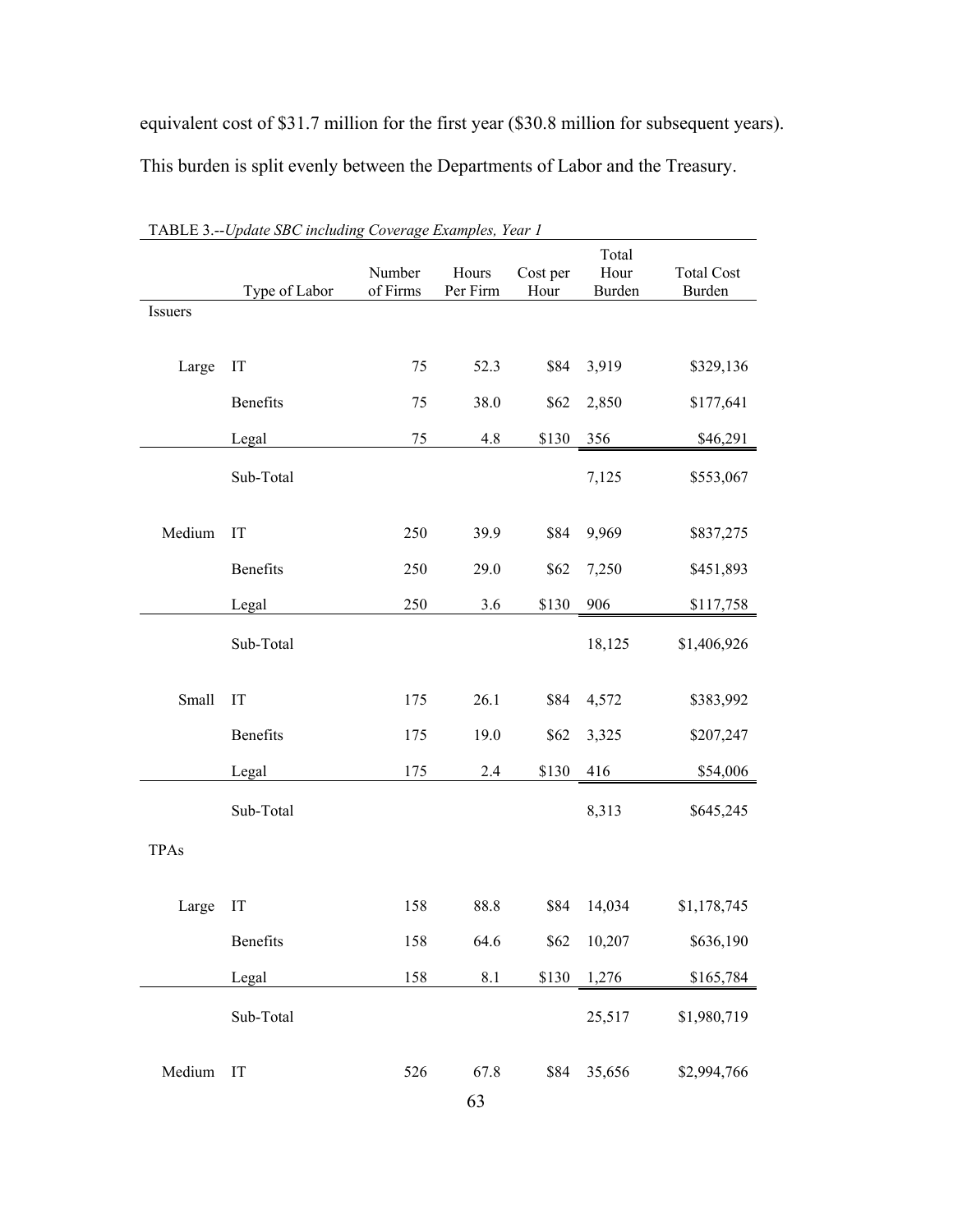|       | <b>Benefits</b> | 526 | 49.3 | \$62  | 25,932  | \$1,616,329  |
|-------|-----------------|-----|------|-------|---------|--------------|
|       | Legal           | 526 | 6.2  | \$130 | 3,241   | \$421,197    |
|       | Sub-Total       |     |      |       | 64,830  | \$5,032,293  |
| Small | IT              | 368 | 44.4 | \$84  | 16,344  | \$1,372,716  |
|       | <b>Benefits</b> | 368 | 32.3 | \$62  | 11,886  | \$740,879    |
|       | Legal           | 368 | 4.0  | \$130 | 1,486   | \$193,065    |
|       | Sub-Total       |     |      |       | 29,716  | \$2,306,660  |
| Total |                 |     |      |       | 153,625 | \$11,924,910 |

TABLE 4.-- *Update SBC including Coverage Examples, Subsequent Years*

|                |                 |          | Hours | Cost  |                   |                   |
|----------------|-----------------|----------|-------|-------|-------------------|-------------------|
|                |                 | Number   | Per   | per   | <b>Total Hour</b> | <b>Total Cost</b> |
|                | Type of Labor   | of Firms | Firm  | Hour  | Burden            | Burden            |
| <b>Issuers</b> |                 |          |       |       |                   |                   |
|                |                 |          |       |       |                   |                   |
| Large          | IT              | 75       | 48.1  | \$84  | 3,609             | \$303,151         |
|                | <b>Benefits</b> | 75       | 35.0  | \$62  | 2,625             | \$163,616         |
|                | Legal           | 75       | 4.4   | \$130 | 328               | \$42,637          |
|                | Sub-Total       |          |       |       | 6,563             | \$509,404         |
|                |                 |          |       |       |                   |                   |
| Medium         | <b>IT</b>       | 250      | 36.8  | \$84  | 9,195             | \$772,314         |
|                | <b>Benefits</b> | 250      | 26.8  | \$62  | 6,688             | \$416,832         |
|                | Legal           | 250      | 3.3   | \$130 | 836               | \$108,622         |
|                | Sub-Total       |          |       |       | 16,719            | \$1,297,768       |
| Small          | IT              | 175      | 24.1  | \$84  | 4,211             | \$353,677         |
|                | <b>Benefits</b> | 175      | 17.5  | \$62  |                   |                   |
|                |                 |          |       |       | 3,063             | \$190,886         |
|                | Legal           | 175      | 2.2   | \$130 | 383               | \$49,743          |
|                | Sub-Total       |          |       |       | 7,656             | \$594,305         |
| <b>TPAs</b>    |                 |          |       |       |                   |                   |
| Large          | IT              | 158      | 81.8  | \$84  | 12,926            | \$1,085,686       |
|                | <b>Benefits</b> | 158      | 59.5  | \$62  | 9,401             | \$585,964         |
|                | Legal           | 158      | 7.4   | \$130 | 1,175             | \$152,696         |
|                | Sub-Total       |          |       |       | 23,503            | \$1,824,346       |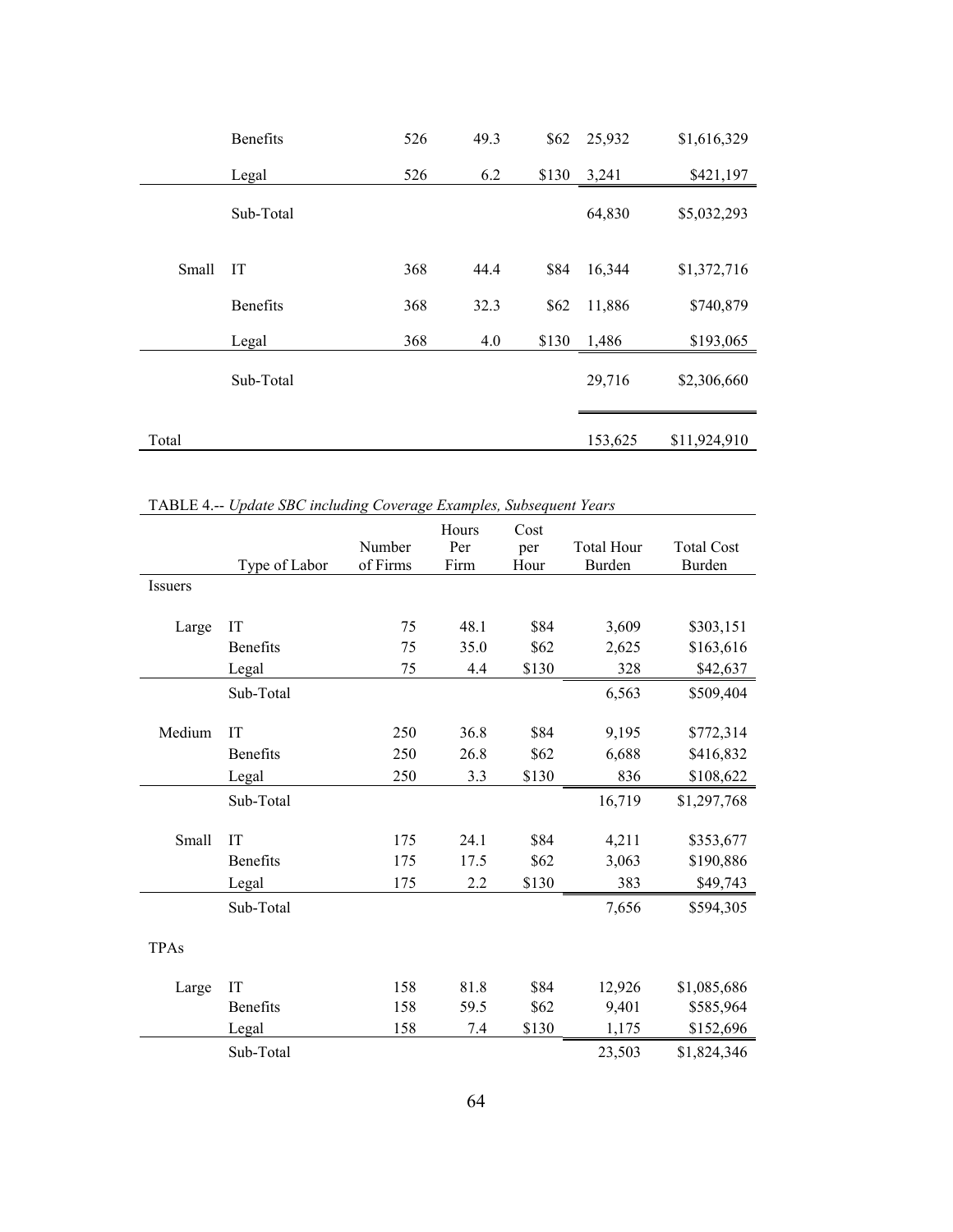| Medium | IТ              | 526 | 62.5 | \$84  | 32,890  | \$2,762,414  |
|--------|-----------------|-----|------|-------|---------|--------------|
|        | <b>Benefits</b> | 526 | 45.5 | \$62  | 23,920  | \$1,490,924  |
|        | Legal           | 526 | 5.7  | \$130 | 2,990   | \$388,518    |
|        | Sub-Total       |     |      |       | 59,800  | \$4,641,856  |
| Small  | IТ              | 368 | 40.9 | \$84  | 15,054  | \$1,264,343  |
|        | <b>Benefits</b> | 368 | 29.8 | \$62  | 10,948  | \$682,389    |
|        | Legal           | 368 | 3.7  | \$130 | 1,369   | \$177,823    |
|        | Sub-Total       |     |      |       | 27,370  | \$2,124,555  |
|        |                 |     |      |       |         |              |
| Total  |                 |     |      |       | 141,610 | \$10,992,235 |
|        |                 |     |      |       |         |              |

The Departments also estimate the cost burden associated with the SBC, Uniform Glossary and Notice of Modification. These costs are discussed below.

• **SBC-**The Departments estimate that approximately 60.6 million SBCs will be delivered with 527,000 going to ERISA plans and 60.1 million going to participants and beneficiaries annually.<sup>64</sup> The Departments assume 50 percent of the SBCs going to plans would be sent electronically while 38 percent of SBCs would be sent electronically to plan participants. Accordingly, the Departments estimate that about 23.4 million SBCs would be distributed electronically and about 37.2 million SBCs would be distributed on paper. The Departments assume there are costs only for paper disclosures, with de minimis costs for electronic disclosures. The SBC, with coverage examples, is assumed to be four double-sided pages (eight page sides) in length. Paper SBCs sent to participants would have no postage costs as they could be included in mailings with other plan materials, however all notices sent to beneficiaries living apart from the participant

 $64$  Based on the 2012 Current Population Survey the Department estimates there are 58.0 million policy holders in ERISA plans http://www.dol.gov/ebsa/pdf/coveragebulletin2013.pdf table 2.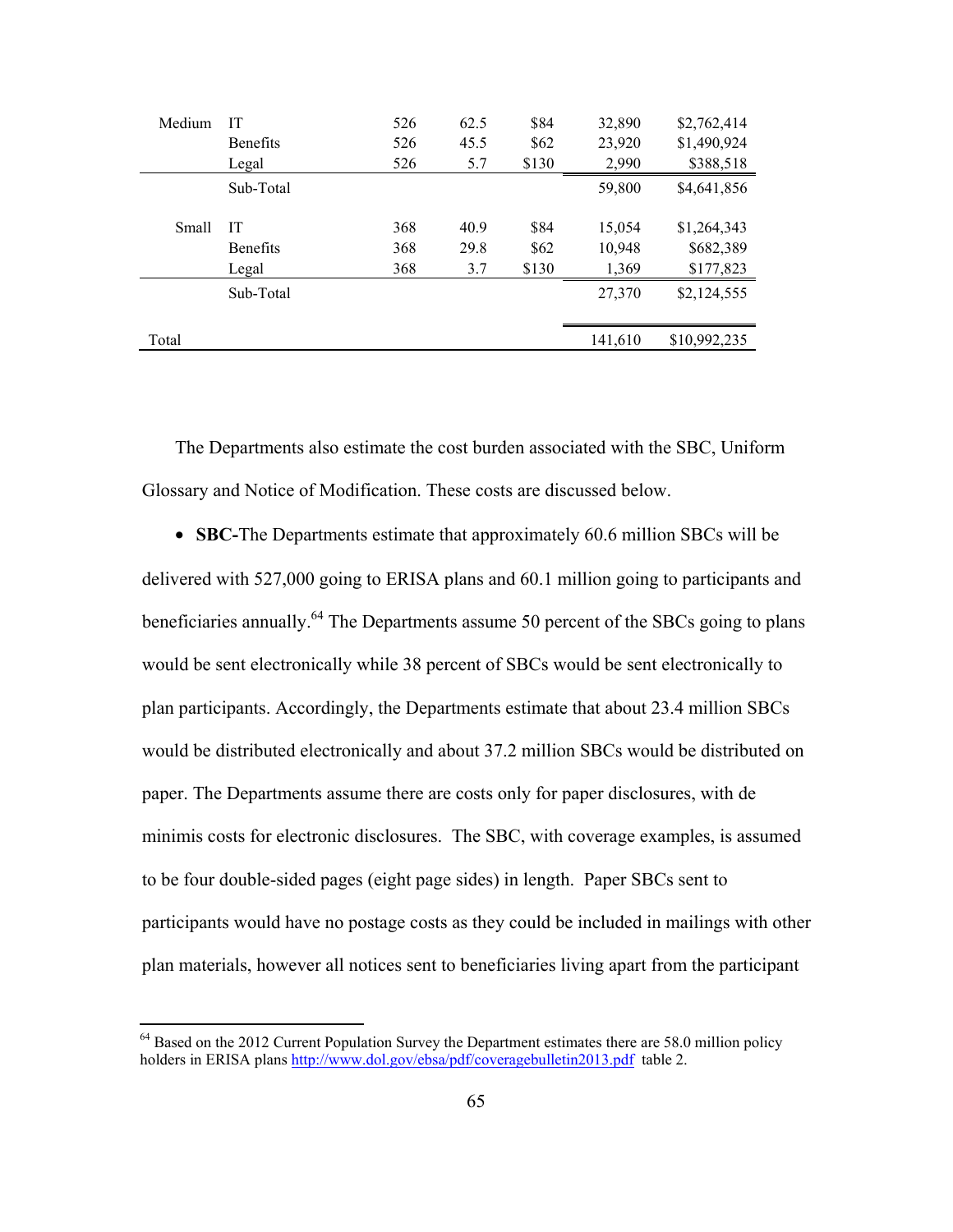would be mailed and have a 49 cent postage costs. Printing costs would be five cents per page. Each document sent by mail would have a one minute preparation burden, with the task performed by a clerical worker. Based on the foregoing, the total cost burden to prepare and distribute the SBC would be \$16.4 million.

- **Uniform Glossary** The Departments assume that 2.5 percent of those who receive paper SBCs will request glossaries in paper form (that is, about 1.1 million glossary requests). The total cost burden to prepare and distribute paper copies of the Uniform Glossaries would be \$760,000.
- **Notice of Modifications** The Departments assume that issuers and plans will send notices of modification to covered participants and beneficiaries, and that 2 percent of covered participants and beneficiaries will receive such notices (1.2 million notices). As with the SBC, 50 percent of plans and 38 percent of policy holders will receive electronic notices. Paper notices are assumed to be of the same length as an SBC, and will incur a postage cost of 49 cents. The total cost burden to prepare and distribute the notices of modification would be \$640,000.

Based on the foregoing, the total annual cost burden is estimated to be \$16.4 million. This burden is split evenly between the Departments of Labor and the Treasury.

|                                                 | Number of<br><b>Disclosures</b> | Number of<br><b>Disclosures</b><br>Sent on<br>Paper | Material and<br>Printing<br>Costs | Postage<br>Costs | <b>Total Cost</b><br>Burden |
|-------------------------------------------------|---------------------------------|-----------------------------------------------------|-----------------------------------|------------------|-----------------------------|
| SBC with Coverage Examples to Group Health Plan |                                 |                                                     |                                   |                  |                             |
| Renewal or Application                          | 527,328                         | 263,664                                             | \$105,466                         | \$0              | \$105,466                   |
| Sub-Total                                       | 527,328                         | 263,664                                             | \$105,466                         | \$0              | \$105,466                   |

TABLE 5 -- *Preparation and Distribution Costs: Cost Burden*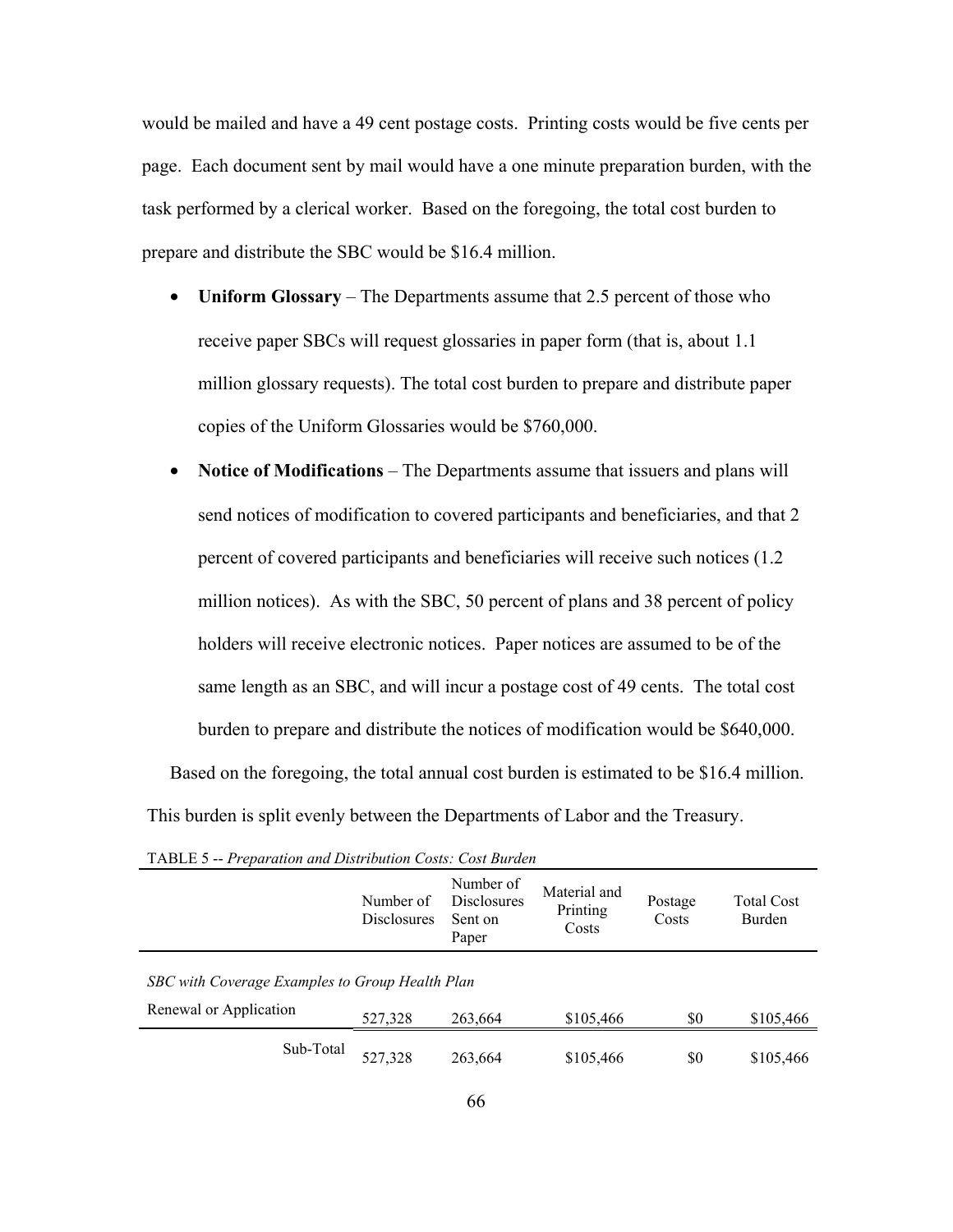| Upon Application or Eligibility | 2,030,000  | 1,015,000  | \$406,000    | \$0       | \$406,000    |
|---------------------------------|------------|------------|--------------|-----------|--------------|
| Upon Renewal                    | 58,000,000 | 35,960,000 | \$14,384,000 | \$0       | \$14,384,000 |
| Beneficiaries Living Apart      | 90,000     | 90,000     | \$36,000     | \$44,100  | \$80,100     |
| Sub-Total                       | 60,120,000 | 36,975,000 | \$14,826,000 | \$44,100  | \$14,870,100 |
| Uniform Glossary                | 1,102,000  | 1,102,000  | \$220,400    | \$539,980 | \$760,380    |
| Notice of Modification          | 1,160,000  | 719,200    | \$287,680    | \$352,408 | \$640,088    |
| Total                           | 62,909,328 | 39,059,864 | \$15,439,546 | \$936,488 | \$16,376,034 |

*SBC with Coverage Examples To Participants and Beneficiaries* 

TABLE 6 -- *Preparation and Distribution Costs: Hour Burden*

| Number of<br>Disclosures                        | Number of<br><b>Disclosures</b><br>Sent on<br>Paper | Clerical<br>Hours | Clerical<br>Costs                                                     | Total<br>Hour<br>Burden | Total<br>Equivalent<br>Cost |  |  |  |
|-------------------------------------------------|-----------------------------------------------------|-------------------|-----------------------------------------------------------------------|-------------------------|-----------------------------|--|--|--|
| SBC with Coverage Examples to Group Health Plan |                                                     |                   |                                                                       |                         |                             |  |  |  |
|                                                 |                                                     |                   |                                                                       |                         | \$130,074                   |  |  |  |
| 527,328                                         | 263,664                                             | 4,394             | \$130,074                                                             | 4,394                   | \$130,074                   |  |  |  |
|                                                 |                                                     |                   |                                                                       |                         |                             |  |  |  |
|                                                 |                                                     |                   |                                                                       |                         |                             |  |  |  |
| 2,030,000                                       | 1,015,000                                           | 16,917            | \$500,733                                                             | 16,917                  | \$500,733                   |  |  |  |
| 58,000,000                                      | 35,960,000                                          | 599,333           | \$17,740,267                                                          | 599,333                 | \$17,740,267                |  |  |  |
| 90,000                                          | 90,000                                              | 1,500             | \$44,400                                                              | 1,500                   | \$44,400                    |  |  |  |
| 60,120,000                                      | 36,975,000                                          | 617,750           | \$18,285,400                                                          | 617,750                 | \$18,285,400                |  |  |  |
|                                                 |                                                     |                   |                                                                       |                         |                             |  |  |  |
| 1,102,000                                       | 1,102,000                                           | 18,367            | \$543,653                                                             | 18,367                  | \$543,653                   |  |  |  |
| 1,160,000                                       | 719,200                                             | 11,987            | \$354,805                                                             | 11,987                  | \$354,805                   |  |  |  |
|                                                 |                                                     |                   |                                                                       |                         |                             |  |  |  |
| 62,909,328                                      | 39,059,864                                          | 652,498           | \$19,313,933                                                          | 652,498                 | \$19,313,933                |  |  |  |
|                                                 | 527,328                                             | 263,664           | 4,394<br>SBC with Coverage Examples To Participants and Beneficiaries | \$130,074               | 4,394                       |  |  |  |

The Departments note that persons are not required to respond to, and generally

are not subject to any penalty for failing to comply with, an ICR unless the ICR has a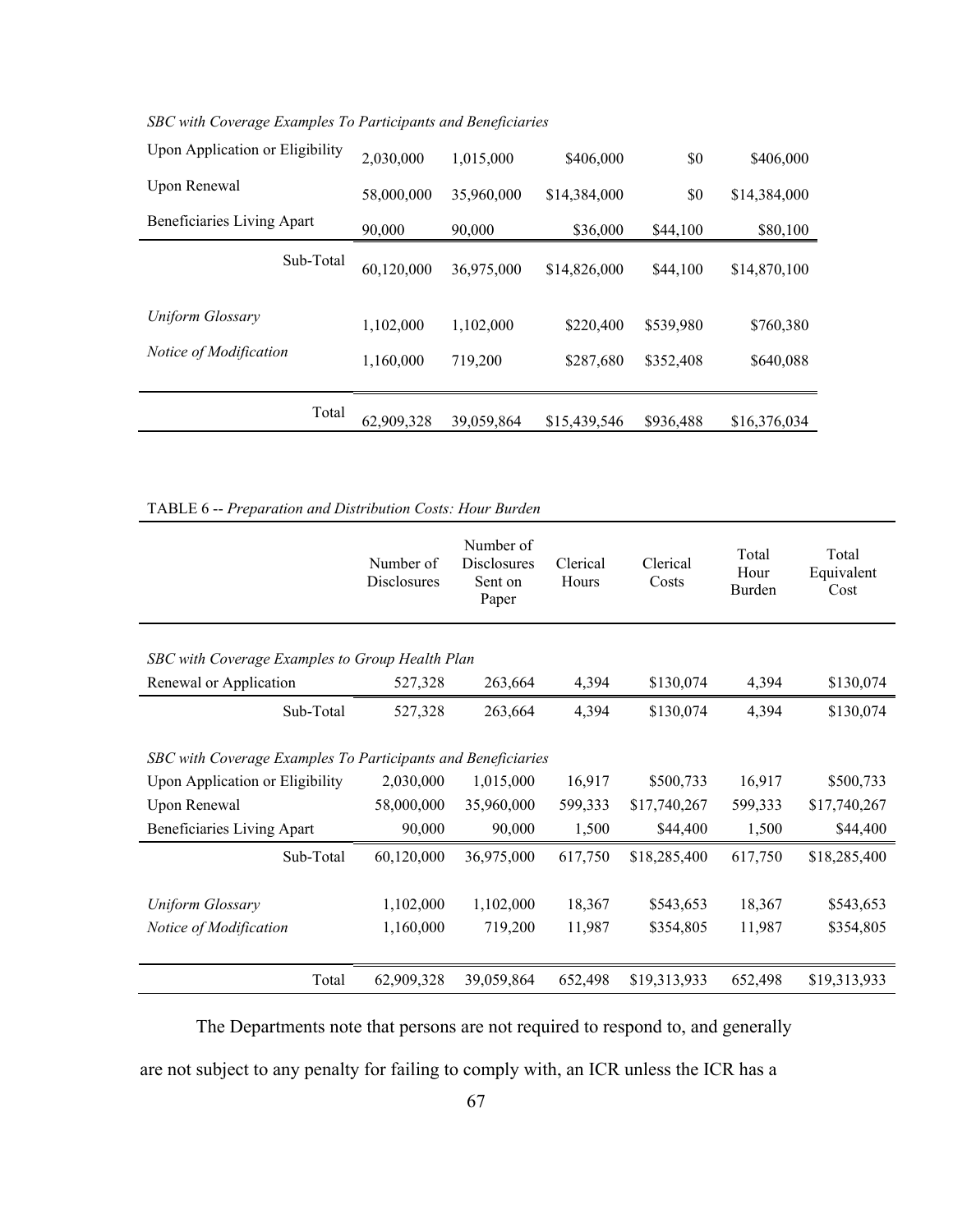valid OMB control number. The 2015-2017 paperwork burden estimates are summarized as follows:

Type of Review:

Agencies: Employee Benefits Security Administration, Department of Labor; Internal

Revenue Service, U.S. Department of the Treasury.

Title: Affordable Care Act Uniform Explanation of Coverage Documents

OMB Number: 1210-0147; 1545–2229.

Affected Public: Business or other for profit; not-for-profit institutions.

Total Respondents: *2,389,000*

Total Responses: *62,909,000*

Frequency of Response: On-going.

Estimated Total Annual Burden Hours (three year average): 399,000 hours (Employee

Benefits Security Administration); 399,000 hours (Internal Revenue Service).

Estimated Total Annual Cost Burden (three year average): \$8,188,000 (Employee

Benefits Security Administration); \$8,188,000 (Internal Revenue Service).

2. Department of Health and Human Services

The Paperwork Reduction Act (PRA) section for the Departments of Labor and the Treasury above contain the assumptions, data sources, and explanations of the Departments' methodology for estimating the PRA burden. The following tables summarize the Department of Health and Human Services' burden estimates.

TABLE 7 -- *Update SBC including Coverage Examples; Year 1*

|               |                   |                     | Total  |            |
|---------------|-------------------|---------------------|--------|------------|
|               | Number            | Hours Cost per Hour |        | Equivalent |
| Type of Labor | of Firms Per Firm | Hour                | Burden | Costs      |

*Issuers*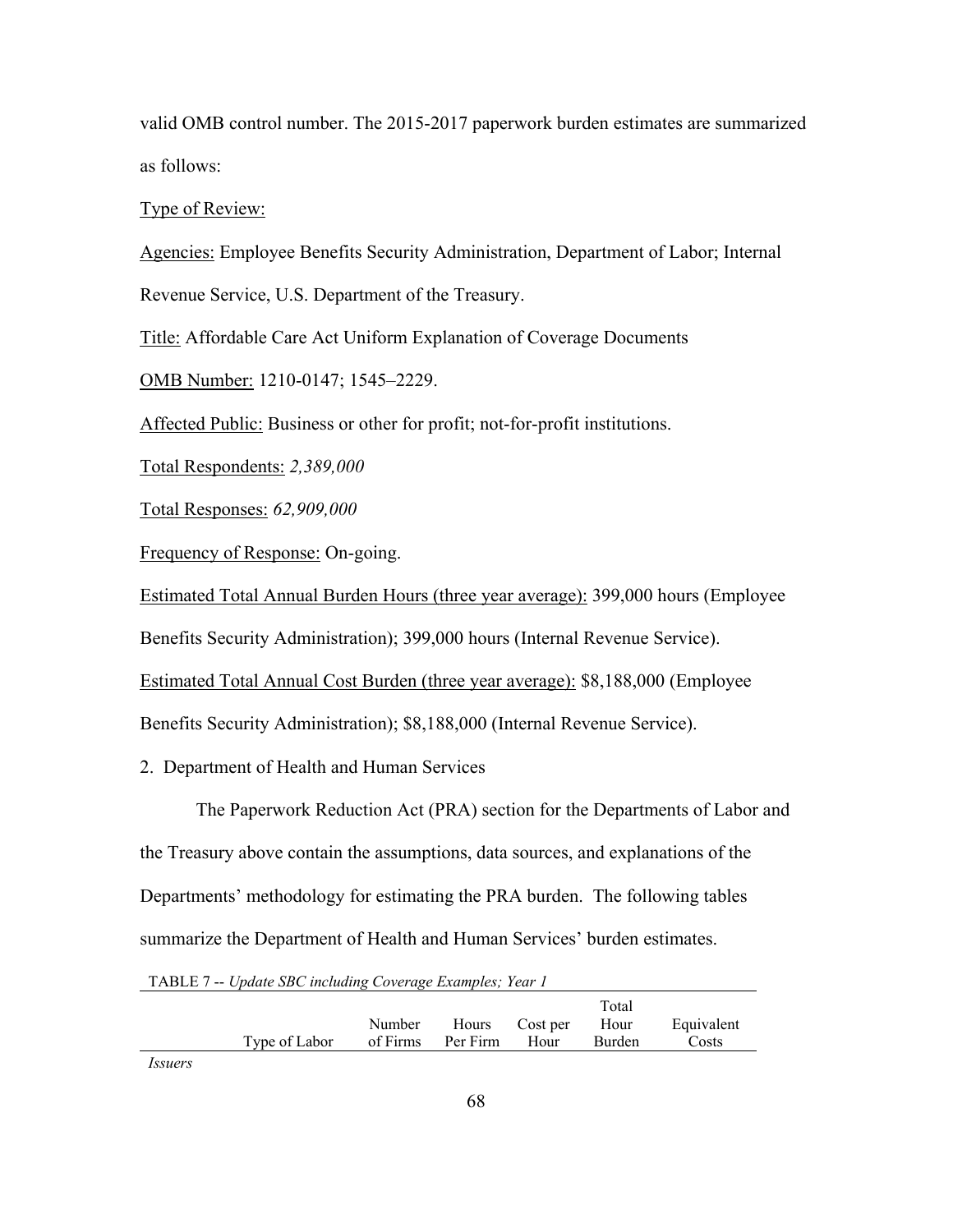| Large       | IT        | 75  | 52.3    | \$84  | 3,919  | \$329,136   |
|-------------|-----------|-----|---------|-------|--------|-------------|
|             | Benefits  | 75  | 38.0    | \$62  | 2,850  | \$177,641   |
|             | Legal     | 75  | 4.8     | \$130 | 356    | \$46,291    |
|             | Sub-Total |     |         |       | 7,125  | \$553,067   |
| Medium      | IT        | 250 | 39.9    | \$84  | 9,969  | \$837,275   |
|             | Benefits  | 250 | 29.0    | \$62  | 7,250  | \$451,893   |
|             | Legal     | 250 | 3.6     | \$130 | 906    | \$117,758   |
|             | Sub-Total |     |         |       | 18,125 | \$1,406,926 |
| Small       | IT        | 175 | 26.1    | \$84  | 4,572  | \$383,992   |
|             | Benefits  | 175 | 19.0    | \$62  | 3,325  | \$207,247   |
|             | Legal     | 175 | 2.4     | \$130 | 416    | \$54,006    |
|             | Sub-Total |     |         |       | 8,313  | \$645,245   |
| <b>TPAs</b> |           |     |         |       |        |             |
| Large       | IT        | 158 | 15.7    | \$84  | 2,477  | \$208,014   |
|             | Benefits  | 158 | 11.4    | \$62  | 1,801  | \$112,269   |
|             | Legal     | 158 | 1.4     | \$130 | 225    | \$29,256    |
|             | Sub-Total |     |         |       | 4,503  | \$349,539   |
| Medium      | IT        | 526 | 12.0    | \$84  | 6,292  | \$528,488   |
|             | Benefits  | 526 | $8.7\,$ | \$62  | 4,576  | \$285,235   |
|             | Legal     | 526 | $1.1\,$ | \$130 | 572    | \$74,329    |
|             | Sub-Total |     |         |       | 11,441 | \$888,052   |
| Small       | IT        | 368 | $7.8\,$ | \$84  | 2,884  | \$242,244   |
|             | Benefits  | 368 | 5.7     | \$62  | 2,098  | \$130,743   |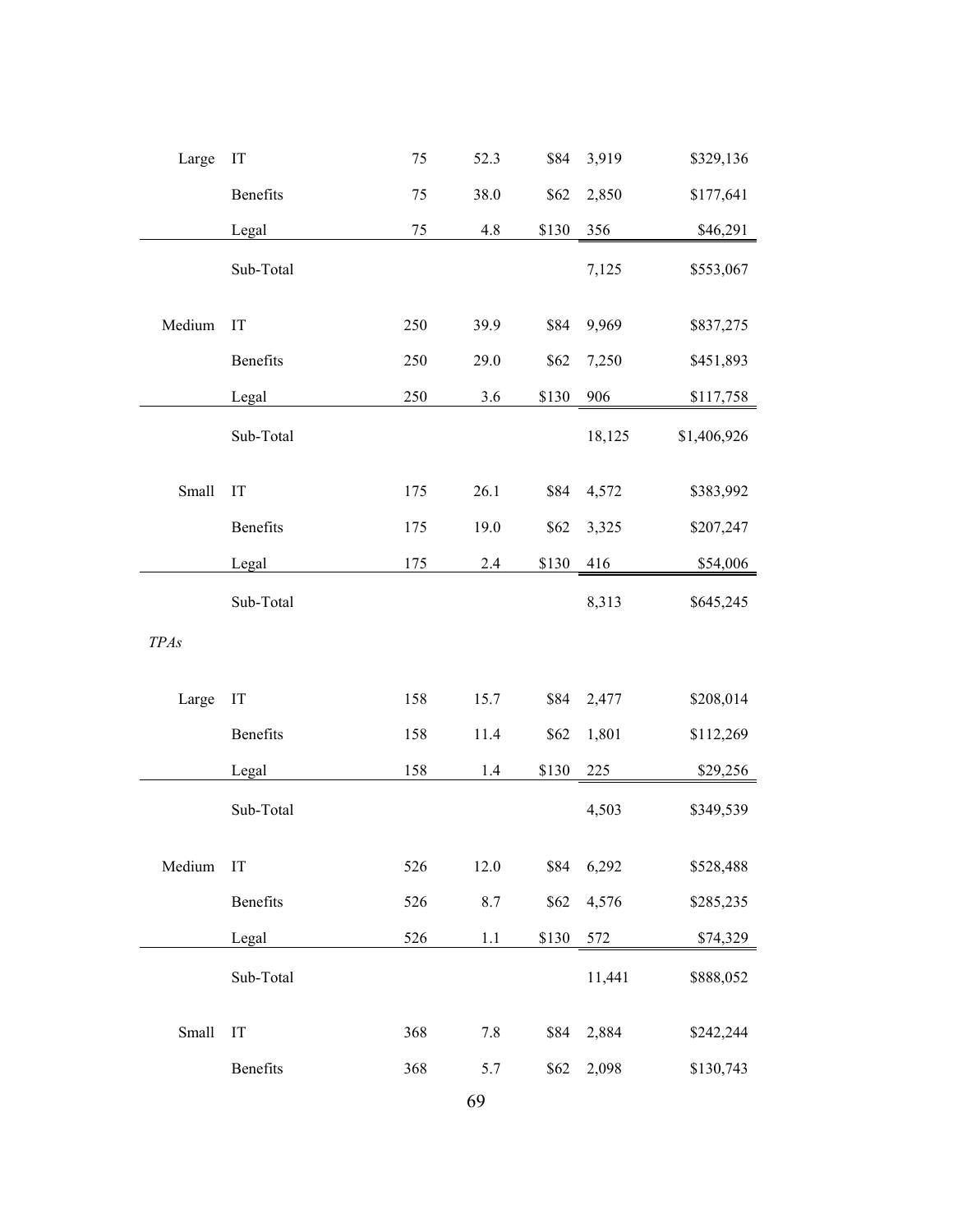|       | Legal     | 368 | 0.7 | \$130 | 262    | \$34,070    |
|-------|-----------|-----|-----|-------|--------|-------------|
|       | Sub-Total |     |     |       | 5,244  | \$407,058   |
| Total |           |     |     |       | 54,750 | \$4,249,887 |

|                | TABLE 8-- Update SBC including Coverage Examples, Subsequent Years |                    |                      |                     |                             |                     |
|----------------|--------------------------------------------------------------------|--------------------|----------------------|---------------------|-----------------------------|---------------------|
|                | Type of Labor                                                      | Number<br>of Firms | Hours<br>Per<br>Firm | Cost<br>per<br>Hour | <b>Total Hour</b><br>Burden | Equivalent<br>Costs |
| <i>Issuers</i> |                                                                    |                    |                      |                     |                             |                     |
|                |                                                                    |                    |                      |                     |                             |                     |
| Large          | IT                                                                 | 75                 | 48.1                 | \$84                | 3,609                       | \$303,151           |
|                | <b>Benefits</b>                                                    | 75                 | 35.0                 | \$62                | 2,625                       | \$163,616           |
|                | Legal                                                              | 75                 | 4.4                  | \$130               | 328                         | \$42,637            |
|                | Sub-Total                                                          |                    |                      |                     | 6,563                       | \$509,404           |
|                |                                                                    |                    |                      |                     |                             |                     |
| Medium         | IT                                                                 | 250                | 36.8                 | \$84                | 9,195                       | \$772,314           |
|                | Benefits                                                           | 250                | 26.8                 | \$62                | 6,688                       | \$416,832           |
|                | Legal                                                              | 250                | 3.3                  | \$130               | 836                         | \$108,622           |
|                | Sub-Total                                                          |                    |                      |                     | 16,719                      | \$1,297,768         |
|                |                                                                    |                    |                      |                     |                             |                     |
| Small          | IT                                                                 | 175                | 24.1                 | \$84                | 4,211                       | \$353,677           |
|                | <b>Benefits</b>                                                    | 175                | 17.5                 | \$62                | 3,063                       | \$190,886           |
|                | Legal                                                              | 175                | 2.2                  | \$130               | 383                         | \$49,743            |
|                | Sub-Total                                                          |                    |                      |                     | 7,656                       | \$594,305           |
|                |                                                                    |                    |                      |                     |                             |                     |
|                |                                                                    |                    |                      |                     |                             |                     |
|                |                                                                    |                    |                      |                     |                             |                     |
| <b>TPAs</b>    |                                                                    |                    |                      |                     |                             |                     |
| Large          | IT                                                                 | 158                | 14.4                 | \$84                | 2,281                       | \$191,592           |
|                | <b>Benefits</b>                                                    | 158                | 10.5                 | \$62                | 1,659                       | \$103,405           |
|                |                                                                    |                    |                      |                     |                             |                     |

| TABLE 8-- Update SBC including Coverage Examples, Subsequent Years |  |  |  |
|--------------------------------------------------------------------|--|--|--|
|                                                                    |  |  |  |

| Large  | IΤ              | 158 | 14.4 | \$84  | 2,281  | \$191,592 |
|--------|-----------------|-----|------|-------|--------|-----------|
|        | <b>Benefits</b> | 158 | 10.5 | \$62  | 1,659  | \$103,405 |
|        | Legal           | 158 | 1.3  | \$130 | 207    | \$26,946  |
|        | Sub-Total       |     |      |       | 4,148  | \$321,943 |
| Medium | IT              | 526 | 11.0 | \$84  | 5,804  | \$487,485 |
|        | <b>Benefits</b> | 526 | 8.0  | \$62  | 4,221  | \$263,104 |
|        | Legal           | 526 | 1.0  | \$130 | 528    | \$68,562  |
|        | Sub-Total       |     |      |       | 10,553 | \$819,151 |
| Small  | IT              | 368 | 7.2  | \$84  | 2,657  | \$223,119 |
|        | <b>Benefits</b> | 368 | 5.3  | \$62  | 1,932  | \$120,422 |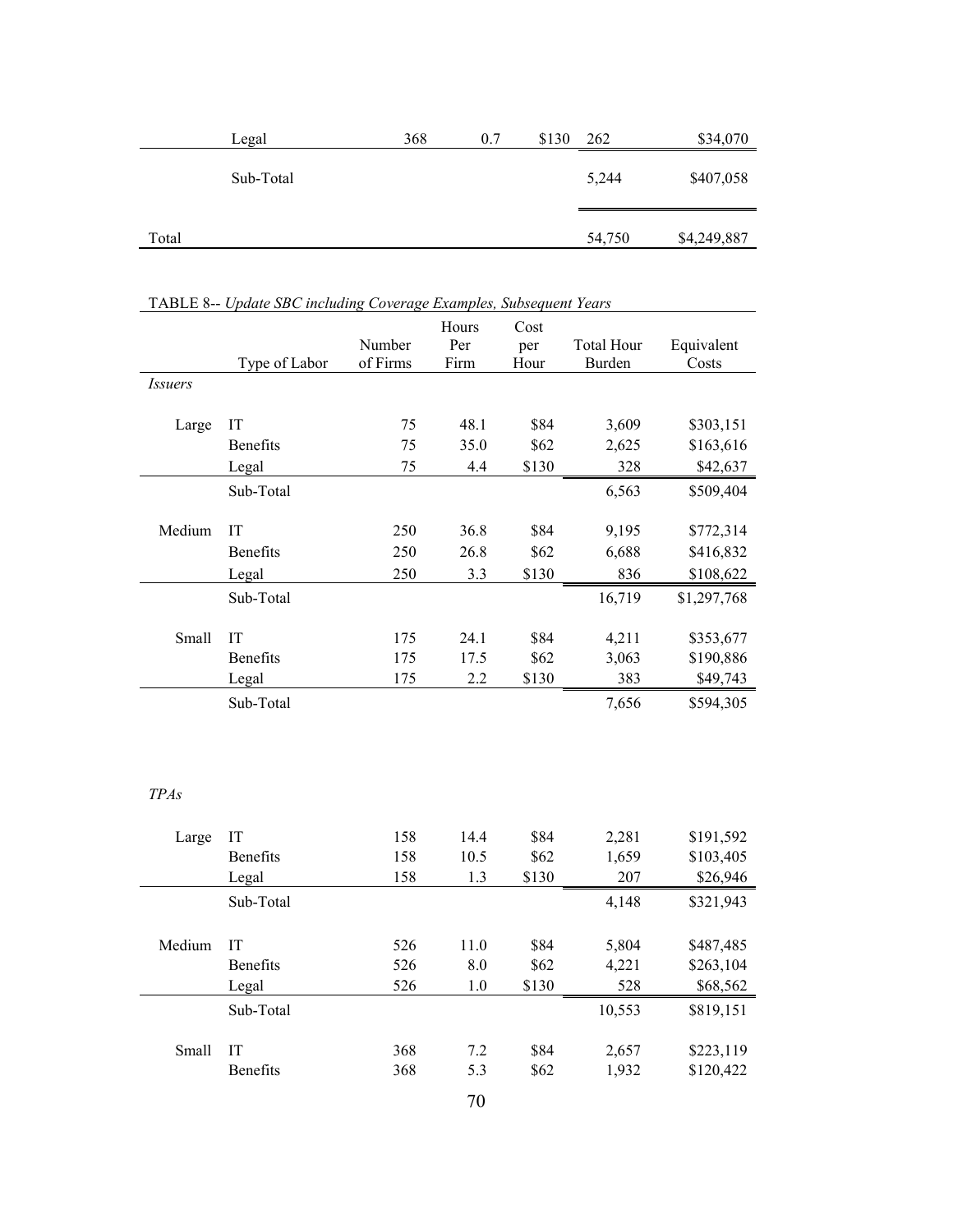|       | Legal     | 368 | \$130 | 242    | \$31,381    |
|-------|-----------|-----|-------|--------|-------------|
|       | Sub-Total |     |       | 4.830  | \$374,922   |
| Total |           |     |       | 50,468 | \$3,917,493 |

|                                                            | Number of<br>Disclosures | Number of<br><b>Disclosures</b><br>Sent on Paper | Clerical<br>Hour<br>Burden | Total<br>Equivalent<br>Cost |
|------------------------------------------------------------|--------------------------|--------------------------------------------------|----------------------------|-----------------------------|
| Group Health Plan                                          |                          |                                                  |                            |                             |
| <b>SBC</b> with Coverage Examples                          | 15,750                   | 7,875                                            | 131.25                     | \$3,885                     |
| SBC with Coverage Examples- Participants and Beneficiaries |                          |                                                  |                            |                             |
| Upon Application or Eligibility                            | 222,680                  | 111,340                                          | 1,855.67                   | \$54,928                    |
| Upon Renewal                                               | 17,129,262               | 8,564,631                                        | 142,743.85                 | \$4,225,218                 |
| Beneficiaries Living Apart                                 | 33,000                   | 33,000                                           | 550.00                     | \$16,280                    |
| Sub-Total                                                  | 17,384,942               | 8,708,971                                        | 145,150                    | \$4,296,426                 |
| <b>Uniform Glossary</b>                                    | 428,232                  | 428,232                                          | 7,137                      | \$211,261                   |
| Notice of Modification                                     | 342,585                  | 171,293                                          | 2,855                      | \$84,504                    |
| Individual Market                                          |                          |                                                  |                            |                             |
| <b>SBC</b> with Coverage Examples                          | 21,784,217               | 6,535,265                                        | 108,921                    | \$3,224,064                 |
| <b>Uniform Glossary</b>                                    | 762,448                  | 762,448                                          | 12,707                     | \$376,141                   |
| Notice of Modification                                     | 435,684.34               | 130,705                                          | 2,178                      | \$64,481                    |
| Total                                                      | 41,153,858               | 16,744,788                                       | 279,080                    | \$8,260,762                 |

# TABLE 9-- *Preparation and Distribution Costs*

# TABLE 10 -- *Preparation and Distribution Costs*

|                                                            | Number of<br><b>Disclosures</b> | Number of<br><b>Disclosures</b><br>Sent on Paper | Material<br>and Printing<br>Costs | Postage<br>Costs | Total Cost<br>Burden |  |  |  |
|------------------------------------------------------------|---------------------------------|--------------------------------------------------|-----------------------------------|------------------|----------------------|--|--|--|
| Group Health Plan                                          |                                 |                                                  |                                   |                  |                      |  |  |  |
| SBC with Coverage Examples                                 | 15,750                          | 7.875                                            | \$3,150                           |                  | \$3,150              |  |  |  |
| SBC with Coverage Examples- Participants and Beneficiaries |                                 |                                                  |                                   |                  |                      |  |  |  |
| Upon Application or Eligibility                            | 222,680                         | 111,340                                          | \$44,536                          |                  | \$44,536             |  |  |  |
| Upon Renewal                                               | 17,129,262                      | 8,564,631                                        | \$3,425,852                       |                  | \$3,425,852          |  |  |  |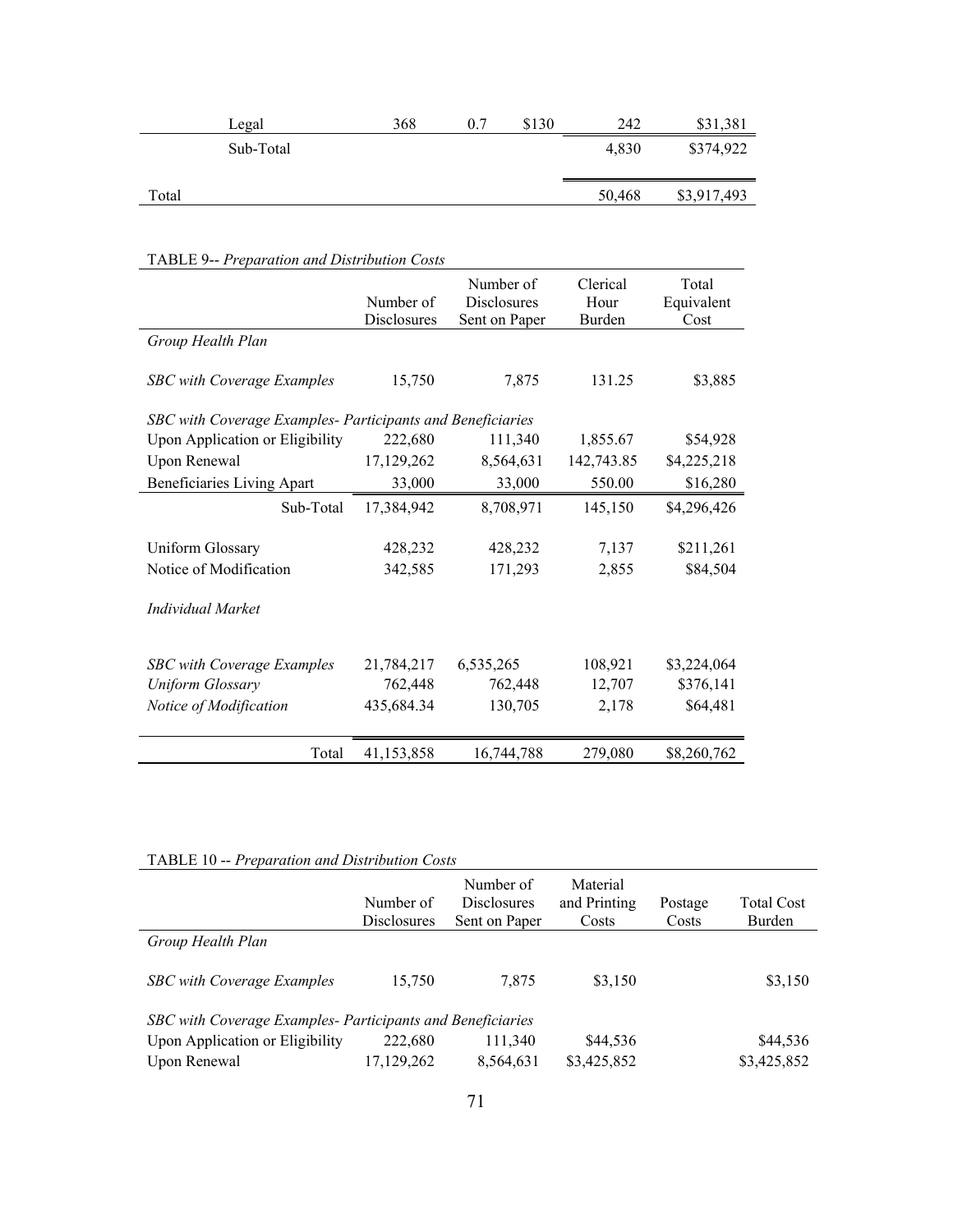| Beneficiaries Living Apart | 33,000       | 33,000     | \$13,200    | \$16,170  | \$29,370    |
|----------------------------|--------------|------------|-------------|-----------|-------------|
| Sub-Total                  | 17,384,942   | 8,708,971  | \$3,483,588 | \$16,170  | \$3,499,758 |
|                            |              |            |             |           |             |
| Uniform Glossary           | 428,232      | 428,232    | \$85,646    | \$209,833 | \$295,480   |
| Notice of Modification     | 342,585      | 171,293    | \$68,517    | \$83,933  | \$152,450   |
|                            |              |            |             |           |             |
| Individual Market          |              |            |             |           |             |
|                            |              |            |             |           |             |
| SBC with Coverage Examples | 21,784,217   | 6,535,265  | \$2,614,106 |           | \$2,614,106 |
| Uniform Glossary           | 762,448      | 762,448    | \$152,490   | \$373,599 | \$526,089   |
| Notice of Modification     | 435,684.34   | 130,705    | \$52,282    | \$64,046  | \$116,328   |
|                            |              |            |             |           |             |
| Total                      | 41, 153, 858 | 16,744,788 | \$6,459,780 | \$747,582 | \$7,207,361 |
|                            |              |            |             |           |             |

HHS is proposing that issuers be required to make available on an Internet web address a copy of the actual individual coverage policy or group certificate of coverage.<sup>65</sup> HHS estimates that the burden of this request will be de minimis because the documents will have already been created and issuers already have web addresses on which the materials can be made available.

The Department notes that persons are not required to respond to, and generally are not subject to any penalty for failing to comply with, an ICR unless the ICR has a valid OMB control number.

The 2015-2017 paperwork burden estimates are summarized as follows:

Type of Review: *Revision.* 

 $\overline{a}$ 

Agency: Department of Health and Human Services.

Title: Summary of benefits and Coverage Uniform Glossary

CMS Identifier (OMB Control Number): CMS-10407 (0938-1146).

Affected Public: State, Local, or Tribal Governments.

<sup>&</sup>lt;sup>65</sup> See proposed 45 CFR 147.200(a)(2)(i)(J).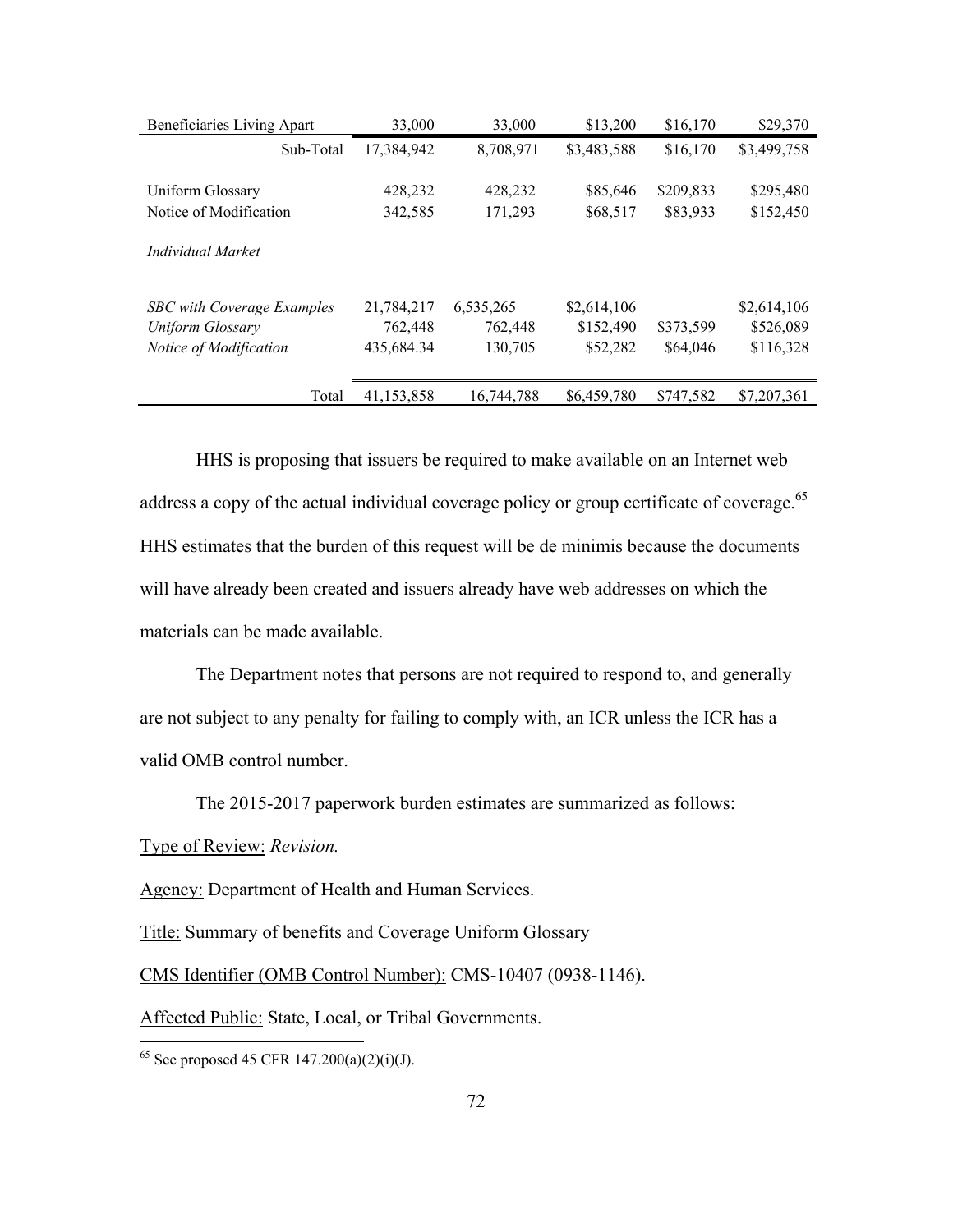## Total Respondents: *126,500.*

Total Responses: *41,154,000.*

Frequency of Response: On-going.

Estimated Total Annual Burden Hours (three year average): *331,000 hours*.

Estimated Total Annual Cost Burden (three year average): *\$7,207,000*

#### **ICRs Related to Deemed Compliance Reporting (45 CFR 147.200(a)(4)(iii)(C))**

Under 45 CFR  $147.200(a)(4)(iii)(C)$ , if individual health insurance issuers provide the content required for the SBC to the federal health reform Web portal described in 45 CFR 159.120 (HealthCare.gov), then they will be deemed to have satisfied the requirement to provide an SBC to individuals who request information about coverage prior to submitting an application for coverage. Individual health insurance issuers already provide most SBC content elements to HealthCare.gov, except for five data elements related to patient responsibility for each coverage example: deductibles, copayments, co-insurance, coverage limits or exclusions, and the total out-of-pocket cost to the enrollee in view of these cost-sharing amounts and coverage limits or exclusions.

Accordingly, the additional burden associated with the requirements under  $\S 147.200(a)(4)(iii)(C)$  is the time and effort it would take each of the 320 issuers submitting this data in the individual market to enter the five additional data elements into an Excel spreadsheet. We estimate that it will take these issuers about 160 hours, at a total estimated cost of about \$4,800, for each coverage example. For three coverage examples, the burden and cost would be about 480 hours at a cost of about \$14,400.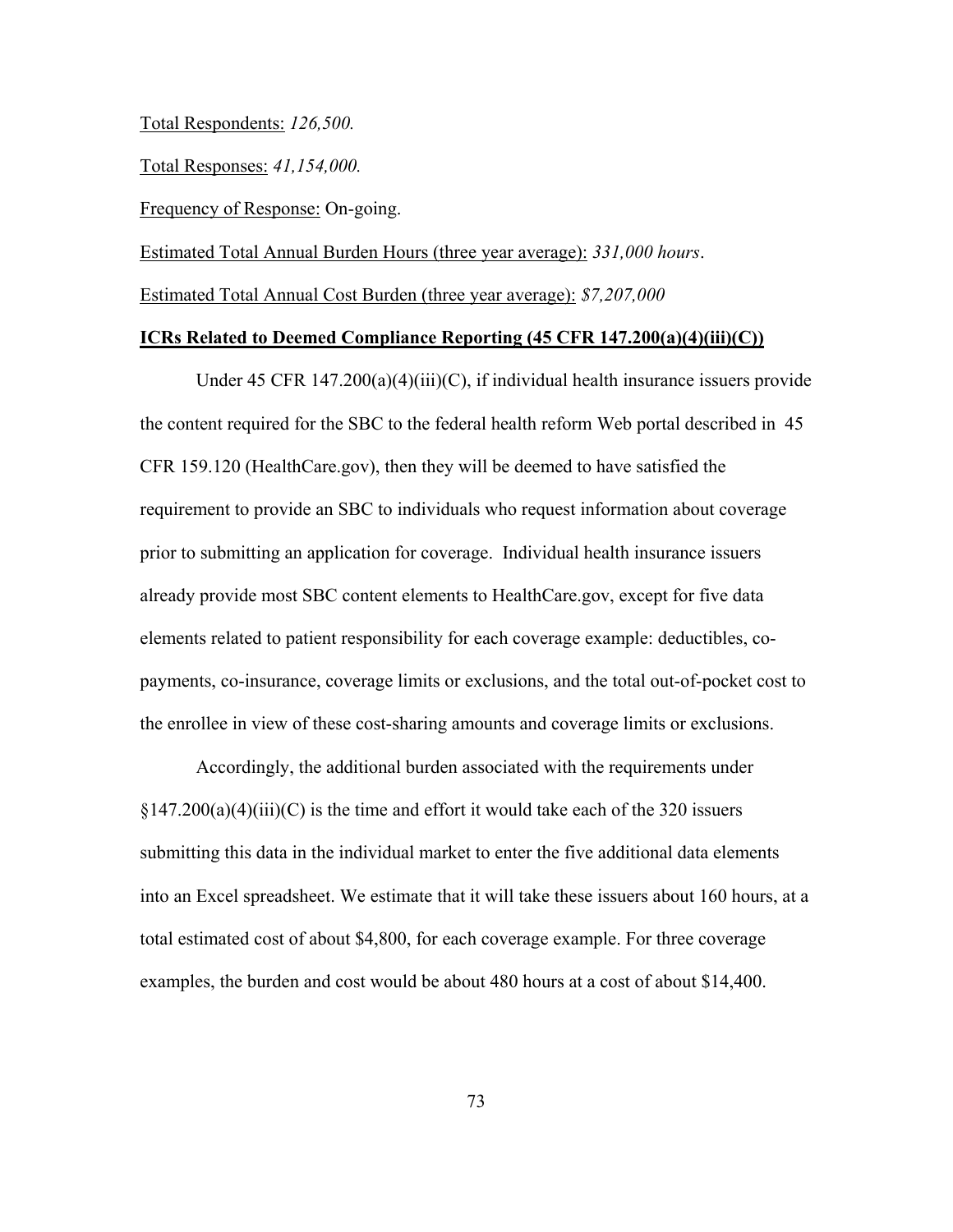In deriving these figures, we used the following hourly labor rates and estimated the time to complete each task: \$ 30.78/hr. and 0.5 hr./issuer for clerical staff to enter data into an Excel spreadsheet, or about \$15 per respondent per coverage example.

This information collection requirement reflects the requirement that issuers must provide all content required in the SBC, including the information necessary for coverage examples, to HealthCare.gov to be deemed compliant. The aforementioned burden estimates will be submitted for OMB review and approval as a revision to the information collection request currently approved under OMB control number 0938-1086.

To obtain copies of the supporting statement and any related forms for the proposed paperwork collections referenced above, access CMS' Web site at http://www.cms.gov/PaperworkReductionActof1995/PRAL/list.asp#TopOfPage or email your request, including your address, phone number, OMB control number, and CMS document identifier, to Paperwork@cms.hhs.gov, or call the Reports Clearance Office at 410-786–1326.

#### C. Regulatory Flexibility Act

 The Regulatory Flexibility Act (5 U.S.C. 601 *et seq.*) (RFA) imposes certain requirements with respect to Federal rules that are subject to the notice and comment requirements of section 553(b) of the Administrative Procedure Act (5 U.S.C. 551 et seq.) and which are likely to have a significant economic impact on a substantial number of small entities. Unless the head of an agency certifies that a proposed rule is not likely to have a significant economic impact on a substantial number of small entities, section 603 of the RFA requires that the agency present an initial regulatory flexibility analysis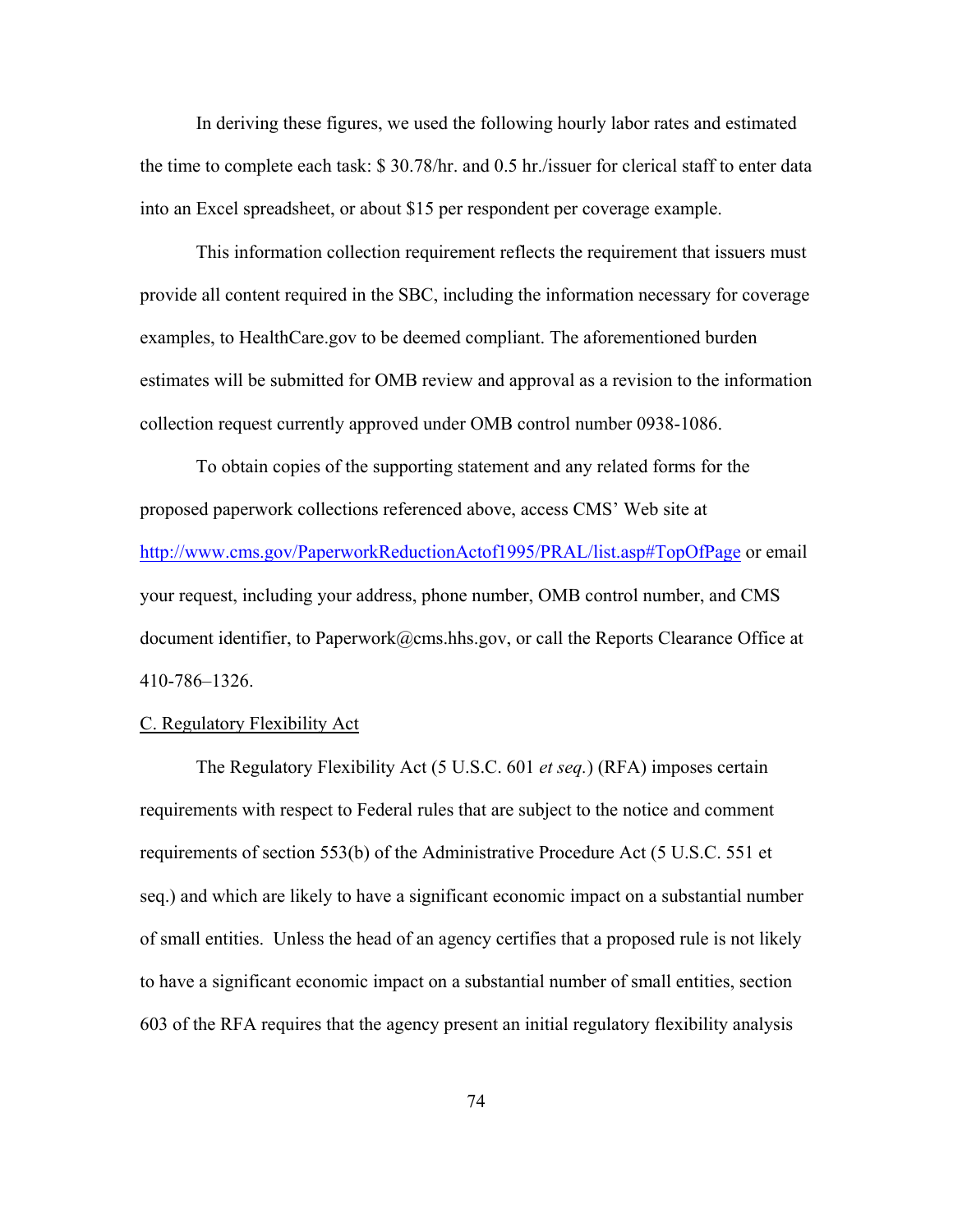(IRFA) describing the rule's impact on small entities and explaining how the agency made its decisions with respect to the application of the rule to small entities.

The RFA generally defines a ''small entity'' as (1) a proprietary firm meeting the size standards of the Small Business Administration (SBA) (13 CFR 121.201) pursuant to the Small Business Act (15 U.S.C. 631 et seq.), (2) a nonprofit organization that is not dominant in its field, or (3) a small government jurisdiction with a population of less than 50,000. (States and individuals are not included in the definition of ''small entity.'')

There are several different types of small entities affected by these proposed regulations. For issuers and TPAs, the Departments use as their measure of significant economic impact on a substantial number of small entities a change in revenues of more than 3 to 5 percent. For plans, the Departments continue to consider a small plan to be an employee benefit plan with fewer than 100 participants.<sup>66</sup> Further, while some large employers may have small plans, in general small employers maintain most small plans. Thus, the Departments believe that assessing the impact of this proposed rule on small plans is an appropriate substitute for evaluating the effect on small entities. The definition of small entity considered appropriate for this purpose differs, however, from a definition of small business that is based on size standards promulgated by the Small Business Administration (SBA) (13 CFR 121.201) pursuant to the Small Business Act (15 U.S.C. 631 et seq.). The Departments therefore request comments on the appropriateness of the size standard used in evaluating the impact of these proposed regulations on small entities.

 $\overline{a}$ 

<sup>&</sup>lt;sup>66</sup> The basis for this definition is found in section  $104(a)(2)$  of ERISA, which permits the Secretary of Labor to prescribe simplified annual reports for pension plans that cover fewer than 100 participants.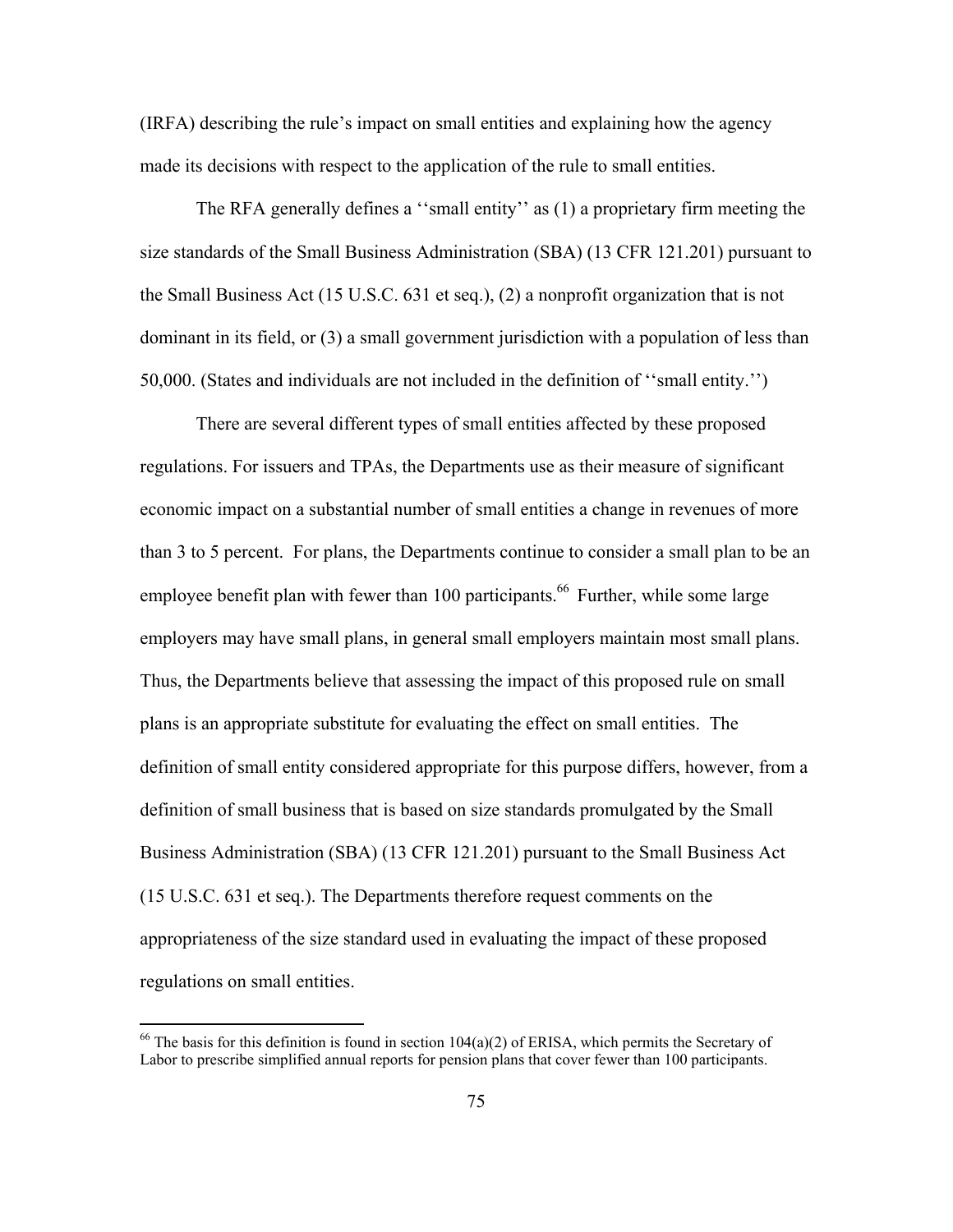The Departments carefully considered the likely impact of the rule on small entities in connection with their assessment under Executive Order 12866. The Departments believe that the proposed regulations include flexibility like allowing use of the Coverage Example Calculator that would minimize the burden on small entities. Also, the Departments believe that the burden imposed by the proposed regulation on small insurers and small TPAs will be 20 hours or less annually.

The Departments hereby certify that these proposed regulations will not have a significant economic impact on a substantial number of small entities, as described above. Consistent with the policy of the RFA, the Departments encourage the public to submit comments that would allow the Departments to assess the impacts specifically on small entities or suggest alternative rules that accomplish the stated purpose of PHS Act section 2715 and minimize the impact on small entities.

# D. Unfunded Mandates Reform Act--Department of Labor and Department of Health and Human Services

 Section 202 of the Unfunded Mandates Reform Act (UMRA) of 1995 requires that agencies assess anticipated costs and benefits before issuing any proposed rule that includes a Federal mandate that could result in expenditure in any one year by State, local or Tribal governments, in the aggregate, or by the private sector, of \$100 million in 1995 dollars updated annually for inflation. In 2014, that threshold level is approximately \$141 million. These proposed regulations include no mandates on State, local, or Tribal governments. These proposed regulations propose requirements regarding standardized consumer disclosures that would affect private sector firms (for example, health insurance issuers offering coverage in the individual and group markets, and third-party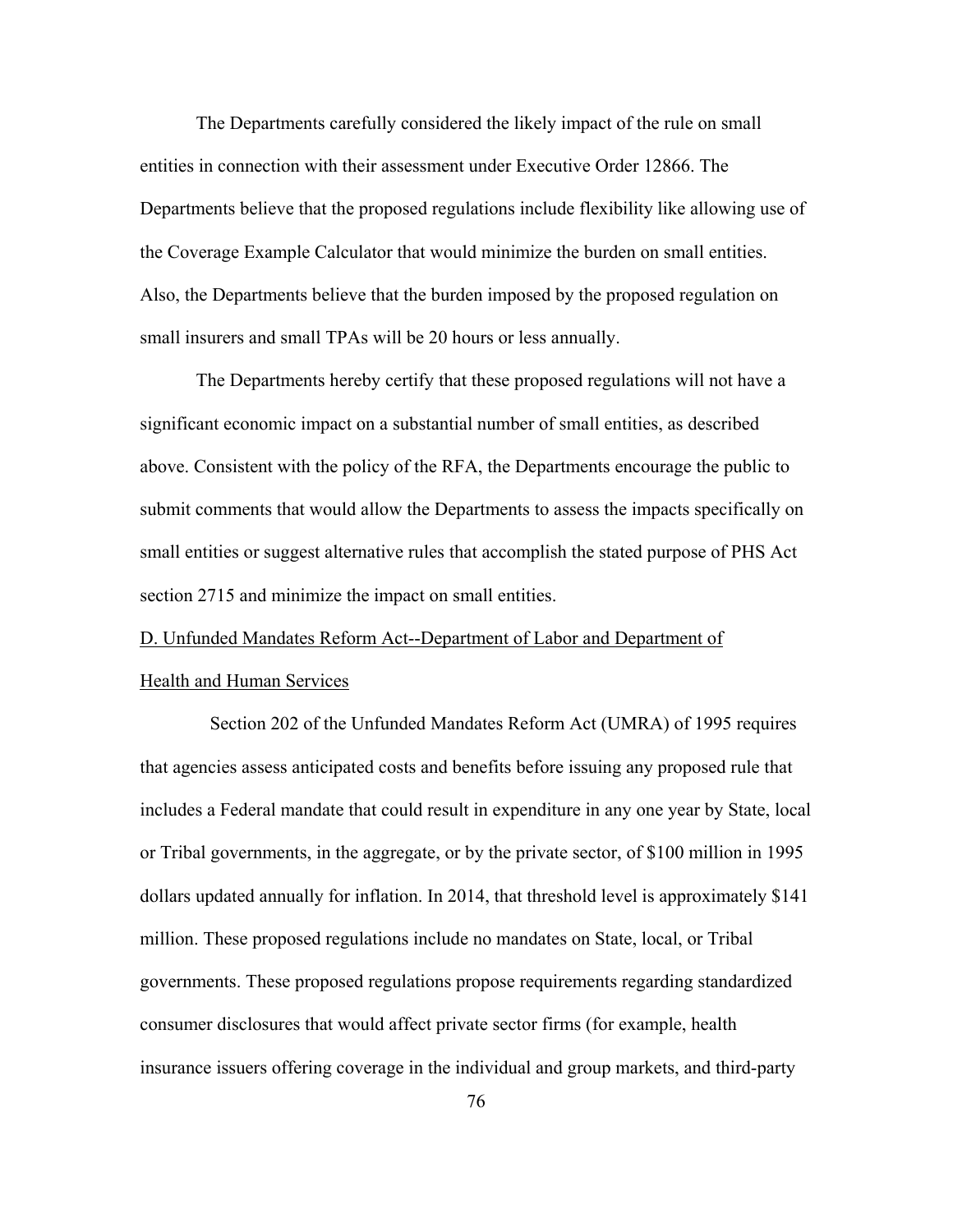administrators providing administrative services to group health plans), but we conclude that these costs would not exceed the \$141 million threshold. Thus, the Departments of Labor and HHS conclude that these proposed regulations would not impose an unfunded mandate on State, local or Tribal governments or the private sector. Regardless, consistent with policy embodied in UMRA, the proposed requirements described in this notice of proposed rulemaking has been designed to be the least burdensome alternative for State, local and Tribal governments, and the private sector while achieving the objectives of the Affordable Care Act.

 E. Federalism Statement--Department of Labor and Department of Health and Human Services

 Executive Order 13132 outlines fundamental principles of federalism, and requires the adherence to specific criteria by Federal agencies in the process of their formulation and implementation of policies that have ``substantial direct effects'' on the States, the relationship between the national government and States, or on the distribution of power and responsibilities among the various levels of government. Federal agencies promulgating regulations that have federalism implications must consult with State and local officials and describe the extent of their consultation and the nature of the concerns of State and local officials in the preamble to the regulation.

 In the Departments of Labor's and HHS' view, these proposed rules have federalism implications because they would have direct effects on the States, the relationship between national governments and States, or on the distribution of power and responsibilities among various levels of government relating to the disclosure of health insurance coverage information to consumers. Under these proposed rules, all group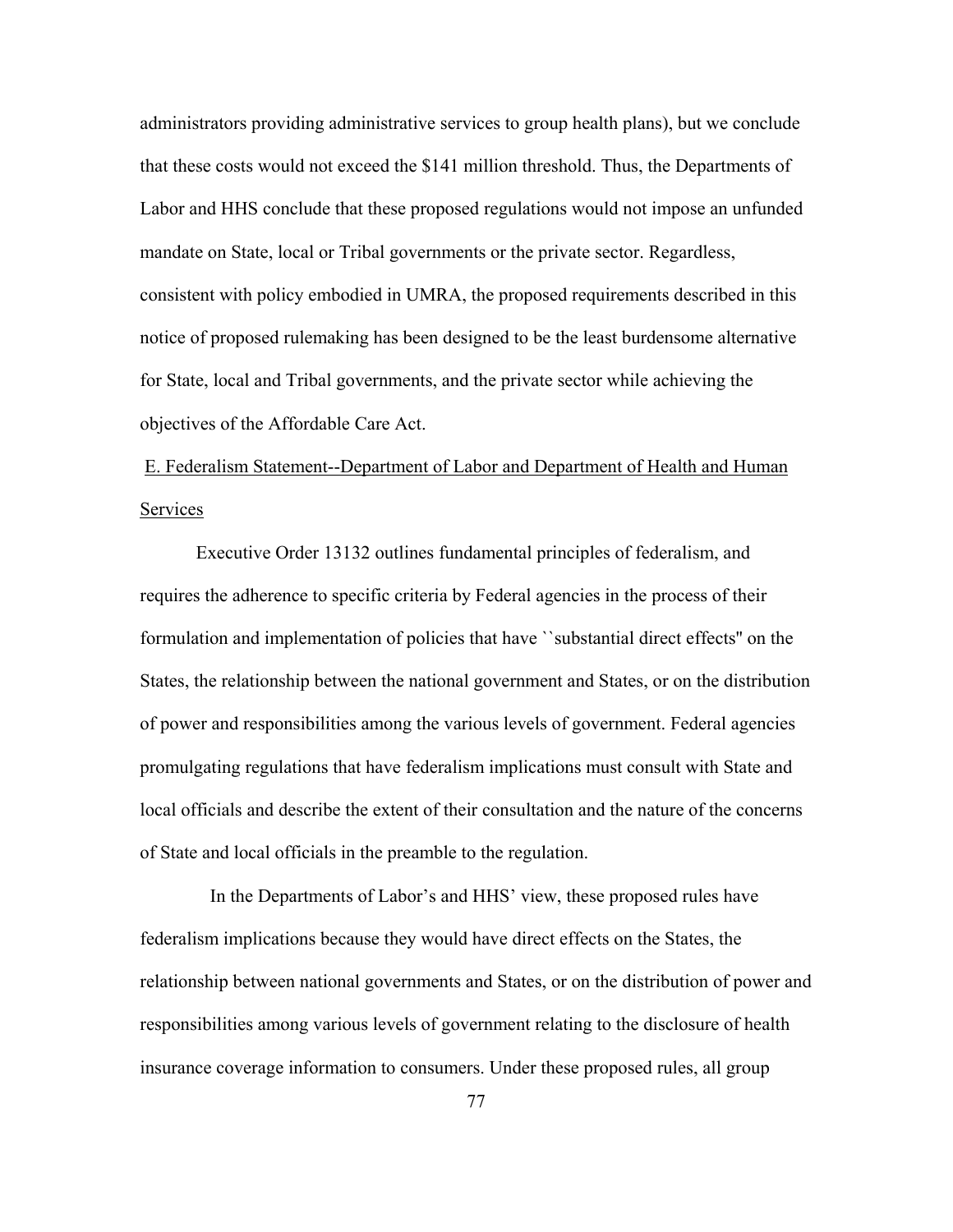health plans and health insurance issuers offering group or individual health insurance coverage, including self-funded non-federal governmental plans as defined in section 2791 of the PHS Act, would be required to follow uniform standards for compiling and providing a summary of benefits and coverage to consumers. Such Federal standards developed under PHS Act section 2715(a) would preempt any related State standards that require a summary of benefits and coverage that provides less information to consumers than that required to be provided under PHS Act section 2715(a).

In general, through section 514, ERISA supersedes State laws to the extent that they relate to any covered employee benefit plan, and preserves State laws that regulate insurance, banking, or securities. While ERISA prohibits States from regulating a plan as an insurance or investment company or bank, the preemption provisions of section 731 of ERISA and section 2724 of the PHS Act (implemented in 29 CFR 2590.731(a) and 45 CFR 146.143(a)) apply so that the HIPAA requirements (including those of the Affordable Care Act) are not to be "construed to supersede any provision of State law which establishes, implements, or continues in effect any standard or requirement solely relating to health insurance issuers in connection with group health insurance coverage except to the extent that such standard or requirement prevents the application of a requirement'" of a Federal standard. The conference report accompanying HIPAA indicates that this is intended to be the "narrowest" preemption of State laws (See House Conf. Rep. No. 104-736, at 205, reprinted in 1996 U.S. Code Cong. & Admin. News 2018).

States may continue to apply State law requirements except to the extent that such requirements prevent the application of the Affordable Care Act requirements that are the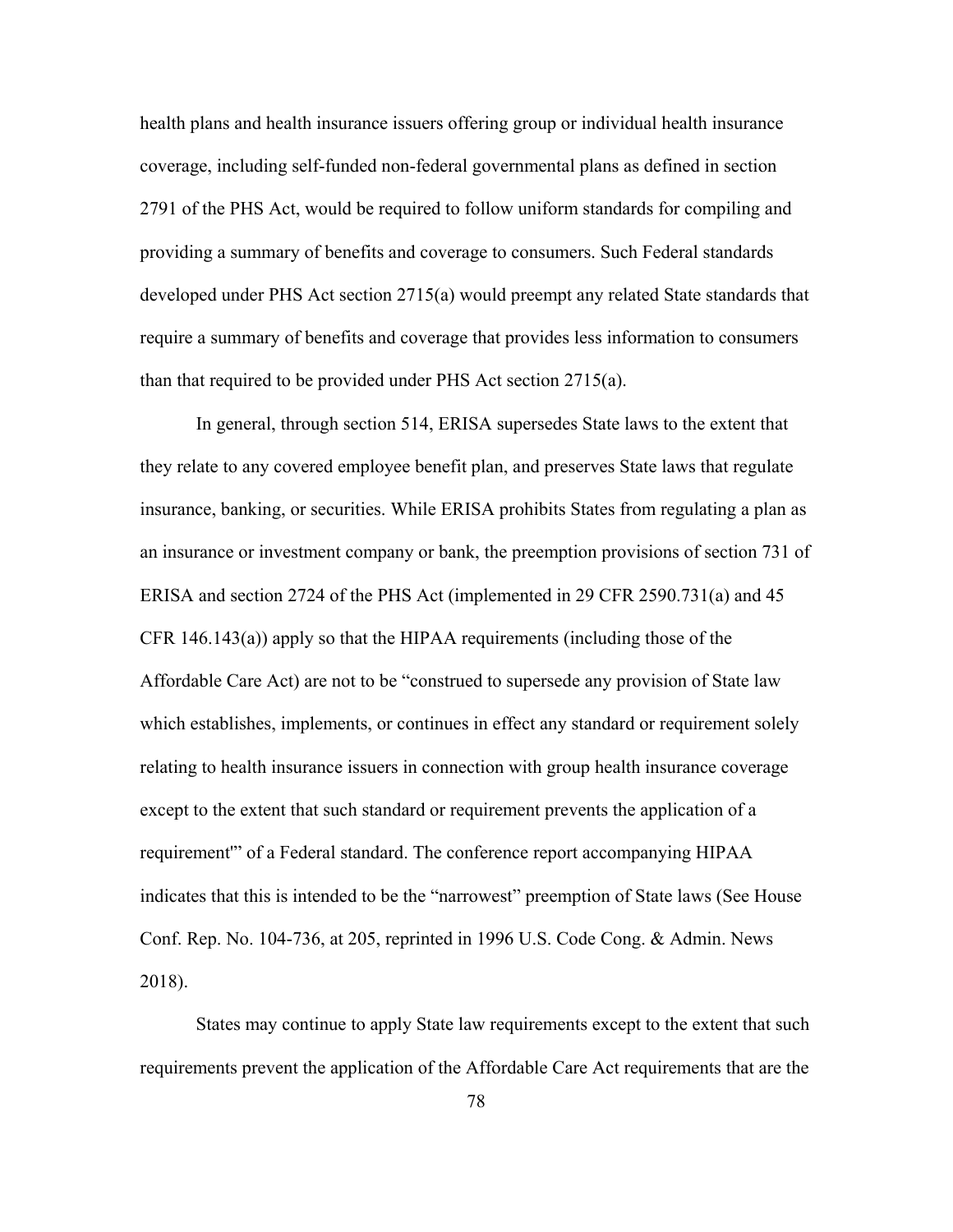subject of this rulemaking. Accordingly, States have significant latitude to impose requirements on health insurance issuers that are more restrictive than the Federal law. However, under these proposed rules, a State would not be allowed to impose a requirement that modifies the summary of benefits and coverage required to be provided under PHS Act section 2715(a), because it would prevent the application of this proposed rule's uniform disclosure requirement.

In compliance with the requirement of Executive Order 13132 that agencies examine closely any policies that may have federalism implications or limit the policy making discretion of the States, the Departments of Labor and HHS have engaged in efforts to consult with and work cooperatively with affected States, including consulting with, and attending conferences of, the National Association of Insurance Commissioners and consulting with State insurance officials on an individual basis. It is expected that the Departments of Labor and HHS will act in a similar fashion in enforcing the Affordable Care Act, including the provisions of section 2715 of the PHS Act. Throughout the process of developing these proposed regulations, to the extent feasible within the specific preemption provisions of HIPAA as it applies to the Affordable Care Act, the Departments of Labor and HHS have attempted to balance the States' interests in regulating health insurance issuers, and Congress' intent to provide uniform minimum protections to consumers in every State. By doing so, it is the Departments of Labor's and HHS ' view that they have complied with the requirements of Executive Order 13132.

 Pursuant to the requirements set forth in section 8(a) of Executive Order 13132, and by the signatures affixed to this proposed rule, the Departments certify that the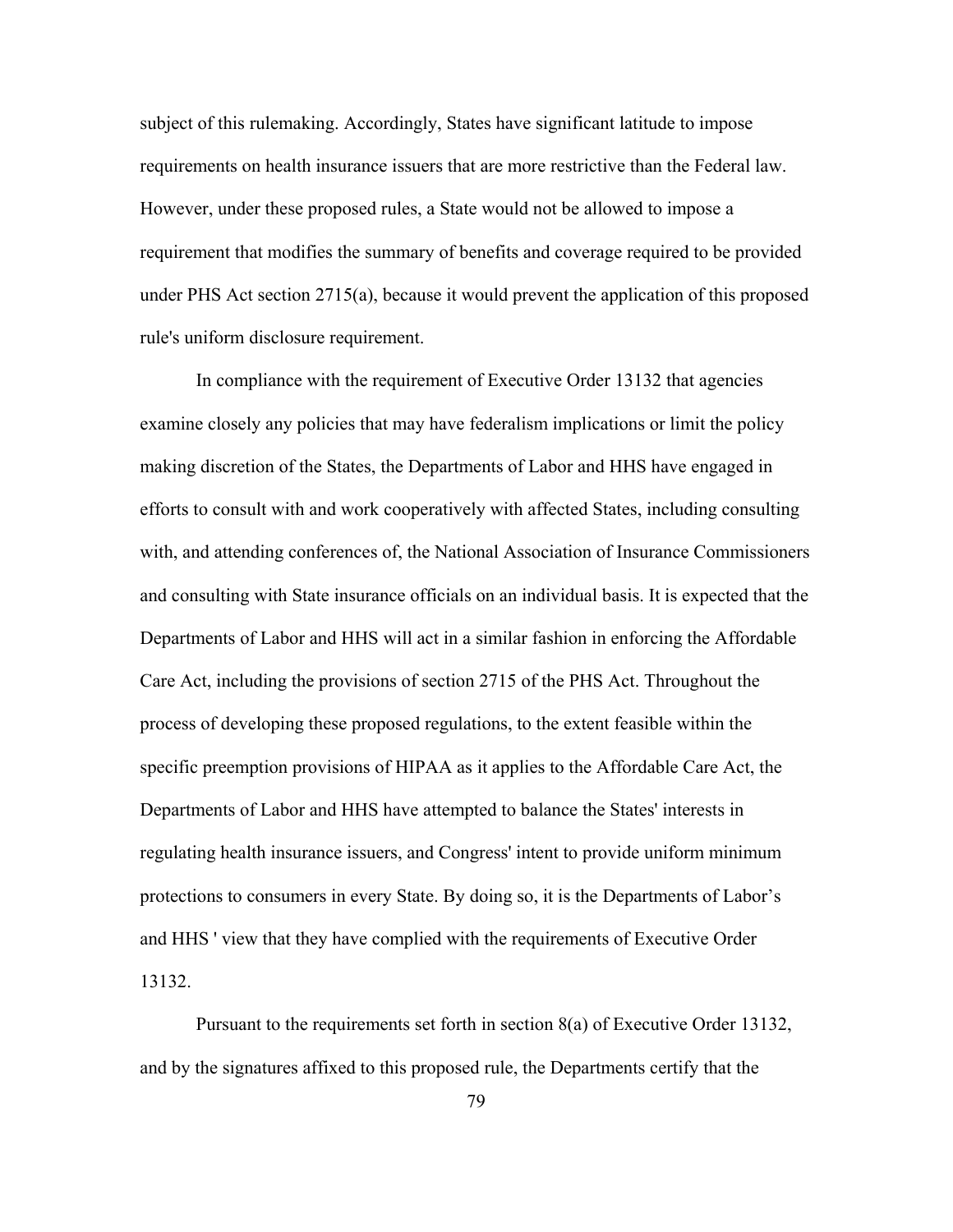Employee Benefits Security Administration and the Centers for Medicare & Medicaid Services have complied with the requirements of Executive Order 13132 for the attached proposed rule in a meaningful and timely manner.

## F. Special Analyses – Department of the Treasury

 For purposes of the Department of the Treasury it has been determined that this notice of proposed rulemaking is not a significant regulatory action as defined in Executive Order 12866, as supplemented by Executive Order 13563. Therefore, a regulatory assessment is not required. It has also been determined that section 553(b) of the Administrative Procedure Act (5 U.S.C. chapter 5) does not apply to these proposed regulations. For a discussion of the impact of this proposed rule on small entities, please see section V.C. of this preamble. Pursuant to section 7805(f) of the Code, this notice of proposed rulemaking has been submitted to the Small Business Administration for comment on its impact on small business.

#### G. Congressional Review Act

This proposed rule is subject to the Congressional Review Act provisions of the Small Business Regulatory Enforcement Fairness Act of 1996 (5 U.S.C. 801 et seq.), which specifies that before a rule can take effect, the Federal agency promulgating the rule shall submit to each House of the Congress and to the Comptroller General a report containing a copy of the rule along with other specified information, and has been transmitted to Congress and the Comptroller General for review.

#### **VII. Statutory Authority**

The Department of the Treasury regulations are proposed to be adopted pursuant to the authority contained in sections 7805 and 9833 of the Code.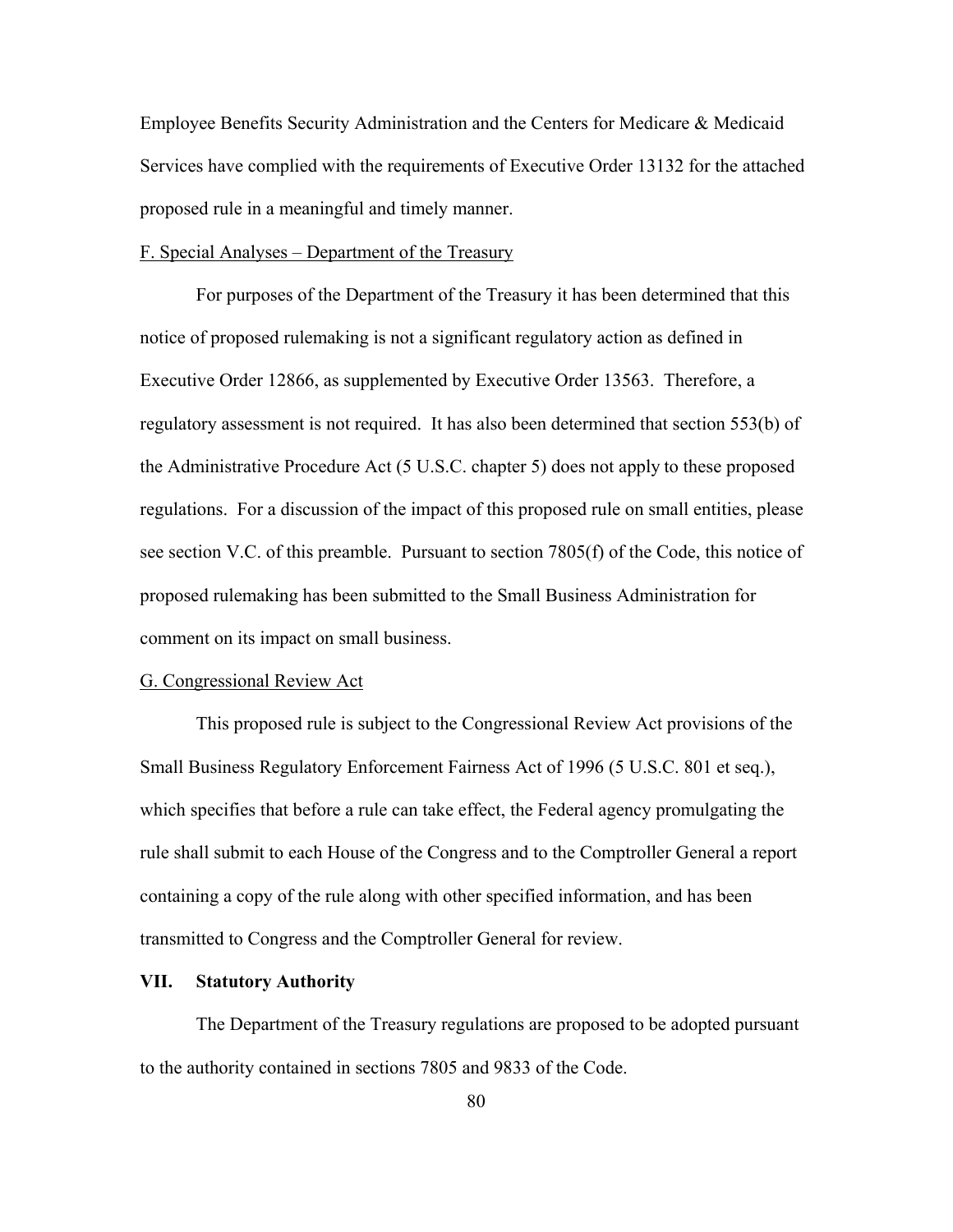The Department of Labor regulations are proposed to be adopted pursuant to the authority contained in 29 U.S.C. 1027, 1059, 1135, 1161-1168, 1169, 1181-1183, 1181 note, 1185, 1185a, 1185b, 1185d, 1191, 1191a, 1191b, and 1191c; sec. 101(g), Pub. L.104-191, 110 Stat. 1936; sec. 401(b), Pub. L. 105-200, 112 Stat. 645 (42 U.S.C. 651 note); sec. 512(d), Pub. L. 110-343, 122 Stat. 3881; sec. 1001, 1201, and 1562(e), Pub. L. 111-148, 124 Stat. 119, as amended by Pub. L. 111-152, 124 Stat. 1029; Secretary of Labor's Order 1-2011, 77 FR 1088 (January 9, 2012).

The Department of Health and Human Services regulations are proposed to be adopted pursuant to the authority contained in sections 2701 through 2763, 2791, and 2792 of the PHS Act (42 U.S.C. 300gg through 300gg-63, 300gg-91, and 300gg-92), as amended.

## **List of Subjects**

## *26 CFR Part 54*

Excise taxes, Health care, Health insurance, Pensions, Reporting and recordkeeping requirements.

#### *29 CFR Part 2590*

Continuation coverage, Disclosure, Employee benefit plans, Group health plans, Health care, Health insurance, Medical child support, Reporting and recordkeeping requirements.

## *45 CFR Part 147*

Health care, Health insurance, Reporting and recordkeeping requirements, and State regulation of health insurance.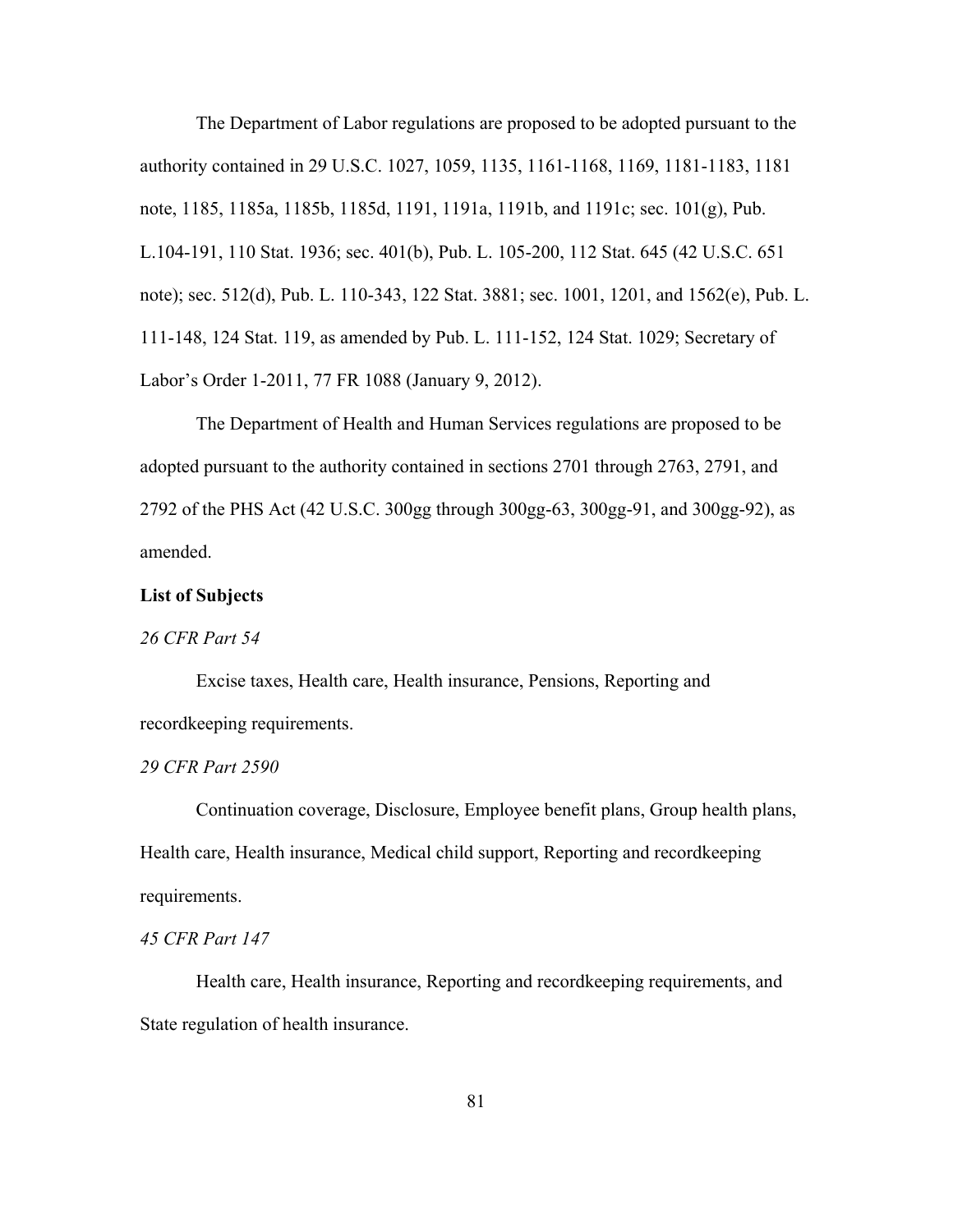John M. Dalrymple Deputy Commissioner for Services and Enforcement, Internal Revenue Service.

Signed this  $19<sup>th</sup>$  day of December, 2014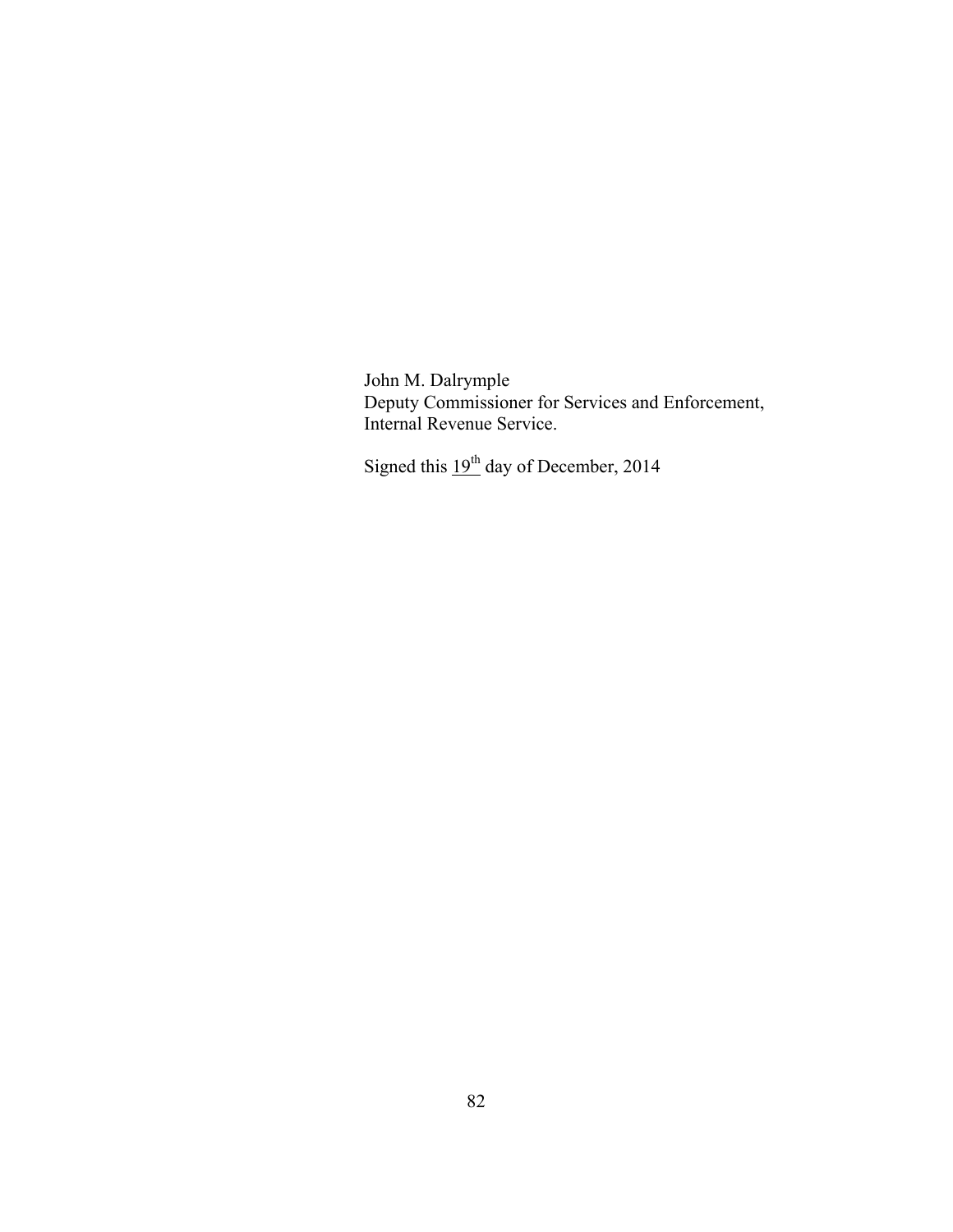Signed this  $18^{th}$  day of December 2014.

Phyllis C. Borzi Assistant Secretary Employee Benefits Security Administration Department of Labor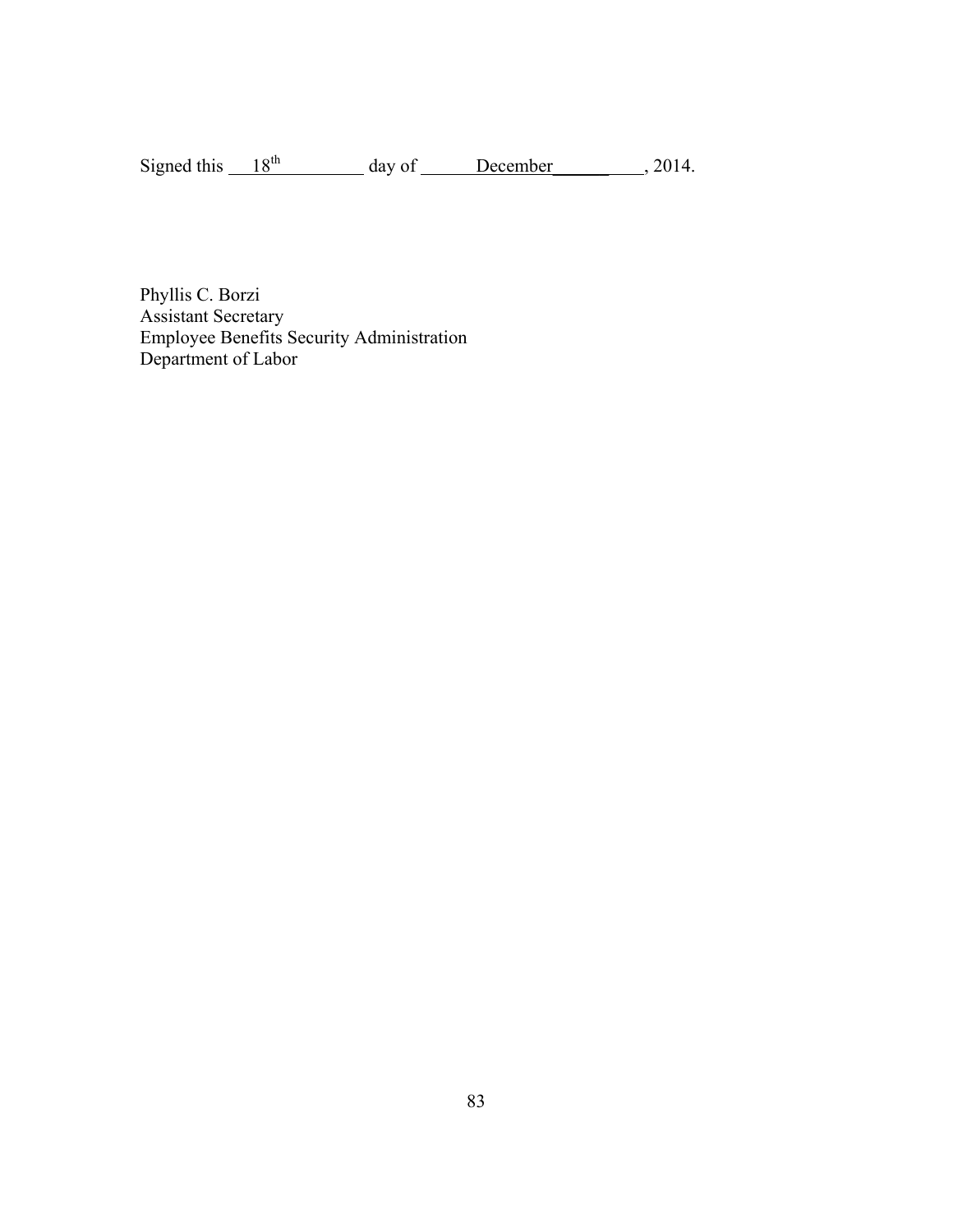CMS-9938-P

Dated: December 18, 2014

**Marilyn Tavenner,** 

Administrator,

Centers for Medicare & Medicaid Services.

Dated: December 19, 2014

**Sylvia Burwell,** 

Secretary,

Department of Health and Human Services.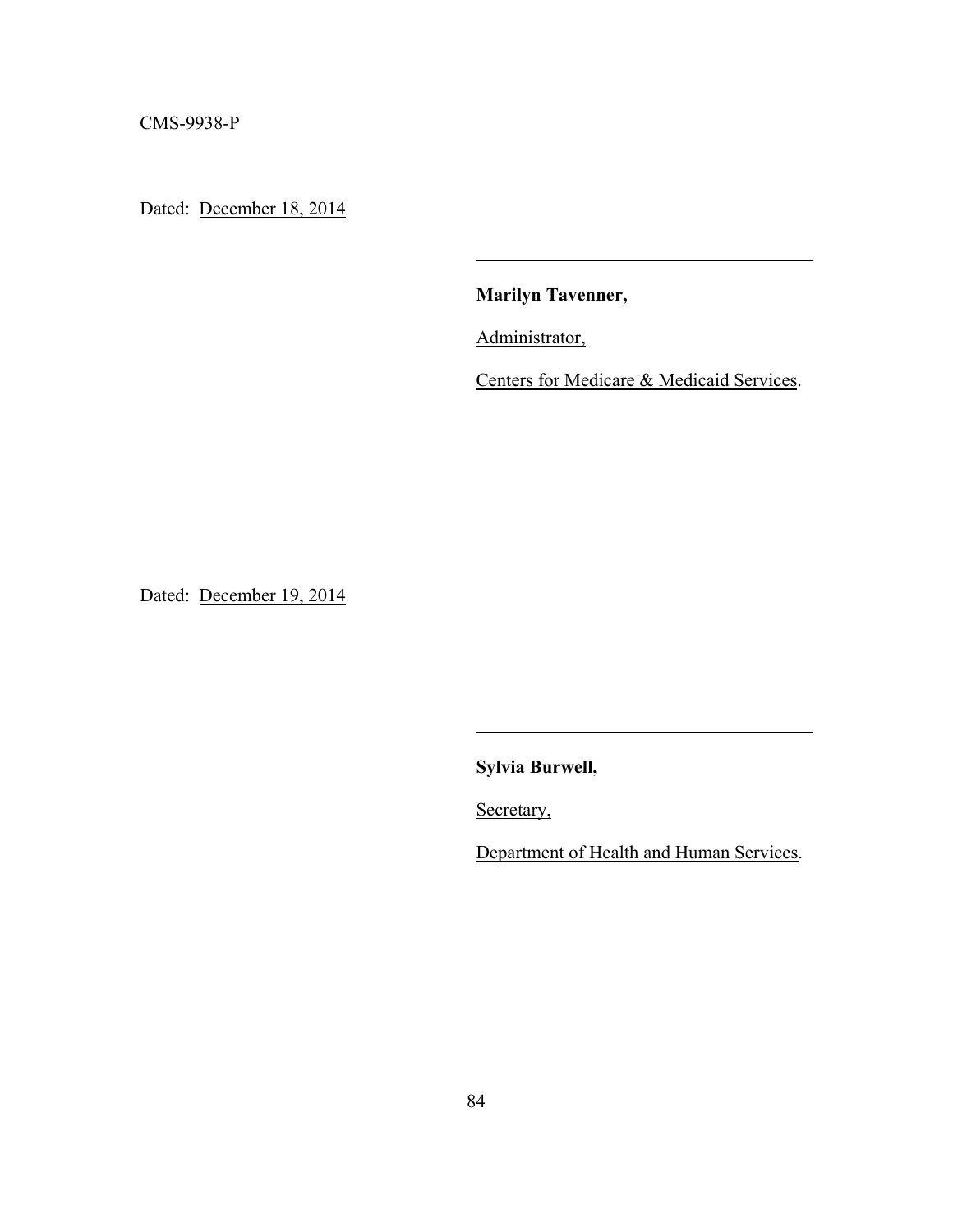#### **DEPARTMENT OF THE TREASURY**

Internal Revenue Service

## 26 CFR Chapter 1

Accordingly, 26 CFR Part 54 is proposed to be amended as follows:

# **PART 54 —PENSION EXCISE TAXES**

Paragraph 1. The authority citation for Part 54 continues to read in part as follows:

 **Authority**: Authority: 26 U.S.C. 7805. \* \* \*

Section 54.9815-2715 also issued under 26 U.S.C. 9833.

Paragraph 2. Section 54.9815-2715 is revised to read as follows:

## **§ 54.9815-2715 Summary of benefits and coverage and uniform glossary.**

(a) Summary of benefits and coverage– (1) In general. A group health plan (and its administrator as defined in section 3(16)(A) of the Employee Retirement Income Security Act of 1974 (ERISA)), and a health insurance issuer offering group health insurance coverage, is required to provide a written summary of benefits and coverage (SBC) for each benefit package without charge to entities and individuals described in this paragraph  $(a)(1)$  in accordance with the rules of this section.

(i) SBC provided by a group health insurance issuer to a group health plan –  $(A)$ Upon application. A health insurance issuer offering group health insurance coverage must provide the SBC to a group health plan (or its sponsor) upon application for health coverage, as soon as practicable following receipt of the application, but in no event later than seven business days following receipt of the application. If an SBC was provided before application pursuant to paragraph  $(a)(1)(i)(D)$  of this section (relating to SBCs upon request), this paragraph  $(a)(1)(i)(A)$  is deemed satisfied, provided there is no change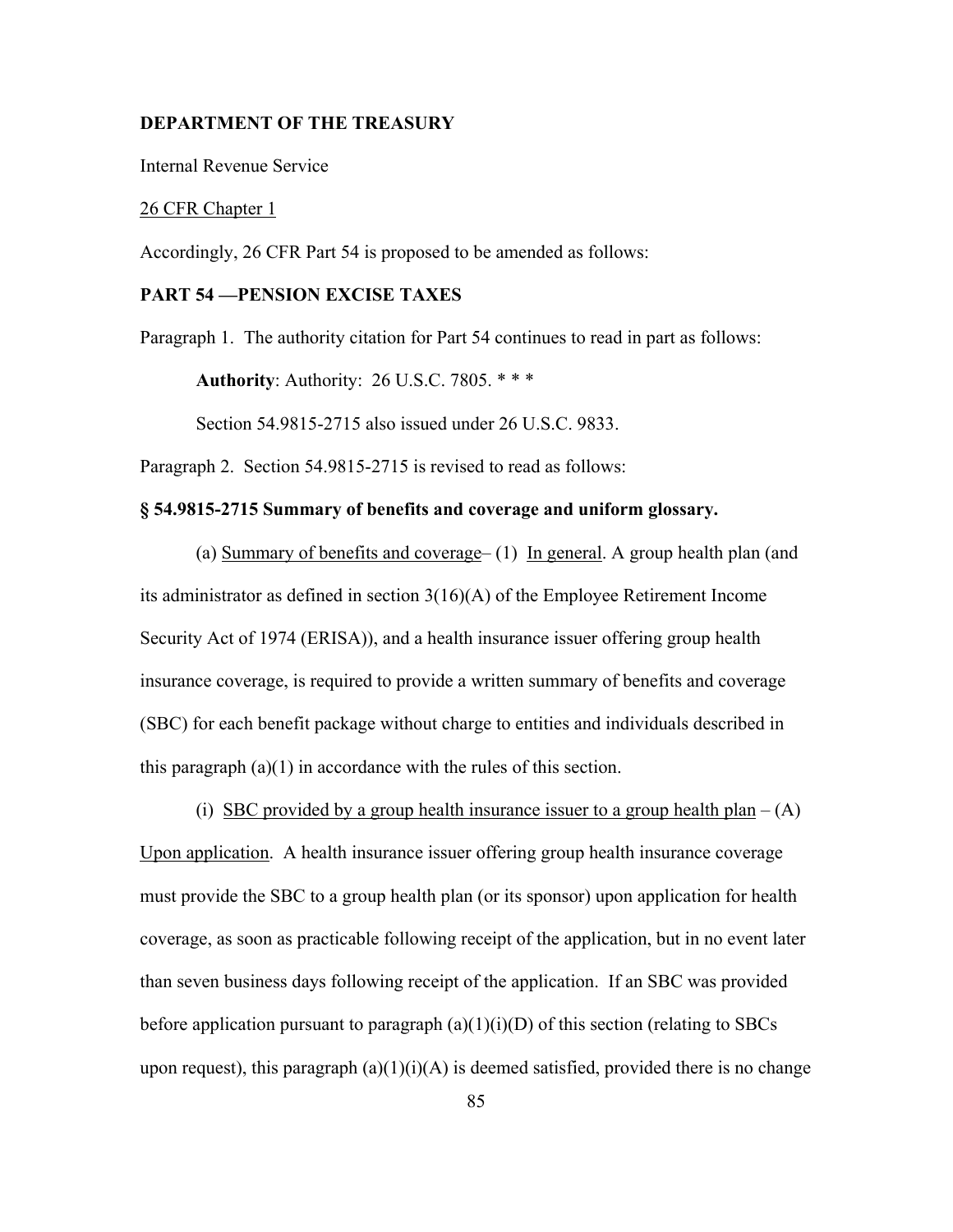to the information required to be in the SBC. However, if there has been a change in the information required, a new SBC that includes the correct information must be provided upon application pursuant to this paragraph  $(a)(1)(i)(A)$ .

 (B) By first day of coverage (if there are changes). If there is any change in the information required to be in the SBC that was provided upon application and before the first day of coverage, the issuer must update and provide a current SBC to the plan (or its sponsor) no later than the first day of coverage.

(C) Upon renewal, reissuance, or re-enrollment. If the issuer renews or reissues a policy, certificate, or contract of insurance for a succeeding policy year, or automatically re-enrolls the policyholder or its participants and beneficiaries in coverage, the issuer must provide a new SBC as follows:

(1) If written application is required (in either paper or electronic form) for renewal or reissuance, the SBC must be provided no later than the date the written application materials are distributed.

(2) If renewal, reissuance, or re-enrollment is automatic, the SBC must be provided no later than 30 days prior to the first day of the new plan or policy year; however, with respect to an insured plan, if the policy, certificate, or contract of insurance has not been issued or renewed before such 30-day period, the SBC must be provided as soon as practicable but in no event later than seven business days after issuance of the new policy, certificate, or contract of insurance, or the receipt of written confirmation of intent to renew, whichever is earlier.

(D) Upon request. If a group health plan (or its sponsor) requests an SBC or summary information about a health insurance product from a health insurance issuer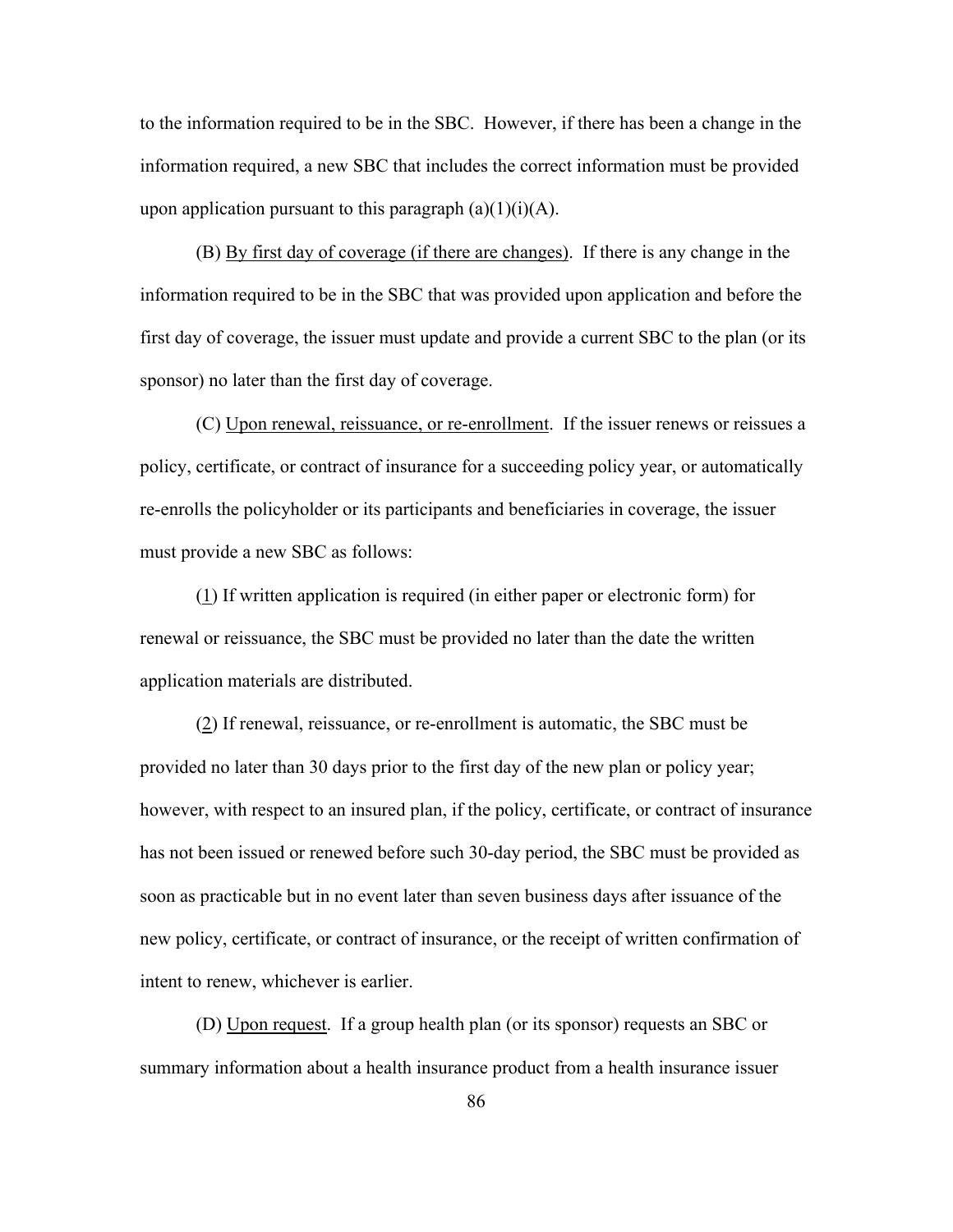offering group health insurance coverage, an SBC must be provided as soon as practicable, but in no event later than seven business days following receipt of the request.

 (ii) SBC provided by a group health insurance issuer and a group health plan to participants and beneficiaries  $-(A)$  In general. A group health plan (including its administrator, as defined under section 3(16) of ERISA), and a health insurance issuer offering group health insurance coverage, must provide an SBC to a participant or beneficiary (as defined under sections 3(7) and 3(8) of ERISA), and consistent with the rules of paragraph (a)(1)(iii) of this section, with respect to each benefit package offered by the plan or issuer for which the participant or beneficiary is eligible.

 (B) Upon application. The SBC must be provided as part of any written application materials that are distributed by the plan or issuer for enrollment. If the plan or issuer does not distribute written application materials for enrollment, the SBC must be provided no later than the first date on which the participant is eligible to enroll in coverage for the participant or any beneficiaries. If an SBC was provided before application pursuant to paragraph  $(a)(1)(ii)(F)$  of this section (relating to SBCs upon request), this paragraph  $(a)(1)(ii)(B)$  is deemed satisfied, provided there is no change to the information required to be in the SBC. However, if there has been is a change in the information content, a new SBC that includes the correct information must be provided upon application pursuant to this paragraph  $(a)(1)(ii)(B)$ .

 (C) By first day of coverage (if there are changes). If there is any change to the information required to be in the SBC that was provided upon application and before the

87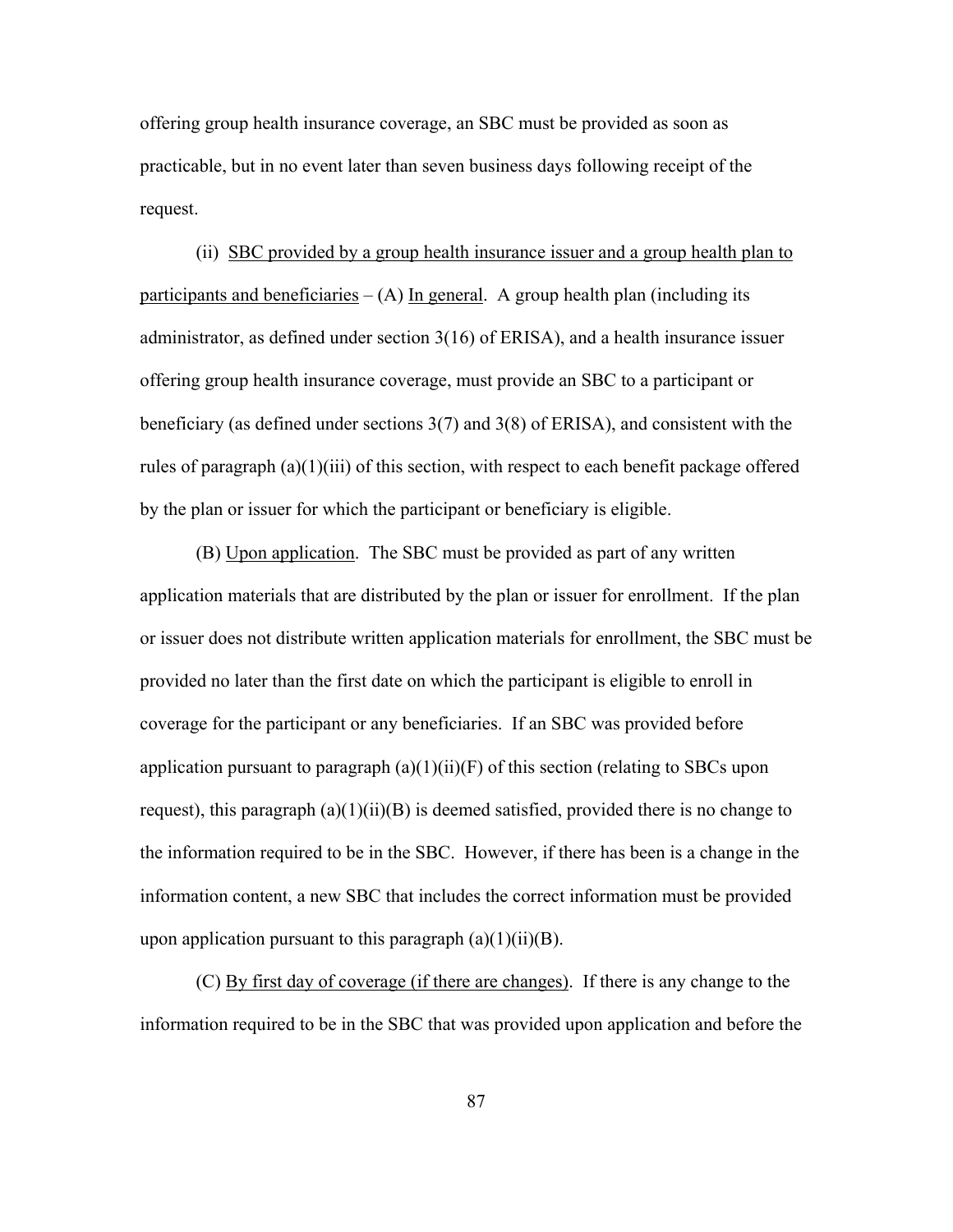first day of coverage, the plan or issuer must update and provide a current SBC to a participant or beneficiary no later than the first day of coverage.

 (D) Special enrollees. The plan or issuer must provide the SBC to special enrollees (as described in § 54.9801-6) no later than the date by which a summary plan description is required to be provided under the timeframe set forth in ERISA section 104(b)(1)(A) and its implementing regulations, which is 90 days from enrollment.

 (E) Upon renewal, reissuance, or re-enrollment. If the plan or issuer requires participants or beneficiaries to renew in order to maintain coverage (for example, for a succeeding plan year), or automatically re-enrolls participants and beneficiaries in coverage, the plan or issuer must provide a new SBC, as follows:

 (1) If written application is required for renewal, reissuance, or re-enrollment (in either paper or electronic form), the SBC must be provided no later than the date on which the written application materials are distributed.

 (2) If renewal, reissuance, or re-enrollment is automatic, the SBC must be provided no later than 30 days prior to the first day of the new plan or policy year; however, with respect to an insured plan, if the policy, certificate, or contract of insurance has not been issued or renewed before such 30-day period, the SBC must be provided as soon as practicable but in no event later than seven business days after issuance of the new policy, certificate, or contract of insurance, or the receipt of written confirmation of intent to renew, whichever is earlier.

 (F) Upon request. A plan or issuer must provide the SBC to participants or beneficiaries upon request for an SBC or summary information about the health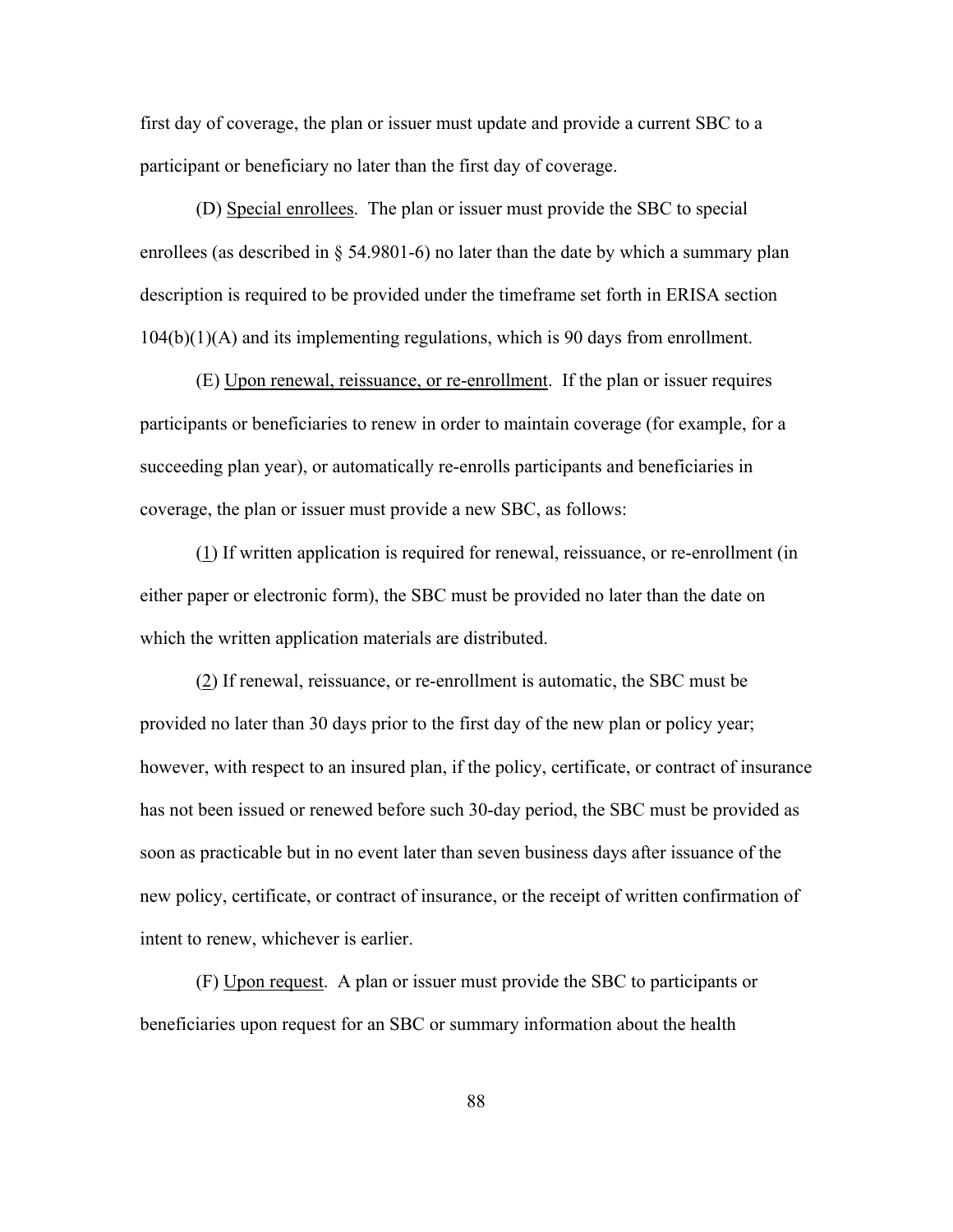coverage, as soon as practicable, but in no event later than seven business days following receipt of the request.

(iii) Special rules to prevent unnecessary duplication with respect to group health coverage  $-$  (A) An entity required to provide an SBC under this paragraph (a)(1) with respect to an individual satisfies that requirement if another party provides the SBC, but only to the extent that the SBC is timely and complete in accordance with the other rules of this section. Therefore, for example, in the case of a group health plan funded through an insurance policy, the plan satisfies the requirement to provide an SBC with respect to an individual if the issuer provides a timely and complete SBC to the individual. An entity required to provide an SBC under this paragraph (a)(1) with respect to an individual that contracts with another party to provide such SBC is considered to satisfy the requirement to provide such SBC if:

(1) The entity monitors performance under the contract;

(2) If the entity has knowledge that the SBC is not being provided in a manner that satisfies the requirements of this section and the entity has all information necessary to correct the noncompliance, the entity corrects the noncompliance as soon as practicable; and

 (3) If the entity has knowledge the SBC is not being provided in a manner that satisfies the requirements of this section and the entity does not have all information necessary to correct the noncompliance, the entity communicates with participants and beneficiaries who are affected by the noncompliance regarding the regarding the noncompliance, and begins taking significant steps as soon as practicable to avoid future violations.

89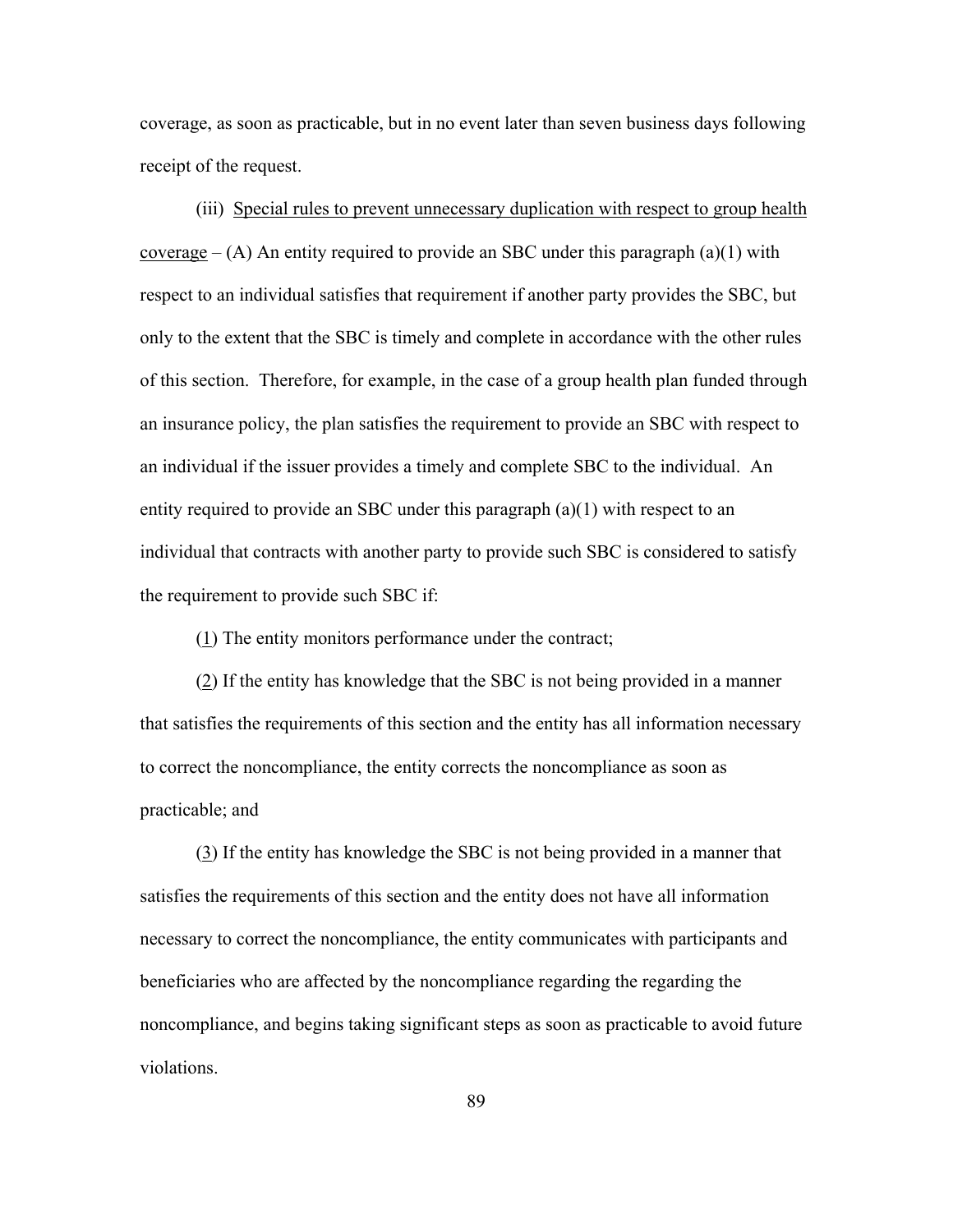(B) If a single SBC is provided to a participant and any beneficiaries at the participant's last known address, then the requirement to provide the SBC to the participant and any beneficiaries is generally satisfied. However, if a beneficiary's last known address is different than the participant's last known address, a separate SBC is required to be provided to the beneficiary at the beneficiary's last known address.

 (C) With respect to a group health plan that offers multiple benefit packages, the plan or issuer is required to provide a new SBC automatically to participants and beneficiaries upon renewal or re-enrollment only with respect to the benefit package in which a participant or beneficiary is enrolled (or will be automatically re-enrolled under the plan); SBCs are not required to be provided automatically upon renewal or reenrollment with respect to benefit packages in which the participant or beneficiary is not enrolled (or will not automatically be enrolled). However, if a participant or beneficiary requests an SBC with respect to another benefit package (or more than one other benefit package) for which the participant or beneficiary is eligible, the SBC (or SBCs, in the case of a request for SBCs relating to more than one benefit package) must be provided upon request as soon as practicable, but in no event later than seven business days following receipt of the request.

(2) Content – (i) In general. Subject to paragraph  $(a)(2)(iii)$  of this section, the SBC must include the following:

 (A) Uniform definitions of standard insurance terms and medical terms so that consumers may compare health coverage and understand the terms of (or exceptions to) their coverage, in accordance with guidance as specified by the Secretary;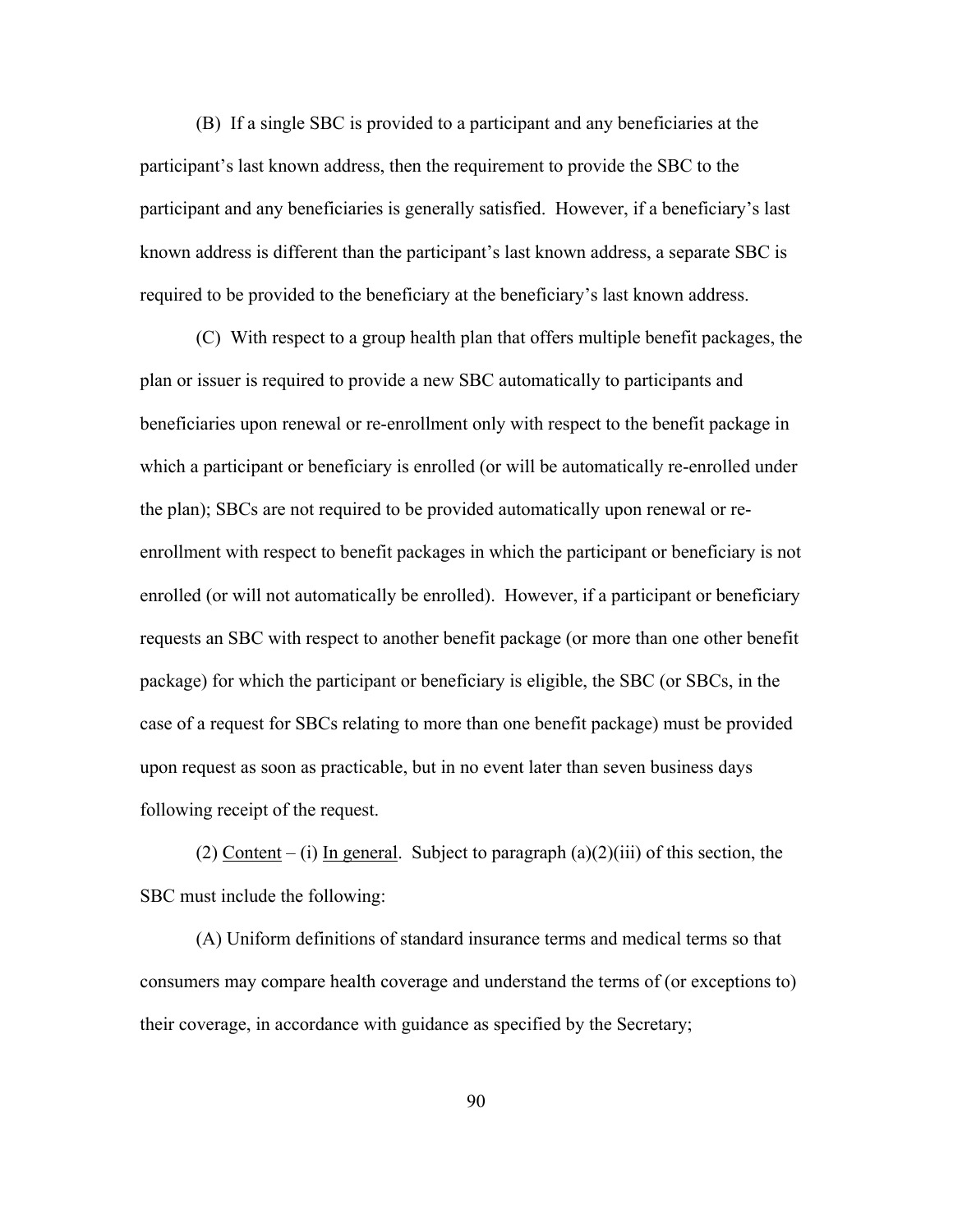(B) A description of the coverage, including cost sharing, for each category of benefits identified by the Secretary in guidance;

(C) The exceptions, reductions, and limitations of the coverage;

 (D) The cost-sharing provisions of the coverage, including deductible, coinsurance, and copayment obligations;

(E) The renewability and continuation of coverage provisions;

(F) Coverage examples, in accordance with the rules of paragraph  $(a)(2)(ii)$  of this section;

 (G) With respect to coverage beginning on or after January 1, 2014, a statement about whether the plan or coverage provides minimum essential coverage as defined under section 5000A(f) and whether the plan's or coverage's share of the total allowed costs of benefits provided under the plan or coverage meets applicable requirements;

 (H) A statement that the SBC is only a summary and that the plan document, policy, certificate, or contract of insurance should be consulted to determine the governing contractual provisions of the coverage;

(I) Contact information for questions;

 (J) For issuers, an Internet web address where a copy of the actual individual coverage policy or group certificate of coverage can be reviewed and obtained;

(K) For plans and issuers that maintain one or more networks of providers, an Internet address (or similar contact information) for obtaining a list of network providers;

(L) For plans and issuers that use a formulary in providing prescription drug coverage, an Internet address (or similar contact information) for obtaining information on prescription drug coverage; and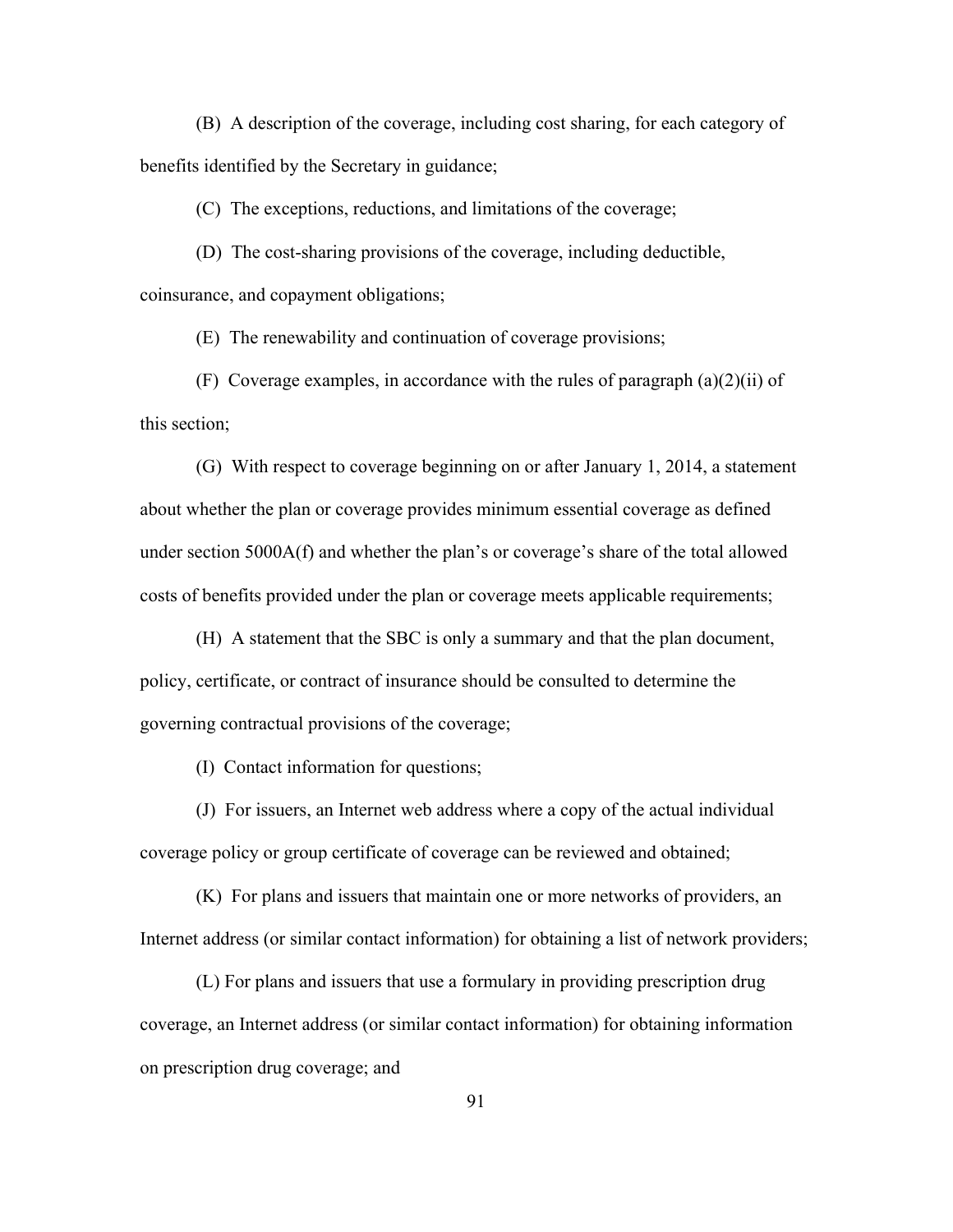(M) An Internet address for obtaining the uniform glossary, as described in paragraph (c) of this section, as well as a contact phone number to obtain a paper copy of the uniform glossary, and a disclosure that paper copies are available.

(ii) Coverage examples. The SBC must include coverage examples specified by the Secretary in guidance that illustrate benefits provided under the plan or coverage for common benefits scenarios (including pregnancy and serious or chronic medical conditions) in accordance with this paragraph  $(a)(2)(ii)$ .

(A) Number of examples. The Secretary may identify up to six coverage examples that may be required in an SBC.

(B) Benefits scenarios. For purposes of this paragraph  $(a)(2)(ii)$ , a benefits scenario is a hypothetical situation, consisting of a sample treatment plan for a specified medical condition during a specific period of time, based on recognized clinical practice guidelines as defined by the National Guideline Clearinghouse, Agency for Healthcare Research and Quality. The Secretary will specify, in guidance, the assumptions, including the relevant items and services and reimbursement information, for each claim in the benefits scenario.

(C) Illustration of benefit provided. For purposes of this paragraph  $(a)(2)(ii)$ , to illustrate benefits provided under the plan or coverage for a particular benefits scenario, a plan or issuer simulates claims processing in accordance with guidance issued by the Secretary to generate an estimate of what an individual might expect to pay under the plan, policy, or benefit package. The illustration of benefits provided will take into account any cost sharing, excluded benefits, and other limitations on coverage, as specified by the Secretary in guidance.

92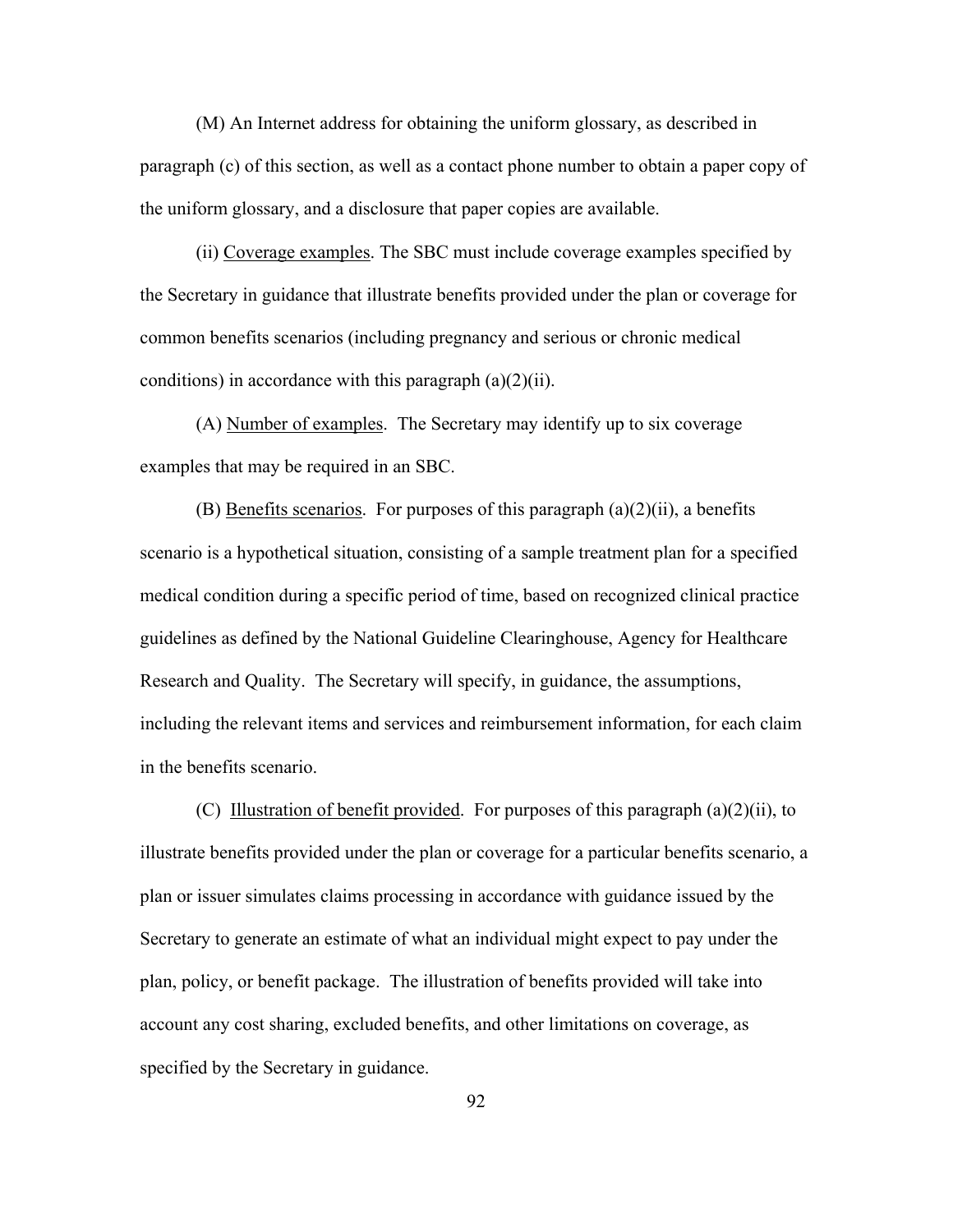(iii) Coverage provided outside the United States. In lieu of summarizing coverage for items and services provided outside the United States, a plan or issuer may provide an Internet address (or similar contact information) for obtaining information about benefits and coverage provided outside the United States. In any case, the plan or issuer must provide an SBC in accordance with this section that accurately summarizes benefits and coverage available under the plan or coverage within the United States.

 (3) Appearance. (i) A group health plan and a health insurance issuer must provide an SBC in the form, and in accordance with the instructions for completing the SBC, that are specified by the Secretary in guidance. The SBC must be presented in a uniform format, use terminology understandable by the average plan enrollee, not exceed four double-sided pages in length, and not include print smaller than 12-point font.

 (ii) A group health plan that utilizes two or more benefit packages (such as major medical coverage and a health flexible spending arrangement) may synthesize the information into a single SBC, or provide multiple SBCs.

(4)  $\overline{Form} - (i)$  An SBC provided by an issuer offering group health insurance coverage to a plan (or its sponsor), may be provided in paper form. Alternatively, the SBC may be provided electronically (such as by email or an Internet posting) if the following three conditions are satisfied –

(A) The format is readily accessible by the plan (or its sponsor);

(B) The SBC is provided in paper form free of charge upon request; and

(C) If the electronic form is an Internet posting, the issuer timely advises the plan (or its sponsor) in paper form or email that the documents are available on the Internet and provides the Internet address.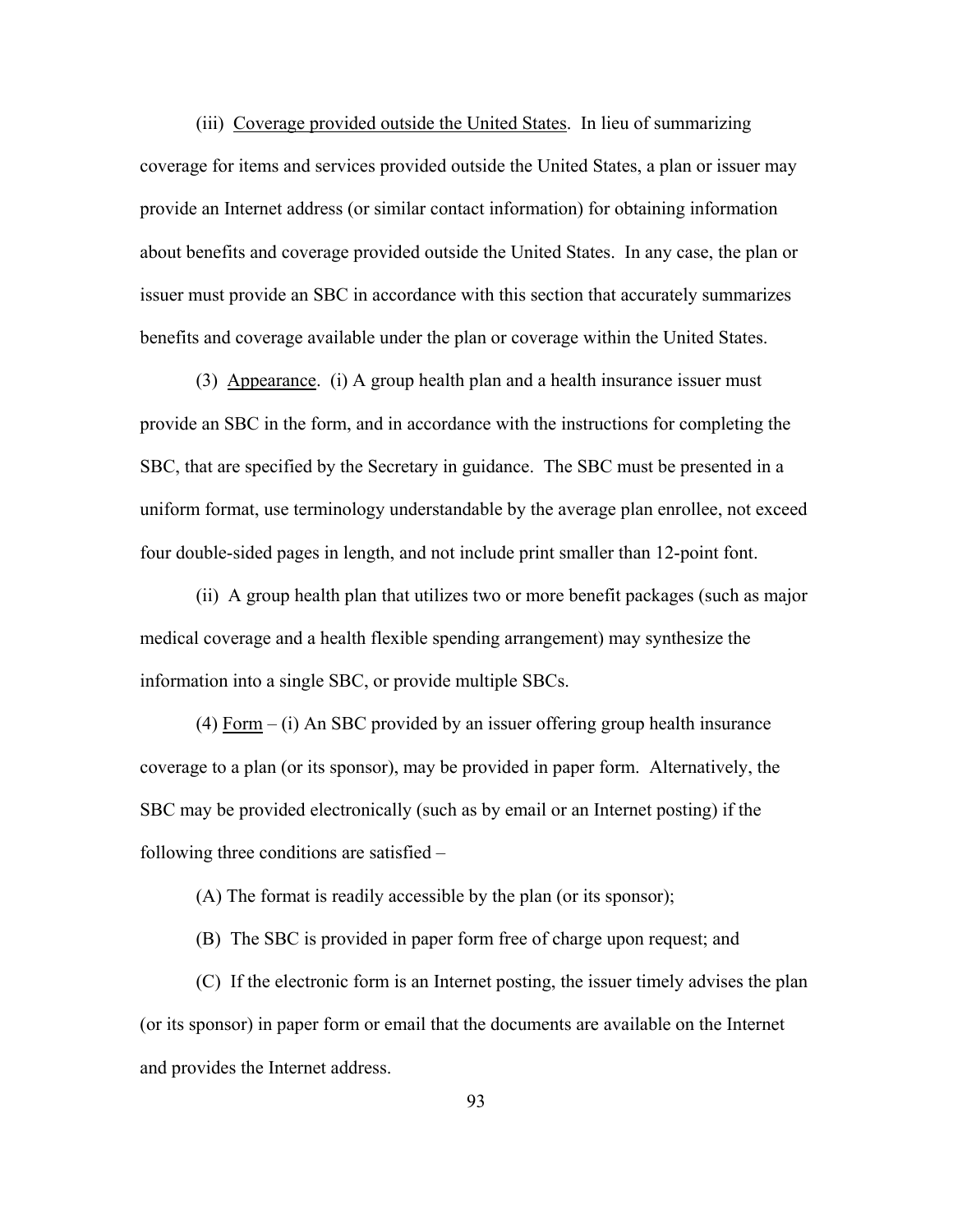(ii) An SBC provided by a group health plan or health insurance issuer to a participant or beneficiary may be provided in paper form. Alternatively, the SBC may be provided electronically (such as by email or an Internet posting) if the requirements of this paragraph  $(a)(4)(ii)$  are met.

(A) With respect to participants and beneficiaries covered under the plan, the SBC may be provided electronically as described in this paragraph  $(a)(4)(ii)(A)$ . However, in all cases, the plan must provide the SBC in paper form if paper form is requested.

(1) In accordance with the Department of Labor's disclosure regulations at 29 CFR 2520.104b-1;

(2) In connection with online enrollment or online renewal of coverage under the plan; or

(3) In response to an online request made by a participant or beneficiary for the SBC.

(B) With respect to participants and beneficiaries who are eligible but not enrolled for coverage, the SBC may be provided electronically if:

(1) The format is readily accessible;

(2) The SBC is provided in paper form free of charge upon request; and

 (3) In a case in which the electronic form is an Internet posting, the plan or issuer timely notifies the individual in paper form (such as a postcard) or email that the documents are available on the Internet, provides the Internet address, and notifies the individual that the documents are available in paper form upon request.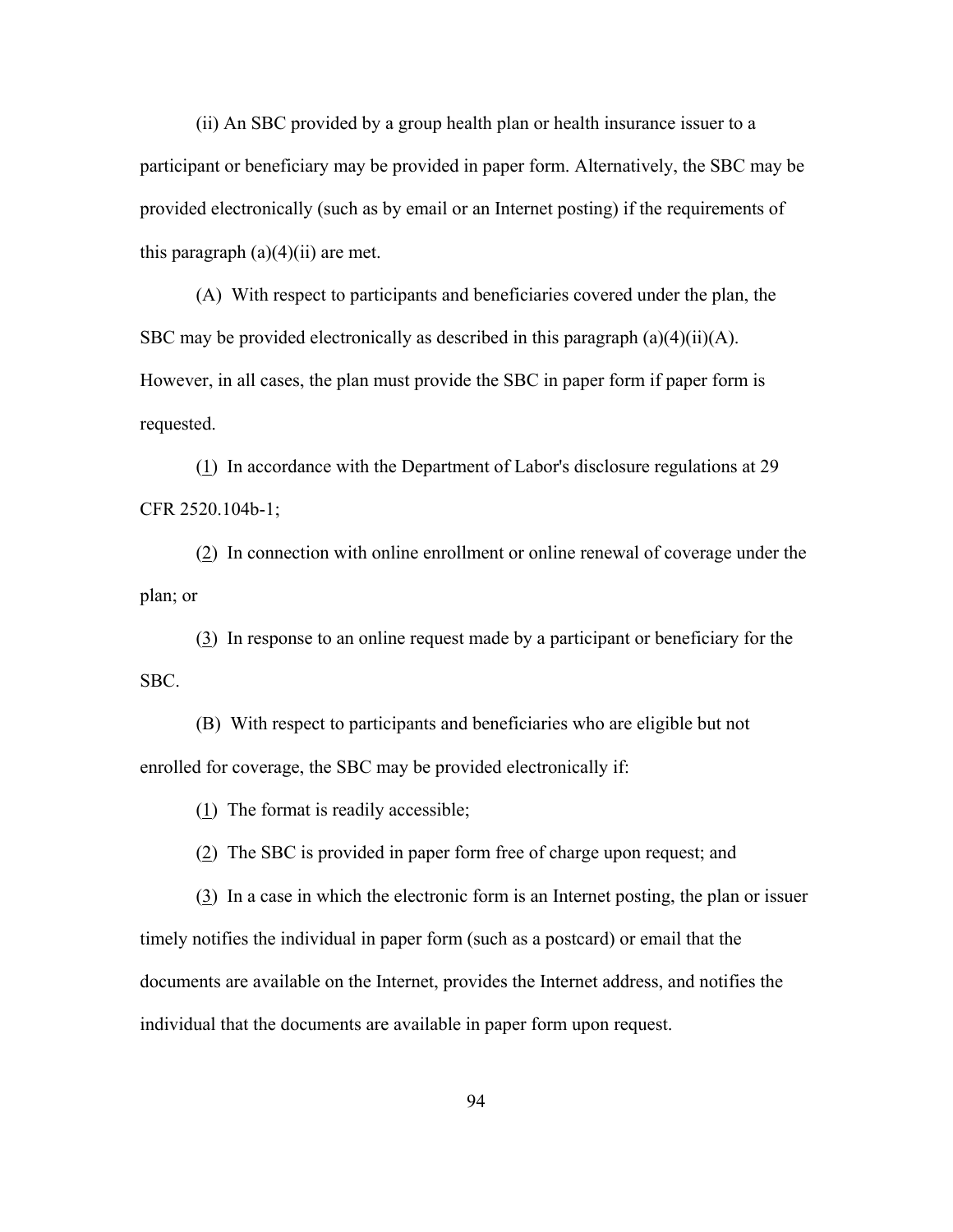(5) Language. A group health plan or health insurance issuer must provide the SBC in a culturally and linguistically appropriate manner. For purposes of this paragraph (a)(5), a plan or issuer is considered to provide the SBC in a culturally and linguistically appropriate manner if the thresholds and standards of 29 CFR 2590.715-2719(e) are met as applied to the SBC.

(b) Notice of modification. If a group health plan, or health insurance issuer offering group health insurance coverage, makes any material modification (as defined under section 102 of ERISA) in any of the terms of the plan or coverage that would affect the content of the SBC, that is not reflected in the most recently provided SBC, and that occurs other than in connection with a renewal or reissuance of coverage, the plan or issuer must provide notice of the modification to enrollees not later than 60 days prior to the date on which the modification will become effective. The notice of modification must be provided in a form that is consistent with the rules of paragraph (a)(4) of this section.

(c) Uniform glossary  $- (1)$  In general. A group health plan, and a health insurance issuer offering group health insurance coverage, must make available to participants and beneficiaries the uniform glossary described in paragraph (c)(2) of this section in accordance with the appearance and form and manner requirements of paragraphs (c)(3) and (c)(4) of this section.

 (2) Health-coverage-related terms and medical terms. The uniform glossary must provide uniform definitions, specified by the Secretary in guidance, of the following health-coverage-related terms and medical terms:

95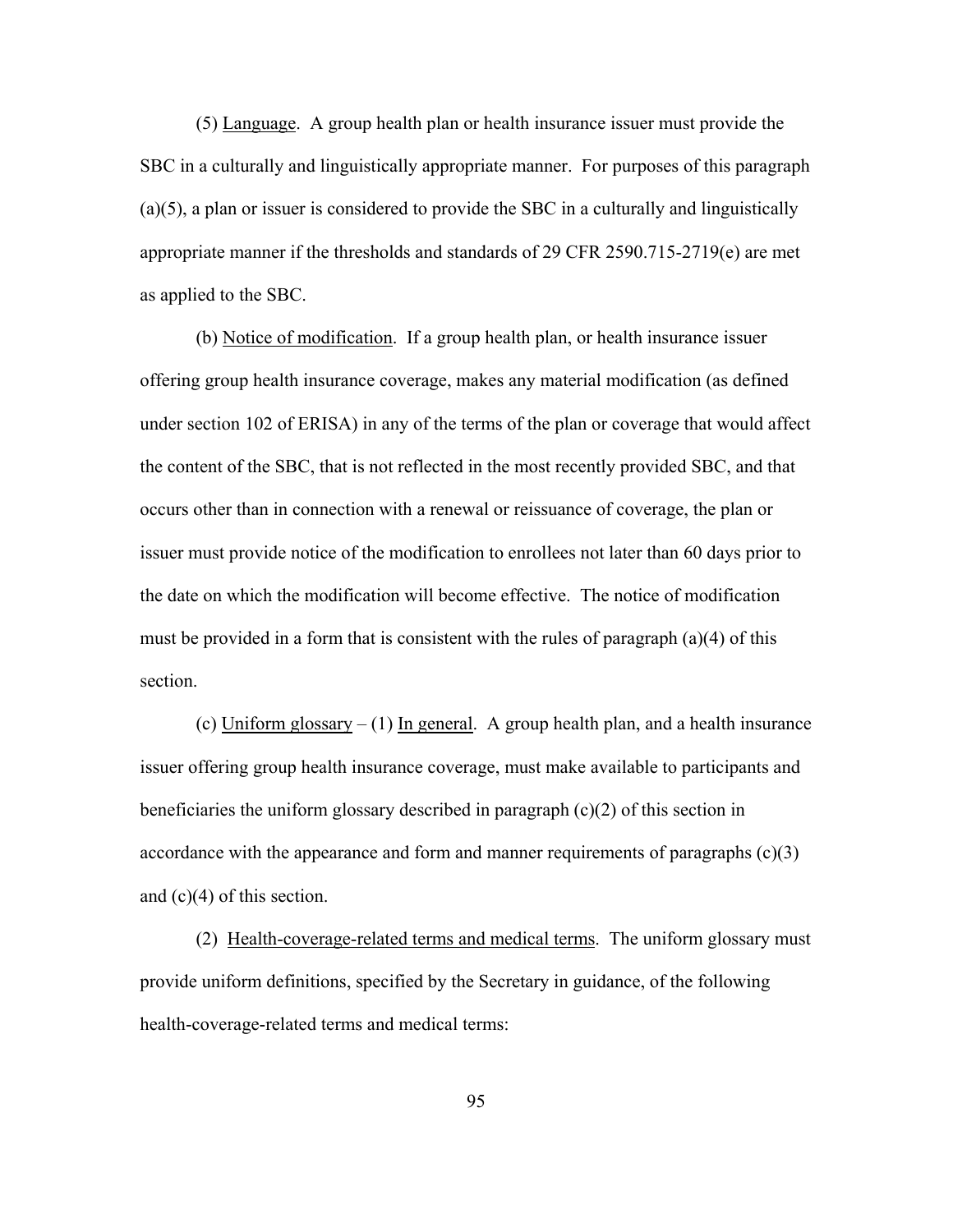(i) Allowed amount, appeal, balance billing, co-insurance, complications of pregnancy, co-payment, deductible, durable medical equipment, emergency medical condition, emergency medical transportation, emergency room care, emergency services, excluded services, grievance, habilitation services, health insurance, home health care, hospice services, hospitalization, hospital outpatient care, in-network co-insurance, innetwork co-payment, medically necessary, network, non-preferred provider, out-ofnetwork co-insurance, out-of-network co-payment, out-of-pocket limit, physician services, plan, preauthorization, preferred provider, premium, prescription drug coverage, prescription drugs, primary care physician, primary care provider, provider, reconstructive surgery, rehabilitation services, skilled nursing care, specialist, usual customary and reasonable (UCR), and urgent care; and

 (ii) Such other terms as the Secretary determines are important to define so that individuals and employers may compare and understand the terms of coverage and medical benefits (including any exceptions to those benefits), as specified in guidance.

 (3) Appearance. A group health plan, and a health insurance issuer, must provide the uniform glossary with the appearance specified by the Secretary in guidance to ensure the uniform glossary is presented in a uniform format and uses terminology understandable by the average plan enrollee.

 (4) Form and manner. A plan or issuer must make the uniform glossary described in this paragraph (c) available upon request, in either paper or electronic form (as requested), within seven business days after receipt of the request.

96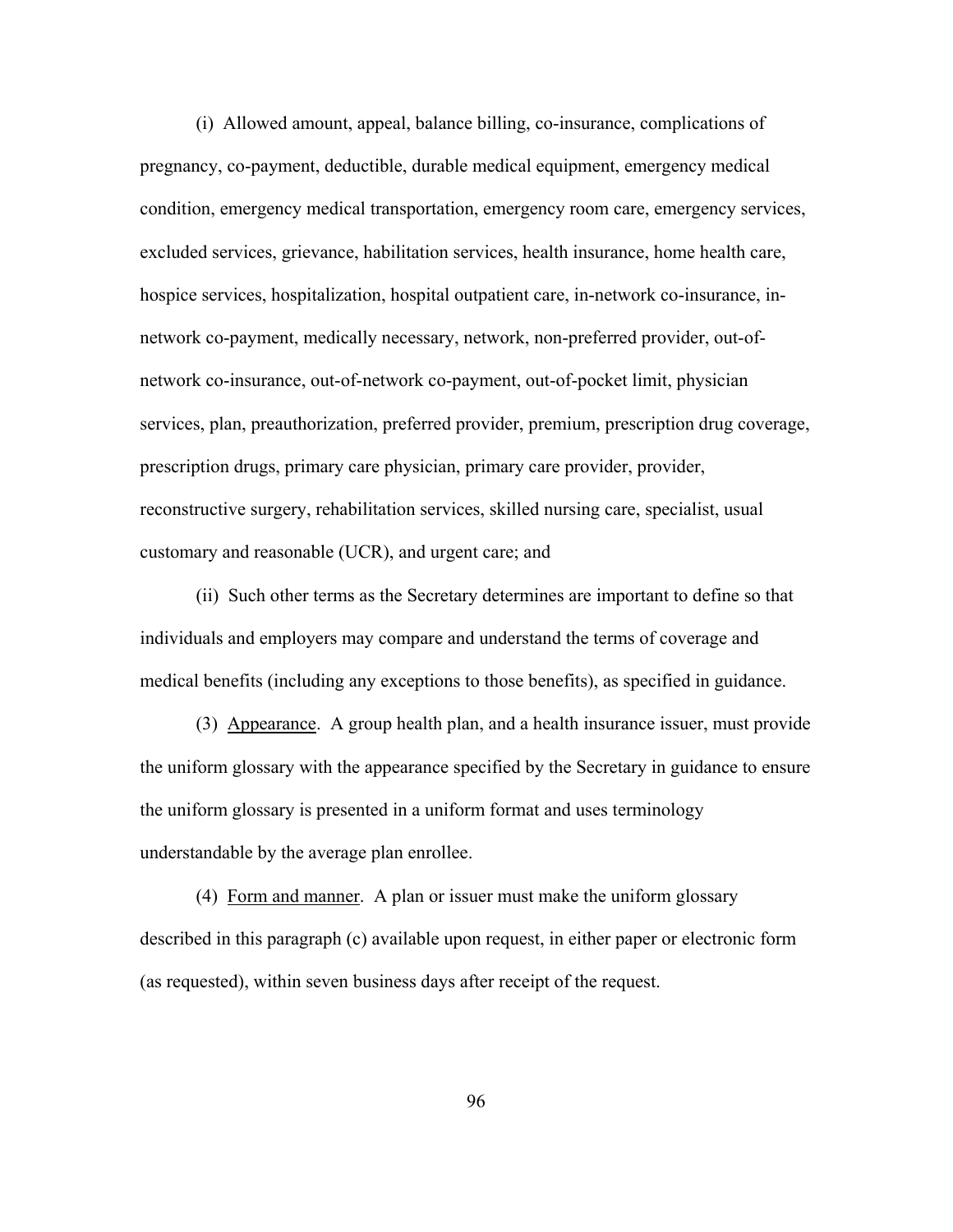(d) Preemption. State laws that require a health insurance issuer to provide an SBC that supplies less information than required under paragraph (a) of this section are preempted.

 (e) Failure to provide. A group health plan that willfully fails to provide information required under this section to a participant or beneficiary is subject to a fine of not more than \$1,000 for each such failure. A failure with respect to each participant or beneficiary constitutes a separate offense for purposes of this paragraph (e). The IRS will enforce this section using a process and procedure consistent with section 4980D of the Code.

(f) Applicability. The requirements of this section do not apply to a group health plan benefit package that provides Medicare Advantage benefits pursuant to or 42 U.S.C. Chapter 7, Subchapter XVIII, Part C.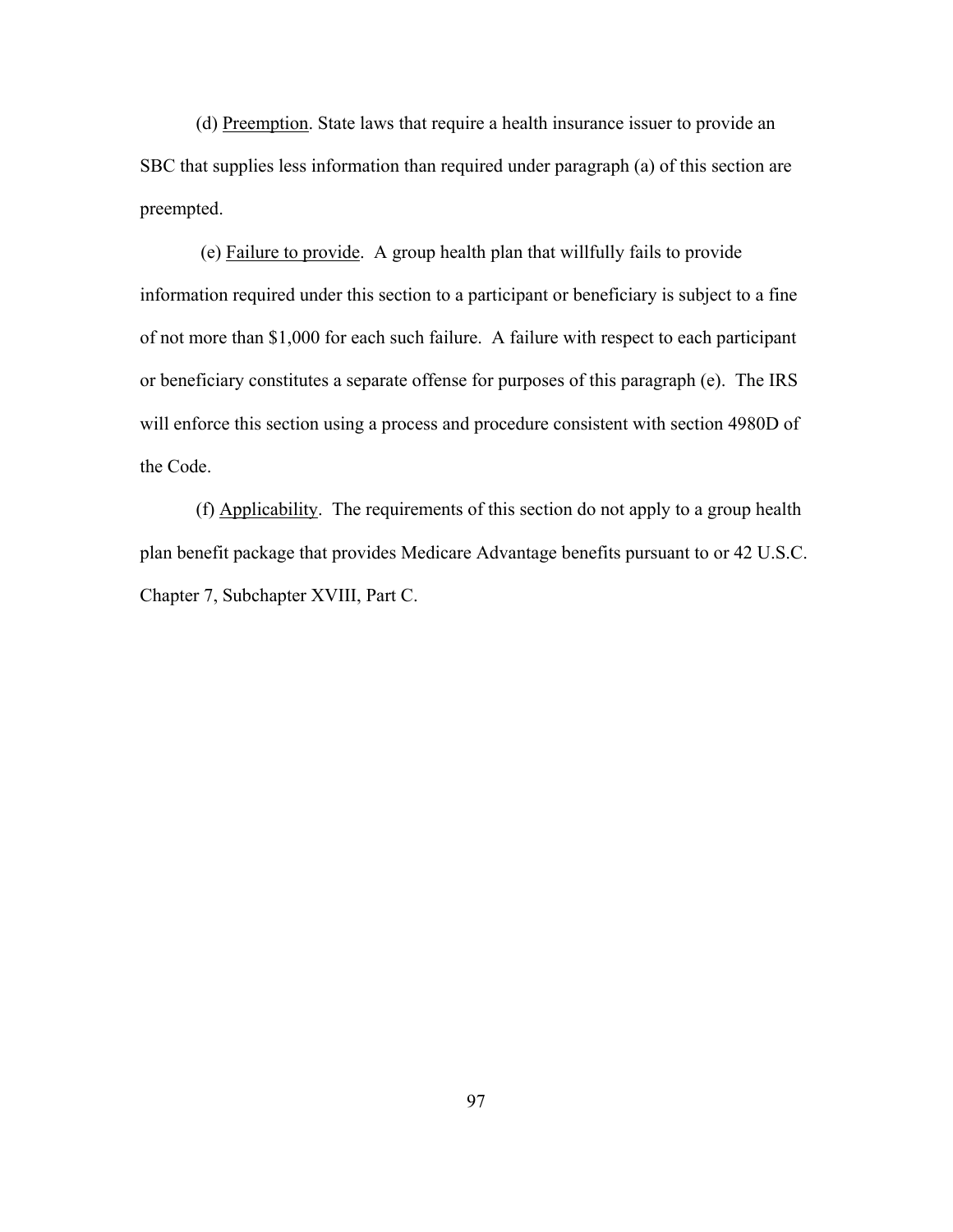## **DEPARTMENT OF LABOR**

Employee Benefits Security Administration

## 29 CFR Chapter XXV

Accordingly, 29 CFR Part 2590 is proposed to be amended as follows:

## **PART 2590 —RULES AND REGULATIONS FOR GROUP HEALTH PLANS**

1. The authority citation for Part 2590 continues to read as follows:

**Authority**: 29 U.S.C. 1027, 1059, 1135, 1161-1168, 1169, 1181-1183, 1181 note, 1185, 1185a, 1185b, 1185d, 1191, 1191a, 1191b, and 1191c; sec. 101(g), Pub. L.104-191, 110 Stat. 1936; sec. 401(b), Pub. L. 105-200, 112 Stat. 645 (42 U.S.C. 651 note); sec. 512(d), Pub. L. 110-343, 122 Stat. 3881; sec. 1001, 1201, and 1562(e), Pub. L. 111-148, 124 Stat. 119, as amended by Pub. L. 111-152, 124 Stat. 1029; Secretary of Labor's Order 1-2011, 77 FR 1088 (January 9, 2012).

2. Section 2590.715-2715 is revised to read as follows:

#### **§ 2590.715-2715 Summary of benefits and coverage and uniform glossary.**

(a) Summary of benefits and coverage–  $(1)$  In general. A group health plan (and its administrator as defined in section 3(16)(A) of ERISA)), and a health insurance issuer offering group health insurance coverage, is required to provide a written summary of benefits and coverage (SBC) for each benefit package without charge to entities and individuals described in this paragraph (a)(1) in accordance with the rules of this section.

(i) SBC provided by a group health insurance issuer to a group health plan –  $(A)$ Upon application. A health insurance issuer offering group health insurance coverage must provide the SBC to a group health plan (or its sponsor) upon application for health coverage, as soon as practicable following receipt of the application, but in no event later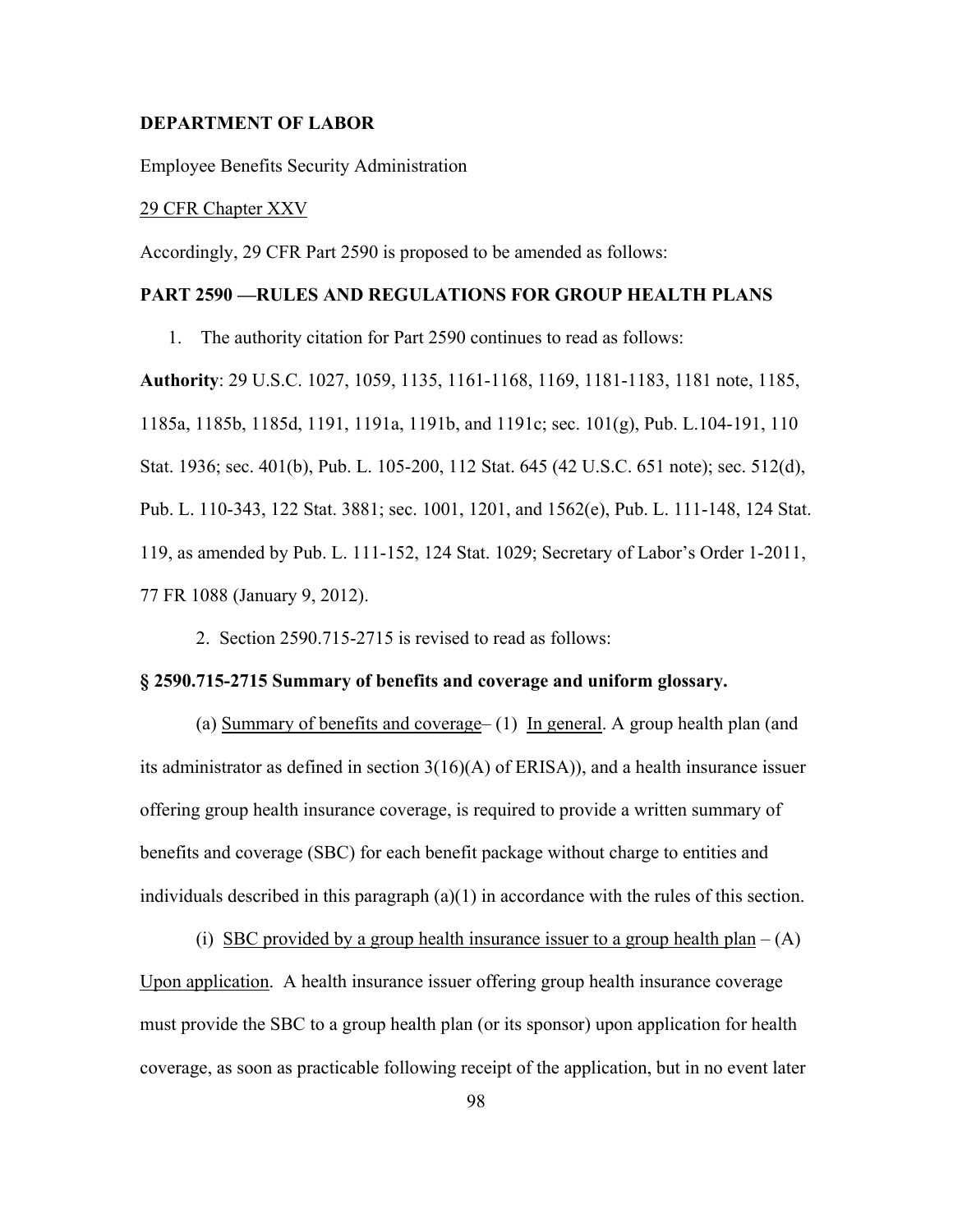than seven business days following receipt of the application. If an SBC was provided before application pursuant to paragraph  $(a)(1)(i)(D)$  of this section (relating to SBCs upon request), this paragraph  $(a)(1)(i)(A)$  is deemed satisfied, provided there is no change to the information required to be in the SBC. However, if there has been a change in the information required, a new SBC that includes the correct information must be provided upon application pursuant to this paragraph  $(a)(1)(i)(A)$ .

 (B) By first day of coverage (if there are changes). If there is any change in the information required to be in the SBC that was provided upon application and before the first day of coverage, the issuer must update and provide a current SBC to the plan (or its sponsor) no later than the first day of coverage.

(C) Upon renewal, reissuance, or re-enrollment. If the issuer renews or reissues a policy, certificate, or contract of insurance for a succeeding policy year, or automatically re-enrolls the policyholder or its participants and beneficiaries in coverage, the issuer must provide a new SBC as follows:

(1) If written application is required (in either paper or electronic form) for renewal or reissuance, the SBC must be provided no later than the date the written application materials are distributed.

(2) If renewal, reissuance, or re-enrollment is automatic, the SBC must be provided no later than 30 days prior to the first day of the new plan or policy year; however, with respect to an insured plan, if the policy, certificate, or contract of insurance has not been issued or renewed before such 30-day period, the SBC must be provided as soon as practicable but in no event later than seven business days after issuance of the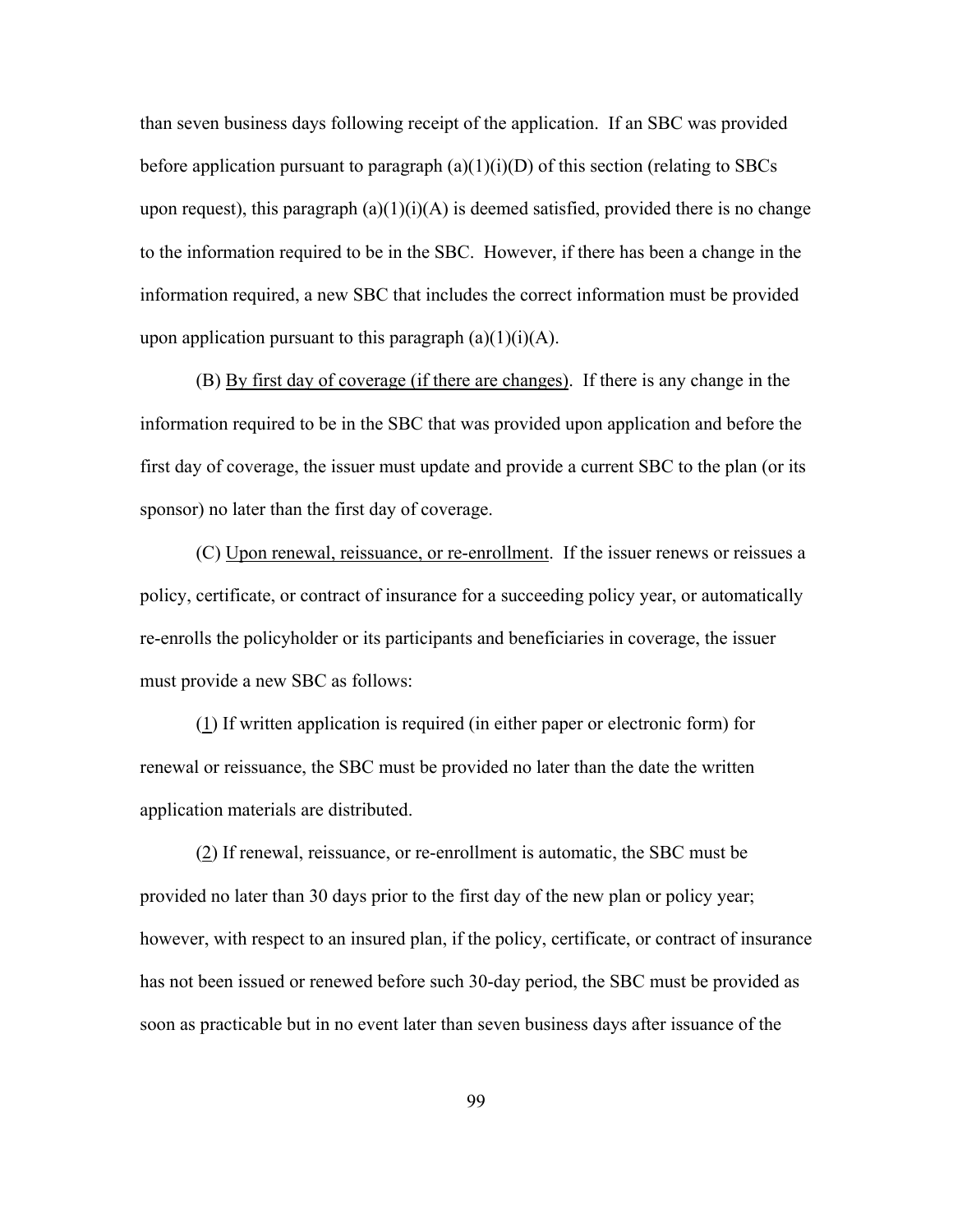new policy, certificate, or contract of insurance, or the receipt of written confirmation of intent to renew, whichever is earlier.

(D) Upon request. If a group health plan (or its sponsor) requests an SBC or summary information about a health insurance product from a health insurance issuer offering group health insurance coverage, an SBC must be provided as soon as practicable, but in no event later than seven business days following receipt of the request.

 (ii) SBC provided by a group health insurance issuer and a group health plan to participants and beneficiaries  $- (A)$  In general. A group health plan (including its administrator, as defined under section 3(16) of ERISA), and a health insurance issuer offering group health insurance coverage, must provide an SBC to a participant or beneficiary (as defined under sections 3(7) and 3(8) of ERISA), and consistent with the rules of paragraph (a)(1)(iii) of this section, with respect to each benefit package offered by the plan or issuer for which the participant or beneficiary is eligible.

 (B) Upon application. The SBC must be provided as part of any written application materials that are distributed by the plan or issuer for enrollment. If the plan or issuer does not distribute written application materials for enrollment, the SBC must be provided no later than the first date on which the participant is eligible to enroll in coverage for the participant or any beneficiaries. If an SBC was provided before application pursuant to paragraph  $(a)(1)(ii)(F)$  of this section (relating to SBCs upon request), this paragraph  $(a)(1)(ii)(B)$  is deemed satisfied, provided there is no change to the information required to be in the SBC. However, if there has been is a change in the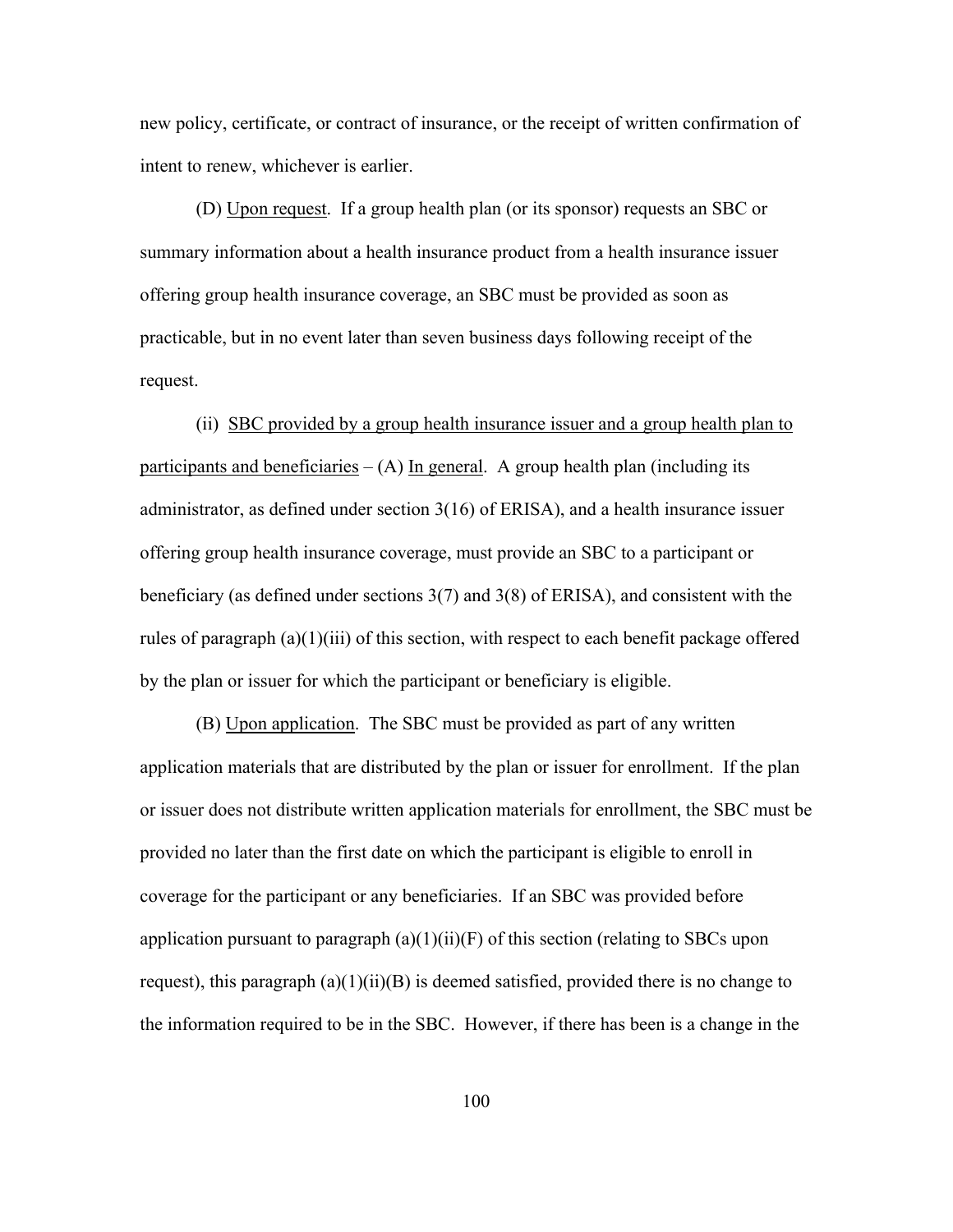information content, a new SBC that includes the correct information must be provided upon application pursuant to this paragraph  $(a)(1)(ii)(B)$ .

 (C) By first day of coverage (if there are changes). If there is any change to the information required to be in the SBC that was provided upon application and before the first day of coverage, the plan or issuer must update and provide a current SBC to a participant or beneficiary no later than the first day of coverage.

 (D) Special enrollees. The plan or issuer must provide the SBC to special enrollees (as described in § 2590.701-6) no later than the date by which a summary plan description is required to be provided under the timeframe set forth in ERISA section 104(b)(1)(A) and its implementing regulations, which is 90 days from enrollment.

 (E) Upon renewal, reissuance, or re-enrollment. If the plan or issuer requires participants or beneficiaries to renew in order to maintain coverage (for example, for a succeeding plan year), or automatically re-enrolls participants and beneficiaries in coverage, the plan or issuer must provide a new SBC, as follows:

 (1) If written application is required for renewal, reissuance, or re-enrollment (in either paper or electronic form), the SBC must be provided no later than the date on which the written application materials are distributed.

 (2) If renewal, reissuance, or re-enrollment is automatic, the SBC must be provided no later than 30 days prior to the first day of the new plan or policy year; however, with respect to an insured plan, if the policy, certificate, or contract of insurance has not been issued or renewed before such 30-day period, the SBC must be provided as soon as practicable but in no event later than seven business days after issuance of the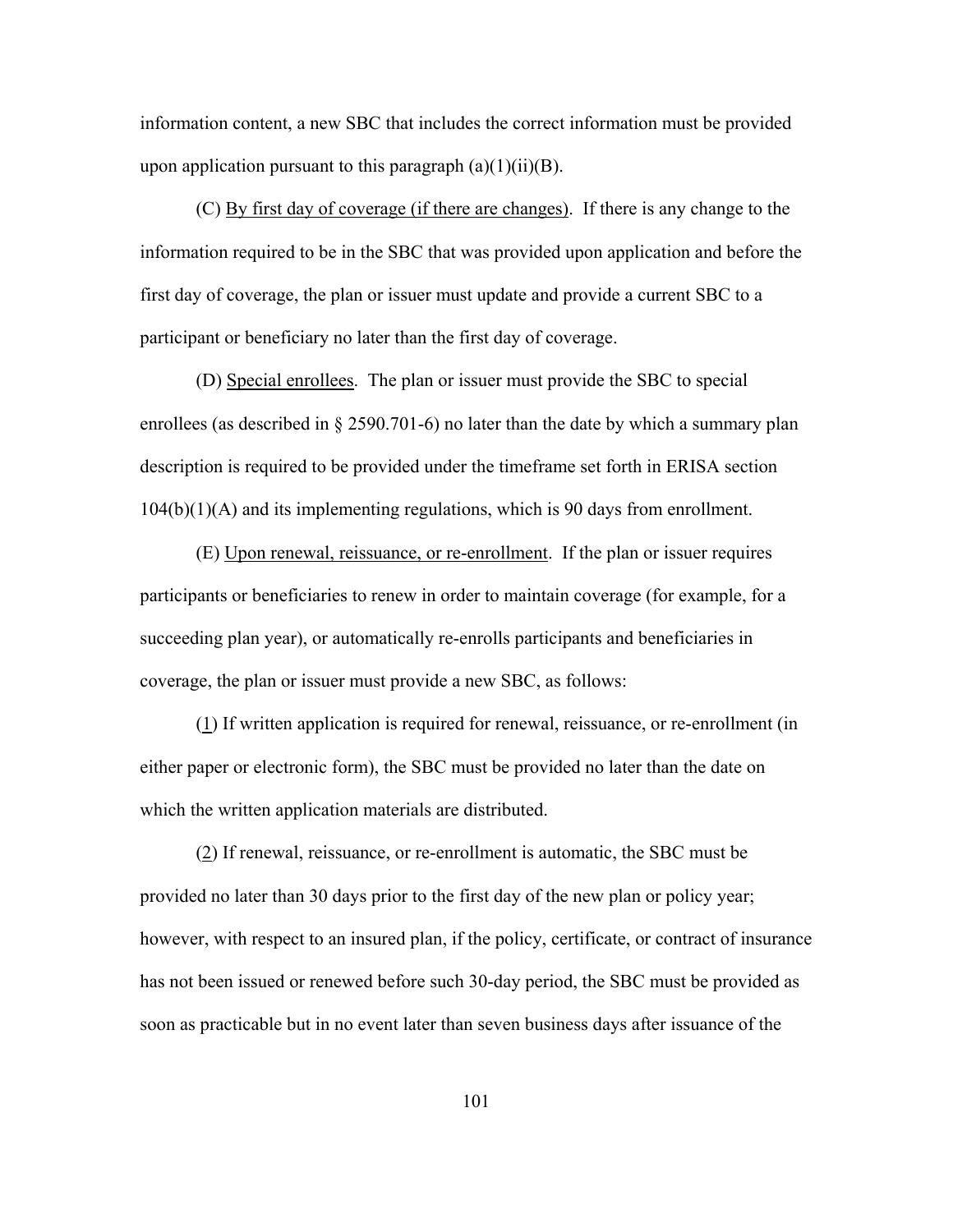new policy, certificate, or contract of insurance, or the receipt of written confirmation of intent to renew, whichever is earlier.

 (F) Upon request. A plan or issuer must provide the SBC to participants or beneficiaries upon request for an SBC or summary information about the health coverage, as soon as practicable, but in no event later than seven business days following receipt of the request.

(iii) Special rules to prevent unnecessary duplication with respect to group health coverage  $-(A)$  An entity required to provide an SBC under this paragraph (a)(1) with respect to an individual satisfies that requirement if another party provides the SBC, but only to the extent that the SBC is timely and complete in accordance with the other rules of this section. Therefore, for example, in the case of a group health plan funded through an insurance policy, the plan satisfies the requirement to provide an SBC with respect to an individual if the issuer provides a timely and complete SBC to the individual. An entity required to provide an SBC under this paragraph  $(a)(1)$  with respect to an individual that contracts with another party to provide such SBC is considered to satisfy the requirement to provide such SBC if:

(1) The entity monitors performance under the contract;

(2) If the entity has knowledge that the SBC is not being provided in a manner that satisfies the requirements of this section and the entity has all information necessary to correct the noncompliance, the entity corrects the noncompliance as soon as practicable; and

 (3) If the entity has knowledge the SBC is not being provided in a manner that satisfies the requirements of this section and the entity does not have all information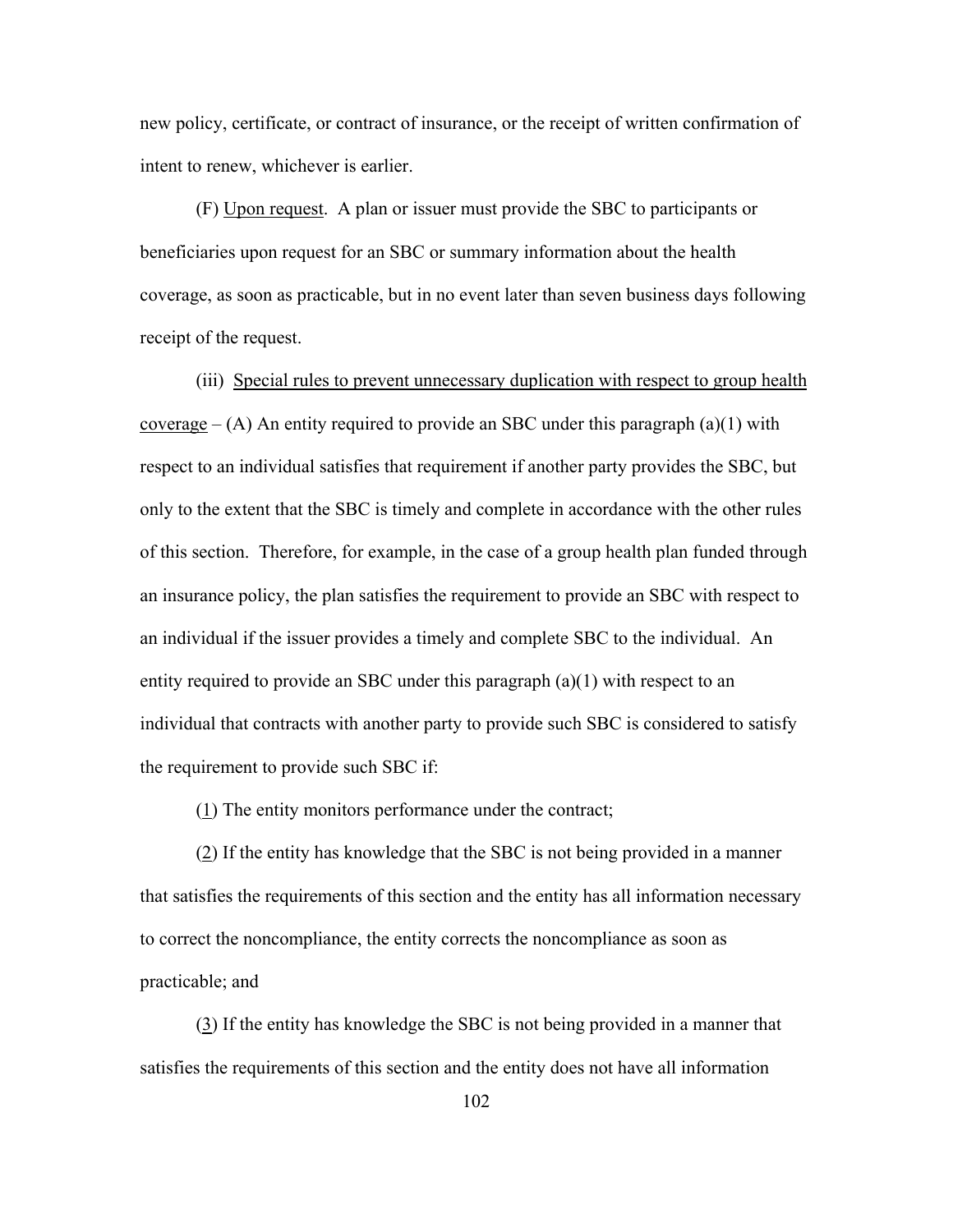necessary to correct the noncompliance, the entity communicates with participants and beneficiaries who are affected by the noncompliance regarding the regarding the noncompliance, and begins taking significant steps as soon as practicable to avoid future violations.

 (B) If a single SBC is provided to a participant and any beneficiaries at the participant's last known address, then the requirement to provide the SBC to the participant and any beneficiaries is generally satisfied. However, if a beneficiary's last known address is different than the participant's last known address, a separate SBC is required to be provided to the beneficiary at the beneficiary's last known address.

 (C) With respect to a group health plan that offers multiple benefit packages, the plan or issuer is required to provide a new SBC automatically to participants and beneficiaries upon renewal or re-enrollment only with respect to the benefit package in which a participant or beneficiary is enrolled (or will be automatically re-enrolled under the plan); SBCs are not required to be provided automatically upon renewal or reenrollment with respect to benefit packages in which the participant or beneficiary is not enrolled (or will not automatically be enrolled). However, if a participant or beneficiary requests an SBC with respect to another benefit package (or more than one other benefit package) for which the participant or beneficiary is eligible, the SBC (or SBCs, in the case of a request for SBCs relating to more than one benefit package) must be provided upon request as soon as practicable, but in no event later than seven business days following receipt of the request.

(2) Content – (i) In general. Subject to paragraph  $(a)(2)(iii)$  of this section, the SBC must include the following: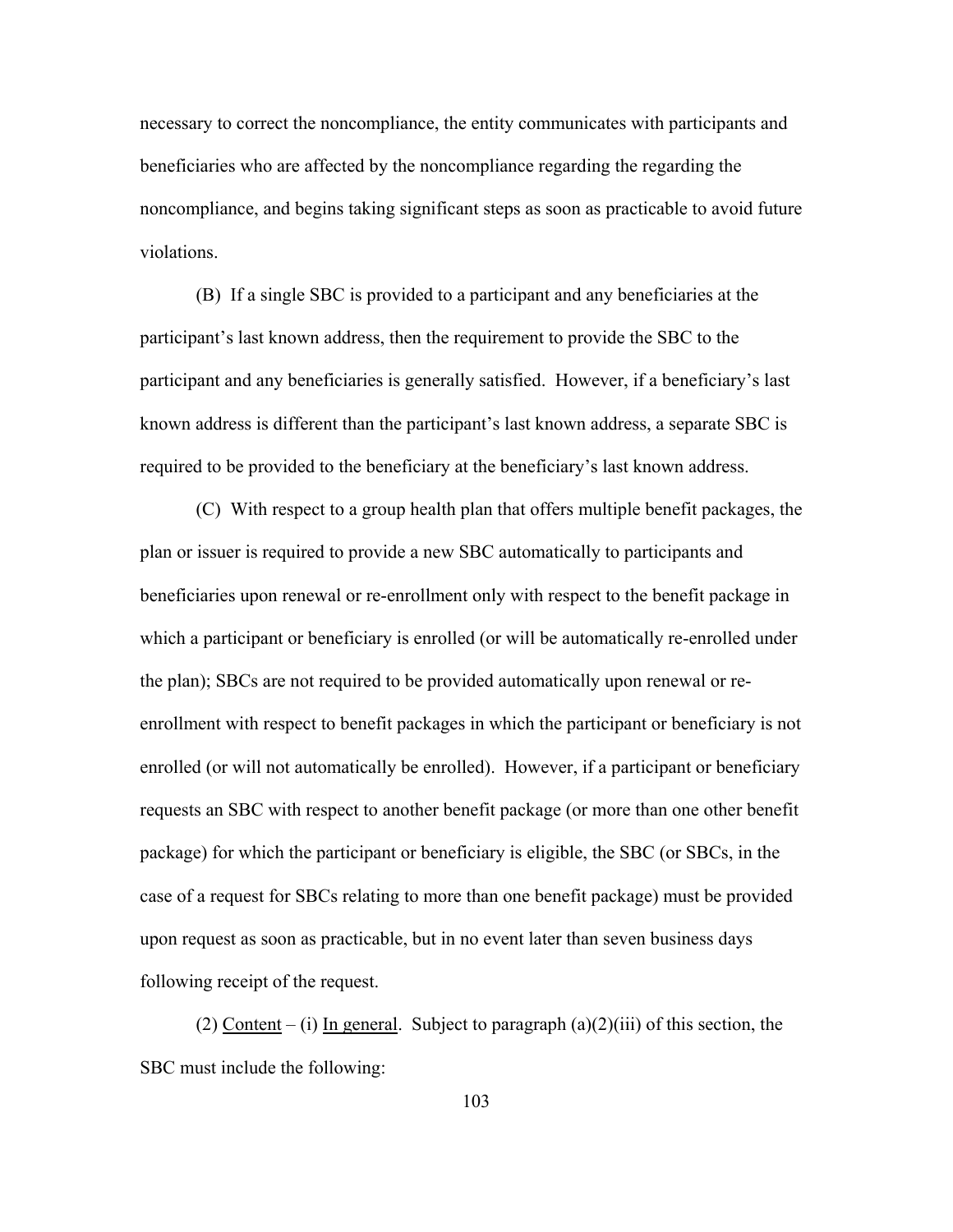(A) Uniform definitions of standard insurance terms and medical terms so that consumers may compare health coverage and understand the terms of (or exceptions to) their coverage, in accordance with guidance as specified by the Secretary;

 (B) A description of the coverage, including cost sharing, for each category of benefits identified by the Secretary in guidance;

(C) The exceptions, reductions, and limitations of the coverage;

 (D) The cost-sharing provisions of the coverage, including deductible, coinsurance, and copayment obligations;

(E) The renewability and continuation of coverage provisions;

(F) Coverage examples, in accordance with the rules of paragraph  $(a)(2)(ii)$  of this section;

 (G) With respect to coverage beginning on or after January 1, 2014, a statement about whether the plan or coverage provides minimum essential coverage as defined under section 5000A(f) and whether the plan's or coverage's share of the total allowed costs of benefits provided under the plan or coverage meets applicable requirements;

 (H) A statement that the SBC is only a summary and that the plan document, policy, certificate, or contract of insurance should be consulted to determine the governing contractual provisions of the coverage;

(I) Contact information for questions;

 (J) For issuers, an Internet web address where a copy of the actual individual coverage policy or group certificate of coverage can be reviewed and obtained;

(K) For plans and issuers that maintain one or more networks of providers, an Internet address (or similar contact information) for obtaining a list of network providers;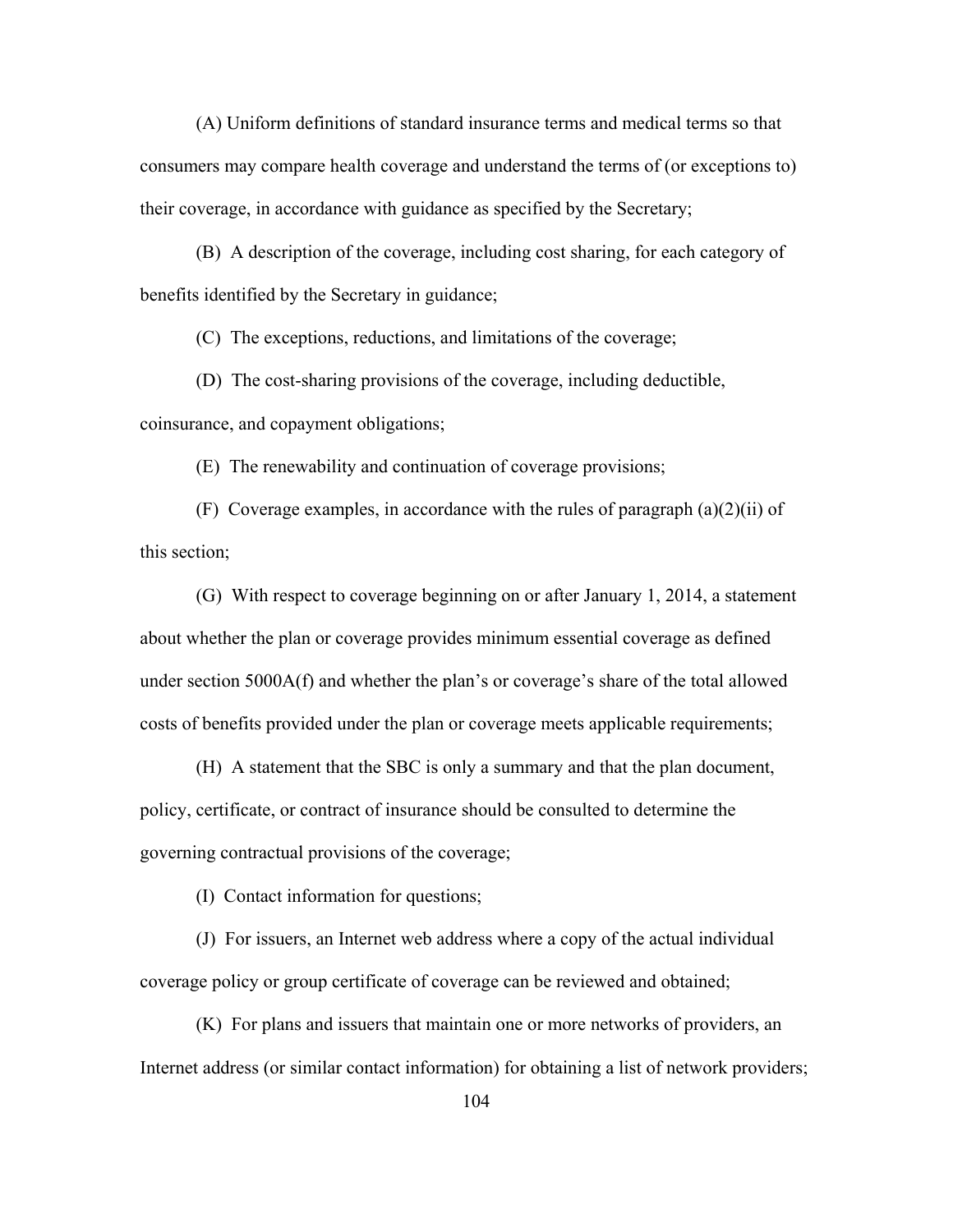(L) For plans and issuers that use a formulary in providing prescription drug coverage, an Internet address (or similar contact information) for obtaining information on prescription drug coverage; and

(M) An Internet address for obtaining the uniform glossary, as described in paragraph (c) of this section, as well as a contact phone number to obtain a paper copy of the uniform glossary, and a disclosure that paper copies are available.

(ii) Coverage examples. The SBC must include coverage examples specified by the Secretary in guidance that illustrate benefits provided under the plan or coverage for common benefits scenarios (including pregnancy and serious or chronic medical conditions) in accordance with this paragraph  $(a)(2)(ii)$ .

(A) Number of examples. The Secretary may identify up to six coverage examples that may be required in an SBC.

(B) Benefits scenarios. For purposes of this paragraph  $(a)(2)(ii)$ , a benefits scenario is a hypothetical situation, consisting of a sample treatment plan for a specified medical condition during a specific period of time, based on recognized clinical practice guidelines as defined by the National Guideline Clearinghouse, Agency for Healthcare Research and Quality. The Secretary will specify, in guidance, the assumptions, including the relevant items and services and reimbursement information, for each claim in the benefits scenario.

(C) Illustration of benefit provided. For purposes of this paragraph (a)(2)(ii), to illustrate benefits provided under the plan or coverage for a particular benefits scenario, a plan or issuer simulates claims processing in accordance with guidance issued by the Secretary to generate an estimate of what an individual might expect to pay under the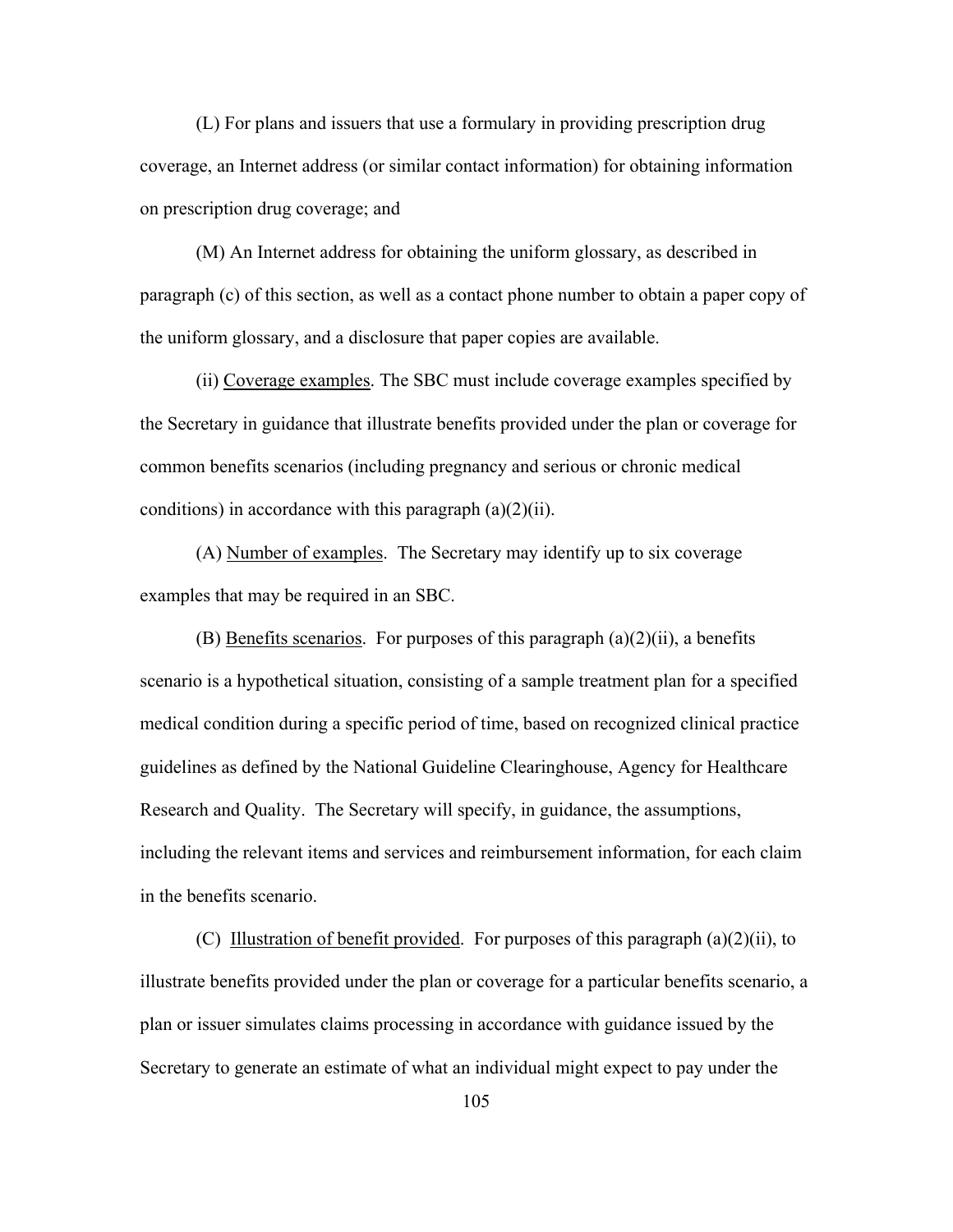plan, policy, or benefit package. The illustration of benefits provided will take into account any cost sharing, excluded benefits, and other limitations on coverage, as specified by the Secretary in guidance.

(iii) Coverage provided outside the United States. In lieu of summarizing coverage for items and services provided outside the United States, a plan or issuer may provide an Internet address (or similar contact information) for obtaining information about benefits and coverage provided outside the United States. In any case, the plan or issuer must provide an SBC in accordance with this section that accurately summarizes benefits and coverage available under the plan or coverage within the United States.

 (3) Appearance. (i) A group health plan and a health insurance issuer must provide an SBC in the form, and in accordance with the instructions for completing the SBC, that are specified by the Secretary in guidance. The SBC must be presented in a uniform format, use terminology understandable by the average plan enrollee, not exceed four double-sided pages in length, and not include print smaller than 12-point font.

 (ii) A group health plan that utilizes two or more benefit packages (such as major medical coverage and a health flexible spending arrangement) may synthesize the information into a single SBC, or provide multiple SBCs.

(4) Form – (i) An SBC provided by an issuer offering group health insurance coverage to a plan (or its sponsor), may be provided in paper form. Alternatively, the SBC may be provided electronically (such as by email or an Internet posting) if the following three conditions are satisfied –

(A) The format is readily accessible by the plan (or its sponsor);

(B) The SBC is provided in paper form free of charge upon request; and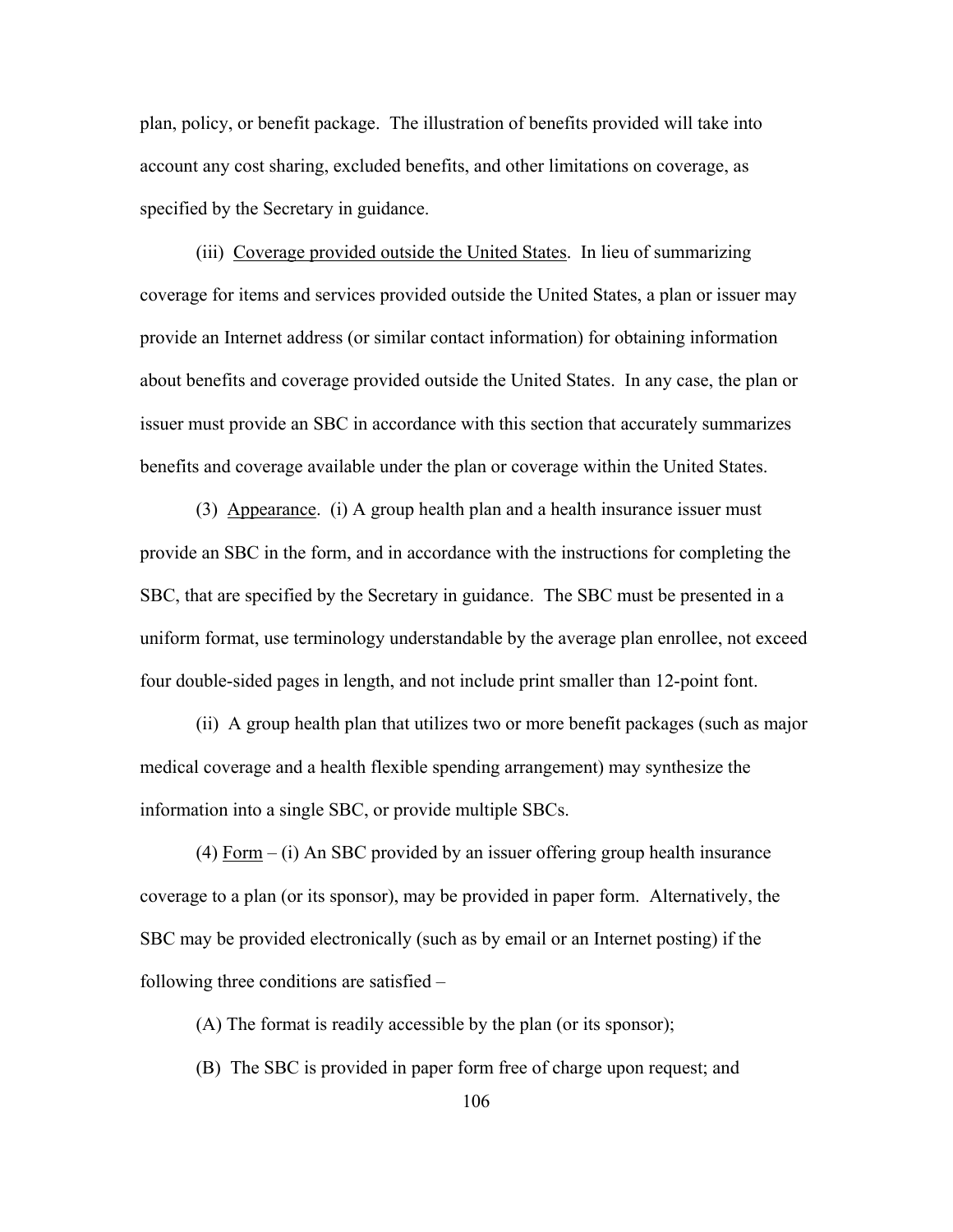(C) If the electronic form is an Internet posting, the issuer timely advises the plan (or its sponsor) in paper form or email that the documents are available on the Internet and provides the Internet address.

(ii) An SBC provided by a group health plan or health insurance issuer to a participant or beneficiary may be provided in paper form. Alternatively, the SBC may be provided electronically (such as by email or an Internet posting) if the requirements of this paragraph  $(a)(4)(ii)$  are met.

(A) With respect to participants and beneficiaries covered under the plan, the SBC may be provided electronically as described in this paragraph  $(a)(4)(ii)(A)$ . However, in all cases, the plan must provide the SBC in paper form if paper form is requested.

(1) In accordance with the Department of Labor's disclosure regulations at 29 CFR 2520.104b-1;

(2) In connection with online enrollment or online renewal of coverage under the plan; or

(3) In response to an online request made by a participant or beneficiary for the SBC.

(B) With respect to participants and beneficiaries who are eligible but not enrolled for coverage, the SBC may be provided electronically if:

 $(1)$  The format is readily accessible;

(2) The SBC is provided in paper form free of charge upon request; and

 (3) In a case in which the electronic form is an Internet posting, the plan or issuer timely notifies the individual in paper form (such as a postcard) or email that the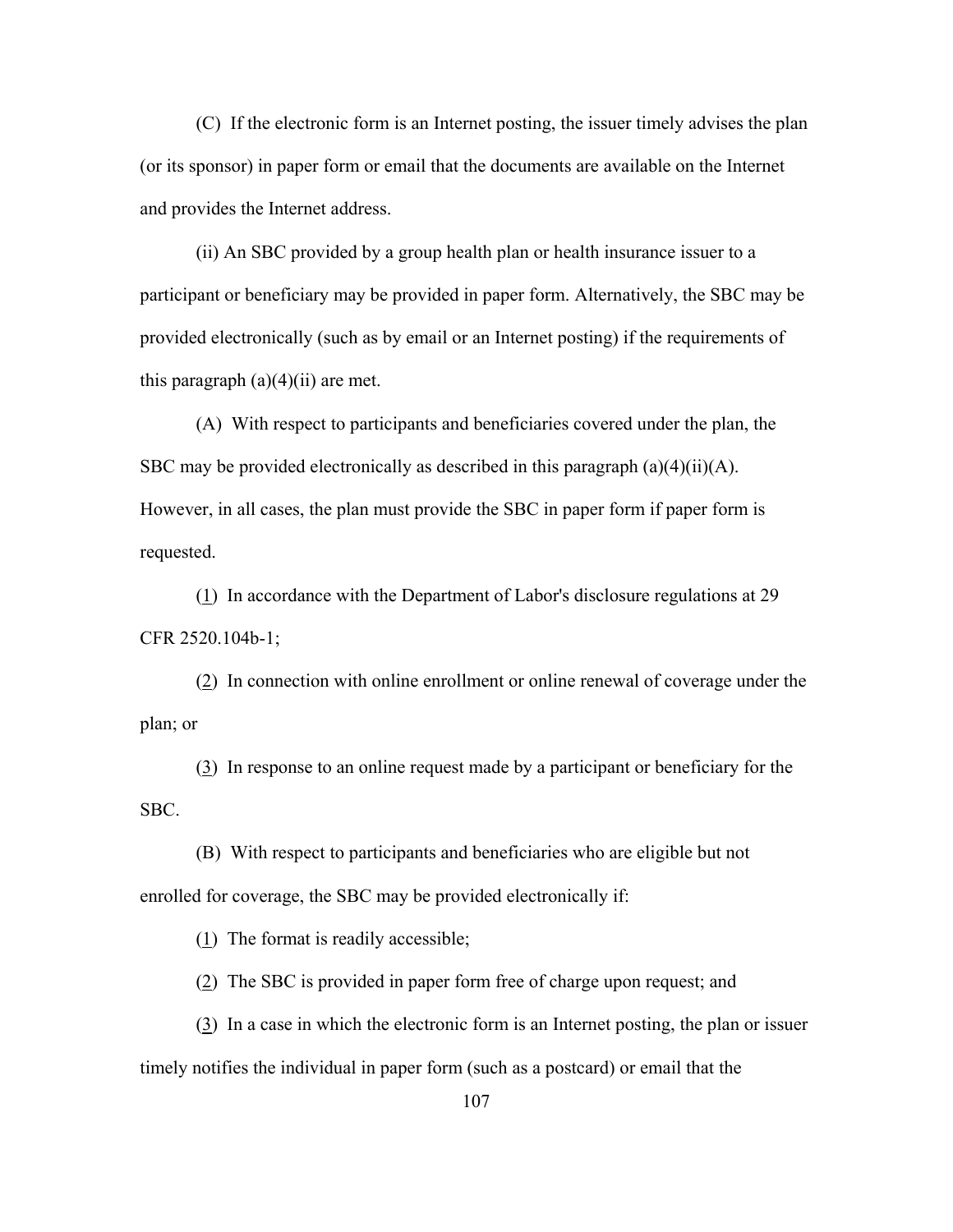documents are available on the Internet, provides the Internet address, and notifies the individual that the documents are available in paper form upon request.

 (5) Language. A group health plan or health insurance issuer must provide the SBC in a culturally and linguistically appropriate manner. For purposes of this paragraph (a)(5), a plan or issuer is considered to provide the SBC in a culturally and linguistically appropriate manner if the thresholds and standards of  $\S 2590.715-2719(e)$  are met as applied to the SBC.

(b) Notice of modification. If a group health plan, or health insurance issuer offering group health insurance coverage, makes any material modification (as defined under section 102 of ERISA) in any of the terms of the plan or coverage that would affect the content of the SBC, that is not reflected in the most recently provided SBC, and that occurs other than in connection with a renewal or reissuance of coverage, the plan or issuer must provide notice of the modification to enrollees not later than 60 days prior to the date on which the modification will become effective. The notice of modification must be provided in a form that is consistent with the rules of paragraph  $(a)(4)$  of this section.

(c) Uniform glossary – (1) In general. A group health plan, and a health insurance issuer offering group health insurance coverage, must make available to participants and beneficiaries the uniform glossary described in paragraph (c)(2) of this section in accordance with the appearance and form and manner requirements of paragraphs  $(c)(3)$ and  $(c)(4)$  of this section.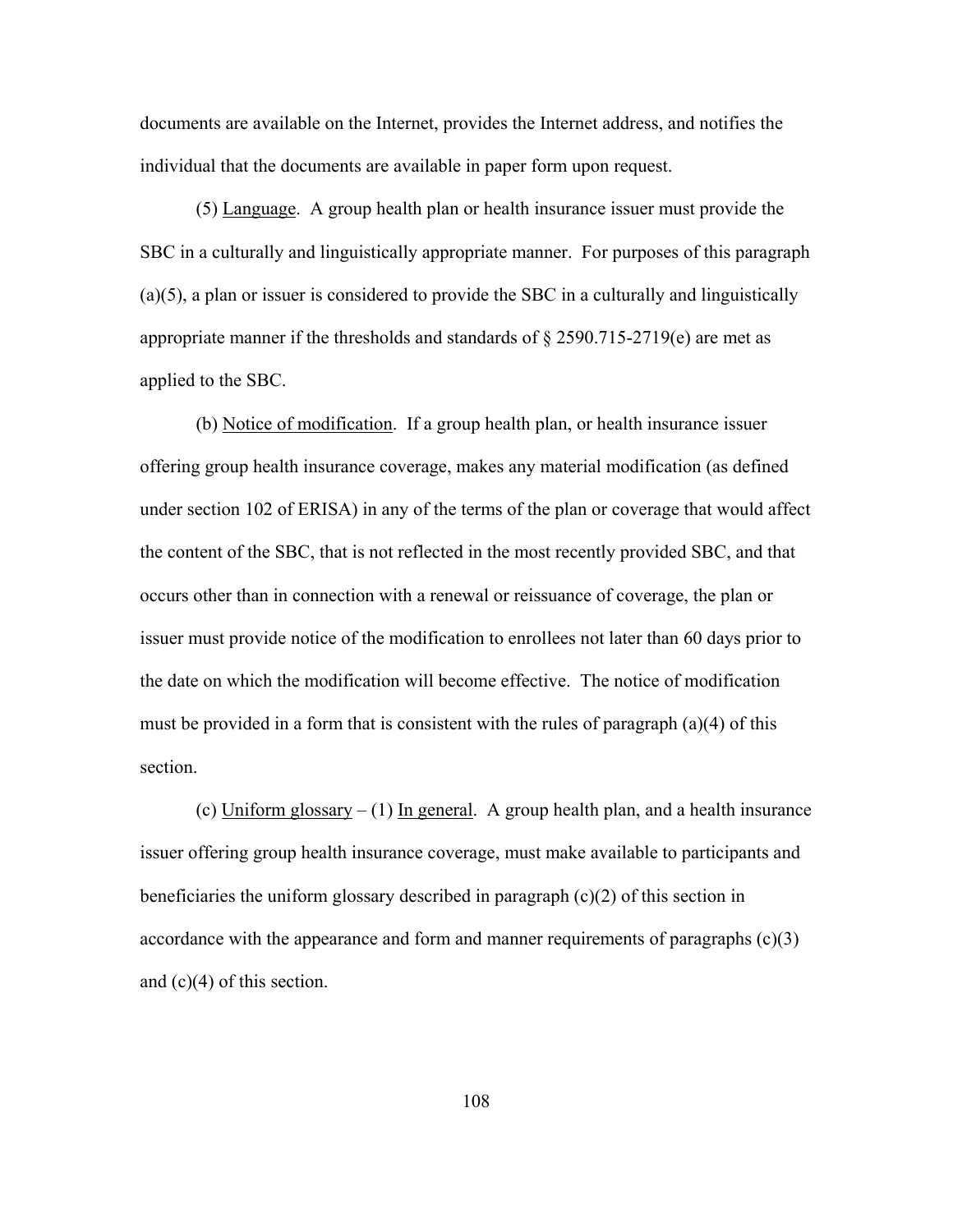(2) Health-coverage-related terms and medical terms. The uniform glossary must provide uniform definitions, specified by the Secretary in guidance, of the following health-coverage-related terms and medical terms:

 (i) Allowed amount, appeal, balance billing, co-insurance, complications of pregnancy, co-payment, deductible, durable medical equipment, emergency medical condition, emergency medical transportation, emergency room care, emergency services, excluded services, grievance, habilitation services, health insurance, home health care, hospice services, hospitalization, hospital outpatient care, in-network co-insurance, innetwork co-payment, medically necessary, network, non-preferred provider, out-ofnetwork co-insurance, out-of-network co-payment, out-of-pocket limit, physician services, plan, preauthorization, preferred provider, premium, prescription drug coverage, prescription drugs, primary care physician, primary care provider, provider, reconstructive surgery, rehabilitation services, skilled nursing care, specialist, usual customary and reasonable (UCR), and urgent care; and

 (ii) Such other terms as the Secretary determines are important to define so that individuals and employers may compare and understand the terms of coverage and medical benefits (including any exceptions to those benefits), as specified in guidance.

 (3) Appearance. A group health plan, and a health insurance issuer, must provide the uniform glossary with the appearance specified by the Secretary in guidance to ensure the uniform glossary is presented in a uniform format and uses terminology understandable by the average plan enrollee.

109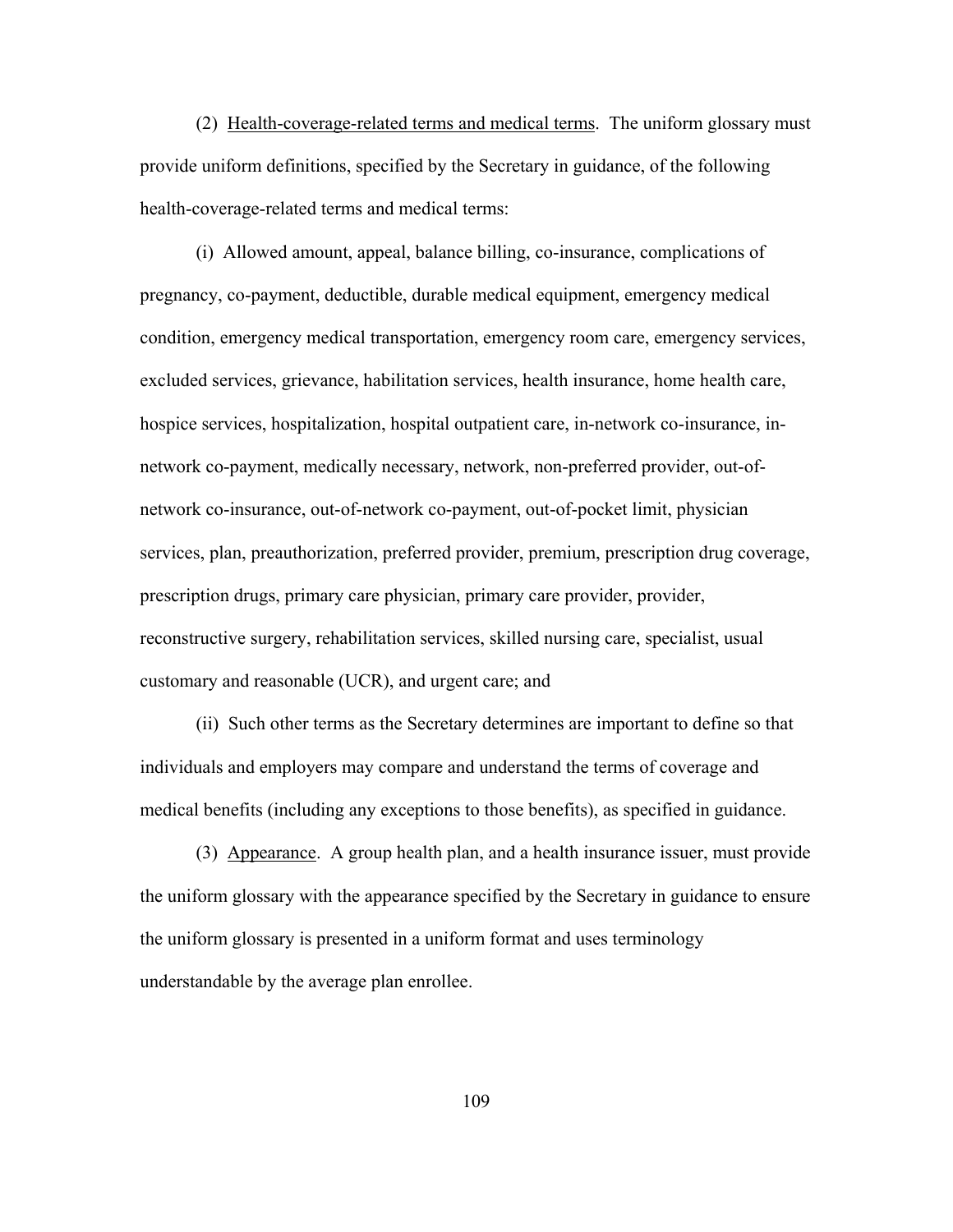(4) Form and manner. A plan or issuer must make the uniform glossary described in this paragraph (c) available upon request, in either paper or electronic form (as requested), within seven business days after receipt of the request.

(d) Preemption. See § 2590.731. In addition, State laws that require a health insurance issuer to provide an SBC that supplies less information than required under paragraph (a) of this section are preempted.

 (e) Failure to provide. A group health plan that willfully fails to provide information required under this section to a participant or beneficiary is subject to a fine of not more than \$1,000 for each such failure. A failure with respect to each participant or beneficiary constitutes a separate offense for purposes of this paragraph (e). The Department will enforce this section using a process and procedure consistent with 29 CFR 2560.502c-2 of this chapter and 29 CFR Part 2570, Subpart C.

(f) Applicability. The requirements of this section do not apply to a group health plan benefit package that provides Medicare Advantage benefits pursuant to or 42 U.S.C. Chapter 7, Subchapter XVIII, Part C.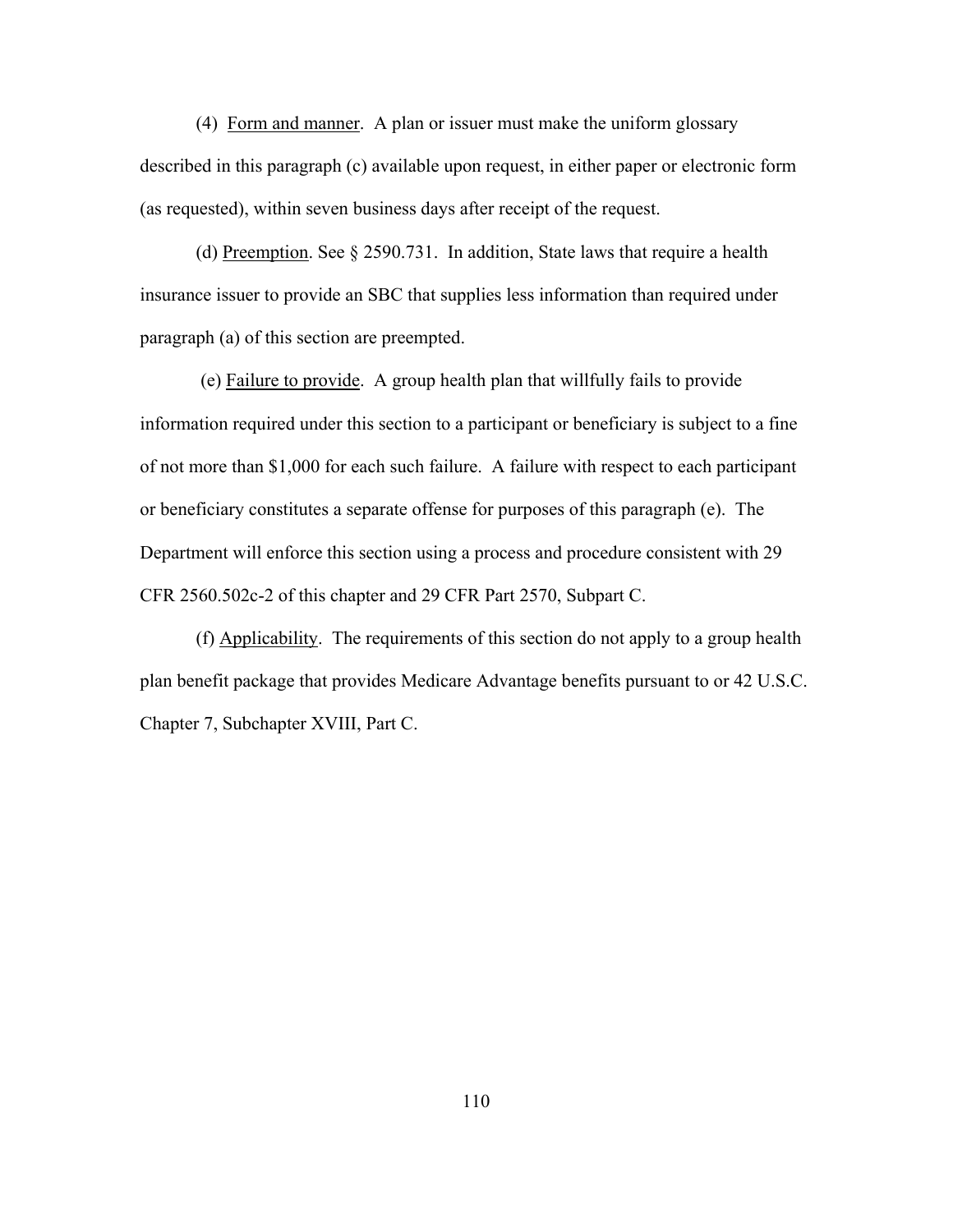## **DEPARTMENT OF HEALTH AND HUMAN SERVICES**

## **45 CFR Subtitle A**

For the reasons stated in the preamble, the Department of Health and Human Services proposes to amend 45 CFR part 147 as follows:

## **PART 147—HEALTH INSURANCE REFORM REQUIREMENTS FOR THE GROUP AND INDIVIDUAL HEALTH INSURANCE MARKETS**

1. The authority citation for part 147 continues to read as follows:

**Authority**: Sections 2701 through 2763, 2791, and 2792 of the Public Health Service Act (42 U.S.C. 300gg through 300gg-63, 300gg-91, and 300gg-92), as amended.

2. Revise § 147.200 to read as follows:

## **§ 147.200 Summary of benefits and coverage and uniform glossary.**

(a) Summary of benefits and coverage– (1) In general. A group health plan (and its administrator as defined in section 3(16)(A) of ERISA)), and a health insurance issuer offering group or individual health insurance coverage, is required to provide a written summary of benefits and coverage (SBC) for each benefit package without charge to entities and individuals described in this paragraph  $(a)(1)$  in accordance with the rules of this section.

(i) SBC provided by a group health insurance issuer to a group health plan  $- (A)$ Upon application. A health insurance issuer offering group health insurance coverage must provide the SBC to a group health plan (or its sponsor) upon application for health coverage, as soon as practicable following receipt of the application, but in no event later than seven business days following receipt of the application. If an SBC was provided before application pursuant to paragraph  $(a)(1)(i)(D)$  of this section (relating to SBCs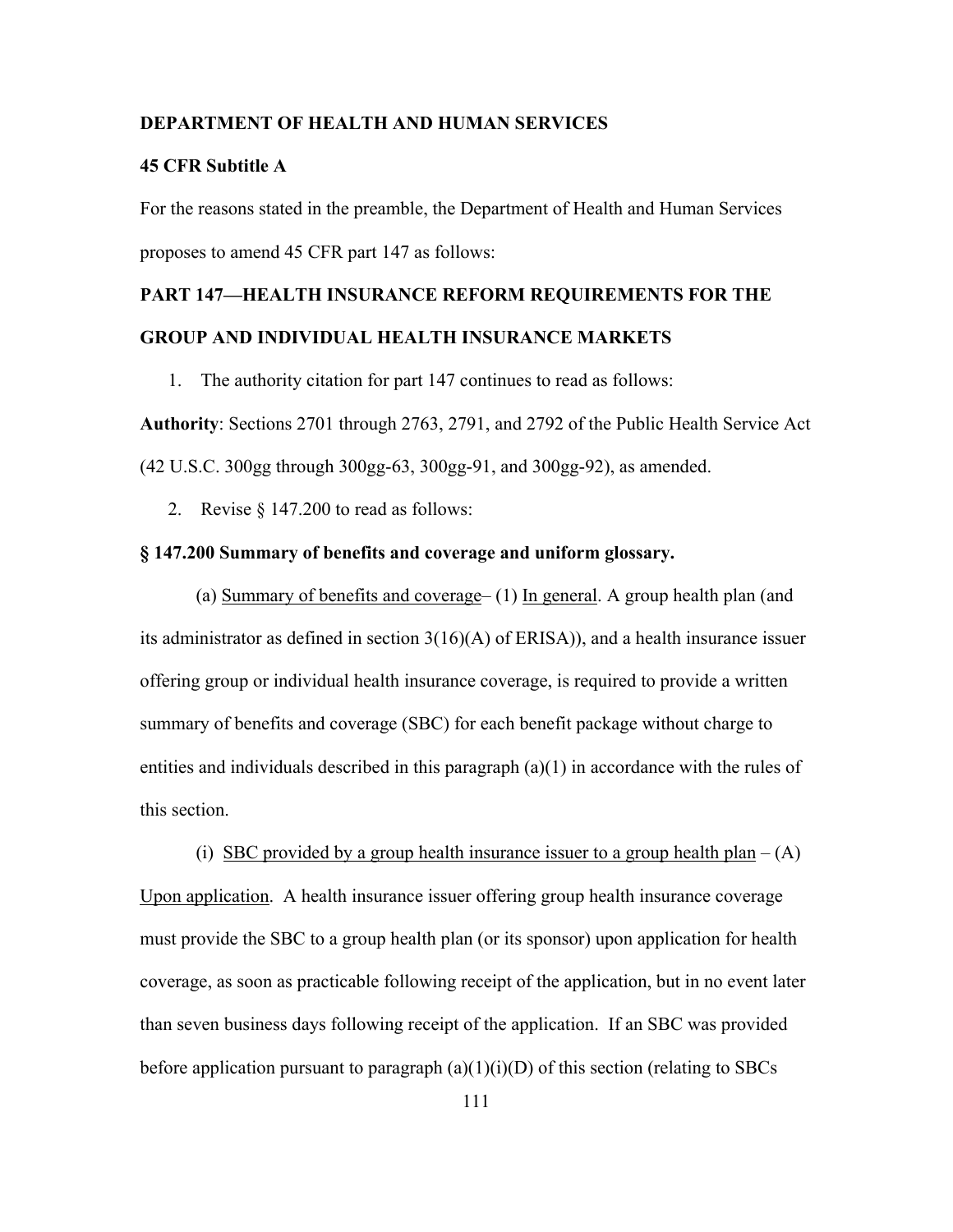upon request), this paragraph  $(a)(1)(i)(A)$  is deemed satisfied, provided there is no change to the information required to be in the SBC. However, if there has been a change in the information required, a new SBC that includes the correct information must be provided upon application pursuant to this paragraph  $(a)(1)(i)(A)$ .

 (B) By first day of coverage (if there are changes). If there is any change in the information required to be in the SBC that was provided upon application and before the first day of coverage, the issuer must update and provide a current SBC to the plan (or its sponsor) no later than the first day of coverage.

(C) Upon renewal, reissuance, or re-enrollment. If the issuer renews or reissues a policy, certificate, or contract of insurance for a succeeding policy year, or automatically re-enrolls the policyholder or its participants and beneficiaries in coverage, the issuer must provide a new SBC as follows:

(1) If written application is required (in either paper or electronic form) for renewal or reissuance, the SBC must be provided no later than the date the written application materials are distributed.

(2) If renewal, reissuance, or re-enrollment is automatic, the SBC must be provided no later than 30 days prior to the first day of the new plan or policy year; however, with respect to an insured plan, if the policy, certificate, or contract of insurance has not been issued or renewed before such 30-day period, the SBC must be provided as soon as practicable but in no event later than seven business days after issuance of the new policy, certificate, or contract of insurance, or the receipt of written confirmation of intent to renew, whichever is earlier.

112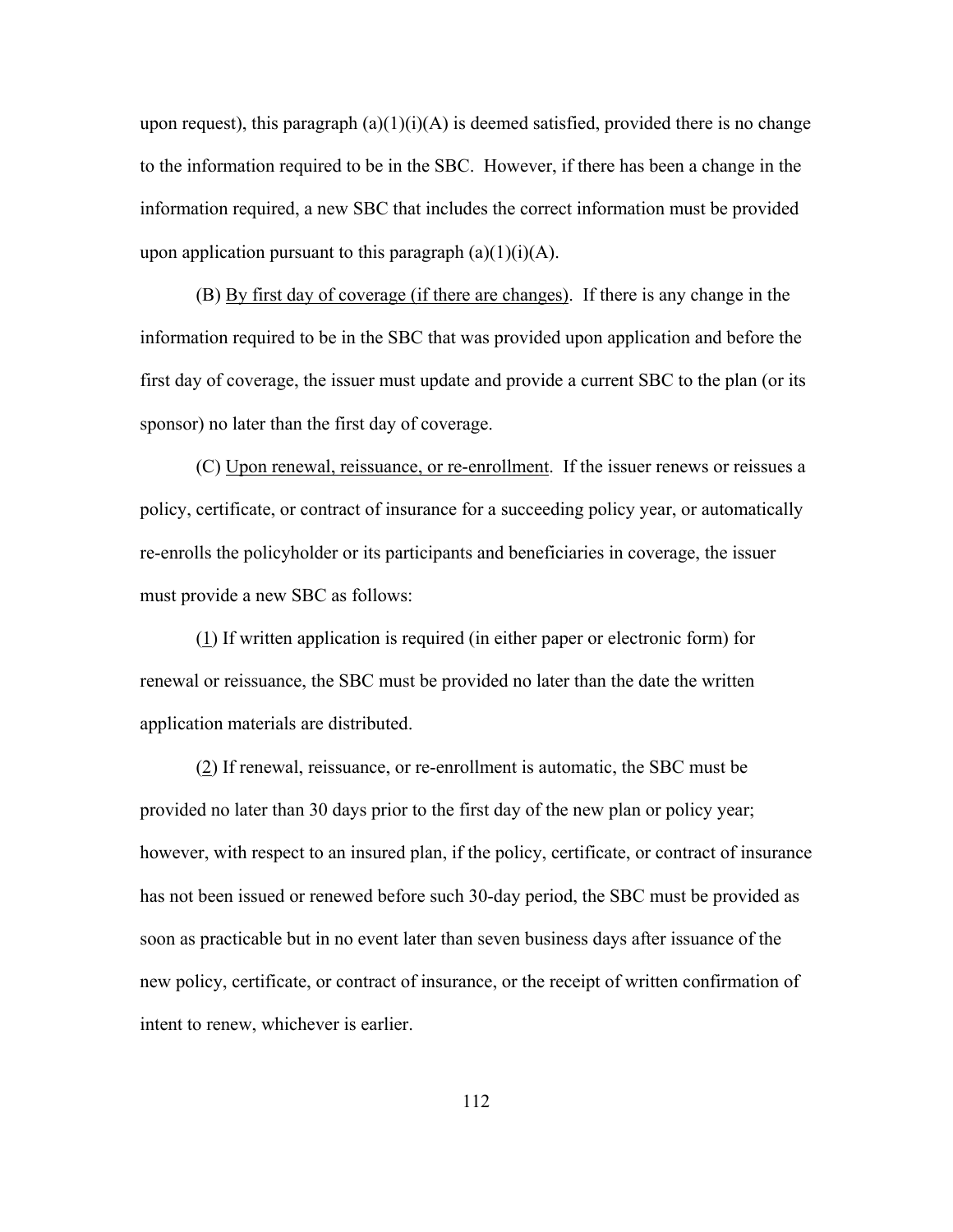(D) Upon request. If a group health plan (or its sponsor) requests an SBC or summary information about a health insurance product from a health insurance issuer offering group health insurance coverage, an SBC must be provided as soon as practicable, but in no event later than seven business days following receipt of the request.

 (ii) SBC provided by a group health insurance issuer and a group health plan to participants and beneficiaries  $- (A)$  In general. A group health plan (including its administrator, as defined under section 3(16) of ERISA), and a health insurance issuer offering group health insurance coverage, must provide an SBC to a participant or beneficiary (as defined under sections 3(7) and 3(8) of ERISA), and consistent with the rules of paragraph  $(a)(1)(iii)$  of this section, with respect to each benefit package offered by the plan or issuer for which the participant or beneficiary is eligible.

 (B) Upon application. The SBC must be provided as part of any written application materials that are distributed by the plan or issuer for enrollment. If the plan or issuer does not distribute written application materials for enrollment, the SBC must be provided no later than the first date on which the participant is eligible to enroll in coverage for the participant or any beneficiaries. If an SBC was provided before application pursuant to paragraph  $(a)(1)(ii)(F)$  of this section (relating to SBCs upon request), this paragraph  $(a)(1)(ii)(B)$  is deemed satisfied, provided there is no change to the information required to be in the SBC. However, if there has been is a change in the information content, a new SBC that includes the correct information must be provided upon application pursuant to this paragraph  $(a)(1)(ii)(B)$ .

113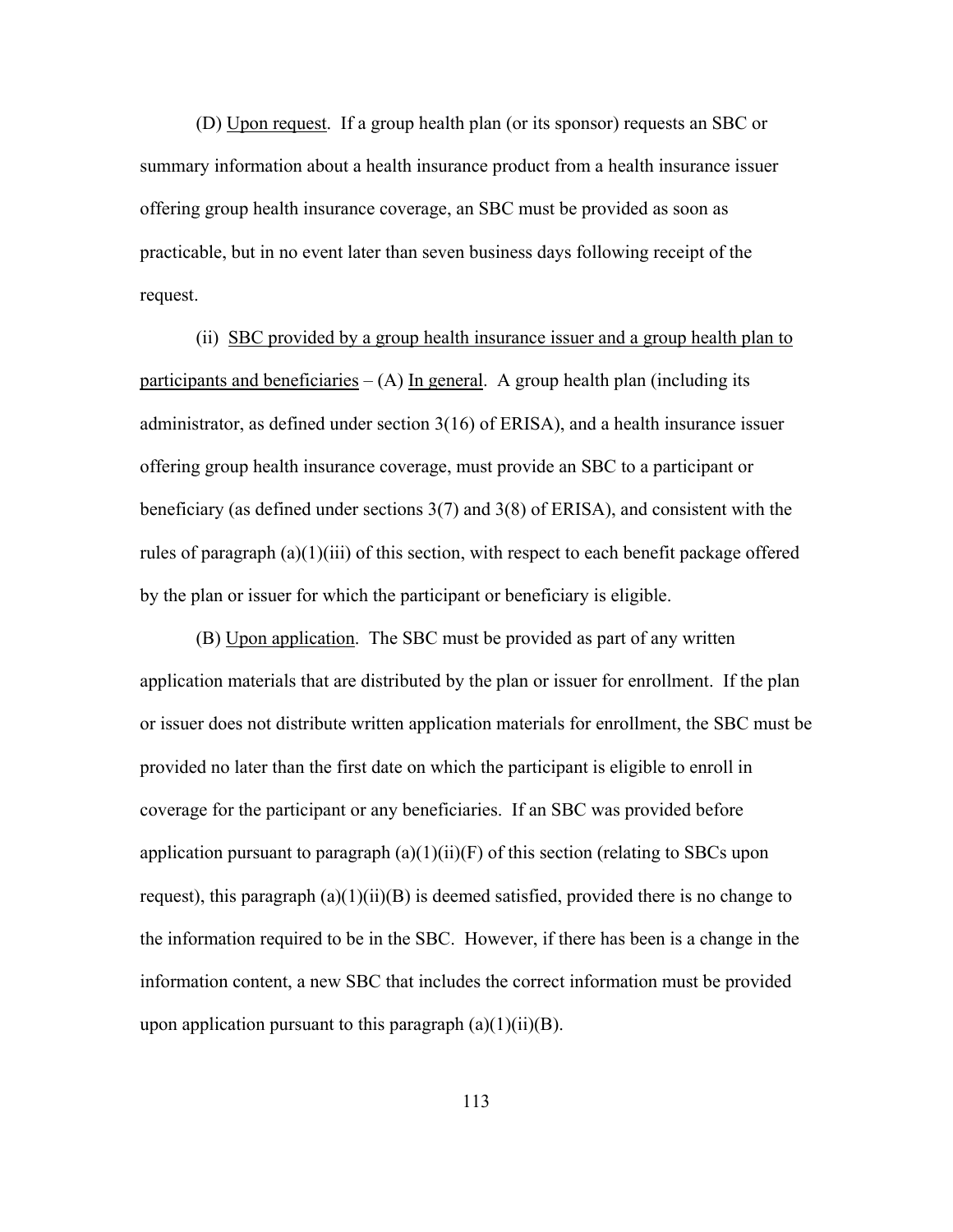(C) By first day of coverage (if there are changes). If there is any change to the information required to be in the SBC that was provided upon application and before the first day of coverage, the plan or issuer must update and provide a current SBC to a participant or beneficiary no later than the first day of coverage.

 (D) Special enrollees. The plan or issuer must provide the SBC to special enrollees (as described in §146.117 of this subchapter) no later than the date by which a summary plan description is required to be provided under the timeframe set forth in ERISA section  $104(b)(1)(A)$  and its implementing regulations, which is 90 days from enrollment.

 (E) Upon renewal, reissuance, or re-enrollment. If the plan or issuer requires participants or beneficiaries to renew in order to maintain coverage (for example, for a succeeding plan year), or automatically re-enrolls participants and beneficiaries in coverage, the plan or issuer must provide a new SBC, as follows:

 (1) If written application is required for renewal, reissuance, or re-enrollment (in either paper or electronic form), the SBC must be provided no later than the date on which the written application materials are distributed.

 (2) If renewal, reissuance, or re-enrollment is automatic, the SBC must be provided no later than 30 days prior to the first day of the new plan or policy year; however, with respect to an insured plan, if the policy, certificate, or contract of insurance has not been issued or renewed before such 30-day period, the SBC must be provided as soon as practicable but in no event later than seven business days after issuance of the new policy, certificate, or contract of insurance, or the receipt of written confirmation of intent to renew, whichever is earlier.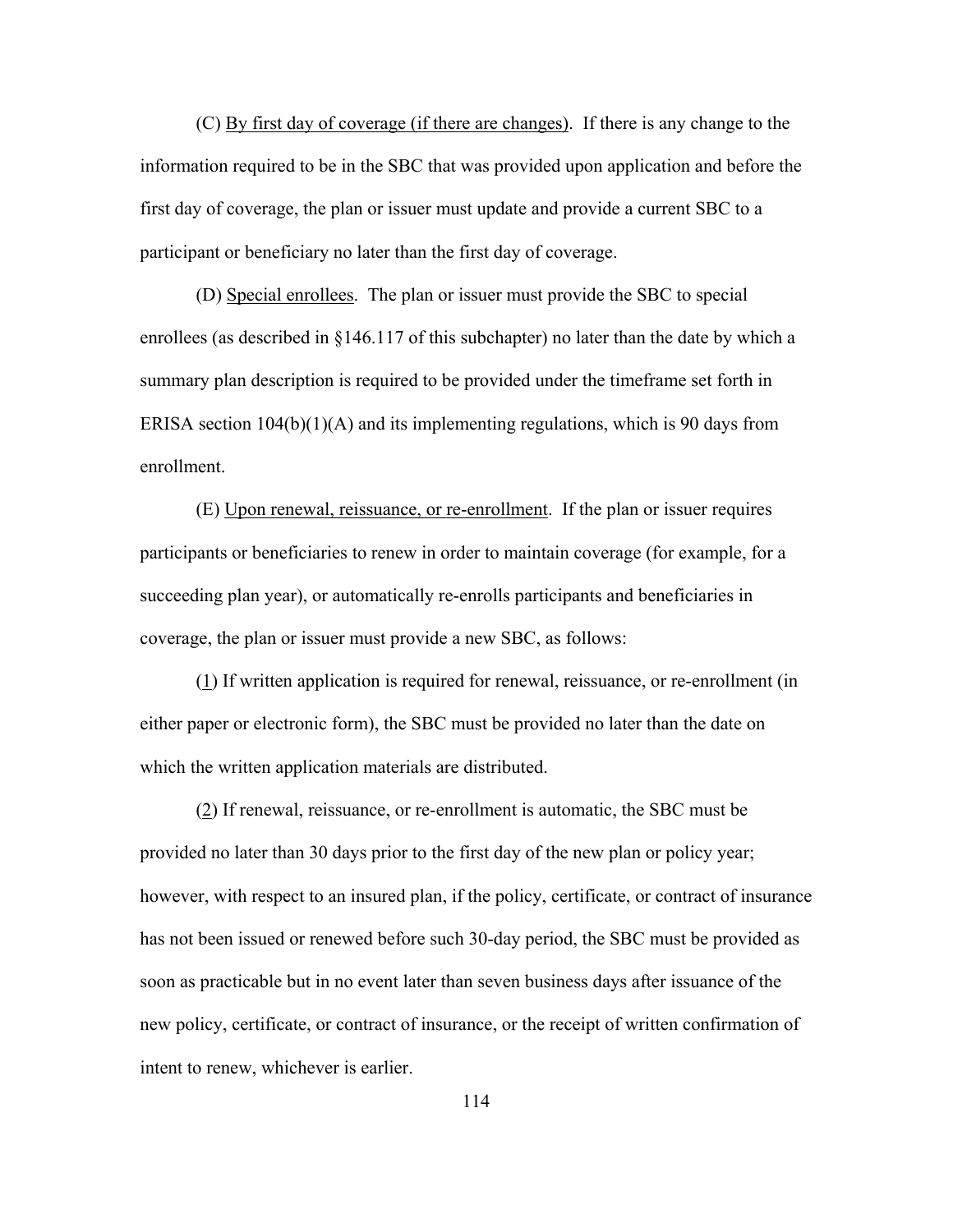(F) Upon request. A plan or issuer must provide the SBC to participants or beneficiaries upon request for an SBC or summary information about the health coverage, as soon as practicable, but in no event later than seven business days following receipt of the request.

(iii) Special rules to prevent unnecessary duplication with respect to group health coverage  $-$  (A) An entity required to provide an SBC under this paragraph (a)(1) with respect to an individual satisfies that requirement if another party provides the SBC, but only to the extent that the SBC is timely and complete in accordance with the other rules of this section. Therefore, for example, in the case of a group health plan funded through an insurance policy, the plan satisfies the requirement to provide an SBC with respect to an individual if the issuer provides a timely and complete SBC to the individual. An entity required to provide an SBC under this paragraph  $(a)(1)$  with respect to an individual that contracts with another party to provide such SBC is considered to satisfy the requirement to provide such SBC if:

 $(1)$  The entity monitors performance under the contract;

(2) If the entity has knowledge that the SBC is not being provided in a manner that satisfies the requirements of this section and the entity has all information necessary to correct the noncompliance, the entity corrects the noncompliance as soon as practicable; and

 (3) If the entity has knowledge the SBC is not being provided in a manner that satisfies the requirements of this section and the entity does not have all information necessary to correct the noncompliance, the entity communicates with participants and beneficiaries who are affected by the noncompliance regarding the regarding the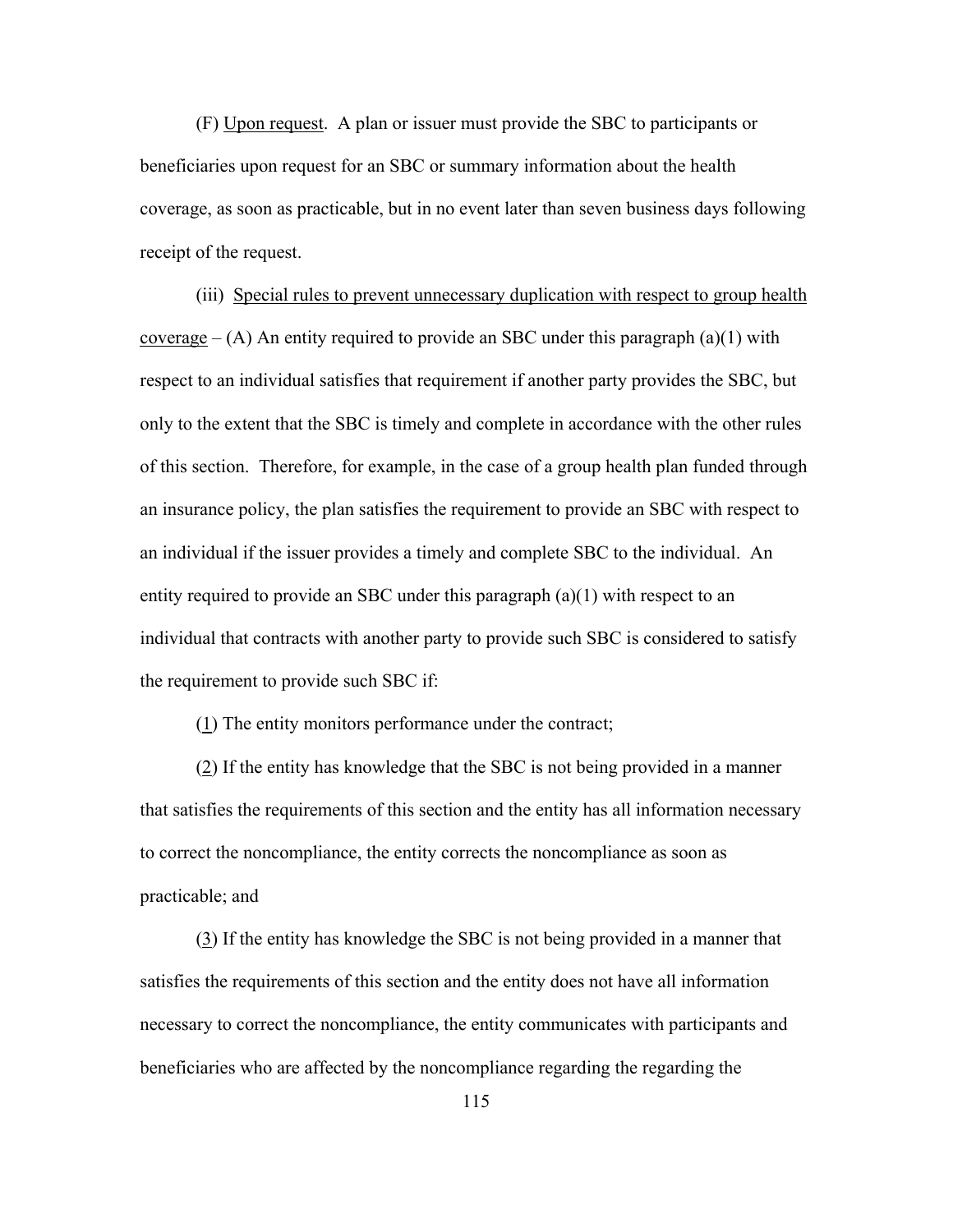noncompliance, and begins taking significant steps as soon as practicable to avoid future violations.

 (B) If a single SBC is provided to a participant and any beneficiaries at the participant's last known address, then the requirement to provide the SBC to the participant and any beneficiaries is generally satisfied. However, if a beneficiary's last known address is different than the participant's last known address, a separate SBC is required to be provided to the beneficiary at the beneficiary's last known address.

 (C) With respect to a group health plan that offers multiple benefit packages, the plan or issuer is required to provide a new SBC automatically to participants and beneficiaries upon renewal or re-enrollment only with respect to the benefit package in which a participant or beneficiary is enrolled (or will be automatically re-enrolled under the plan); SBCs are not required to be provided automatically upon renewal or reenrollment with respect to benefit packages in which the participant or beneficiary is not enrolled (or will not automatically be enrolled). However, if a participant or beneficiary requests an SBC with respect to another benefit package (or more than one other benefit package) for which the participant or beneficiary is eligible, the SBC (or SBCs, in the case of a request for SBCs relating to more than one benefit package) must be provided upon request as soon as practicable, but in no event later than seven business days following receipt of the request.

 (iv) SBC provided by a health insurance issuer offering individual health insurance coverage -- (A) Upon application. A health insurance issuer offering individual health insurance coverage must provide an SBC to an individual covered under the policy (including every dependent) upon receiving an application for any health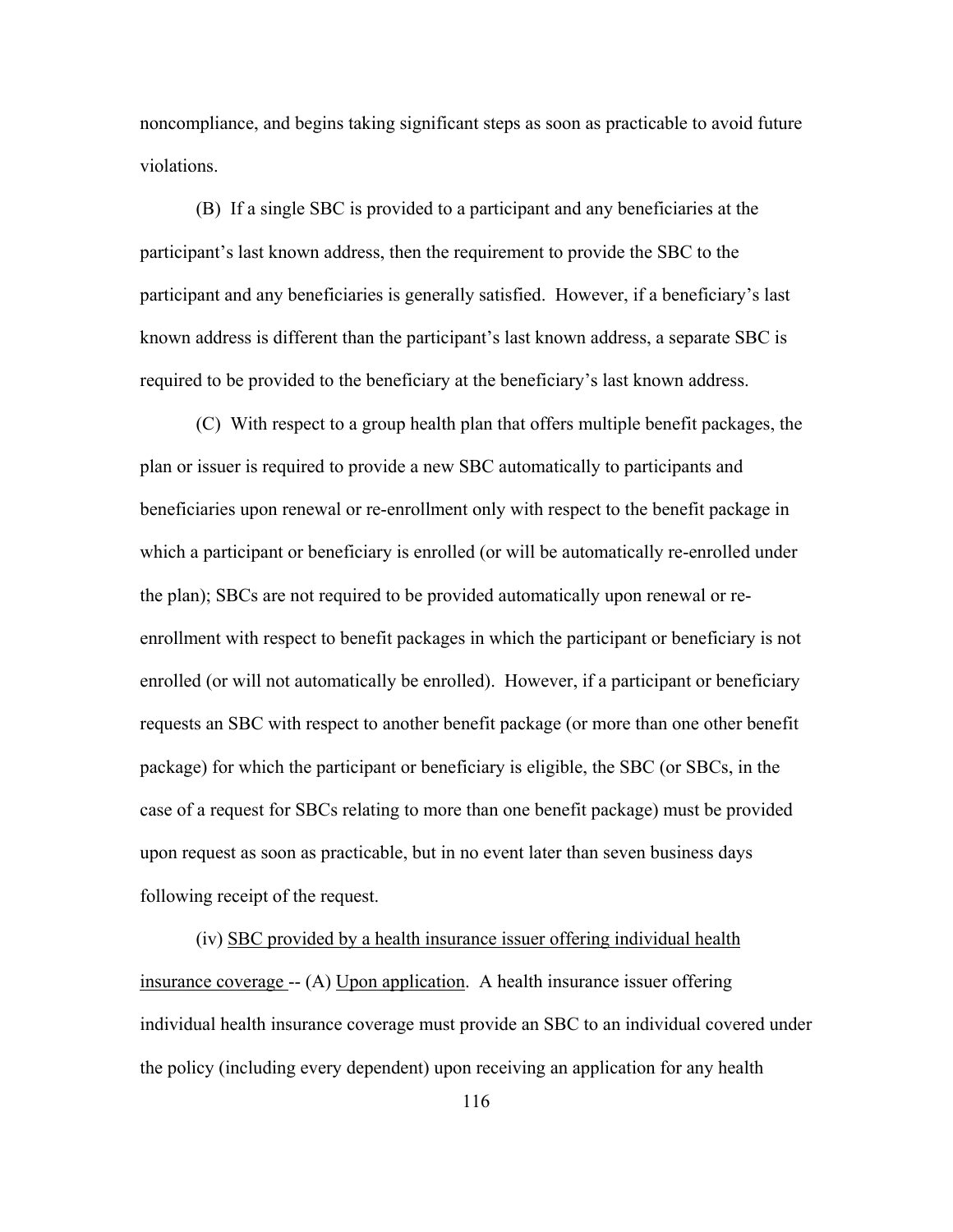insurance policy, as soon as practicable following receipt of the application, but in no event later than seven business days following receipt of the application. If an SBC was provided before application pursuant to paragraph  $(a)(1)(iv)(D)$  of this section (relating to SBCs upon request), this paragraph  $(a)(1)(iv)(A)$  is deemed satisfied, provided there is no change to the information required to be in the SBC. However, if there has been is a change in the information content, a new SBC that includes the correct information must be provided upon application pursuant to this paragraph  $(a)(1)(iv)(A)$ .

 (B) By first day of coverage (if there are changes). If there is any change in the information required to be in the SBC that was provided upon application and before the first day of coverage, the issuer must update and provide a current SBC to the individual no later than the first day of coverage.

(C) Upon renewal, reissuance, or re-enrollment. If the issuer renews or reissues a policy, certificate, or contract of insurance for a succeeding policy year, or automatically re-enrolls an individual (or dependent) covered under a policy, certificate, or contract of insurance into a policy, certificate, or contract of insurance under a different plan or product, the issuer must provide an SBC for the coverage in which the individual (including every dependent) will be enrolled, as follows:

 (1) If written application is required (in either paper or electronic form) for renewal, reissuance, or re-enrollment, the SBC must be provided no later than the date on which the written application materials are distributed.

(2) If renewal, reissuance, or re-enrollment is automatic, the SBC must be provided no later than 30 days prior to the first day of the new policy year; however, if the policy, certificate, or contract of insurance has not been issued or renewed before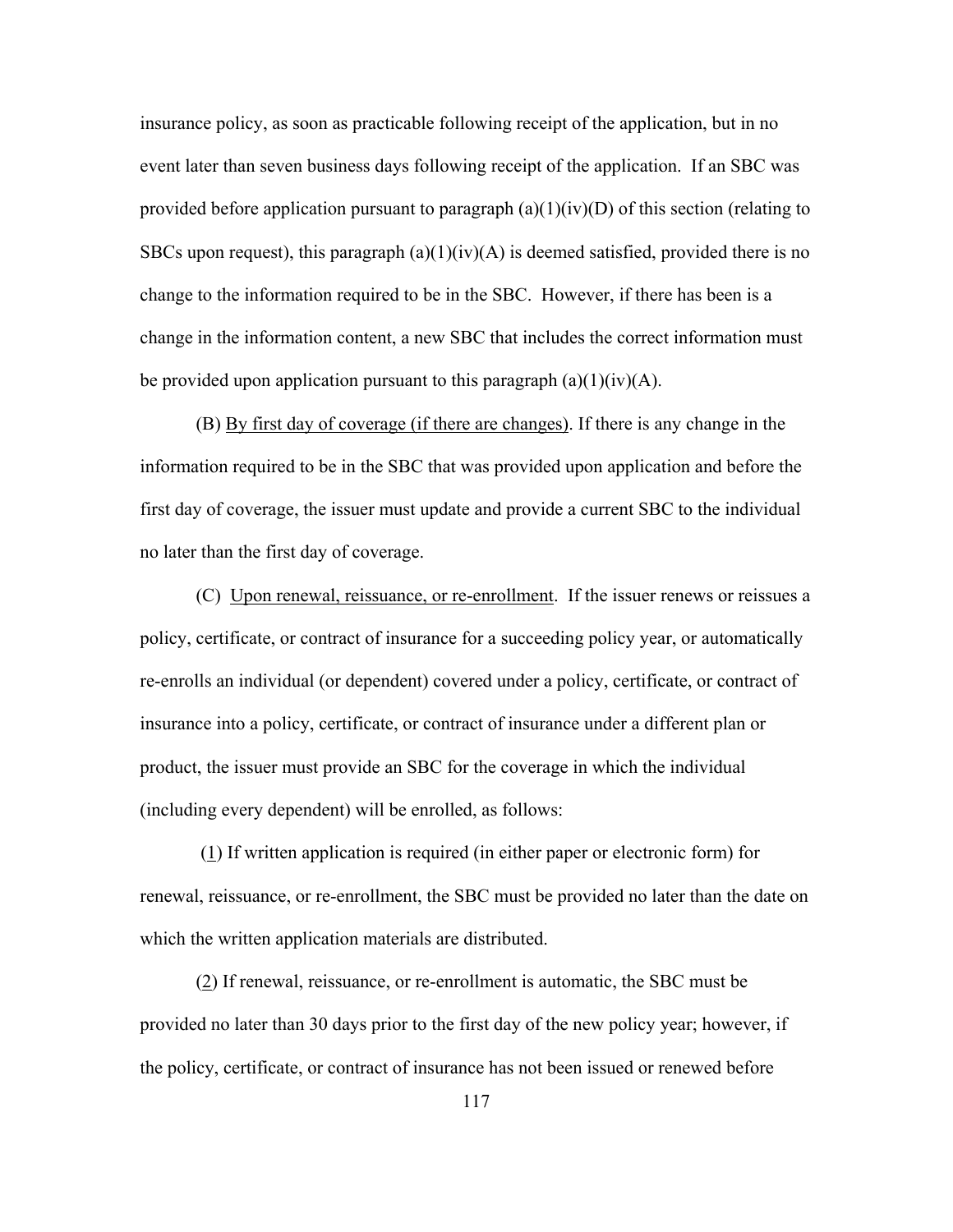such 30 day period, the SBC must be provided as soon as practicable but in no event later than seven business days after issuance of the new policy, certificate, or contract of insurance, or the receipt of written confirmation of intent to renew, whichever is earlier.

(D) Upon request. A health insurance issuer offering individual health insurance coverage must provide an SBC to any individual or dependent upon request for an SBC or summary information about a health insurance product as soon as practicable, but in no event later than seven business days following receipt of the request.

 (v) Special rule to prevent unnecessary duplication with respect to individual health insurance coverage.-----(A) In general. If a single SBC is provided to an individual and any dependents at the individual's last known address, then the requirement to provide the SBC to the individual and any dependents is generally satisfied. However, if a dependent's last known address is different than the individual's last known address, a separate SBC is required to be provided to the dependent at the dependents' last known address.

 (B) Student health insurance coverage. With respect to student health insurance coverage as defined at §147.145(a) , the requirement to provide an SBC to an individual will be considered satisfied for an entity if another party provides a timely and complete SBC to the individual.

(2) Content – (i) In general. Subject to paragraph  $(a)(2)(iii)$  of this section, the SBC must include the following:

 (A) Uniform definitions of standard insurance terms and medical terms so that consumers may compare health coverage and understand the terms of (or exceptions to) their coverage, in accordance with guidance as specified by the Secretary;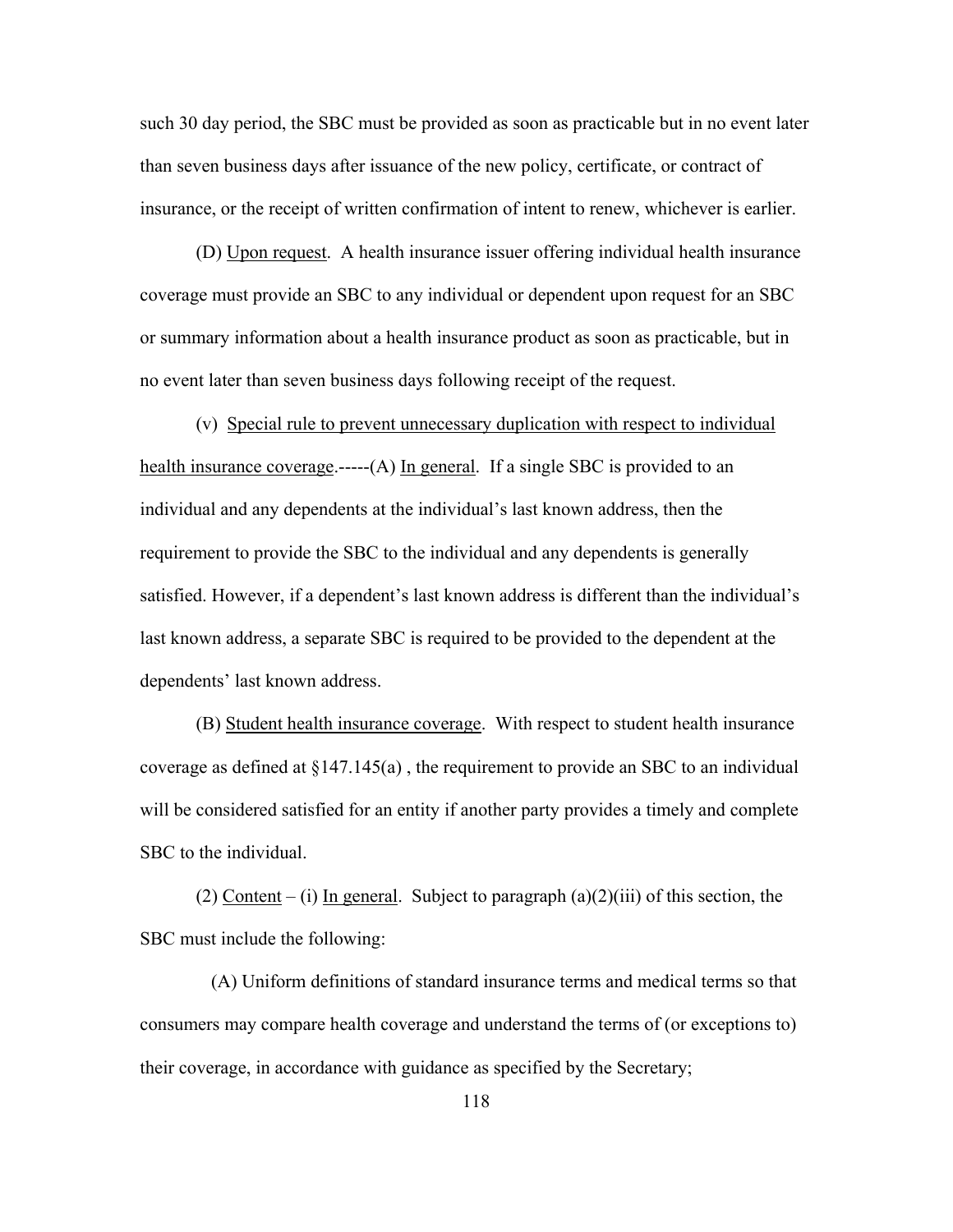(B) A description of the coverage, including cost sharing, for each category of benefits identified by the Secretary in guidance;

(C) The exceptions, reductions, and limitations of the coverage;

 (D) The cost-sharing provisions of the coverage, including deductible, coinsurance, and copayment obligations;

(E) The renewability and continuation of coverage provisions;

(F) Coverage examples, in accordance with the rules of paragraph  $(a)(2)(ii)$  of this section;

 (G) With respect to coverage beginning on or after January 1, 2014, a statement about whether the plan or coverage provides minimum essential coverage as defined under section 5000A(f) and whether the plan's or coverage's share of the total allowed costs of benefits provided under the plan or coverage meets applicable requirements;

 (H) A statement that the SBC is only a summary and that the plan document, policy, certificate, or contract of insurance should be consulted to determine the governing contractual provisions of the coverage;

(I) Contact information for questions;

 (J) For issuers, an Internet web address where a copy of the actual individual coverage policy or group certificate of coverage can be reviewed and obtained;

 (K) For plans and issuers that maintain one or more networks of providers, an Internet address (or similar contact information) for obtaining a list of network providers;

 (L) For plans and issuers that use a formulary in providing prescription drug coverage, an Internet address (or similar contact information) for obtaining information on prescription drug coverage;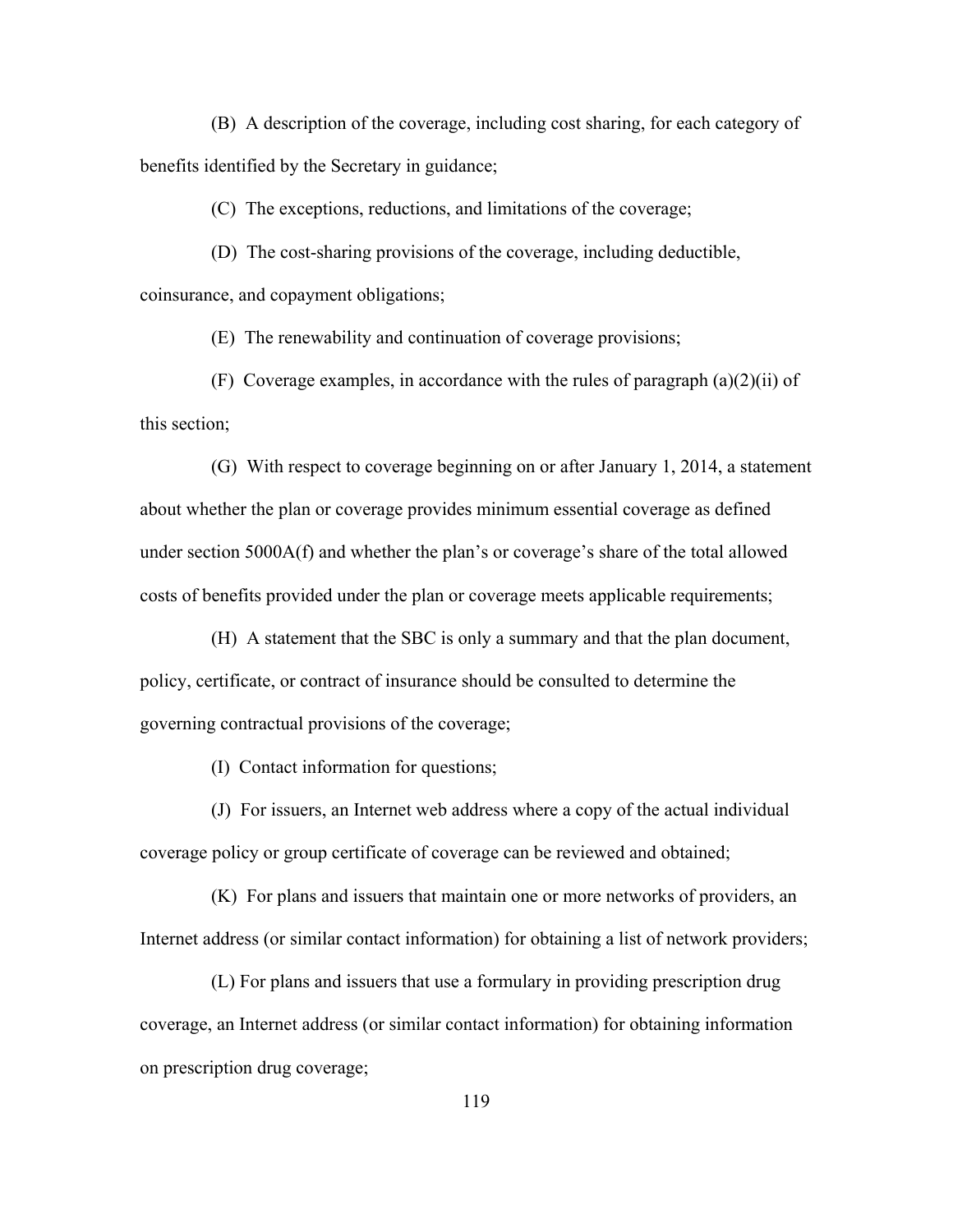(M) An Internet address for obtaining the uniform glossary, as described in paragraph (c) of this section, as well as a contact phone number to obtain a paper copy of the uniform glossary, and a disclosure that paper copies are available; and

 (N) For qualified health plans sold through an individual market Exchange that exclude or provide for coverage of the services described in  $\S 156.280(d)(1)$  of this subchapter, a notice of exclusion or such coverage.

(ii) Coverage examples. The SBC must include coverage examples specified by the Secretary in guidance that illustrate benefits provided under the plan or coverage for common benefits scenarios (including pregnancy and serious or chronic medical conditions) in accordance with this paragraph  $(a)(2)(ii)$ .

(A) Number of examples. The Secretary may identify up to six coverage examples that may be required in an SBC.

(B) Benefits scenarios. For purposes of this paragraph  $(a)(2)(ii)$ , a benefits scenario is a hypothetical situation, consisting of a sample treatment plan for a specified medical condition during a specific period of time, based on recognized clinical practice guidelines as defined by the National Guideline Clearinghouse, Agency for Healthcare Research and Quality. The Secretary will specify, in guidance, the assumptions, including the relevant items and services and reimbursement information, for each claim in the benefits scenario.

(C) Illustration of benefit provided. For purposes of this paragraph (a)(2)(ii), to illustrate benefits provided under the plan or coverage for a particular benefits scenario, a plan or issuer simulates claims processing in accordance with guidance issued by the Secretary to generate an estimate of what an individual might expect to pay under the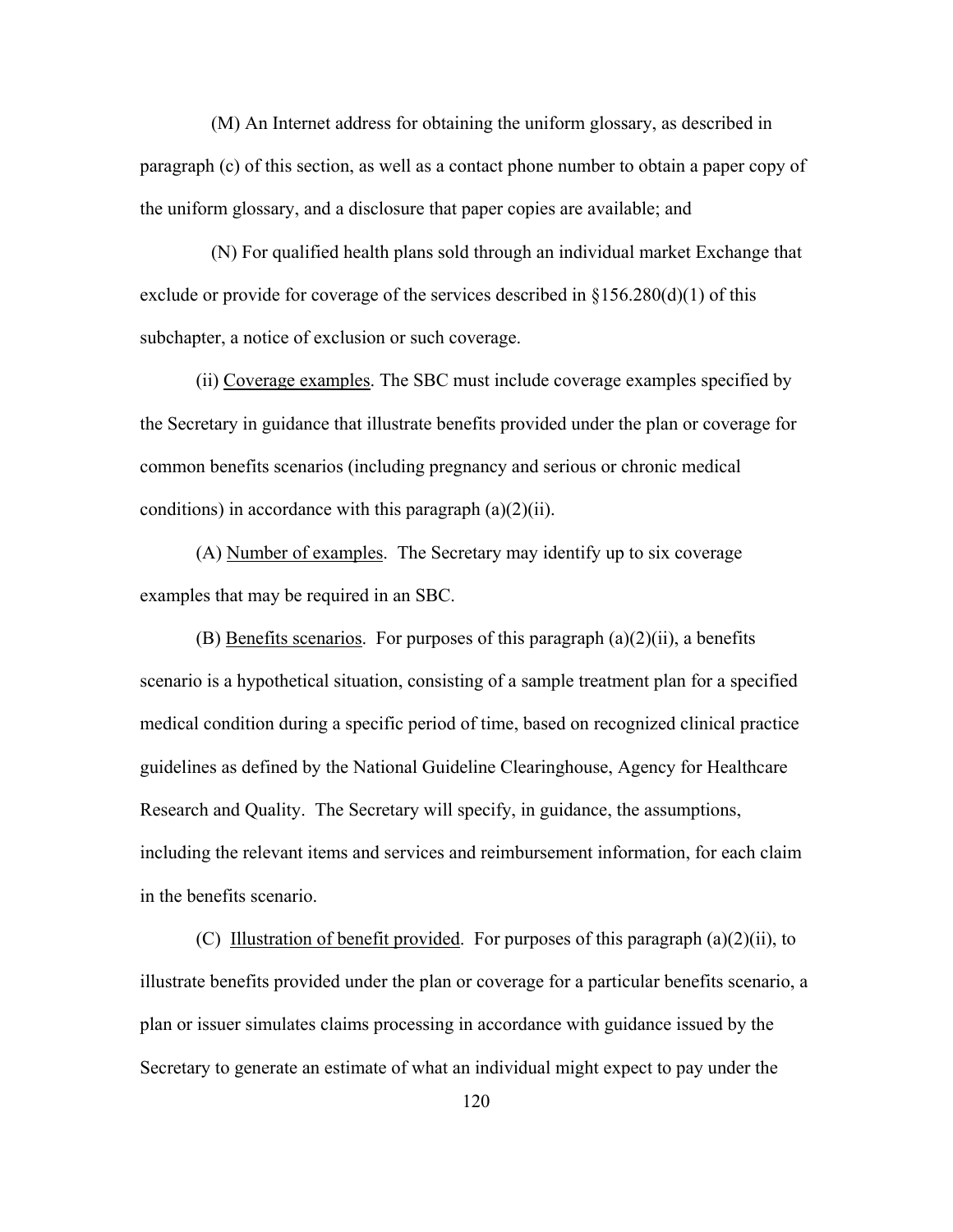plan, policy, or benefit package. The illustration of benefits provided will take into account any cost sharing, excluded benefits, and other limitations on coverage, as specified by the Secretary in guidance.

(iii) Coverage provided outside the United States. In lieu of summarizing coverage for items and services provided outside the United States, a plan or issuer may provide an Internet address (or similar contact information) for obtaining information about benefits and coverage provided outside the United States. In any case, the plan or issuer must provide an SBC in accordance with this section that accurately summarizes benefits and coverage available under the plan or coverage within the United States.

 (3) Appearance. (i) A group health plan and a health insurance issuer must provide an SBC in the form, and in accordance with the instructions for completing the SBC, that are specified by the Secretary in guidance. The SBC must be presented in a uniform format, use terminology understandable by the average plan enrollee (or, in the case of individual market coverage, the average individual covered under a health insurance policy), not exceed four double-sided pages in length, and not include print smaller than 12-point font. A health insurance issuer offering individual health insurance coverage must provide the SBC as a stand-alone document.

 (ii) A group health plan that utilizes two or more benefit packages (such as major medical coverage and a health flexible spending arrangement) may synthesize the information into a single SBC, or provide multiple SBCs.

(4) Form – (i) An SBC provided by an issuer offering group health insurance coverage to a plan (or its sponsor), may be provided in paper form. Alternatively, the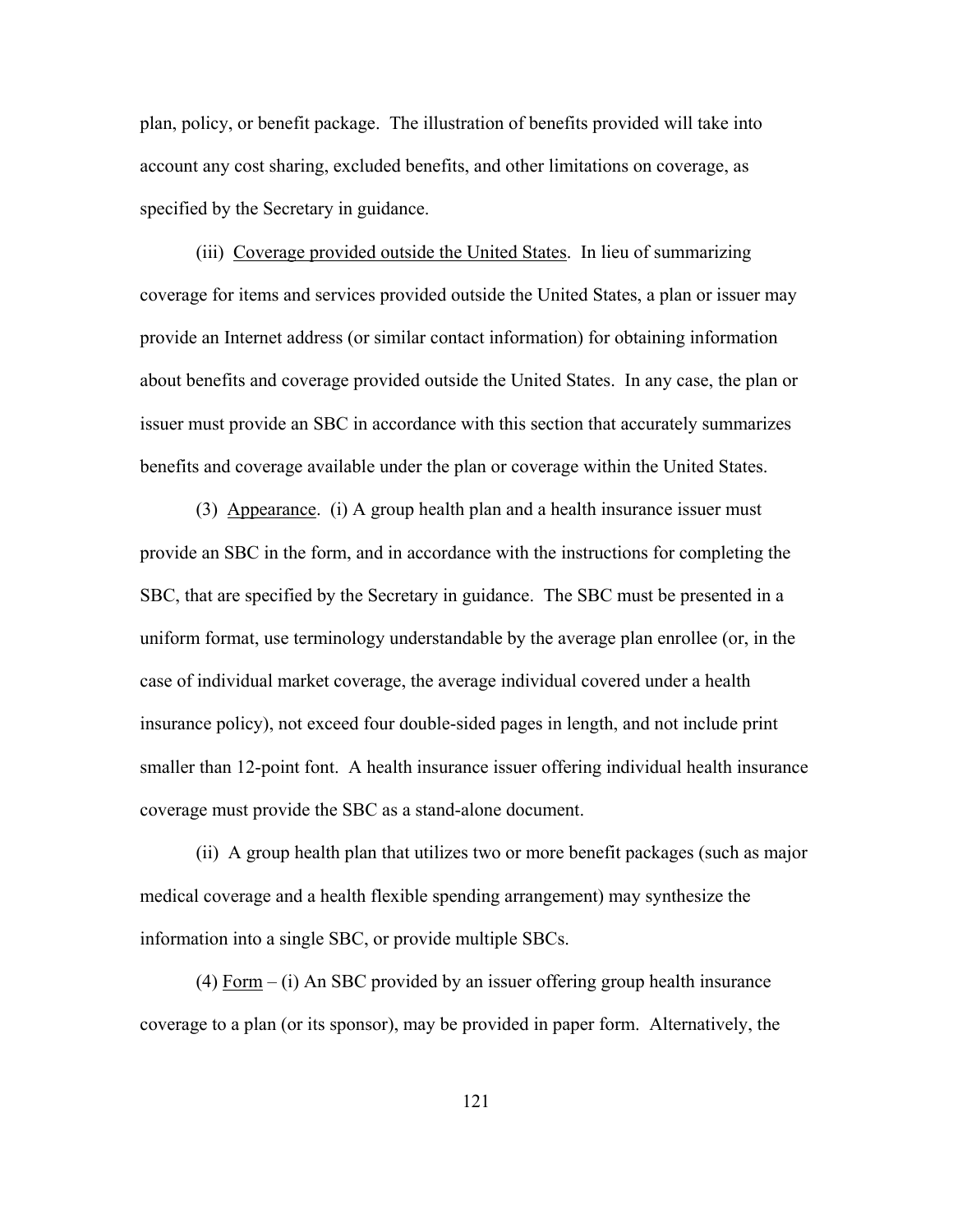SBC may be provided electronically (such as by email or an Internet posting) if the following three conditions are satisfied –

(A) The format is readily accessible by the plan (or its sponsor);

(B) The SBC is provided in paper form free of charge upon request; and

(C) If the electronic form is an Internet posting, the issuer timely advises the plan (or its sponsor) in paper form or email that the documents are available on the Internet and provides the Internet address.

 (ii) An SBC provided by a group health plan or health insurance issuer to a participant or beneficiary may be provided in paper form. Alternatively, the SBC may be provided electronically (such as by email or an Internet posting) if the requirements of this paragraph  $(a)(4)(ii)$  are met.

(A) With respect to participants and beneficiaries covered under the plan or coverage, the SBC may be provided electronically as described in this paragraph  $(a)(4)(ii)(A)$ . However, in all cases, the plan or issuer must provide the SBC in paper form if paper form is requested.

(1) In accordance with the Department of Labor's disclosure regulations at 29 CFR 2520.104b-1;

(2) In connection with online enrollment or online renewal of coverage under the plan; or

(3) In response to an online request made by a participant or beneficiary for the SBC.

 (B) With respect to participants and beneficiaries who are eligible but not enrolled for coverage, the SBC may be provided electronically if: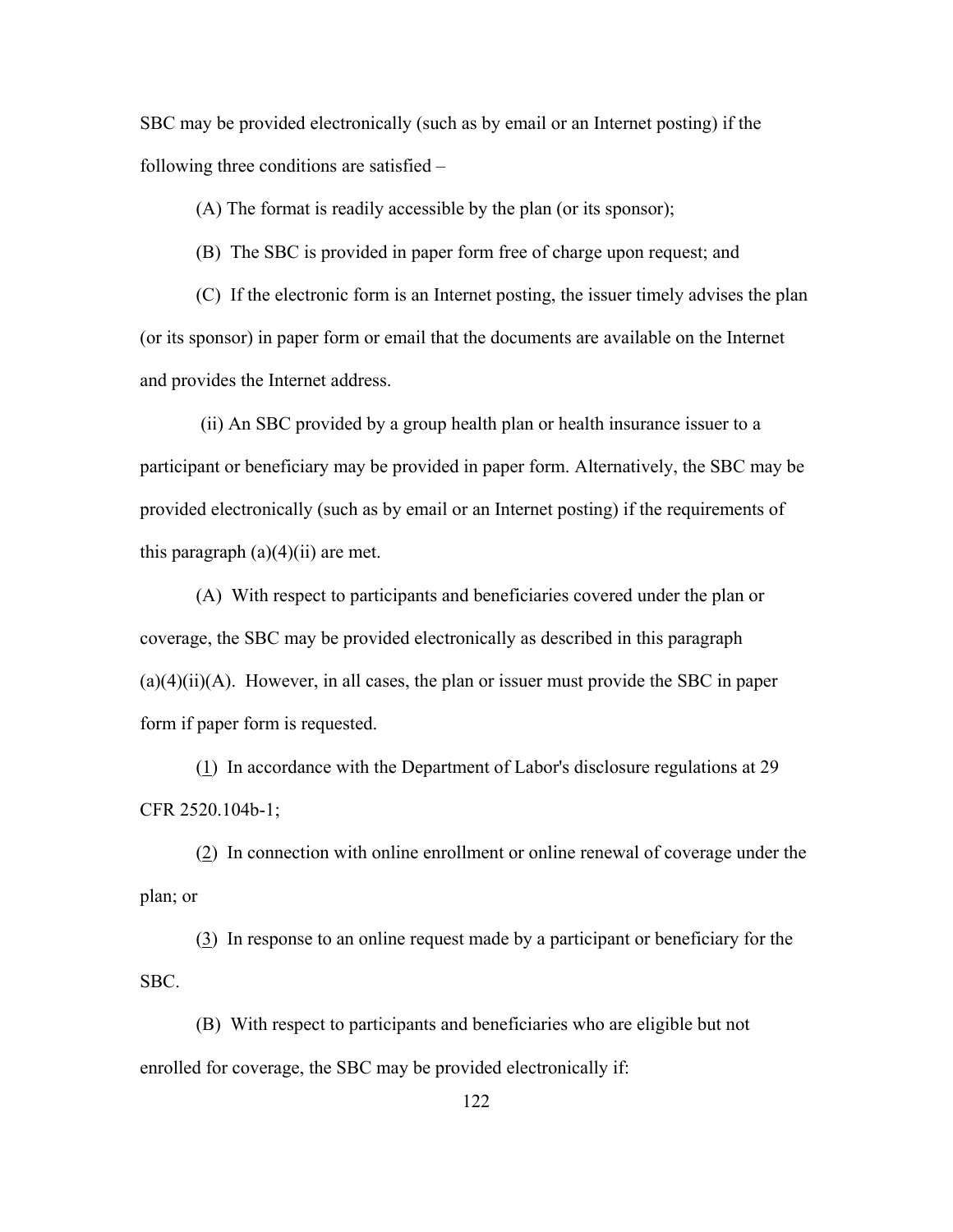(1) The format is readily accessible;

(2) The SBC is provided in paper form free of charge upon request; and

 (3) In a case in which the electronic form is an Internet posting, the plan or issuer timely notifies the individual in paper form (such as a postcard) or email that the documents are available on the Internet, provides the Internet address, and notifies the individual that the documents are available in paper form upon request.

 (iii) An issuer offering individual health insurance coverage must provide an SBC in a manner that can reasonably be expected to provide actual notice in paper or electronic form.

(A) An issuer satisfies the requirements of this paragraph  $(a)(4)(iii)$  if the issuer:

(1) Hand-delivers a printed copy of the SBC to the individual or dependent;

(2) Mails a printed copy of the SBC to the mailing address provided to the issuer by the individual or dependent;

(3) Provides the SBC by e-mail after obtaining the individual's or dependent's agreement to receive the SBC or other electronic disclosures by e-mail;

(4) Posts the SBC on the Internet and advises the individual or dependent in paper or electronic form, in a manner compliant with paragraphs  $(a)(4)(iii)(A)(1)$  through (3), that the SBC is available on the Internet and includes the applicable Internet address; or

(5) Provides the SBC by any other method that can reasonably be expected to provide actual notice.

(B) An SBC may not be provided electronically unless:

(1) The format is readily accessible;

(2) The SBC is placed in a location that is prominent and readily accessible;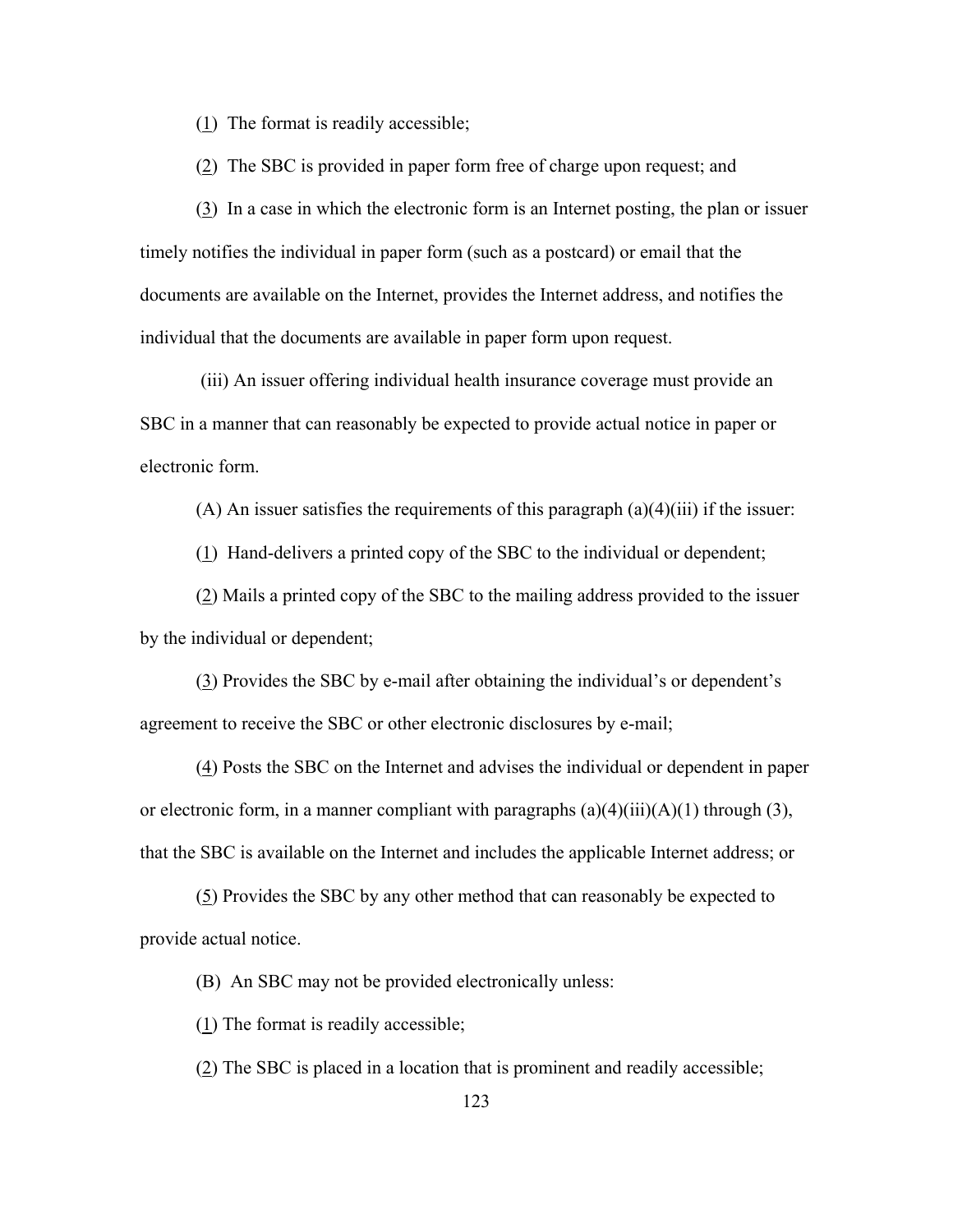(3) The SBC is provided in an electronic form which can be electronically retained and printed;

(4) The SBC is consistent with the appearance, content, and language requirements of this section;

(5) The issuer notifies the individual or dependent that the SBC is available in paper form without charge upon request and provides it upon request.

 (C) Deemed compliance. A health insurance issuer offering individual health insurance coverage that provides the content required under paragraph  $(a)(2)$  of this section, as specified in guidance published by the Secretary, to the federal health reform Web portal described in §159.120 of this subchapter will be deemed to satisfy the requirements of paragraph  $(a)(1)(iv)(D)$  of this section with respect to a request for summary information about a health insurance product made prior to an application for coverage. However, nothing in this paragraph should be construed as otherwise limiting such issuer's obligations under this section.

(iv) An SBC provided by a self-insured non-Federal governmental plan may be provided in paper form. Alternatively, the SBC may be provided electronically if the plan conforms to either the substance of the provisions in paragraph  $(a)(4)(ii)$  or  $(a)(4)(iii)$  of this section.

(5) Language. A group health plan or health insurance issuer must provide the SBC in a culturally and linguistically appropriate manner. For purposes of this paragraph (a)(5), a plan or issuer is considered to provide the SBC in a culturally and linguistically appropriate manner if the thresholds and standards of §147.136(e) are met as applied to the SBC.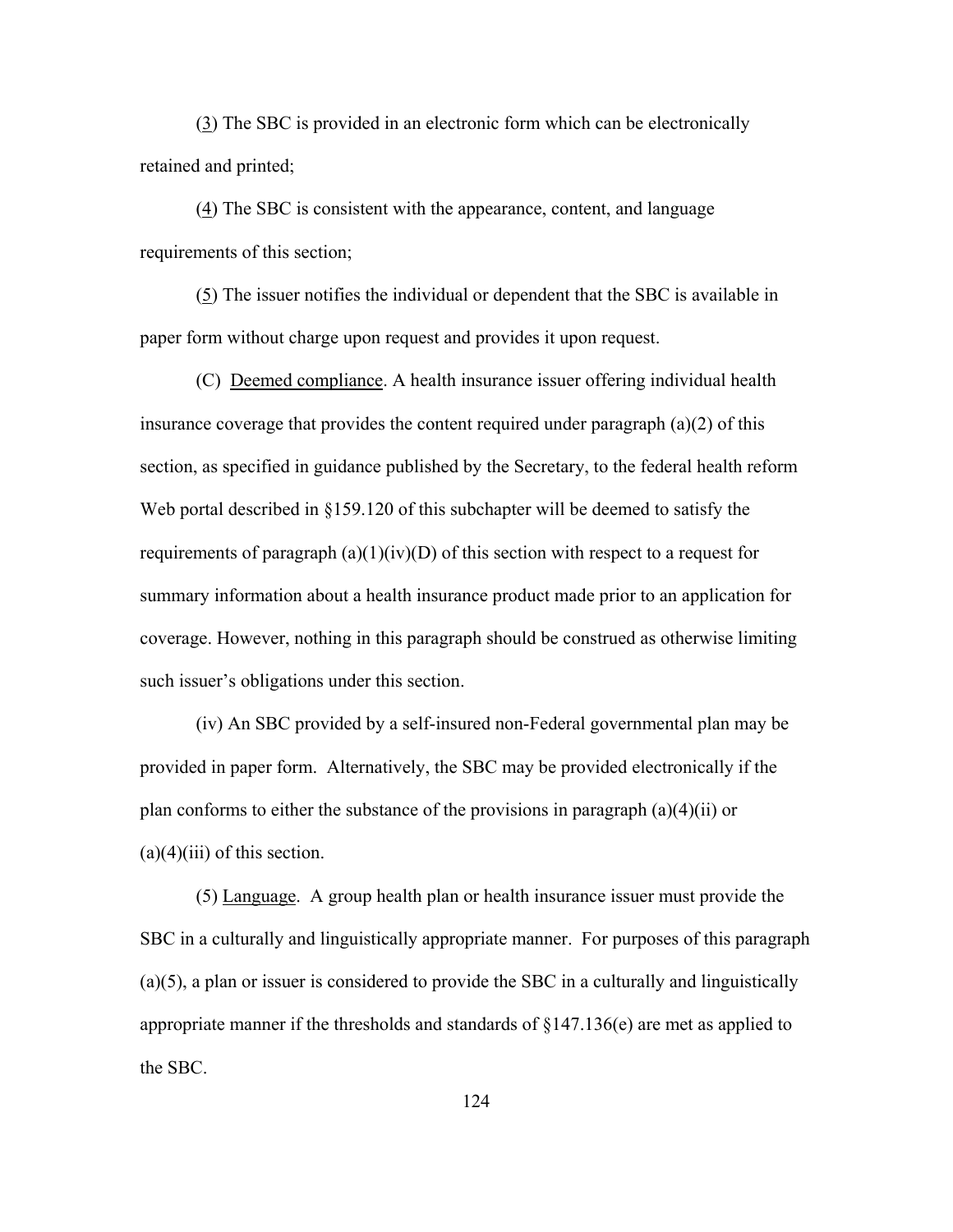(b) Notice of modification. If a group health plan, or health insurance issuer offering group or individual health insurance coverage, makes any material modification (as defined under section 102 of ERISA) in any of the terms of the plan or coverage that would affect the content of the SBC, that is not reflected in the most recently provided SBC, and that occurs other than in connection with a renewal or reissuance of coverage, the plan or issuer must provide notice of the modification to enrollees (or, in the case of individual market coverage, an individual covered under a health insurance policy) not later than 60 days prior to the date on which the modification will become effective. The notice of modification must be provided in a form that is consistent with the rules of paragraph  $(a)(4)$  of this section.

(c) Uniform glossary  $- (1)$  In general. A group health plan, and a health insurance issuer offering group health insurance coverage, must make available to participants and beneficiaries, and a health insurance issuer offering individual health insurance coverage must make available to applicants, policyholders, and covered dependents, the uniform glossary described in paragraph  $(c)(2)$  of this section in accordance with the appearance and form and manner requirements of paragraphs  $(c)(3)$  and  $(c)(4)$  of this section.

 (2) Health-coverage-related terms and medical terms. The uniform glossary must provide uniform definitions, specified by the Secretary in guidance, of the following health-coverage-related terms and medical terms:

 (i) Allowed amount, appeal, balance billing, co-insurance, complications of pregnancy, co-payment, deductible, durable medical equipment, emergency medical condition, emergency medical transportation, emergency room care, emergency services, excluded services, grievance, habilitation services, health insurance, home health care,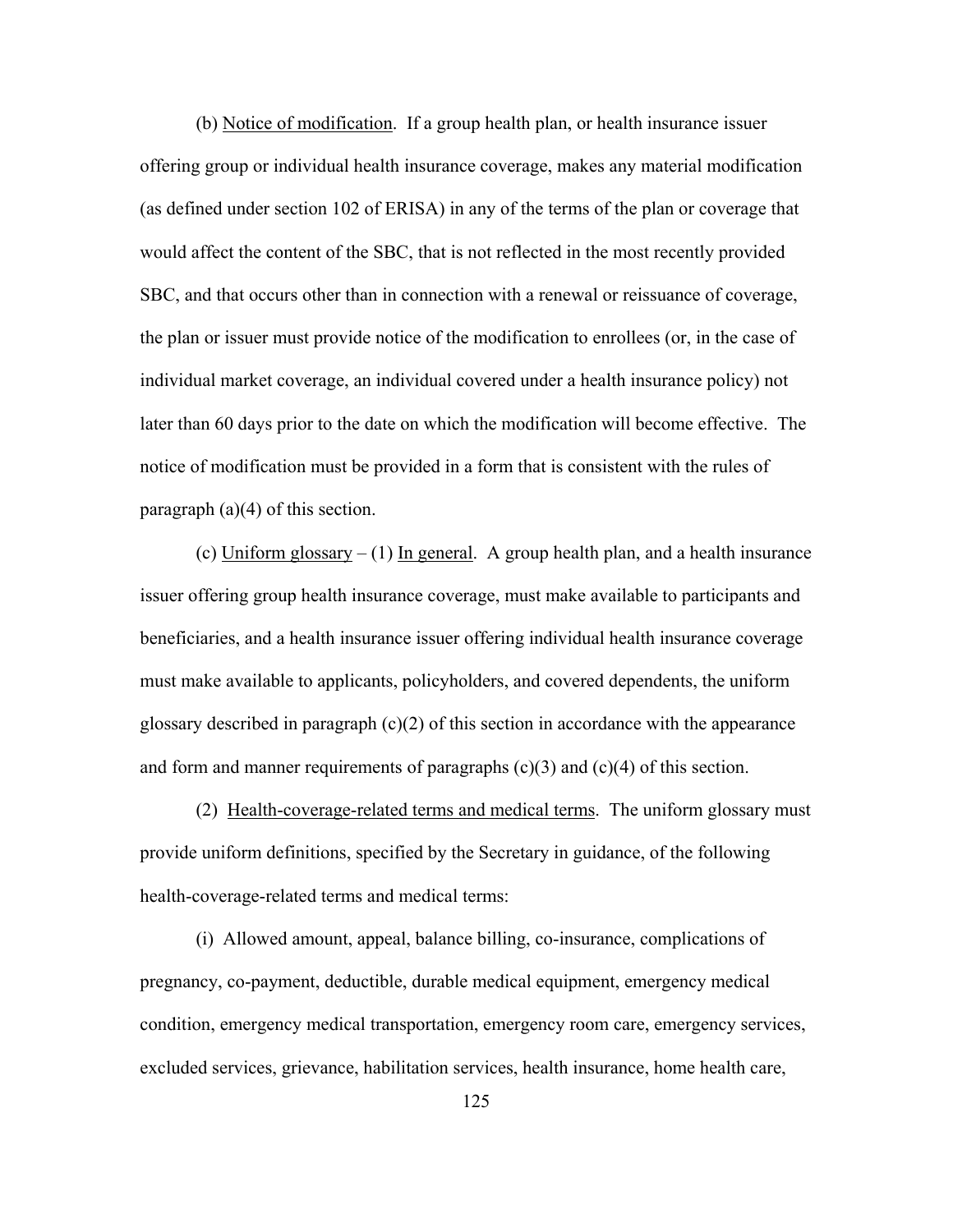hospice services, hospitalization, hospital outpatient care, in-network co-insurance, innetwork co-payment, medically necessary, network, non-preferred provider, out-ofnetwork co-insurance, out-of-network co-payment, out-of-pocket limit, physician services, plan, preauthorization, preferred provider, premium, prescription drug coverage, prescription drugs, primary care physician, primary care provider, provider, reconstructive surgery, rehabilitation services, skilled nursing care, specialist, usual customary and reasonable (UCR), and urgent care; and

 (ii) Such other terms as the Secretary determines are important to define so that individuals and employers may compare and understand the terms of coverage and medical benefits (including any exceptions to those benefits), as specified in guidance.

 (3) Appearance. A group health plan, and a health insurance issuer, must provide the uniform glossary with the appearance specified by the Secretary in guidance to ensure the uniform glossary is presented in a uniform format and uses terminology understandable by the average plan enrollee (or, in the case of individual market coverage, an average individual covered under a health insurance policy).

 (4) Form and manner. A plan or issuer must make the uniform glossary described in this paragraph (c) available upon request, in either paper or electronic form (as requested), within seven business days after receipt of the request.

(d) Preemption. For purposes of this section, the provisions of section 2724 of the PHS Act continue to apply with respect to preemption of State law. In addition, State laws that require a health insurance issuer to provide an SBC that supplies less information than required under paragraph (a) of this section are preempted.